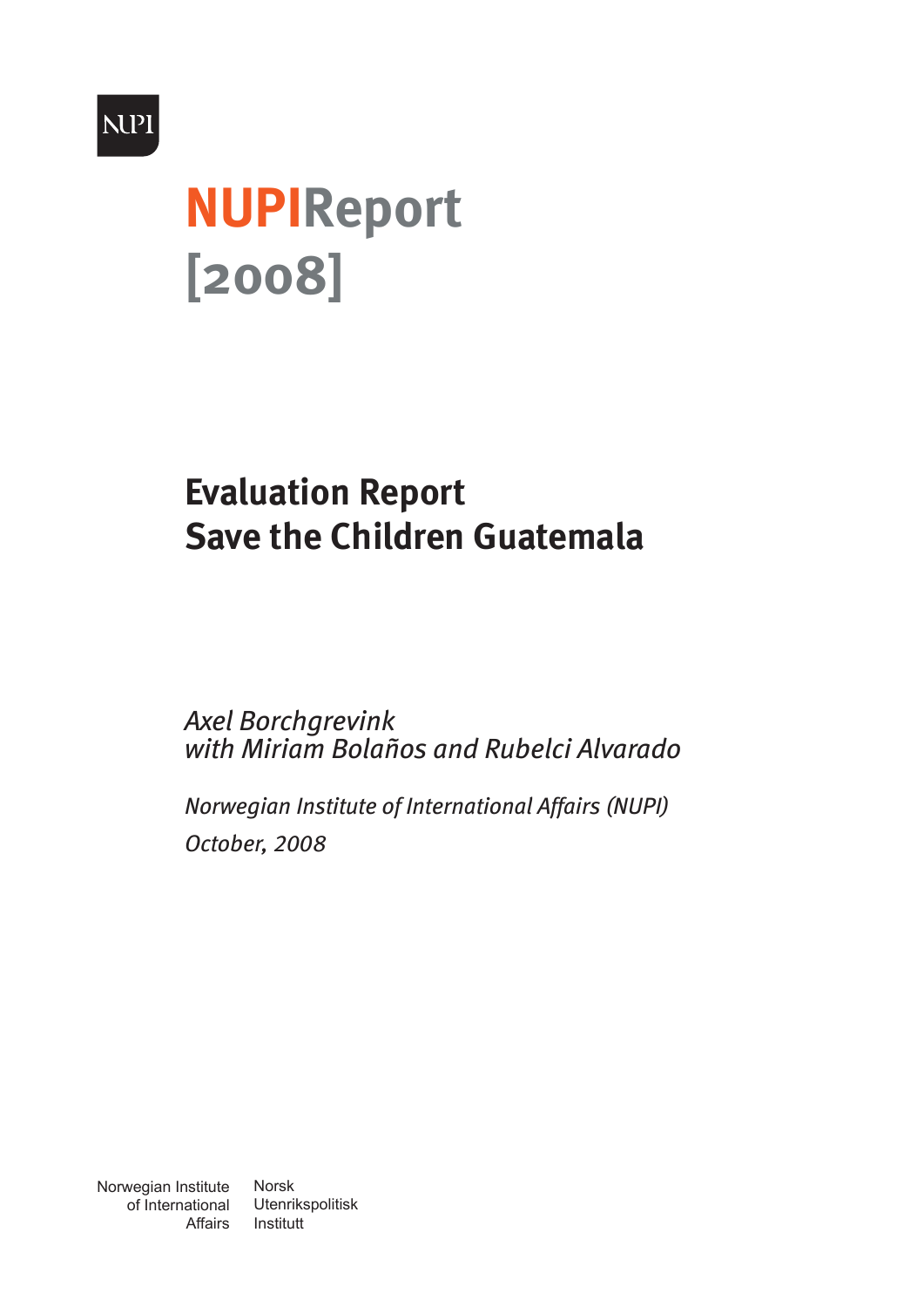Utgiver: NUPI

Copyright: © Norsk Utenrikspolitisk Institutt 2008 ISBN: 978-82-7002-207-6

> Alle synspunkter står for forfatternes regning. De må ikke tolkes som uttrykk for oppfatninger som kan tillegges Norsk Utenrikspolitisk Institutt. Artiklene kan ikke reproduseres – helt eller delvis – ved trykking, fotokopiering eller på annen måte uten tillatelse fra forfatterne.

Any views expressed in this publication are those of the author. They should not be interpreted as reflecting the views of the Norwegian Institute of International Affairs. The text may not be printed in part or in full without the permission of the author.

Besøksadresse: C.J. Hambrosplass 2d Addresse: Postboks 8159 Dep. Internett: www.nupi.no E-post: pub@nupi.no Fax: [+ 47] 22 36 21 82 Tel: [+ 47] 22 99 40 000033 Oslo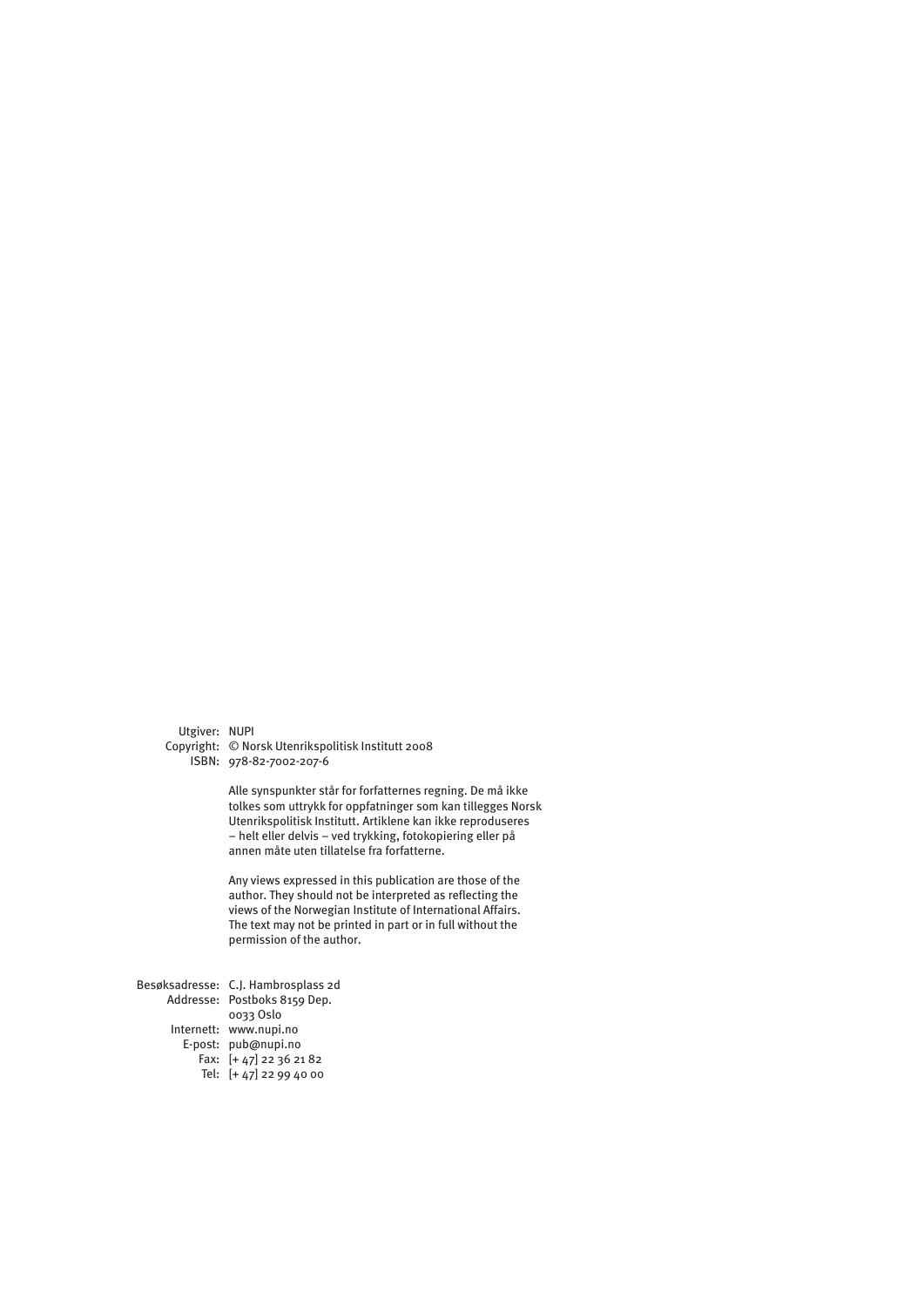# **Evaluation Report Save the Children Guatemala**

### **Axel Borchgrevink with Miriam Bolaños and Rubelchi Alvarado**

**October, 20008**

[Abstract] Save the Children Norway (SCN) is closing down its office in Guatemala, in order to let Save the Children Guatemala (SCG) be the representative of the Save the Children Alliance in the country. This evaluation assesses the institutional capacity of SCG just before hand-over. The report concludes that the organization has improved its administrative and organizational capacity significantly over the last years, while program implementation continues to be its strongest area. Fundamental challenges for SCG remain in terms of diversifying and increasing income sources to reduce its economic dependency on SCN, and in terms of developing an overall communication strategy.

*Keywords*: Evaluation, child rights, development cooperation, civil society, Guatemala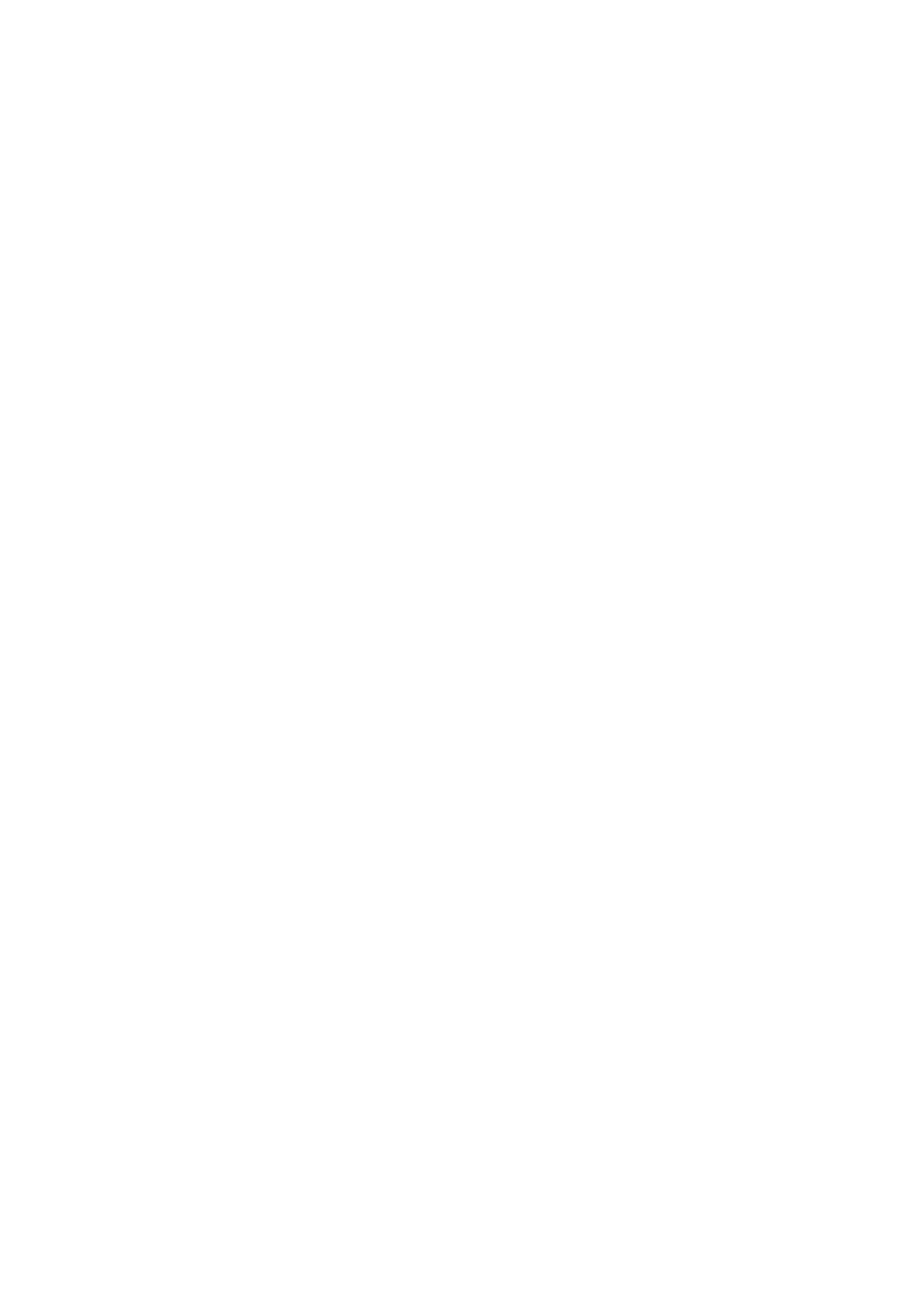## **TABLE OF CONTENTS**

| Channeling funds to other Guatemalan organizations  47 |  |
|--------------------------------------------------------|--|
|                                                        |  |
|                                                        |  |
|                                                        |  |
|                                                        |  |
|                                                        |  |
|                                                        |  |
|                                                        |  |
|                                                        |  |
| Appendix 2 The MDPP Program and Budget Description  65 |  |
|                                                        |  |
|                                                        |  |
|                                                        |  |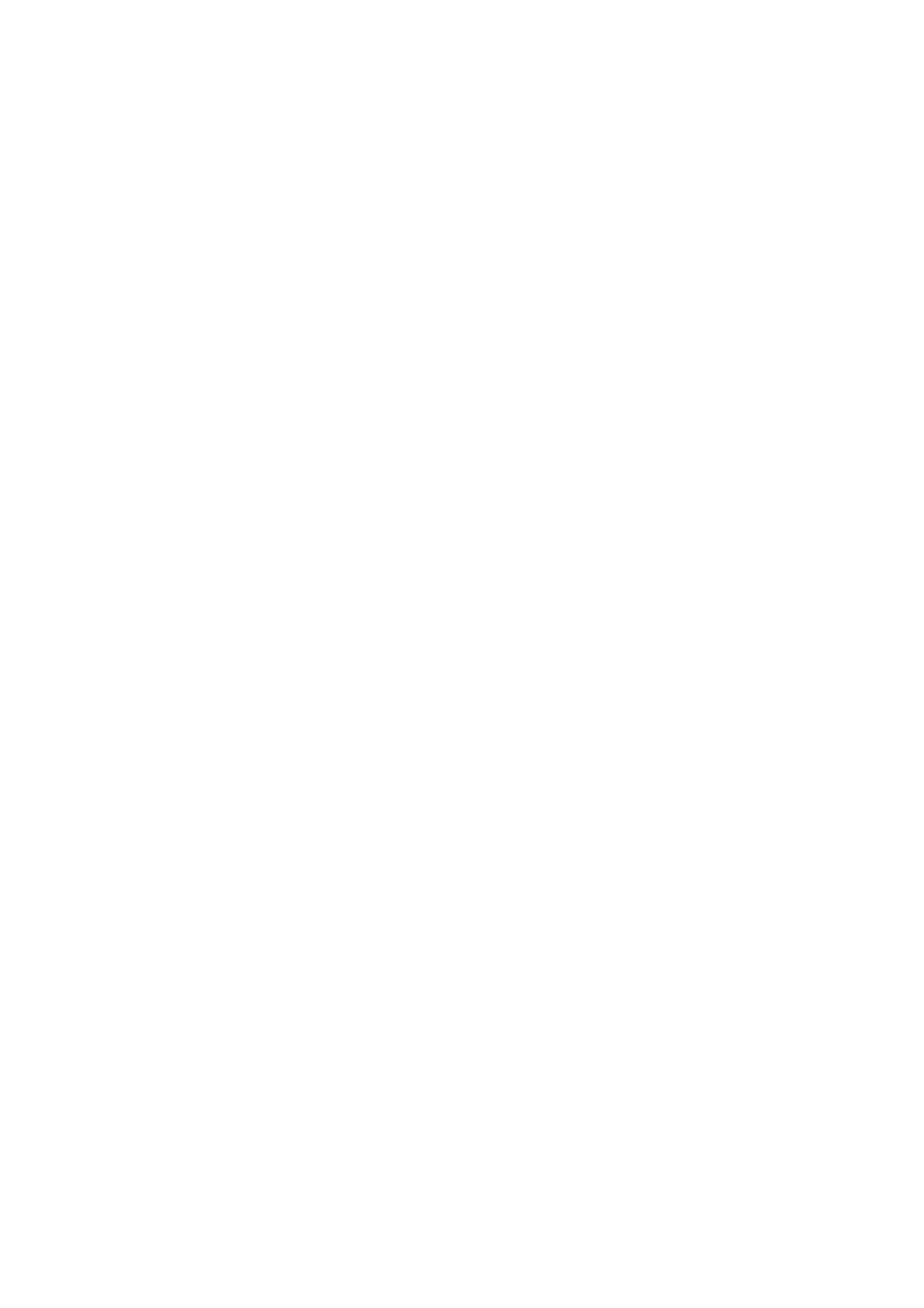# <span id="page-6-1"></span><span id="page-6-0"></span>Executive Summary

Save the Children Norway (SCN) has been working in Guatemala since the 1976 earthquake, with an in-country office throughout practically the whole period. Among other partners, SCN has been cooperating with Save the Children Guatemala (SCG) since it was founded in 1983. In 2003, SCN decided to support the SCG ambition of becoming *the* Save the Children organization representing the SC Alliance in Guatemala. For SCN, this decision implied on the one hand phasing out direct support to other Guatemalan partner organizations and closing down its country office by 2009. On the other hand, it also meant strong support for the SCG process of institutional strengthening, in order to enable the organization to realize its added responsibilities in the best possible manner.

As agreed in the 2006-2008 cooperation agreement between SCN and SCG, an external evaluation of SCG should be held by the end of the cooperation period, in order to serve as the basis for discussions on future cooperation. Comprehensive Terms of Reference were developed by SCN with three main objectives:

- Assess the current organizational capacity of SCG
- Evaluate the impacts of SCN support for building organizational capacity in SCG
- Identify needs for further support and make recommendations for focus, design and scope of future support from SCN to SCG

The emphasis of the evaluation is on learning. It is a participatory evaluation in the sense that one representative of SCG has been part of the team. Fieldwork in Guatemala took place between September  $2<sup>nd</sup>$  and  $12<sup>th</sup>$  2008.

#### **FINDINGS**

#### **Organization**

In terms of the SCG governance structure, there is still some way to go before the SC Alliance guidelines of best practices are adhered to. Yet, the process is moving in the right direction. The Board of Directors is increasingly involved in the strategic management of the organizations, and mechanisms to ensure proper selection and rotation of board members are gradually being improved. SCG might consider whether its current administrative structure is the optimal for promoting an efficient division of labor and use of resources.

In terms of strategic planning, the elaboration of the 2006 strategy document implied a significant step forward. It is a strategy document that is focused, rights-oriented and that is being used in practice. SCG has also exhibited a planned approach to overcome its organizational weaknesses, and to assume the responsibilities associated with being the representative of the SC Alliance in Guatemala. However, there are also clear gaps in strategic thinking. Most serious is the lack of immediate attention to the issues of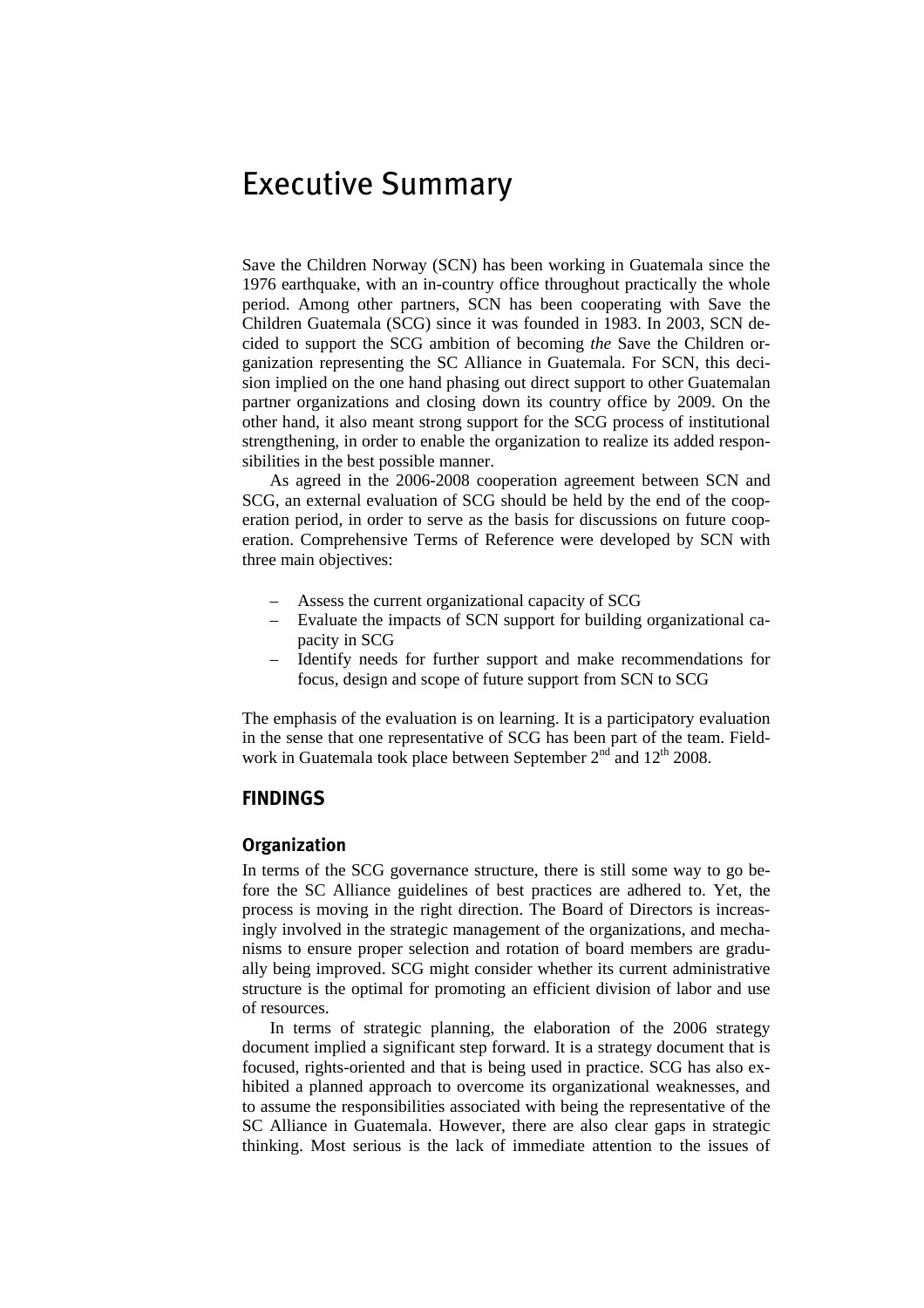long-term financial sustainability, the danger of building a too large administrative structure, the limited advances in terms of fundraising, and the growing dependence on one donor. Moreover, the evaluation team sees it as a strategic weakness that there have been no attempts at developing an overall communication strategy.

SCG has greatly strengthened its administrative capacity, not only in terms of internal management of staff, funds and other resources, but also with respect to fulfilling donor requirements for producing plans, accounts and reports on time. Today the organization appears solid and dependable – even if not exactly 'lean and mean'.

With the help of the SC organizations of Norway, Sweden and Denmark, SCG has been able to assume many of the responsibilities of being the SC representative in Guatemala. The relation to SC USA is more complicated. While positive coordination mechanisms giving key responsibility to SCG are in place in some areas (education, emergency response), the continuing operative role of SC USA creates difficulties for the image building of SCG. Should SC USA engage in fundraising and lobbying inside Guatemala, such problems would be greatly increased. Understandably SCG views this with considerable concern.

#### **Programs**

We concur with previous assessments that this is an area of strength of SCG. Programs are based on a clear and rights-based strategy, where components complement and mutually strengthen each other, and there is considerable focus on making state institutions assume their obligations with respect to key child rights, partly through working in broad alliances with other civil society organizations. The strategy moreover emphasizes child participation and contains an exit strategy from the time of entry into an area. Furthermore, programs are implemented by staff that seem well qualified, motivated and committed, and at the local level, excellent relations have been established with local authorities.

There are still a number of areas where SCG can improve its programs. Perhaps most importantly this relates to how to work with the local development councils (COCODES). These voluntary councils are central for the program strategy, yet in practice prove to be difficult to reach with the current model of technicians working normal hours. Furthermore, in the near future, SCG will have to assess the costs and benefits of the innovative and interesting, yet challenging model of working through the municipality, which is being tried out in Chiquimula, and decide whether this model should be scrapped, modified, and/or extended to other areas. Finally, there is still a considerable distance to go before the program monitoring and evaluation system is in place and functioning.

#### **Communication**

While the program area is the strong side of SCG and the organizational side has advanced significantly, the communication area must be said to be lagging behind. There is a need for developing an overall strategy that covers and integrates the objectives, activities and targets for the four separate, but highly interrelated areas of image building, advocacy, awareness-raising and fund-raising.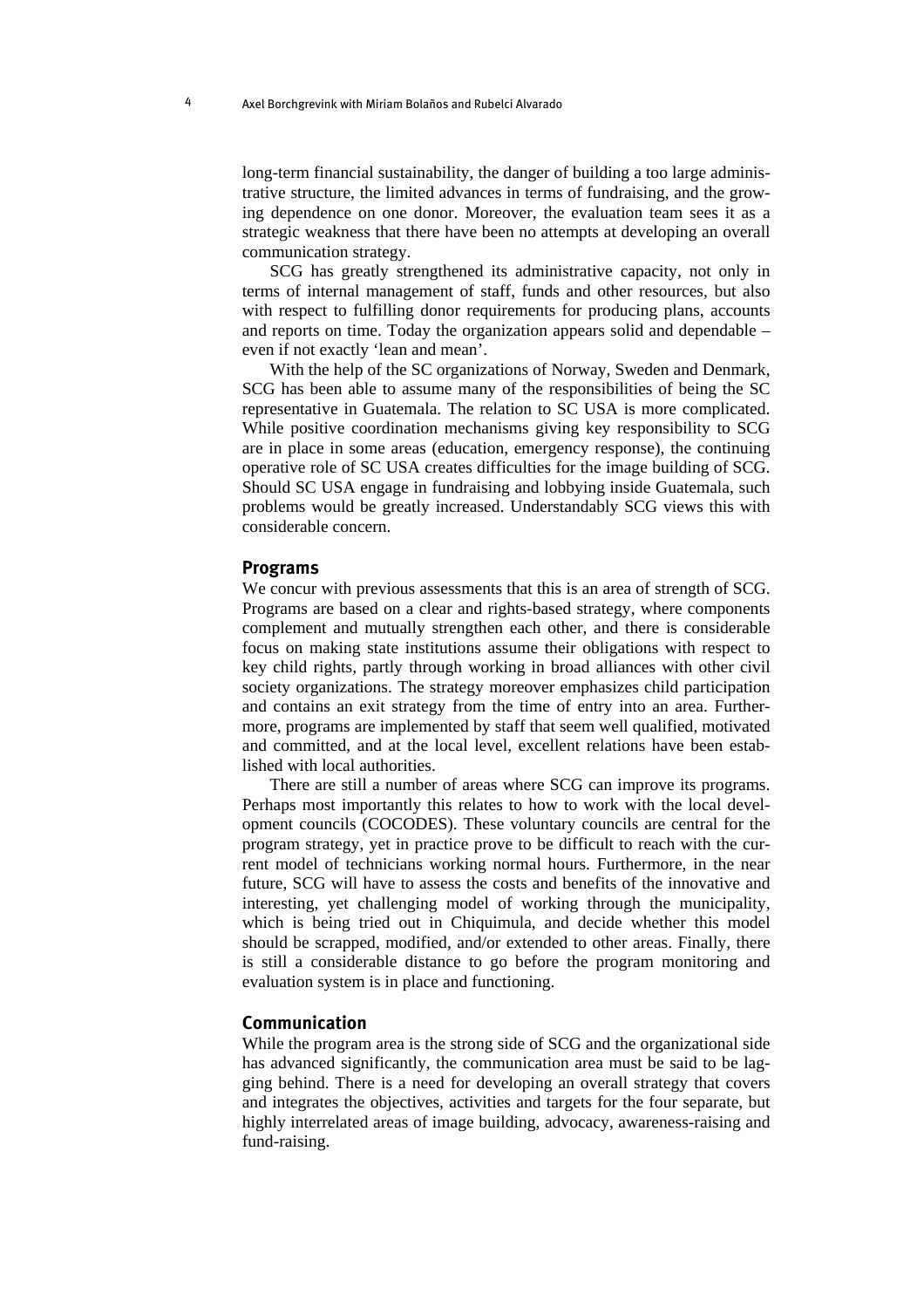In terms of image building, the SCG is well-known and has a good reputation among NGOs and state institutions working with child rights and related issues. In spite of some increase in media coverage over the last years, the organization remains relatively little known among the general public. A serious complication for building the desired image of the organization is the continued presence and activity of SC USA. Also the fact that the name of the organization is in English is an issue which makes it more challenging to communicate what SCG is.

In advocacy and lobbying, SCG is doing a lot at the local level. At national level, efforts are weaker. Here, SCG follows the strategy of working together with other organizations, and belongs to a number of networks that are highly relevant for its objectives. However, the activity levels of SCG within these networks appear to have been fairly low over the past few years. SCG has not developed any strategic focus on key issues for concentrating lobbying and advocacy efforts.

In awareness-raising, the SCG programs have considerable effects at the local level. There is little attention to doing such work at the national level. Given the many challenges faced by SCG, this is probably a wise way of prioritizing resources.

Fundraising is an area where little has been achieved. Indeed, from one perspective developments have been negative, as the number of international donors has been reduced, while fundraising from national sources remain negligible. This is a priority area where SCG needs to dedicate efforts immediately. In the short to medium term, it is realistically only international funding that can significantly alter the current financial dependence on one donor. SCG possesses the basic skills for developing proposals, but need to do this with much greater intensity and upgrade skills at donor mapping and communication. In terms of national fundraising, there have only been limited advances in spite of the efforts made, probably largely due to factors external to SCG. The team believes that there is a potential for developing fundraising within Guatemala, but this poses a dilemma. In order to pursue this strategy, there is a need for continued and perhaps increased support for this component. Yet there is no guarantee that this strategy will be successful and that the investment will pay off.

#### **Channeling funds to other Guatemalan organizations**

This is something that SCG already has some experience with, after having had this role on behalf of the SC organizations of Denmark and Sweden. Even if this activity will be considerably expanded when also funds from SCN are transferred in this way, we do not foresee any difficulties for SCG in handling the technical side of this. The challenge will be how to develop the role as a funding partner over and above the channeling of funds and following up reports and accounts. Furthermore, SCG needs to make a strategic decision on whether this is a role that it wants to take on permanently, and follow up the implications of this decision.

#### **Impacts of the SCN support**

Over the period of SCN support for organizational strengthening, SCG has advanced significantly. Still, many of the targets for the institutional support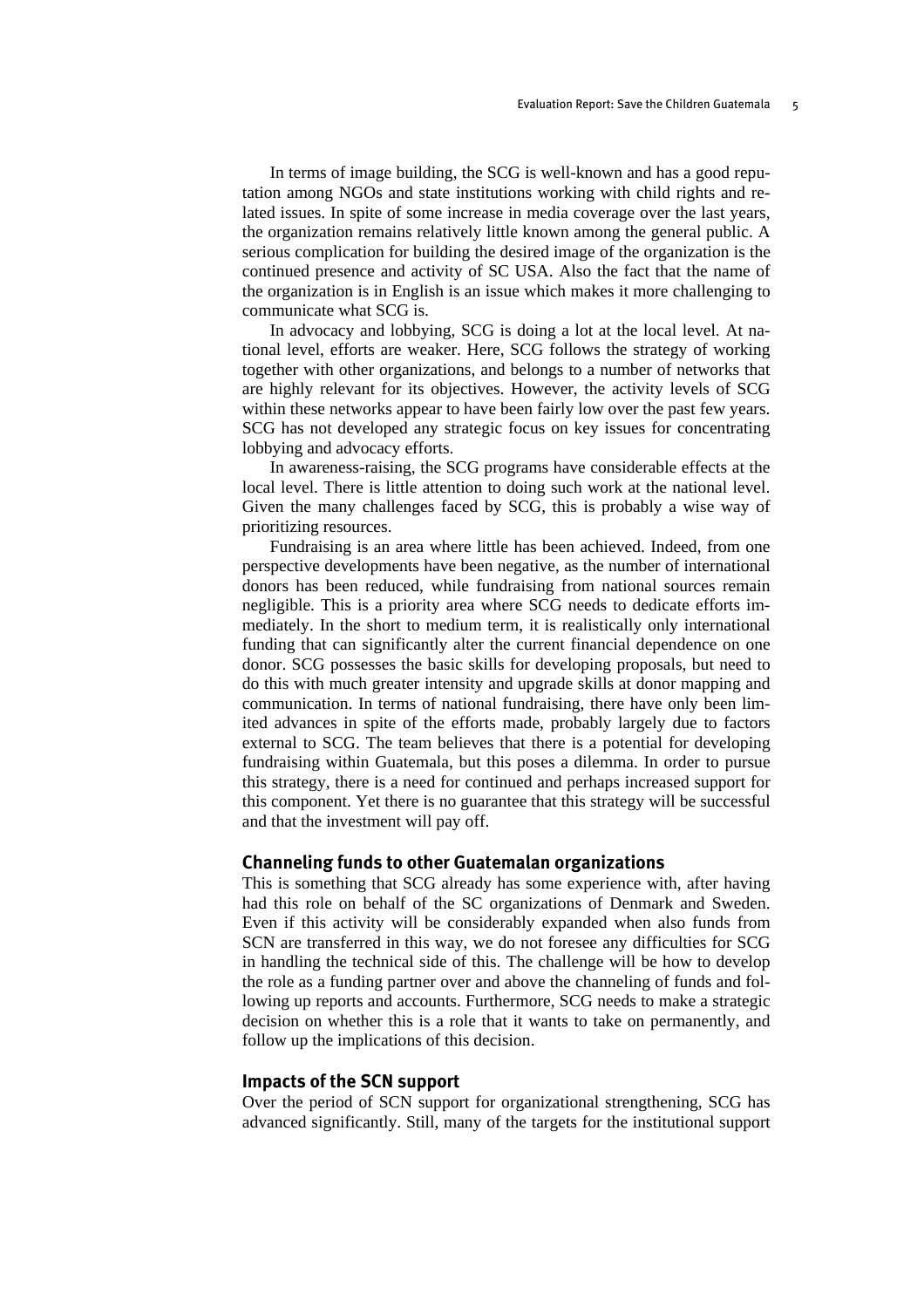program have not been met. We see this as primarily reflecting overambitious goals.

While the specific contribution of SCN support cannot be singled out, it is clear that SCN funding has been fundamental for many of the improvements that have taken place. Likewise, the 'political' support that SCN has given SCG within the SC Alliance has been of crucial importance for SCG to assume the role as the national representative.

However, the SCN support has also contributed to an institutional strengthening process of a form that has given too little attention to issues of long-term financial sustainability of the organization.

#### **MAIN RECOMMENDATIONS**

#### **For SCG**

- 1. The most important challenge facing SCG relates to the financial issues of very high dependence on one donor and the problem of long-term economic sustainability of a large administrative structure. SCG needs to address these issues immediately and seriously. Efforts must be made in the following areas:
	- a. International fundraising.
	- b. National fundraising.
	- c. Cost-cutting.
- 2. SCG should develop an overall communication strategy. This should include fundraising – both national and international – as well as image building, advocacy and awareness-raising.
- 3. The dialogue with SC USA should be continued and seek to establish ways of minimizing confusion and negative impacts on SCG image building and fundraising from the existence of two SC organizations in the country.
- 4. SCG needs to make a strategic decision on whether it wants to be a funding organization.

#### **For SCN**

- 1. SCN should consider carefully the implications of its co-responsibility for developing an administrative structure within SCG that may be difficult to sustain without continued Norwegian core funding. A future strategy for supporting SCG must combine acceptance of responsibility for what has been developed with efforts focused at creating sustainability.
- 2. SCN should support SCG in implementing the recommendations above. This means supporting the costs of developing international and national fundraising capacity, as well as costs of developing an overall communication strategy.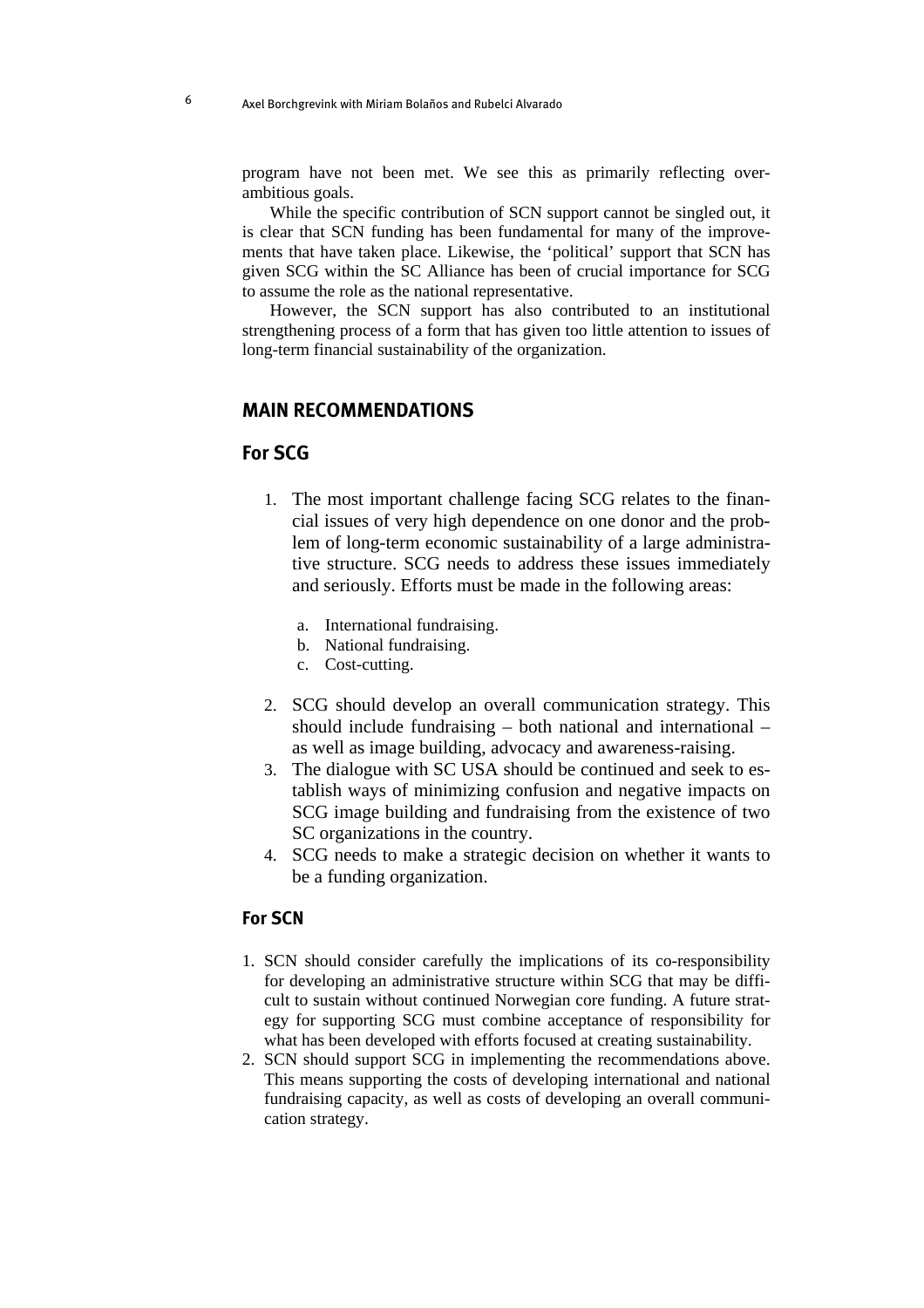- 3. In addition to funding for these processes, SCN should seek to contribute to developing the skills needed in the areas of fundraising and general communication.
- 4. SCN should seek to use its position and influence within the SC Alliance to obtain agreements with SC USA that will minimize the problem of having a foreign SC organization working in a country where there is a functioning national organization.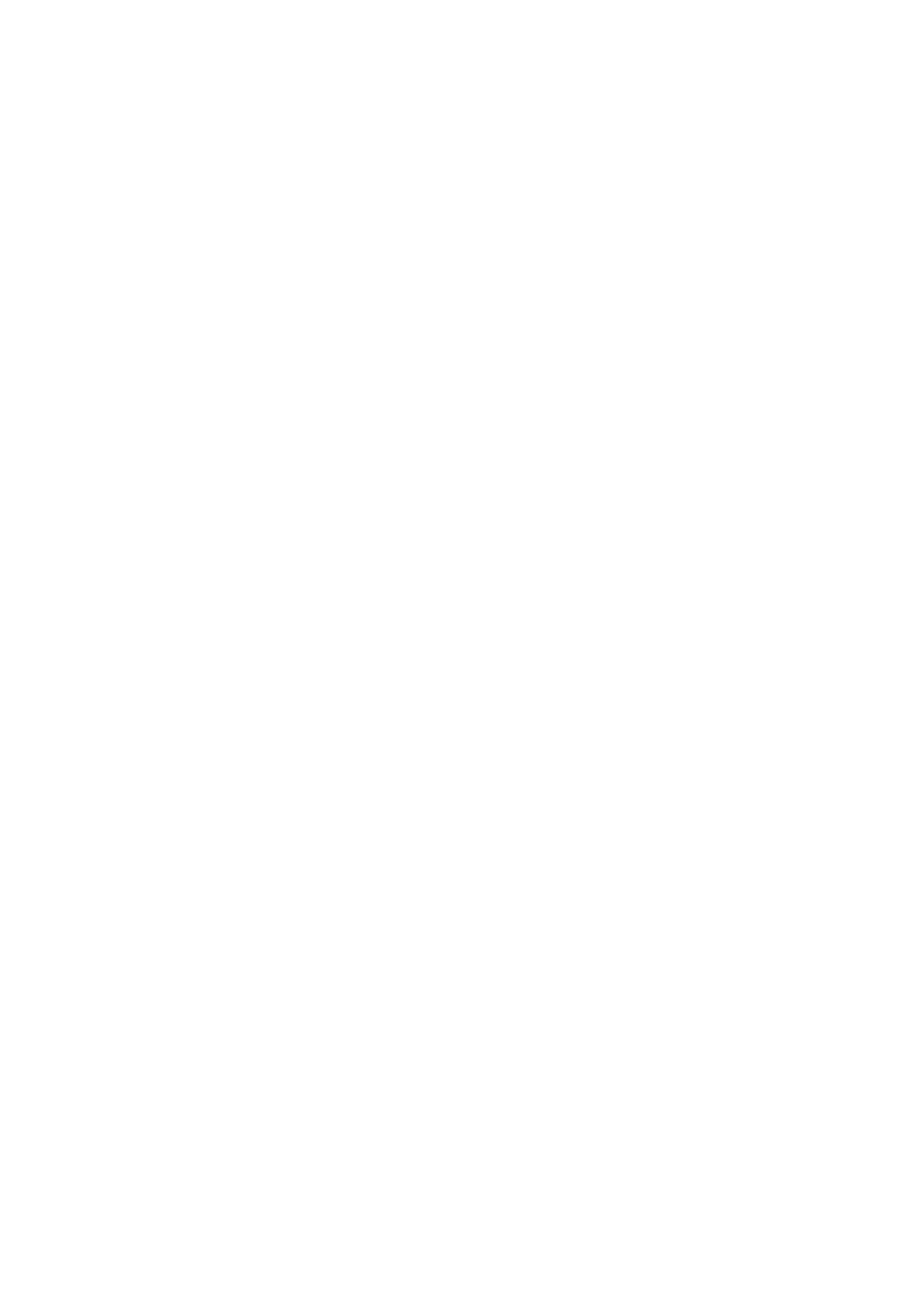# <span id="page-12-1"></span><span id="page-12-0"></span>1. Introduction

#### **1.1 Background**

<span id="page-12-2"></span>Save the Children Norway (SCN) has been working in Guatemala since the 1976 earthquake, with an in-country office throughout practically the whole period. Among other partners, SCN has been cooperating with Save the Children Guatemala (SCG) since it was founded in 1983. The organization previously bore the name Alianza para Desearrollo Juvenil Comunitario (ADEJUC), but was identified as a member of the Save the Children Alliance and used 'Save the Children Guatemala' as an additional name on its letterhead. In 2004 the organization changed its name to the current Save the Children Guatemala. In order to avoid confusion, this report will consistently refer to the organization as SCG, even when dealing with the period before 2004 when it was known as and presented itself as ADEJUC.

In 2003, SCN decided to increase its support for the SCG ambition of strengthening its role within the international Save the Children Alliance, an ambition which included taking on the role as *the* Save the Children organization representing the Alliance in Guatemala. For SCN, this decision implied on the one hand phasing out direct support to other Guatemalan partner organizations and closing down its country office by 2009. On the other hand, it also meant strong support for the SCG process of institutional strengthening, in order to enable the organization to realize its added responsibilities in the best possible manner. Also program support has increased over the period, and SCN has expressed its commitment to maintaining levels of support for SCG also in coming years. Thus, SCN has become the by far most important donor of SCG.

#### <span id="page-12-3"></span>**1.2 Save the Children Guatemala**

SCG has evolved considerably over the years, from being a community development organization with a certain focus on women and youth, into becoming an organization with a very clear rights orientation and an explicit targeting of children and youth. This has been a gradual transformation over more than a decade. For understanding the context of the present evaluation, it is important to point out that the organization went through a period of deep crisis in 2001-2003. This was a crisis of several dimensions. At the leadership level, it involved tensions between the Board and the Director, and led to the latter being replaced in 2002 by the current Director. At a staff level, it involved serious conflicts between staff members, as well as deficient lines of communication within the organization. There was also a strategic or ideological element to the crisis, related to disagreements over the appropriateness of being engaged in food distribution through the large USAID-funded PROMASA program. SCG also had difficulties in implementing this program efficiently, and progress was far behind plans. There were also significant problems in fulfilling donor requirements for this and other partnerships, particularly with respect to financial reporting. When in 2003 the PROMASA contract was terminated by the donor due to the delays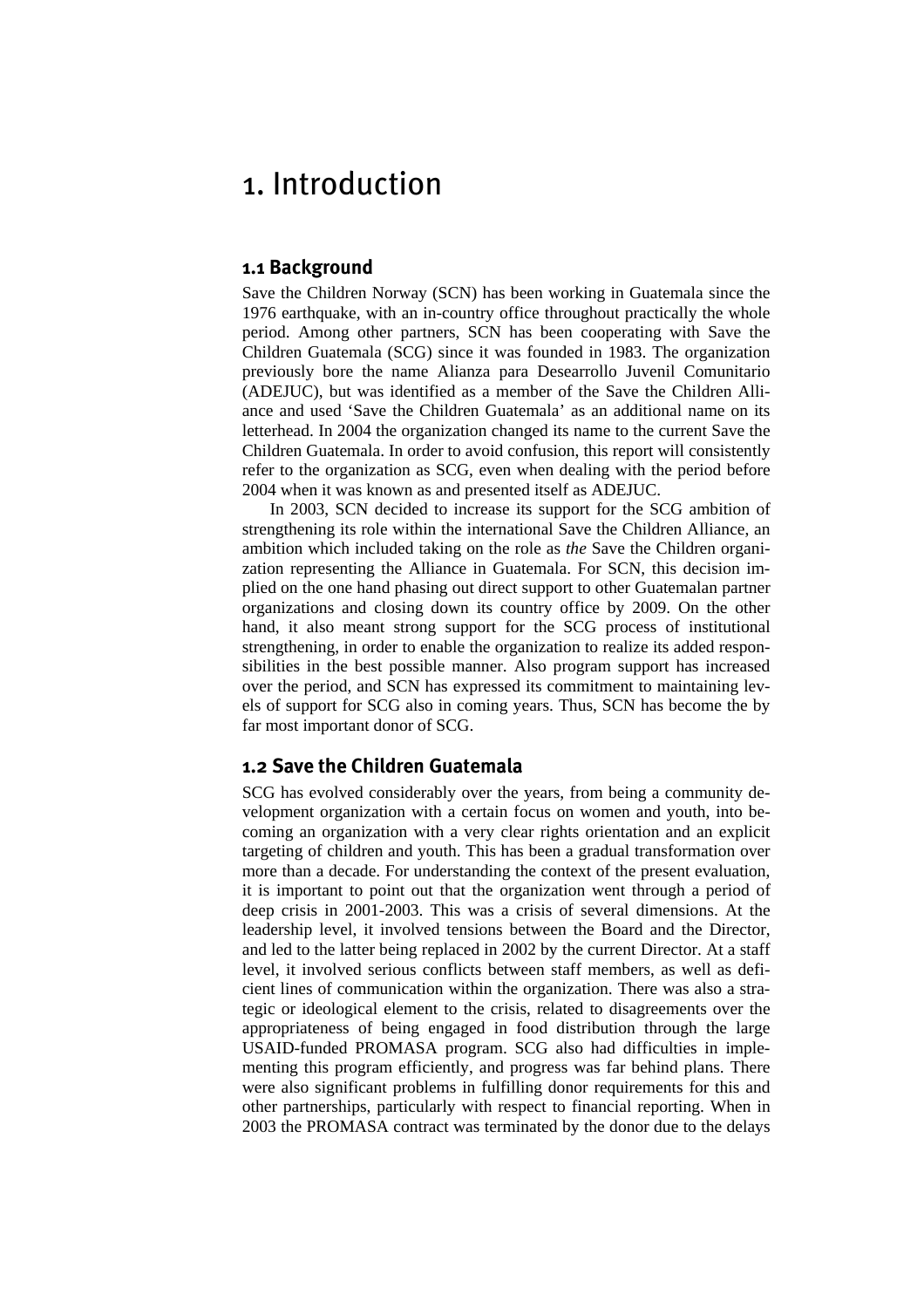<span id="page-13-0"></span>in implementation, serious economic problems arose. As a consequence, SCG was forced to reduce the number of employees.

In the years since this low point, the situation has changed considerably. Since 2002, the current Director and the Board have cooperated well. The serious staff conflicts were resolved, among other things by letting some people go as part of the process of downsizing. The loss of the PROMASA project made the economic situation difficult, but it did help resolve the ideological conflict within the organization, and also aided the process of transition to a purely rights-oriented organization. Institutional support from the SC organizations of Sweden (2003-2005) and Norway alleviated the economic crisis and has led to a general strengthening of the SCG administration.

A key element of the Norwegian support to institutional strengthening is the Member Development Programme Partner (MDPP) Program. This has been designed with a view to overcoming the organizational challenges faced by SCG, as well as to the requirements for becoming a 'Strong Member' of the Save the Children Alliance. The program document sets out specific targets and milestones for achievements throughout the program period 2007 to 2009, and is enclosed to the present report as Appendix 2.

Currently SCG implements its programs in four program areas with individual field offices – Chiquimula, Livingston, Canilla and Tacaná. The programs comprise different components that are all aimed at promoting child rights and empowering local communities. They include interventions targeted at children, youth, mothers, teachers and local community development organization (COCODES). Furthermore, as part of the programs, SCG organizes civil society alliances for promoting child-oriented municipal development plans.

#### <span id="page-13-1"></span>**1.3 The evaluation**

The SCN office in Guatemala will close down in March 2009. As agreed in the 2006-2008 cooperation agreement between SCN and SCG, an external evaluation of SCG should be held by the end of the cooperation period, in order to serve as the basis for discussions on future cooperation. Comprehensive Terms of Reference for the evaluation were developed by SCN (see Appendix 1). Fundamentally, three objectives were included:

- Assess the current organizational capacity of SCG
- Evaluate the impacts of SCN support for building organizational capacity in SCG
- Identify needs for further support and make recommendations for focus, design and scope of future support from SCN to SCG

The Terms of Reference lists a number of different areas to be investigated with respect to these questions. Furthermore, reference is made to the goals and indicators of the institutional development program (see Appendix 2), which specify further issues to be looked into. The following list summarizes the most important areas the team is asked to look into

- The effectiveness of internal organization and administration
- The capacity to produce plans, reports and accounts on time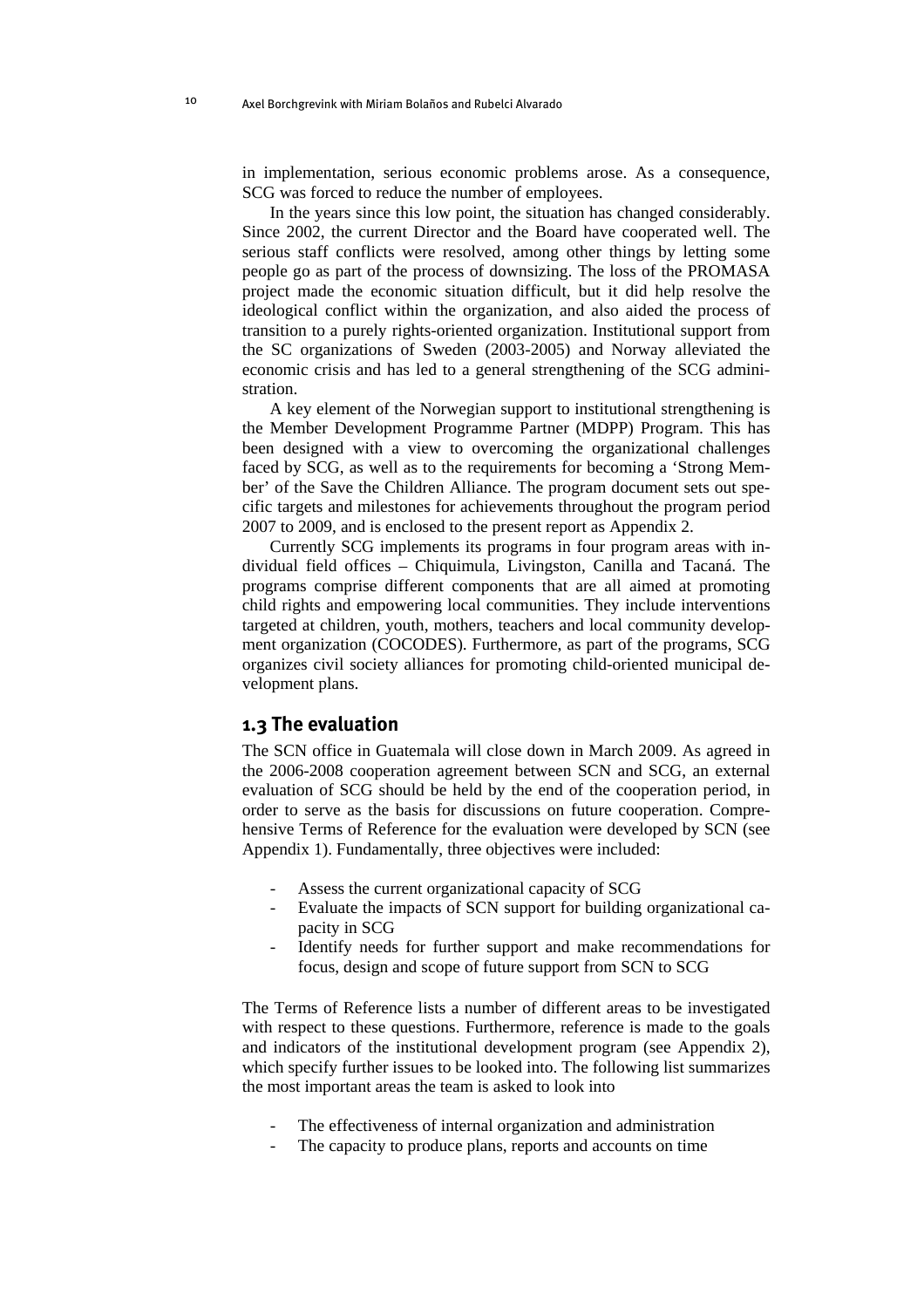- The management of Human Resources
- The systems for delegating authority to ensure smooth operations
- The relations between SCG's head office and its field offices
- The development of a more active and better institutionalized Board of Directors
- The establishment of a fundraising unit
- The capacity to implement programs
- The development of improved systems for monitoring and evaluation of programs
- The capacity to scale up activities and take on new commitments
- The capacity to create and work with alliances, and to work with other civil society and government institutions
- The capacity to do national level advocacy work
- The ability to integrate a Child Rights based approach in all aspects of its work
- The ability to address imbalances related to issues of gender and indigenous peoples in the programs
- SCG's coordination of the Alliance's international campaign for education in conflict and post-conflict countries 'Rewriting the Future'
- The impact of contextual factors for SCG and its programs
- The capacity to channel and follow up funding from SCN to other Guatemalan SCN partner organizations

Thematically, it was decided to focus on the education programs of SCG, which is the largest program area of the organization. It was also decided to include visits to the field offices of Chiquimula and Livingston. The emphasis of this evaluation is on learning: how to further strengthen the capacity of SCG and how to target future support from SCN in order to achieve this. Conversely, there is less emphasis on the evaluation aspects of control and audit. This is also reflected in the composition of the evaluation team, which consists of two external members (one Norwegian and one Guatemalan consultant), plus one internal member representing the SCG staff. Axel Borchgrevink, anthropologist and senior researcher at the Norwegian Institute of International Affairs, has been the team leader. He has broad experience with civil society development cooperation, including some previous engagement with SCN in Guatemala. Miriam Bolaños is the other external consultant, with a wide experience of Guatemalan civil society organizations and development cooperation, among other things within the fields of indigenous peoples and intercultural and bilingual education. Rubelci Alvarado, head of SCG's program department, and with two decades of experience within the organization, completed the team with the knowledgeable insider's perspective.

Initial interviews with SCN staff in Norway were carried out by the team leader in late August 2008. Actual fieldwork in Guatemala took place between September  $2<sup>nd</sup>$  and  $12<sup>th</sup>$ . It included interviews with a broad range of SCG staff at the head office, with different SCN staff which have been working closely with the SCG, and with field office staff and program stakeholders. The latter include representatives of different beneficiary groups – children, youth, women, and teachers – as well as municipal employees and elected officials. An interview was also made with two representatives of the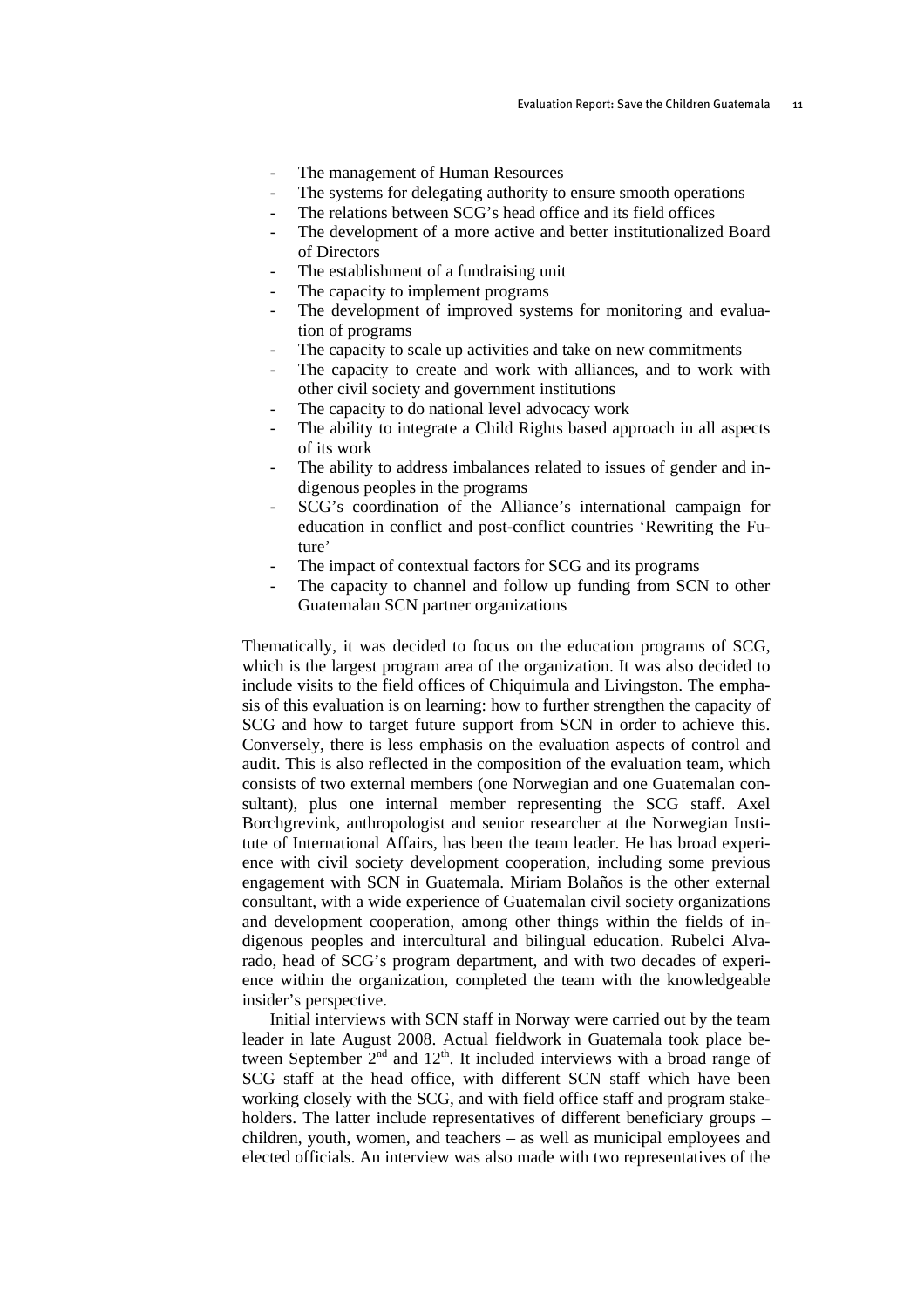SCG Board of Directors. Furthermore, a range of different institutions with which SCG cooperates and coordinates were interviewed. This included Save the Children USA, a number of NGOs at local and national level, a number of networks and alliances where SCG participates, as well as UNICEF and the Vice-Ministry for Intercultural and Bilingual Education within the Ministry of Education. (See Appendix 3 for a complete list of persons and institutions met.)

As always, there are methodological limitations to the evaluation that should be pointed out. As is evident from the above, the objectives of the evaluation are very broad, and the time allotted for fieldwork is relatively limited. This means that all areas cannot be covered in similar depth. In setting the priorities for where to dig deeper, we have attempted to focus on the main objectives of the evaluation. The Terms of Reference give priority to assessing organizational capacity over investigating the impact of programs, and this is the way we have prioritized our work. Of course we cannot completely ignore the effectiveness of the programs when we are assessing SCG's organizational capacity, but in terms of impacts of programs we can only offer estimates based on the opinions and statements of a limited sample of stakeholders. Furthermore, in the overall spirit of a learning evaluation, we have tended to concentrate on those areas where improvements may be made. Thus this is not necessarily a balanced presentation where strengths and weaknesses are given equal weight. Finally, the composition and competence of the team has some implications for which areas we are able to discuss in depth. As an illustration, while we are not in the position to evaluate the decision on the recent purchase of a new computer program for accounts and finances, we do feel qualified to comment on the new program monitoring and evaluation system that is being developed.

The fact that this is a participatory evaluation in the sense of having in the team a representative of the organization to be evaluated has other implications. It will inevitably affect the information collected. On the one hand, having an insider on the team means that misunderstandings can be quickly cleared up. On the other hand, it will almost certainly have affected what people we interview are willing to discuss and how they talk about it, particularly as Rubelci Alvarado is the superior of the majority of the SCG staff interviewed. This is something we cannot avoid, and we have no way of knowing whether and to what extent it has biased our findings. Anyway, the great advantage of this participatory way of working is that the findings of the evaluation will to some extent be 'internally produced', and they are therefore much more likely to be accepted. Similarly, recommendations should be more liable to be acted upon. In this respect, an important advantage that we have had is that discussions within the evaluation team have been positive and productive. The internal team member has not seen it as his role to defend SCG at all costs, and the process of arriving at joint conclusions has been quite unproblematic.

As we are asked to assess the effects of the SCN support for organizational strengthening, we face the methodological difficulties of establishing both what changes have taken place over this period, as well as the extent to which these changes are due to the Norwegian support. In terms of the first issue, we have the advantages of being able to draw upon a thorough organizational evaluation from 2003, as well as an externally facilitated organizational self-assessment from 2005/2006. These documents thus serve as a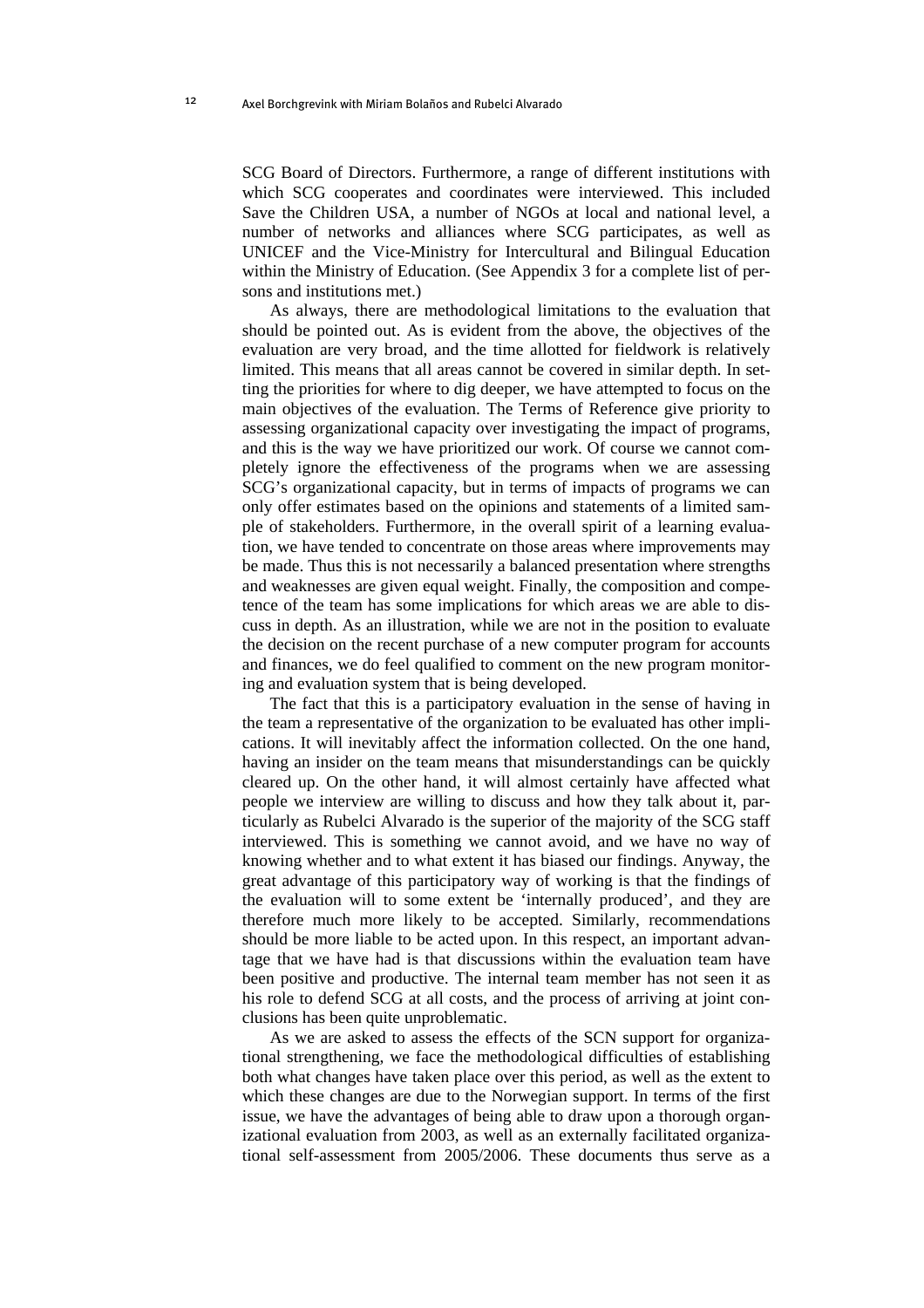baseline reference, which, when compared to our own assessments of current organizational capacity, allows us to infer what changes have taken place. The question of attribution – i.e. deciding whether observed changes are due to the SCN support or to other factors – is trickier. It is clear that there are a number of factors that have affected organizational development over this period – SCG's own efforts at improving, and support from Save the Children Sweden, are obvious examples. Identifying the relative impacts of these and other factors, as well as of the SCN support, is methodologically and theoretically an impossible task. Conclusions in this respect must therefore necessarily remain fairly vague.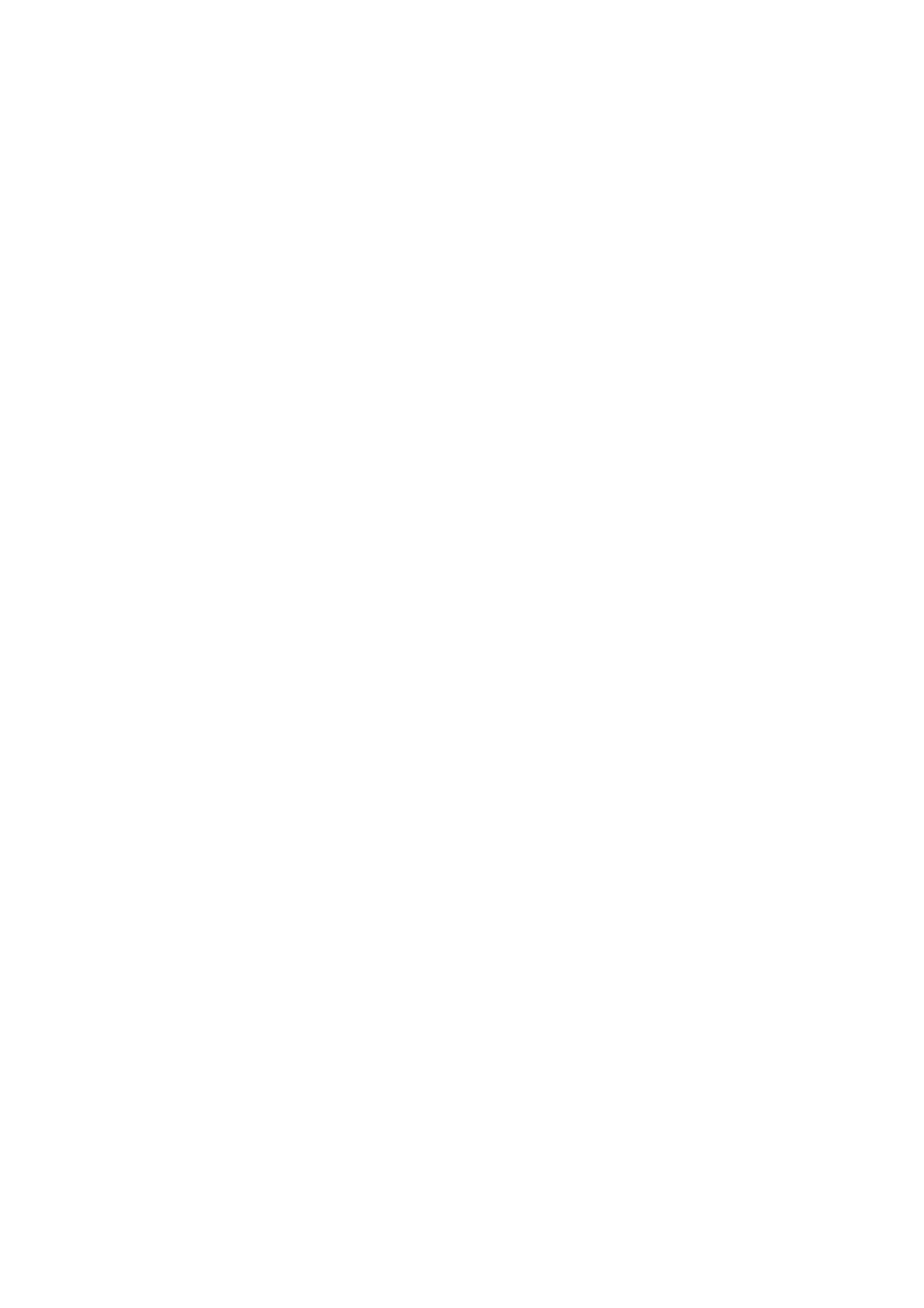# <span id="page-18-1"></span><span id="page-18-0"></span>2. Findings

#### <span id="page-18-2"></span>**2.1 Organizational issues**

#### **2.1.1 Governance**

<span id="page-18-3"></span>SCG has a governance structure with a General Assembly as the maximum authority. The Assembly elects the Board of Directors, which oversees the work of the Director General and the rest of the SCG administration. The 2003 evaluation and the 2005/6 self-assessment both identify problems in making this governance structure function according to the principles of the Save the Children Alliances Best Practices. According to these assessments, the Board has been

- a) little involved and not assuming its responsibilities for overseeing the organization
- b) dominated by the staff members of the Board (according to SC Best Practices, staff members ought not to sit on the Board at all)
- c) lacking knowledge of the proper functions of a Board, as well as of specific issues such as financial management where Board control is particularly important
- d) recruited from too small a pool (the General Assembly) to ensure rotation and necessary competence

At the same time, the documents recognize the difficulties in Guatemala of finding qualified people who are willing to take on unpaid Board positions, and the consequent need to adapt the structure to local conditions.

The MDPP sets out a number of milestone targets for revising the board structure. Some of them have been carried out according to plan. Thus, a new Board was established in March 2007, with the required replacement of half its former members. Similarly, a number of training workshops have been carried out for Board and Assembly members, and the Board vicepresident and president participated in the 2006 and 2007 annual meetings of the international Save the Children Alliance respectively. Moreover, the Board has become increasingly active – evidenced for instance by its engagement in dialogue with Save the Children USA, and Board members have expressed their commitment to participate in fundraising activities. What appears not to have been implemented is the elaboration of a 'Development Plan' for the Board of Directors (planned to be completed by 31.12.2007).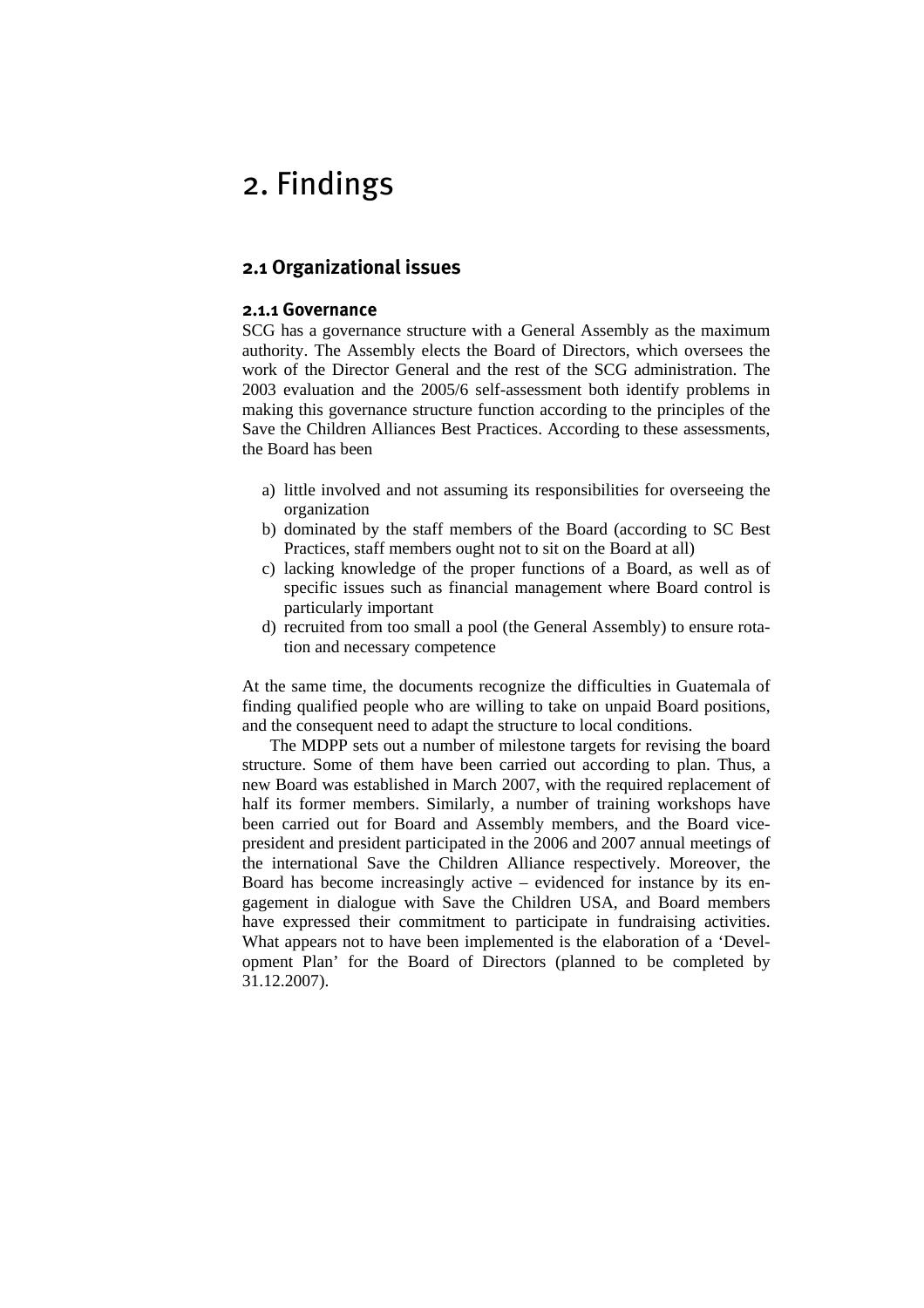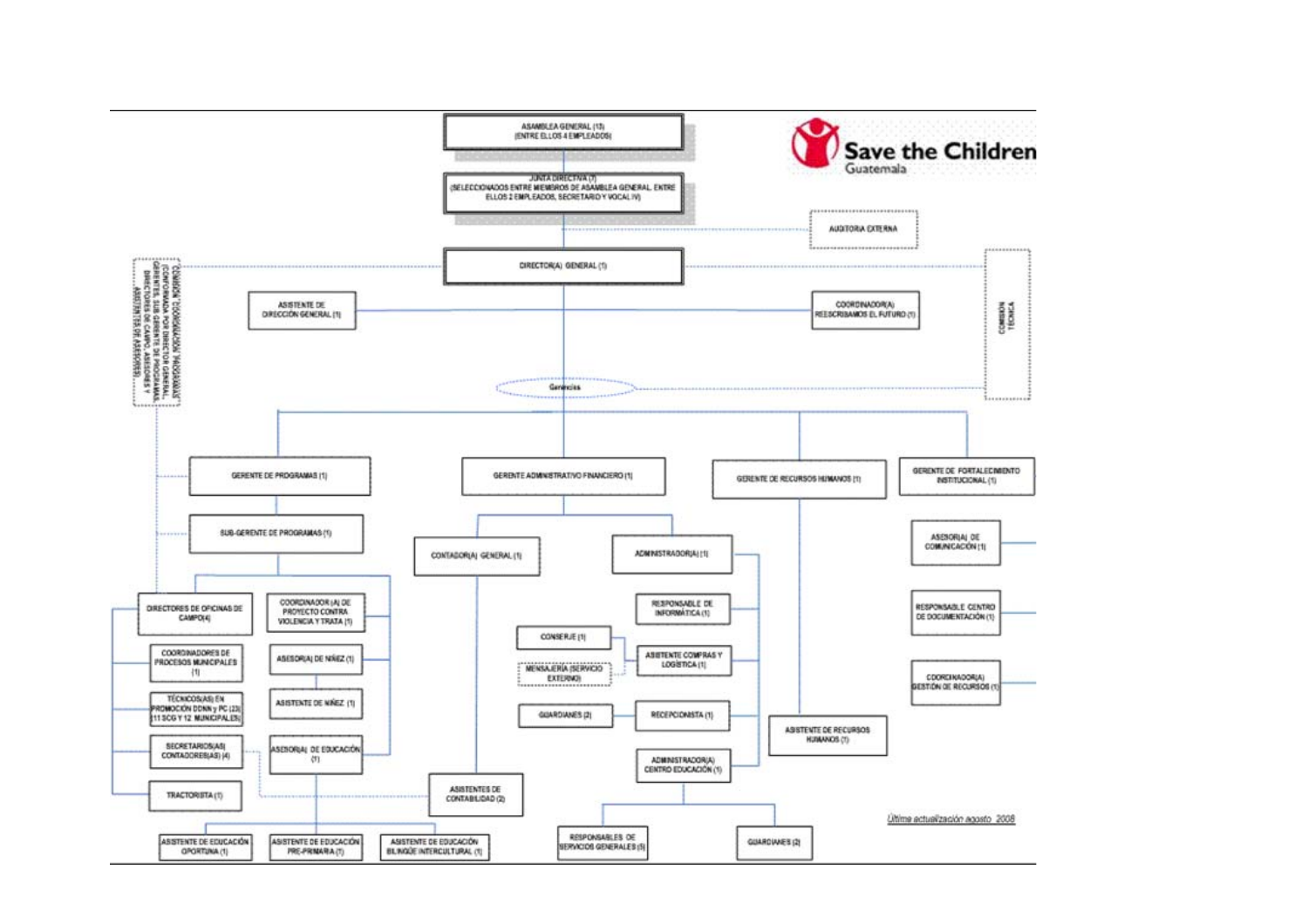<span id="page-20-0"></span>There are still some structural problems to be addressed with regards to the Board. Firstly, two staff representatives (Director and Program Director) remain full Board members with voting rights, among a total of nine members. (Up to 2003, 50% of Board members were recruited from the staff.) SCG plans to end this practice with the change of Board members in the first half of 2009, after which no staff members will have voting rights on the Board. Secondly, the SCG bylaws state that Board Members are to be elected among the members of the General Assembly. Board members are elected for two years and can be reelected only once. As currently the General Assembly counts with only 13 members (appointed for life) – of which four are employees of  $SCG<sup>1</sup> - it$  is in practice impossible to have proper rotation according to the bylaws, or to ensure that the Board composition covers all the required areas of competence. SCG has started identifying new potential members for the General Assembly. However, a difficulty is reported to be the lack of people with the appropriate background who willing to accept the responsibility. *SCG needs to address this problem, to ensure adherence to its own bylaws as well as to have a system of democratic governance in accordance with the SC Best Practices.*

SCG is currently organized into a structure of four departments (*gerencias*) below the director (see Fig 1). The logic of this structure is not immediately obvious. Firstly, it is rather lop-sided, with a Department of Administration and Finance of 23 people alongside a Department of Human Resources with only two people. Secondly, it does not seem to fully reflect the internal division of functions within the organization. For instance, the Department of Institutional Strengthening apparently should follow up the development of new mechanisms for personnel management that is handled by the Dept. of Human Resources, the implementation of an ICT plan and system within the Dept. of Administration and Finance, and the development of a new Monitoring and Evaluation system within the Program Department. In sum, to an outsider, the organizational structure may seem to have developed from short-term responses to immediate needs rather than to any longer-term strategy, even though SCG disputes this. SCG has announced that it is looking at this structure and that in the near future the HR Department might be integrated with Administration and Finance. *In addition, SCG might consider giving the department currently termed Institutional Strengthening a clearer profile as a Department of Communication (in line with the logic structuring the present report).*

Another issue emerging from considering the organizational structure refers to the many levels within the organization. Having assistants of education reporting to the education advisor reporting to the assistant program director reporting to the program director who again reports to the director may create unnecessary complicated chains of command and imply a waste of available human resources. This is particularly so because SCG emphasizes the importance of communication following the direct lines of authority and because delegation of authority to lower levels does not seem to be very well developed. This issue also relates to what is mentioned in the 2003 evaluation and the 2005/2006 self-assessment; that the SCG is struggling to overcome a history of very hierarchical and authoritarian leadership. In

 $\mathbf{1}$ 1 Formerly, staff made up 75% of the Assembly, so SCG has been working to address these problems.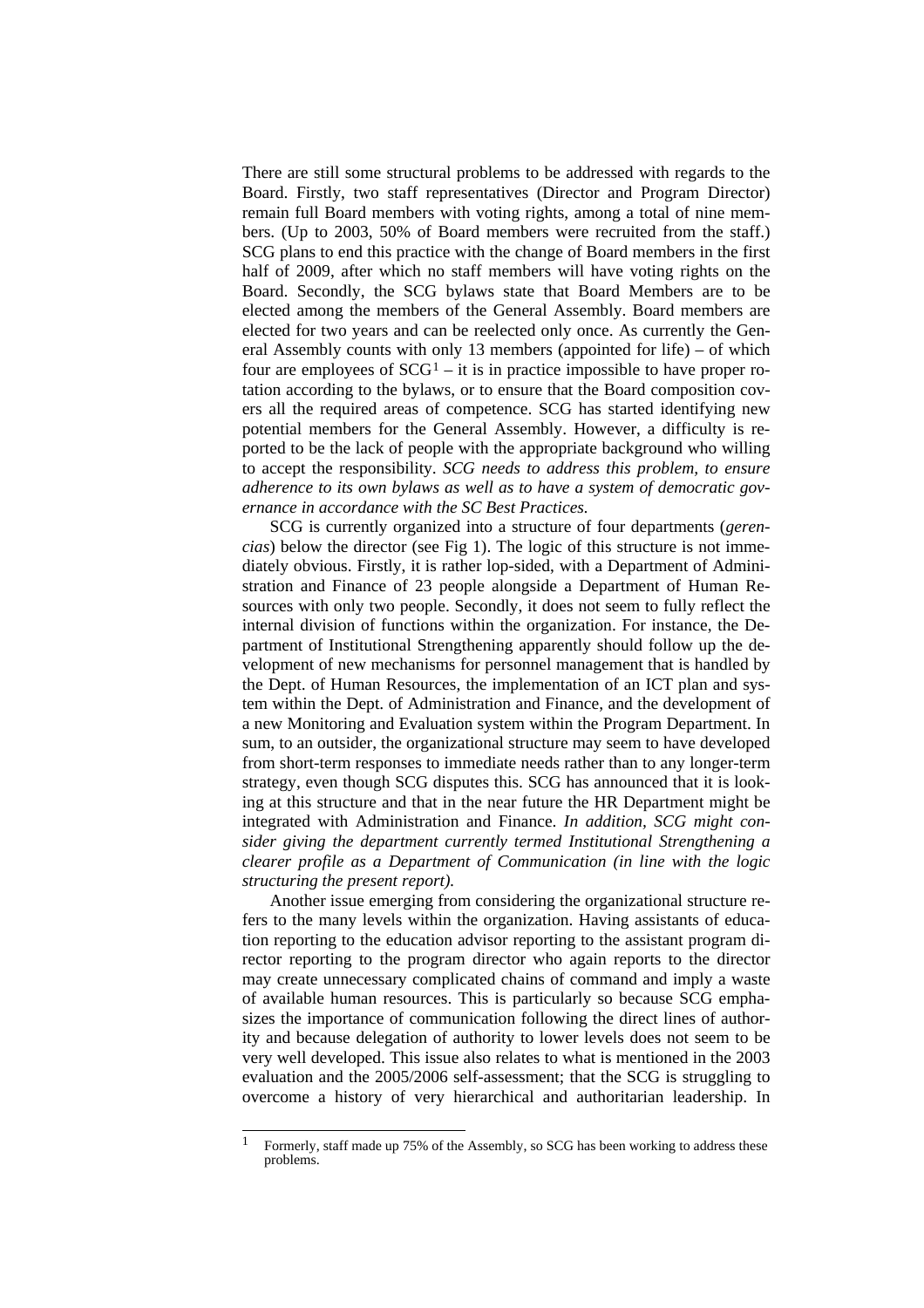<span id="page-21-0"></span>short, a centralized and hierarchical way of working may be due to aspects of both organizational structure and organizational culture. It is difficult for the evaluation team to assess whether and to what extent this has a negative impact on the work of SCG. According to the organization, the many levels respond to a wish to minimize the number of persons directly under one leader, and thus indicate decentralization. Yet, in order to strengthen SCG's position as a flexible, rapidly responding and efficient organization, it would be *worthwhile to consider if there are benefits to be had from less hierarchy and more delegation of authority in both the 'cultural' and the structural dimension.*

However, SCG demonstrates considerable ability and willingness to delegate when it comes to the field offices. These are given considerable autonomy to develop and implement their programs within the overall framework set by general budget and program documents. Moreover, monthly meetings at the head office, where all the field office directors take part, together with the SCG leadership and advisors, ensure mutual exchange of information. Visits by the head office advisors to the field offices to give technical backstopping are likewise appreciated. In sum, relations between field offices and head office appear to be good, and quite different from what was indicated as being the situation during the 2003 evaluation: that the central office at that time limited itself to a having controlling role towards field offices, without any additional supportive elements. *One recommendation to make in this context, however, is that the schedule of visits should be adjusted according to the different needs of the various offices*.

#### **2.1.2 Strategic planning**

<span id="page-21-1"></span>An important milestone in the process of institutional strengthening which the SCG has been going through since the critical period of 2002 is the elaboration of a five year strategic plan in 2005. This plan was developed in a participatory manner, involving the whole staff, and resulted in a strategy that is coherent and concrete, and allows the organization to focus on key issues. SCG has gone through a long transformation from being principally a community development organization to its current orientation as a Child Rights organization. The strategic plan can be seen as a culmination of this process. In the strategic plan, the rights-based approach is clearly expressed in explicit principles and objectives, and corresponding indicators and activities are derived from these fundamental principles.

The ambition of becoming the organization representing the international SC Alliance in Guatemala has probably also aided SCG in developing and maintaining a strategic focus. This ambition has helped to develop the overall rights-orientation within the organization, and the Alliance has provided specific guidelines for organizational Best Practices. Thus, the Alliance and its principles have served SCG both in developing its external program and lobbying activities, as well in its internal organizational development process.

The strategic plan is much more than a document on paper; it is something that is being implemented in practice, thereby transforming the organization. The overall rights orientation is an approach that seems to have been disseminated throughout the organization and adopted by the staff in general. The program strategy and the content of the different program components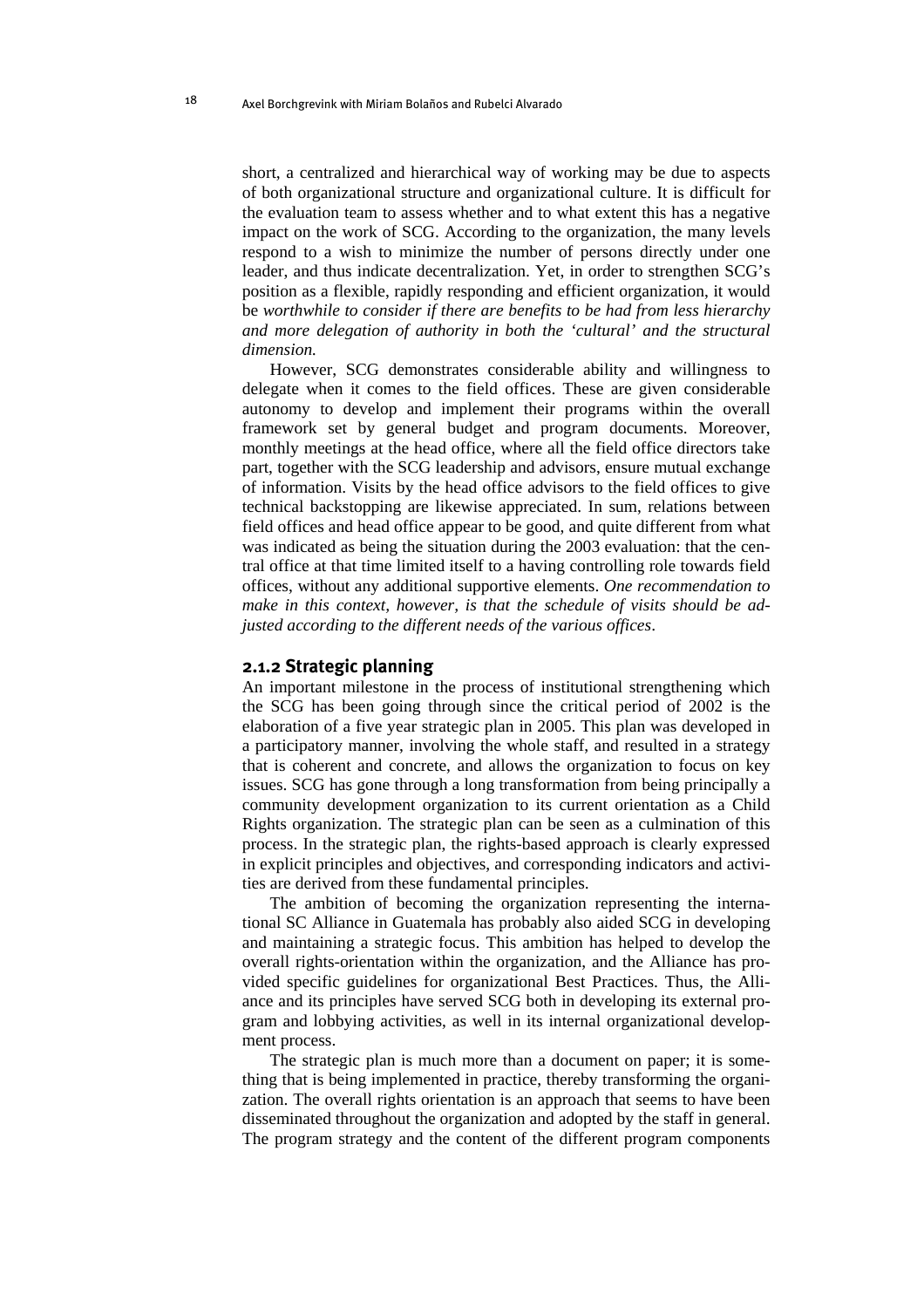<span id="page-22-0"></span>adhere closely to the strategy. Likewise, a number of the activities of the strategic plan that relate to organizational strengthening are being implemented – such as development of administrative and financial routines, improved human resource management, consistent use of logo and name, etc. Thus the strategic plan is not just something that looks nice on paper but has no reality – most of its main elements are also being translated into practice.

Still, not all elements of the strategy have been followed up equally well. Most importantly in this respect, there have been few advances in terms of the institutional strengthening goals of ensuring financial sustainability and diversifying sources of income. In fact, and in spite of the strategic goals, the evolution in this area has actually been negative. The overall number of donors has declined, and SCG has become increasingly dependent upon one of them, SCN[2](#page-22-0). In 2008 SCN is covering almost three quarters of the SCG budget. Furthermore, due to the heavy element of core funding of the MDPP program, the weight of Norwegian funding is even greater when it comes to covering salaries – between 80 and 90% of personnel costs are funded by SCN. Given SCN's strong commitment to continue its support, these figures are far from indicating any imminent economic crisis. But in the medium to long term they do constitute fundamental challenges. The challenge is not simply that of securing new donors for programs to replace the role of SCN if and when its support will eventually be reduced at some point in the future. The even more difficult challenge relates to the heavy dependence on core funding, and the corresponding question of whether SCG is building an administrative structure too large and top-heavy to be carried by its programs. The long-term sustainability of this administrative set-up may be questioned. SCG, however, considers the actual size of the administration to be necessary.

There are of course a number of reasons behind this increasing economic dependence on a single donor. To some extent it is a consequence of SCN's decision to support SCG in taking on the role as representative of the Alliance in Guatemala, which has involved substantial increases in the Norwegian funding[3.](#page-22-0) Moreover, while the strategy and the MDPP program have emphasized the importance of developing fundraising within Guatemala, there are a number of external reasons why this work has developed more slowly than planned. When it comes to international funding, there have been some attempts at obtaining funding from new and former donors, in particular through the SC Alliance. However, this strategy has not been pursued with great vigor, something which SCG readily admits to. The reason for this is explicitly stated as being because there is a need 'to set one's house in order first, before one can go out and ask for new funding'. Thus, before soliciting new funds there is a need to ensure that the organization has the capacity to use these funds in a proper way, and to comply with all the requirements attached to the funding. There is of course some validity to this argument. However, it is difficult to accept that it is still being used, after more than five years of systematic institution-building since the 2002 crisis. The fact that SCG continues to argue this way, and that SCN accepts it, indi-

 $\mathcal{L}$ At the same time, it should be pointed out that the budget has increased significantly over the period – from 8 million quetzals in 2003 to 15 millions in 2009.

Another reason for expanded Norwegian funding is the *Rewrite the Future* campaign.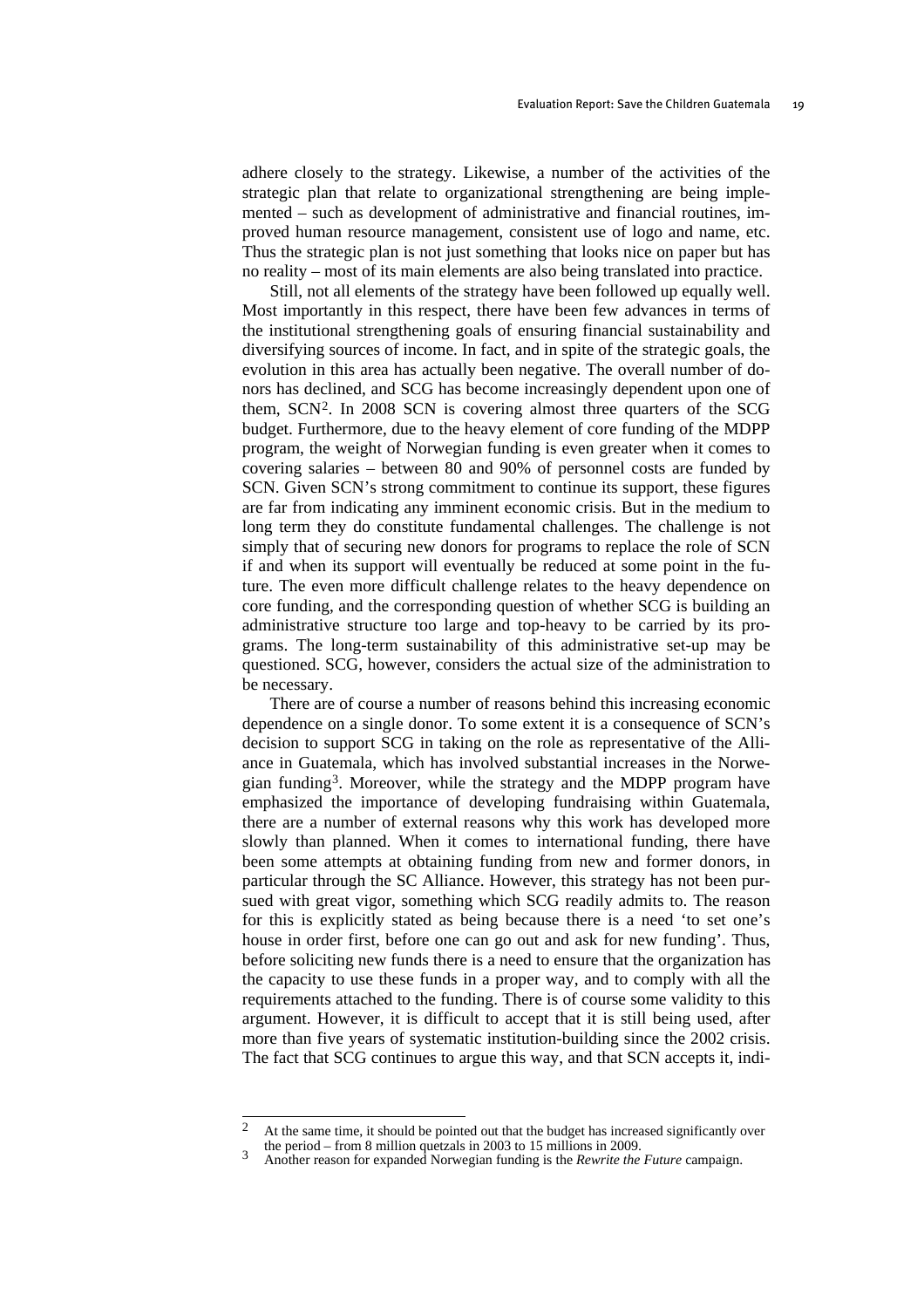<span id="page-23-0"></span>cates a kind of complacency with the current state of affairs that cannot be said to demonstrate far-reaching strategic thinking.

A related area where SCG needs to improve its overall strategic approach is with respect to the wider area of communication. While this can be said to include fundraising, it also covers the fields of image building, lobbying/advocacy and general awareness-raising. SCG would benefit from an overall strategy that links these issues. This issue is discussed further in section 3.3.

#### <span id="page-23-1"></span>**2.1.3 Administration**

The 2003 evaluation points to great weaknesses in SCG's administrative area. In addition to the issues related to the Board and to a vertical structure, referred to above, the report also mentions deep-set conflicts among the staff, as well as very serious weaknesses in financial control and reporting to donors. The MDPP program sets explicit goals for improvements in the areas of financial management, ICT and human resource management.

On the issue of financial control, SCG has struggled continuously to improve since 2002/2003. With support from SC Sweden, a new, computerized financial management system was introduced. Over the years, the serious deficiencies in financial reporting to donors mentioned in the 2003 evaluation have apparently been overcome. We were only able to interview one of SCG's donors; SCN. They reported significant improvements in producing financial reports on time. Still, the introduction of the financial management system has never been completely successful, largely because it was the creation of an individual consultant, and resulted in heavy dependence on the assistance of this person even for routine operations. This considerably slowed down the process of keeping accounts, and in practice constrained the possibility of getting timely overviews of the total economic situation. A consultant hired in 2007 with funding from the MDPP finally recommended the purchase of a new system. The plan was to install this in January 2008, but due to various factors it has been somewhat delayed. Now, however, the system appears to be up and running, and reportedly, it should be fully functional and having replaced the old system by October 2008. Thus, advances are continuously being made, although at a somewhat slower rate than planned.

Also in general administrative routines, there appear to have been significant advances over the last years. A number of new manuals of procedures have been developed – regulating for instance per diems, management of cash and of accounts, use of vehicles, backup system, budgeting, administration of offices and buildings, and so on. Four of eleven manuals are finalized and approved, seven still in the process of being tested out. The MDPP also specifies a program for developing and implementing a general ICT strategy. The new financial management system implies some advances in this area, but a total strategy for information technology – planned in place by the end of 2007 – has so far not materialized.

Specific goals are singled out in the MDPP for the area of Human Resources. These include developing job descriptions for all positions, a training program for new and old staff members, updated and systematized staff files, new recruitment and induction procedures, and staff development/promotion program and system for performance appraisal. Apart from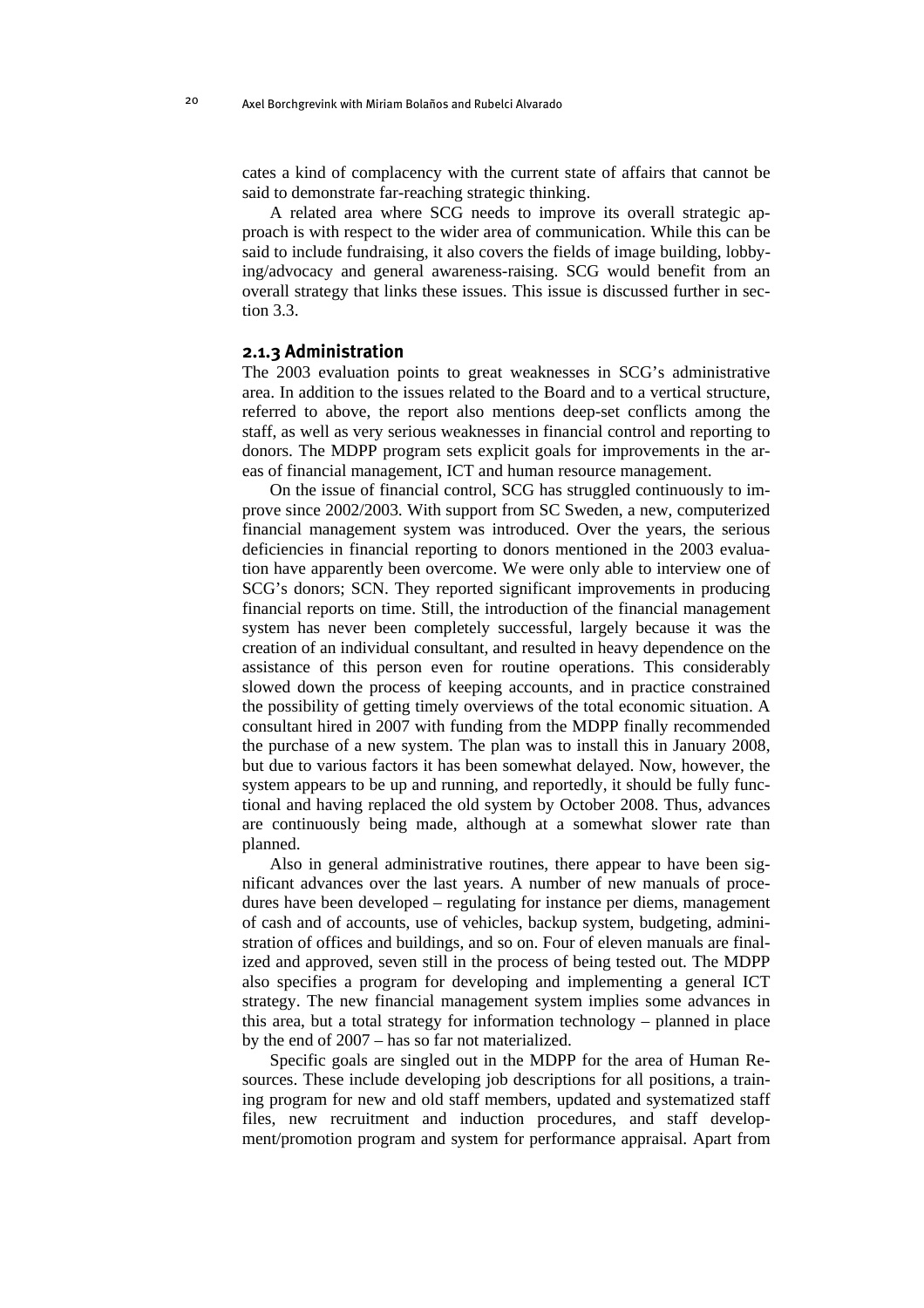the development/promotion program and the appraisal system, all of these elements have been introduced (the appraisal system has been developed, but not yet put into practice). Thus, there have been great advances in the systematization of Human Resource Management.

The 2003 evaluation refers to deep-set conflicts between staff members. In part these conflicts were related to disagreements over whether the food security program PROMASA which was implemented at that time with funding from USAID was really within the strategic approach of SCG. The fact that the people working on this program had higher salaries than the rest of the staff, and operated in different chains of command, did nothing to alleviate the problems. This specific conflict is now past history, as SCG 'lost' this program in 2003. It is also the impression of the evaluation team that SCG has overcome this situation of deep internal conflict.

Still, the high rotation of personnel in the organization is cause for concern. According to figures from the Human Resource Department, 20 staff members (out of a total of 51) left the organization in 2006 and 22 (out of 58) left in 2007. In the first eight months of 2008, the figures look a little bit better – 12 have left out of a total of 59 (with one more having handed in his resignation). Still, the figures are very high, and the constant need for recruiting, training and inducting new people is a heavy drain on the resources of the organization and implies significant losses in terms of efficiency. Together with the fact that there has also been external recruitment for newly created positions, it is not surprising that the median period of employment in SCG among the senior and technical staff that the team interviewed appeared to be about a year. The reasons behind the high turnover are not clear. Salaries may be one important factor. Even though SCG wages appear to be in line with the norm among Guatemalan NGOs, it is possible that working requirements (such as knowledge of English) are more in line with requirements within international NGOs, where salaries are higher. It is also possible that as SCG is assuming the role of representing the Alliance in Guatemala, it is gradually acquiring a profile somewhat different from national NGOs, and that staff therefore may start comparing salary levels with international organizations. However, SCG should also be open for the possibility that there may be other reasons behind the high rate of rotation. In other contexts it has been seen that where staff feel they are able to realize themselves and their skills, they may stay on even if salaries are not particularly competitive. Thus, the SCG decision to make a *study of the work environment* in the organization is to be supported. In order to be able to reveal existing dissatisfaction, it is usually recommended that such studies be carried out by an *external consultant*, and that *guarantees of confidentiality* are clear and explicit. Furthermore, it would be useful to include in the study *interviews with a number of the people who have left the organization*, in order to probe deeper into potential factors beside the salary issue.

Within the administrative area there is also the issue of the Educational Centre; SCG's former offices, which are currently being rented out for seminars and workshops. It includes audiovisual equipment and dormitory facilities for up to 36 persons. Eight or nine persons are employed there. While the Centre previously has operated at a loss, this situation has been partially turned around, and income was slightly higher than operating costs last year. *However, it is recommended that SCG looks at the present and potential income from this centre in a dispassionate manner, factoring in future mainte-*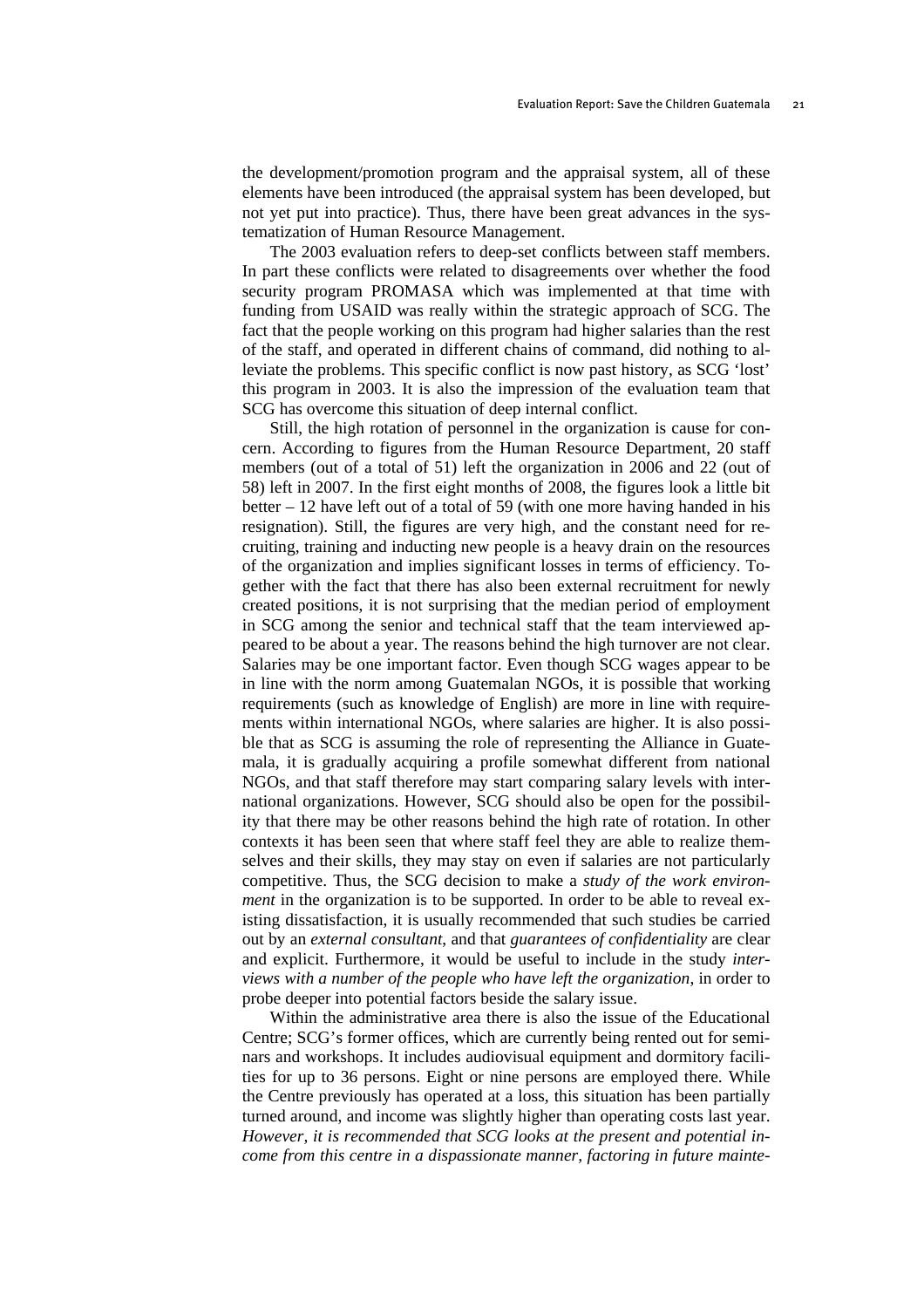*nance costs, calculating expected return on investments, and comparing with potential income from selling or simply renting out the infrastructure.* As specified in the MDPP, SCG is planning to realize such a study (although somewhat behind schedule).

#### <span id="page-25-1"></span>**2.1.4 Role within the Alliance**

SCG has embraced wholeheartedly the ambition to be the organization to represent the Save the Children Alliance in Guatemala. The sustained process of institutional strengthening over the last five to six years has been motivated by and geared to this ambition. In this process, SCG has received significant support from the SC organizations of Norway, Sweden and Denmark, both in the form of economic support, and in the acceptance of the principle that all funding to Guatemala should then be channeled to SCG. The relationship with SC USA has been more complicated.

SC USA has accepted that SCG should have the central role coordinating role within Guatemala with respect to the areas of education and emergency relief. Thus, the activities of the SCG, SCN and SC USA in the field of education are coordinated under the 'Rewrite the Future' umbrella, and the coordinator for this program is institutionally located within SCG. There are also monthly coordination meetings for educational issues between the three SC organizations. This appears to be a successful arrangement, allowing for common lobbying efforts as well as discussions and mutual learning from each other about forms of intervention in the sector. A positive attitude to working together is reported from this area of coordination. This appears also to be the case with the area of emergency relief and emergency preparedness, although conclusions here must be tentative as this is not an area which the team has studied closely. Still, it is a fact that in the aftermath of the hurricane Stan, it was decided within the Alliance that SCG should have the responsibility for coordinating efforts among the SC organizations within the country – a fairly large operation that involved channeling funds from international SC organizations to different local NGOs. Afterwards, SCG has continued having this responsibility. While it was seen as natural that SCG – as the national SC representative – assumed this function, it was decided that international fundraising should be the responsibility of SC USA. This division of labor ensures that the fundraising capacity of SC USA is being put to full use, while at the same allows SCG to assume national coordination responsibility and develop its skills and experience in this area. Thus, in important areas, SC USA has shown willingness to support the process of SCG assuming the role as the representative of the SC Alliance in Guatemala, and to let its own work be under the coordination of the Guatemalan organization.

Still, SC USA has not been willing to follow the examples of the SC organizations of Denmark, Sweden and Norway, and close down its own operation in Guatemala. According to the interpretation of the Scandinavian SC organizations, the Alliance's principles imply that in a country where there is a national SC organization capable of representing the Alliance, international SC organizations should not be active. This includes not having an office, not giving direct support to Guatemalan NGOs other than SCG, not doing advocacy or lobbying work, and not doing fundraising. Furthermore, in this process they have given important organizational support to SCG to allow it

<span id="page-25-0"></span>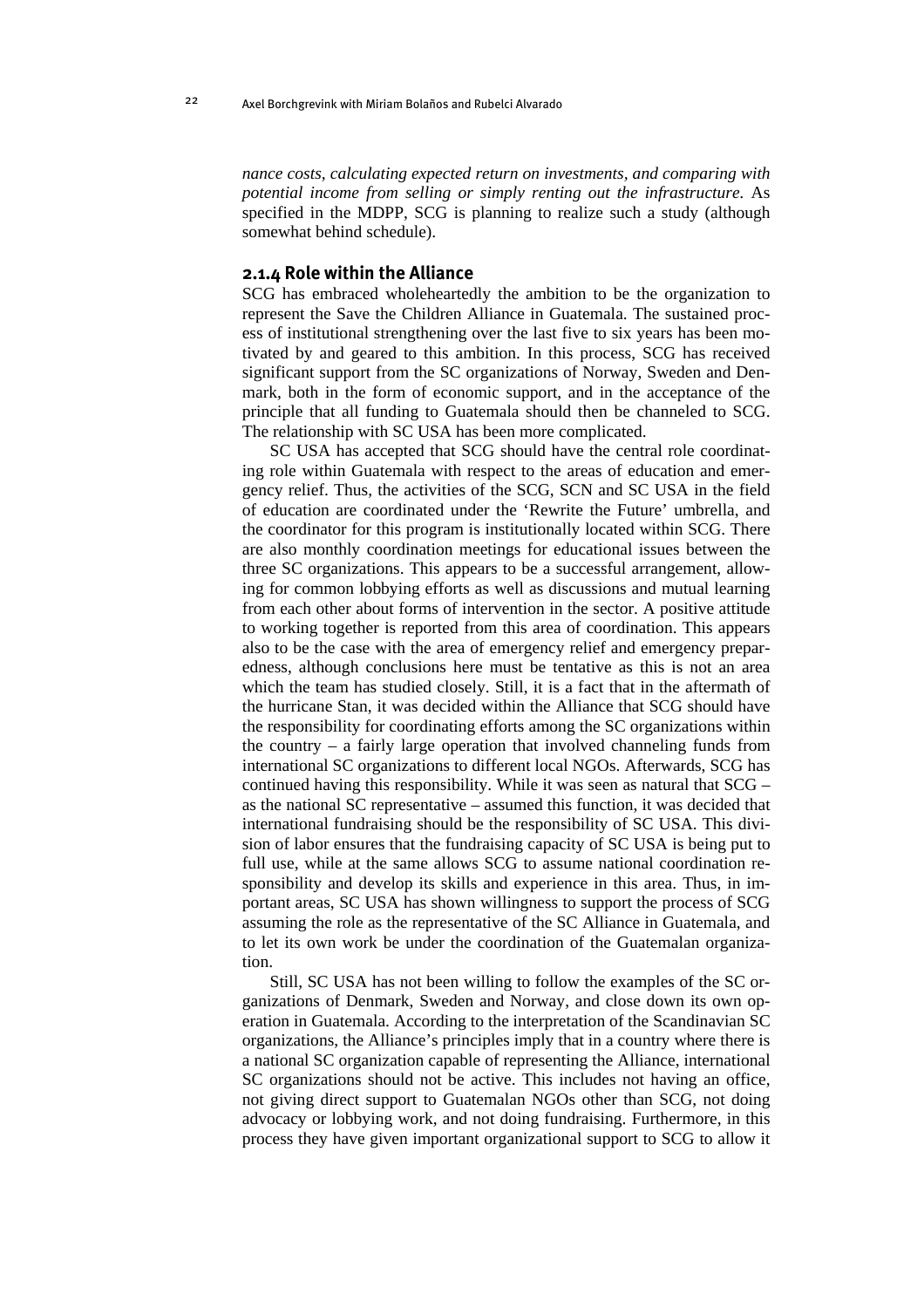to assume its new roles. SC USA, on the other hand, does not give any direct support to SCG, maintains its office, is actually operational and implements its own programs, has the new objective of intensifying efforts and doubling its coverage in Guatemala, and reportedly the new strategy contemplates building up both lobbying and fundraising activities inside Guatemala. The SC USA national representative interviewed saw no problems with this arrangement, and argued that for the sake of children in Guatemala, as well as for the reputation and impact of the SC Alliance, all activity in Guatemala by any SC member was positive. To avoid any potential competition between the organizations, SC USA only uses the name Save the Children, thus seeking to ensure that any credit for their work would go to the Alliance as such and not to the specific national organization.

The SCG, however, is deeply concerned over this situation. At bottom is the feeling that the presence of different SC organizations creates confusion among the public as to which is which. Such confusion may negatively impact the potential both for fundraising inside Guatemala and for advocacy and lobby work. The fact that SCG has adopted an English name complicates the task of communicating that SCG is a Guatemalan organization, and the presence and activity of another organization calling itself Save the Children, which is actually from the USA, makes it considerably more difficult. Being confused with an international organization with presumably a very solid funding basis in its home country is clearly detrimental to SCG's fundraising efforts inside Guatemala. Being taken for an organization of the United States may conceivably also weaken its legitimacy for seeking to influence Guatemalan public policies. Furthermore, even though the two organizations are members of the same alliance, it is not inconceivable that they might at some point in the future come to disagree on some policy or program issue. From SCG's point of view, that would make the coexistence of the two organizations even less desirable. The new SC USA strategy for Guatemala, with increased activity levels and reportedly also opening for lobbying and fundraising inside Guatemala, raises SCG concerns further. For SCG this is also a question of respect for a smaller organization of the same family. While – as mentioned above – SC USA has in some instances acknowledged SCG's right to be the coordinating SC organization in Guatemala, this is not generally the case. SCG is simply informed of the new SC USA strategy, not consulted. At times this is perceived as SC USA failing to abide with international Alliance principles on how to behave in the country of another Alliance member, and simply using its weight and economic power to pursue its own strategies and interests.

At the time of our fieldwork, the SCG board had started up a dialogue with SC USA in order to seek to resolve this issue. While no substantial advances were made during the initial contact, the SCG board was encouraged by the positive tone of the meeting. In the continuation of discussions, SCG hoped to achieve results in the form of increased mutual understanding and new forms of cooperation, where for instance joint fundraising in the US, or even SCG being allowed to fundraise on their own in the US, could be benefits obtained for the Guatemalan organization.

The evaluation team concurs that the attitude of SC USA is a problem and a challenge for SCG in its ambition to position itself and clarify its role within Guatemalan society, and furthermore, that this again has serious consequences for the potential for developing local (national) fundraising. From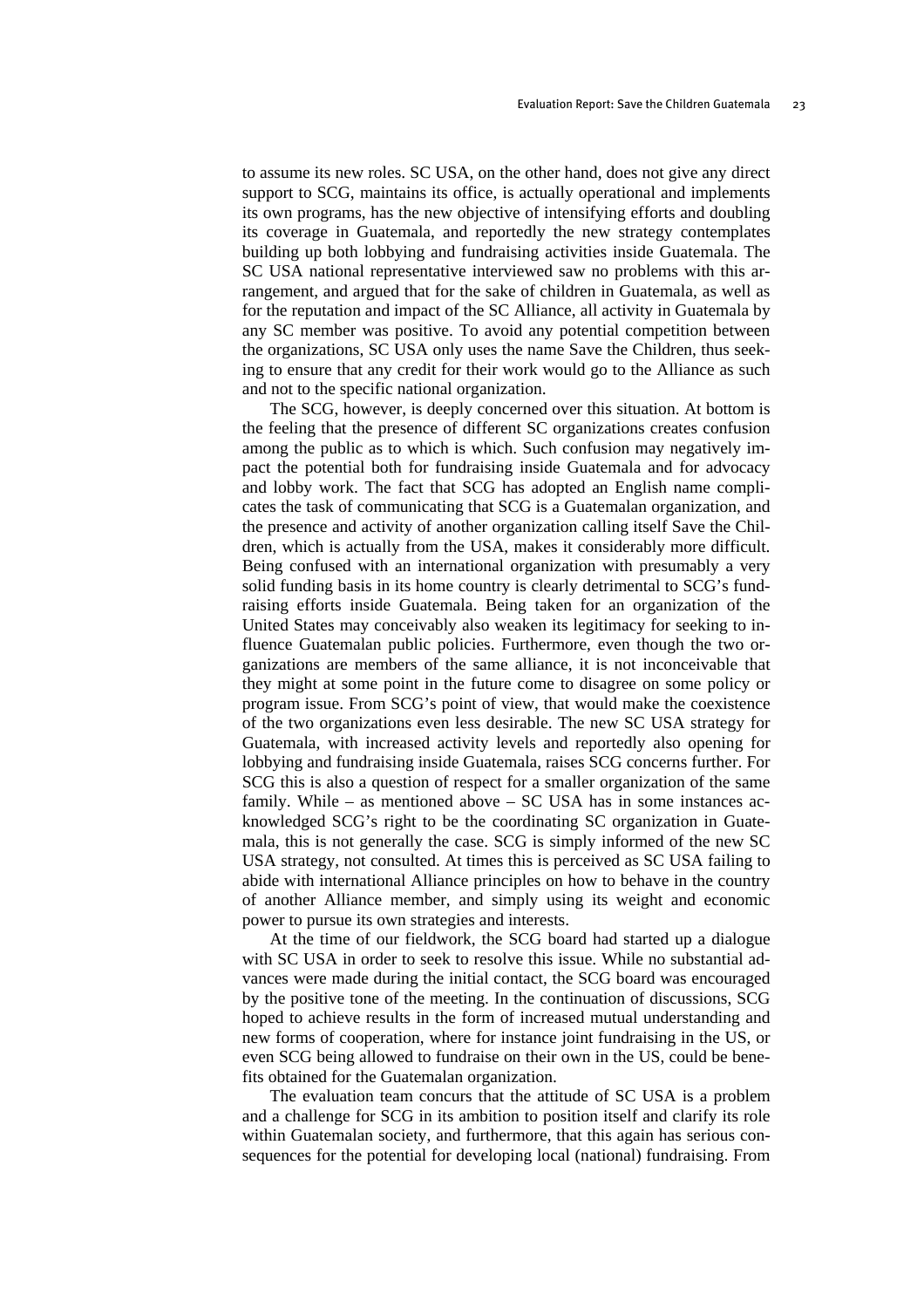<span id="page-27-0"></span>a worst-case perspective, one might also fear that the withdrawal of SCN from Guatemala may shift the balance of power among the SC organizations in the country, in SCG's disfavor. This is really an internal Alliance issue, which is an arena of which the team only has superficial knowledge. It is therefore difficult for us to come with recommendations in this respect. But *continuing the dialogue with SC USA* must surely be a good thing. In addition, it might help if *SCN and other SC 'allies' of SCG lobbied for understanding and acceptance of the SCG position within the decision-making bodies of the Alliance.* 

#### <span id="page-27-1"></span>**2.2 Programs**

#### **2.2.1 Background**

<span id="page-27-2"></span>The evaluation from 2003 contains a number of positive as well as negative observations on the programs and projects of SCG. Among the weaknesses, the evaluators mention that there is a mismatch between project ambitions and scope of coverage on the one hand and available resources on the other, that there is a need for a better system of monitoring and its systematic use, that field offices are left too much alone with little support from the SCG leadership and advisors, that the strategic plan lacks clarity and is insufficiently anchored among staff, and that the local organizations created show considerable dependence on SCG and do not appear to be sustainable after the five year project period. Among the most important elements on the positive side were the good relationship between field staff and communities, and the general positive evaluation SCG's work received from beneficiaries and stakeholders.

The 2006 self-assessment was, as we have seen, quite critical of a number of organizational issues. It was more self-congratulatory when analyzing its program work:

SCG's programme is one of its core strengths, recognized among other Guatemalan NGOs as being based on child rights approach and with a strong methodology that has delivered results in an increasing number of municipalities and over 30 years. SCG … is recognized as the lead Guatemalan agency working in this field.

It should be noted that between the two reviews referred to above, and partly explaining the differences, the SCG involvement in the PROMASA program (plagued by slow implementation and creating internal staff conflicts and disagreements over strategies) had been terminated and a new and much more focused strategic plan had been developed.

The MDPP has one set of indicators relating to the program area, namely the introduction of a Monitoring and Evaluation System. This contemplates the recruitment of a person responsible for this area, developing a quantitative data base system, training staff in its use, and implementing the system from mid-2008.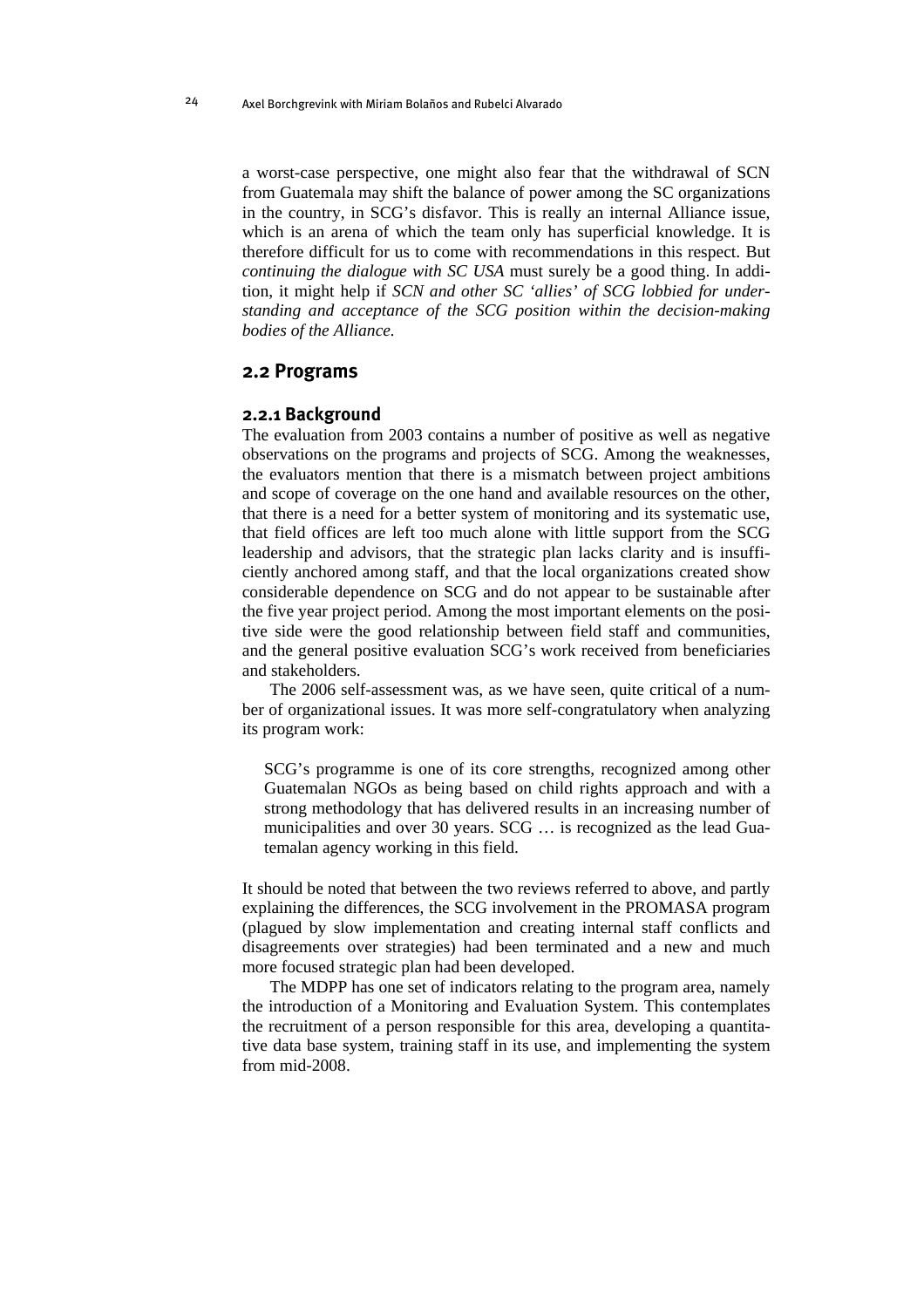#### <span id="page-28-0"></span>**2.2.2 Findings**

<span id="page-28-1"></span>It should be emphasized that the evaluation team has not had the time and resources required for making a real study of program impacts. Still we have visited a number of project areas and sites, and discussed programs intensely with SCG staff of different levels, beneficiaries, local authorities and other stakeholders. Thus, we are able to offer fairly well-founded opinions on the SCG programs and their implementation, while we are not really in a position to say too much about the key question of their long-term impacts.

We find a number of strengths with the SCG programs. It is directly based on an explicit, clear and focused strategy. From the basic principles underlying this strategy – primarily its rights-based approach and child rights orientation – a limited number of sets of interventions (or program components) are derived. These components have different target groups: children (early stimulation/pre-school); youth (promoters of rights-related issues and youth organization at different levels up to the national); women (women's groups), teachers and local organizations (COCODES). Yet, as all the interventions derive from the same principles and orientation, they mutually support each other, and where programs are implemented with sufficient intensity, strong synergies should arise. This strategy is being followed consistently in all program areas, although of course with adaptations to local conditions. The rights orientation shows itself in the strong focus on organization and participation (including the rights of children and youth to participate), as well as in the direct efforts to work with and influence local state institutions. The latter is demonstrated both by the efforts to develop and lobby for local child-oriented development plans and municipal policies, and by the willingness to try out innovative ways of directly involving state institutions, such as in Chiquimula, where instead of SCG hiring its own fieldworkers, new positions at the municipal Office of Women, Children and Youth are funded. In lobbying for child-oriented development plans and greater community involvement in and influence over municipal affairs, SCG uses and organizes broad alliances of civil society organizations. And finally, SCG enters a new program area with a five year horizon and an exit strategy already in place, and an approach that seeks to avoid clientilistic relations by minimizing provisions of materials and infrastructure<sup>4</sup>. Thus the strategy is geared at avoiding dependency and laying the foundation for sustainability.

Moreover, the impression of the evaluation team was that staff was wellqualified and committed to the organization and the child-rights-based approach. This includes both technicians and senior staff at field offices as well as advisors and other representatives from the central office. The relative autonomy of the field offices to develop specific program interventions in accordance with the conditions and opportunities of the areas where they work, complemented with the support and backstopping received from the

 $\overline{4}$ 4 One informant (external to SCG) was of the opinion that SCG still had some distance to go to ensure a full rights-based approach free of clientilistic relations based on the distribution of material benefits. The example given was that SCG has not completely relinquished the practice of supporting schools with materials and certain improvements of infrastructure, 'which could lead to expectations of further such support among target groups'. In our opinion, we saw very little of such expectations, and were quite impressed with SCG's ability to convey that the main benefits they were able to provide were immaterial ones of training and organization. Thus, our conclusion is quite different from that of our informant.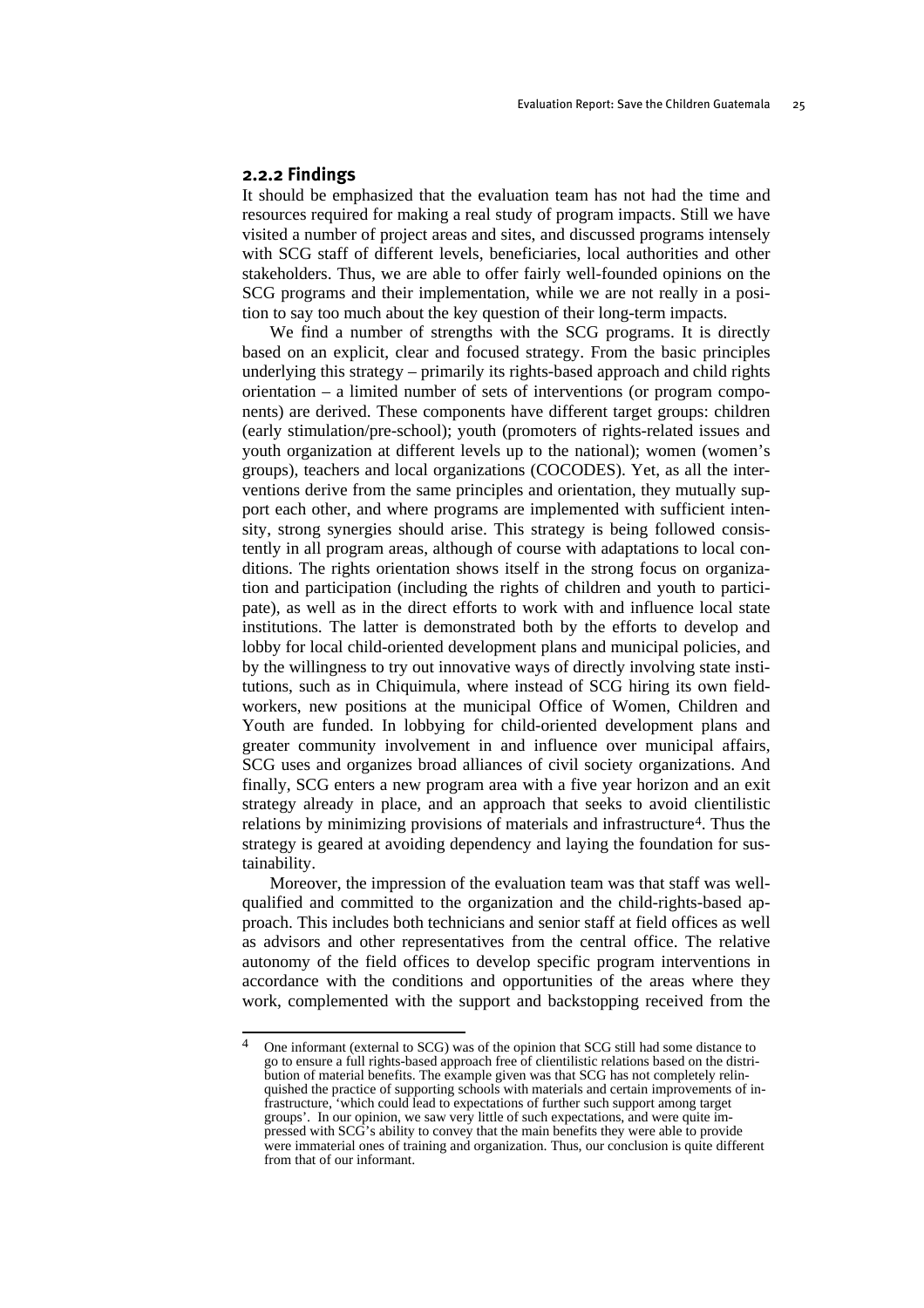head office, appear to have been successful in stimulating efficient use of resources. Given that the evaluation should focus specifically on the area of education, we are happy to be able to report the extremely high level of satisfaction among teachers having received training. SCG advisors in education were rated very highly, as were the concrete and easily applicable pedagogic techniques they taught. Impacts in terms of adoption of an active pedagogy were easily discernable in the schools visited (and echo what the team leader experienced during a visit to another SCG field office – Canilla – in 2007).

Still, there are of course a number of challenges and dilemmas that SCG face in their program work. Some of these are illustrated by the differences between Chiquimula and Livingston. Even from the brief visits made, it was evident that the Livingston program had progressed more in its year and a half of existence than had the Chiquimula program in the same period. There are different reasons for this. One is that whereas there has been considerable turnover among all types of staff in the Chiquimula office, the Livingston office has been spared such rotation. Indeed, the majority of the staff there worked in the office of El Estor before the establishment of the Livingston office. Continuity and experience is therefore much greater in Livingston. However, there are also important differences in SCG's manner of working in these two areas. In Livingston, the technicians who work directly with the communities are employed by SCG, whereas in Chiquimula they are employed by the municipal Office for Women, Children and Youth. This latter way of working implies a number of difficulties. Since the technicians are municipal employees, they may at times be ordered to work in specific tasks outside the SCG program, thereby reducing time spent on the project components. Furthermore, salary levels are adjusted to the level normally paid by the municipality, which is considerably lower than what is paid to the technicians directly employed by SCG in other areas. Thus, in Chiquimula it is difficult to expect technicians to work outside normal office hours, something which in other areas is to some extent expected when circumstances require it. Moreover, the lower salary level directly leads to the higher rotation of staff. The Chiquimula model also leads to greater turnover in another way: when there is a change of mayor after elections, it is not uncommon to change staff associated with the predecessor, even if these are persons funded through the SCG program. Thus, the way of working in Chiquimula is clearly less efficient in a number of ways, at least in the short term.

Still, however, the evaluation team does not feel in a position to say that one model is better than the other. Probably it is too early to make a judgment in this respect. The reason for this reticence is related to the potential benefits of working through municipal authorities. If successful, SCG will directly influence the way that state institutions work, and stimulate increased consideration of child rights in the policies and practices of the municipality. From a rights-oriented perspective of placing the responsibility with the institutions of the state, this must obviously be a correct strategy, if it yields positive results. And the model contains very interesting elements, such as the agreement entered with the municipality at the start of the program, specifying that the municipality shall gradually assume responsibility for the costs of the technicians. Thus, whereas in the first year SCG is to cover the full salary costs, the municipality will assume 20% of the costs in the second year, and annually increasing responsibility for the costs until covering all of it after five years. According to the agreement, the municipal-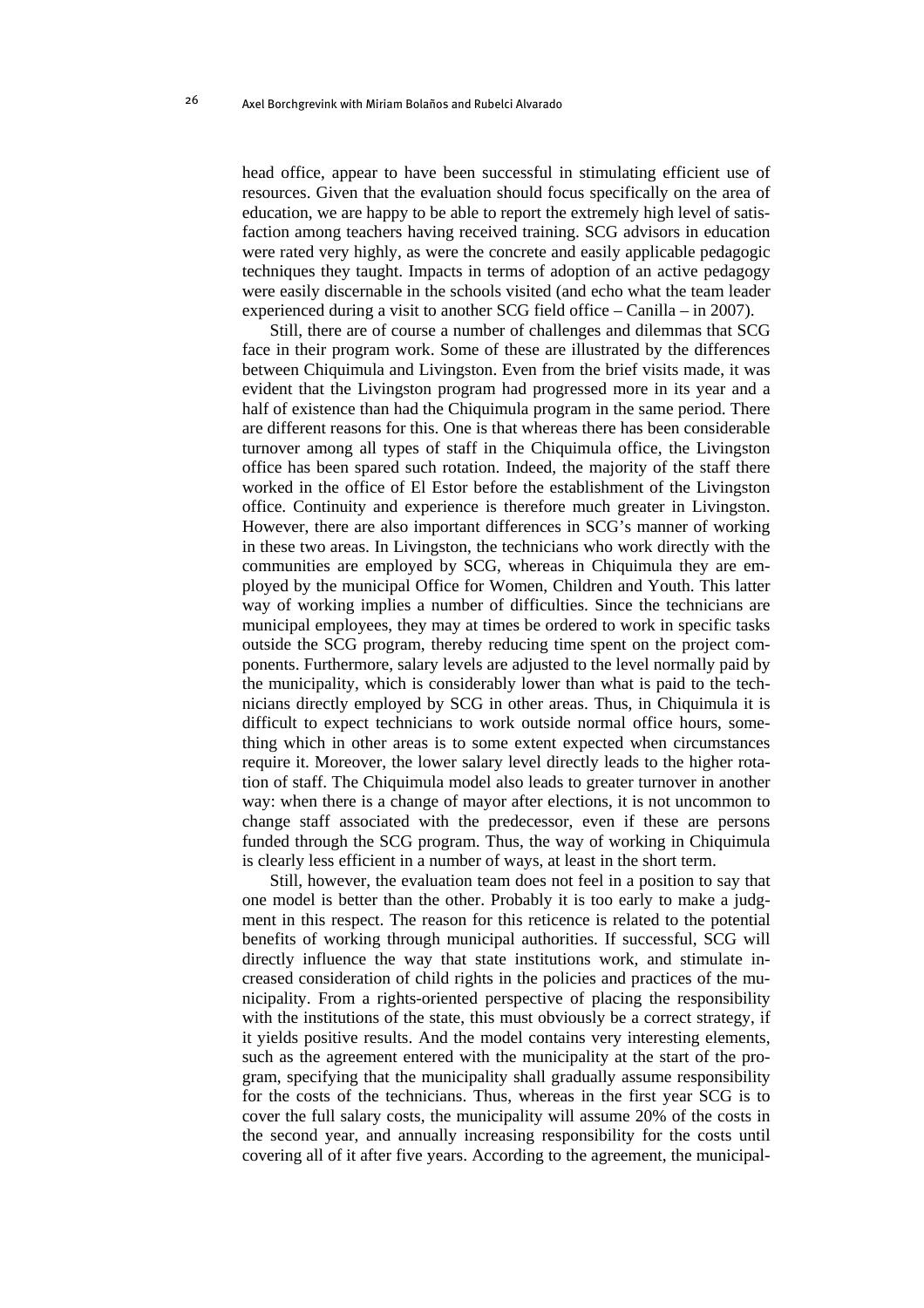ity will continue funding the positions also after the five program years. In this way, a new form of sustainability is built into the program. Whether in practice the municipality will follow up this obligation is of course impossible to say now, but at least the municipalities of Chiquimula are all paying the 20% in the second year. This is the case even where there has been a change of mayor and some doubts as to whether the new political administration would feel bound by the agreement. Believing that it is too early to judge, the team therefore abstains from evaluating which model is best, and recommends that *SCG should monitor closely the effects of the Chiquimula model, and make a decision on which model to use generally as soon as this is deemed possible on the basis of the experiences gained.* 

However, one thing that is evident at the moment, is that the Chiquimula office – with more recently integrated staff, a more complicated and challenging model to implement, and a larger area to cover (four municipalities, compared to only one in Livingston) – has a greater need for support from the head office than does the Livingston office. *Thus, it is recommended that in the near future SCG should allocate greater head office resources to the Chiquimula office – which appears to be in line with what has already been discussed.*

Another issue that turned up in different interviews was the question of whether SCG is spreading its efforts too thinly. Several people were of the opinion that visits by technicians to communities were not frequent enough to ensure impacts. In practice there is some variation in this respect between program areas. In Chiquimula, each technician covers ten communities, while in Livingston the number is eight. Given the additional differences in the technicians' available time for the project between the two areas, this may easily translate into visits to each community twice a month in Livingston and only once a month in Chiquimula (yet another reason for Livingston having achieved more). In each community, the technician is supposed to give follow-up to all project components and target groups – children, youth, women, teachers and members of the local development council. It is difficult for the evaluation team to specify what would be an ideal frequency of visits that balanced having sufficient impact with the wish to extend coverage as widely as possible. Yet given the challenges of organizing different community groups from a rights oriented perspective, it seems clear that once a month, with so many target groups to cover, is very little. *SCG should seek to establish a required frequency of community visits, and allocate technicians to communities on the basis of this, avoiding great differences between program areas.*

This issue is related to another question, namely the required time SCG needs to work in an area before they can pull out and continue somewhere else. The SCG strategy is working in an area for five years, and thereafter having a follow-up period of two years with less intensive presence. Having only visited two project areas in the early phase of the program period, the evaluation team is not in a position to assess whether five plus two years will be sufficient to build organizations strong enough to be able to continue on their own after the SCG withdrawal. We can only point to the fact that the 2003 evaluation states that the five plus two years were not sufficient for creating sustainable organizations at that time. However, this was at a time when the SCG programs were different, with more emphasis on material support which the evaluation claimed led to dependencies, so this problem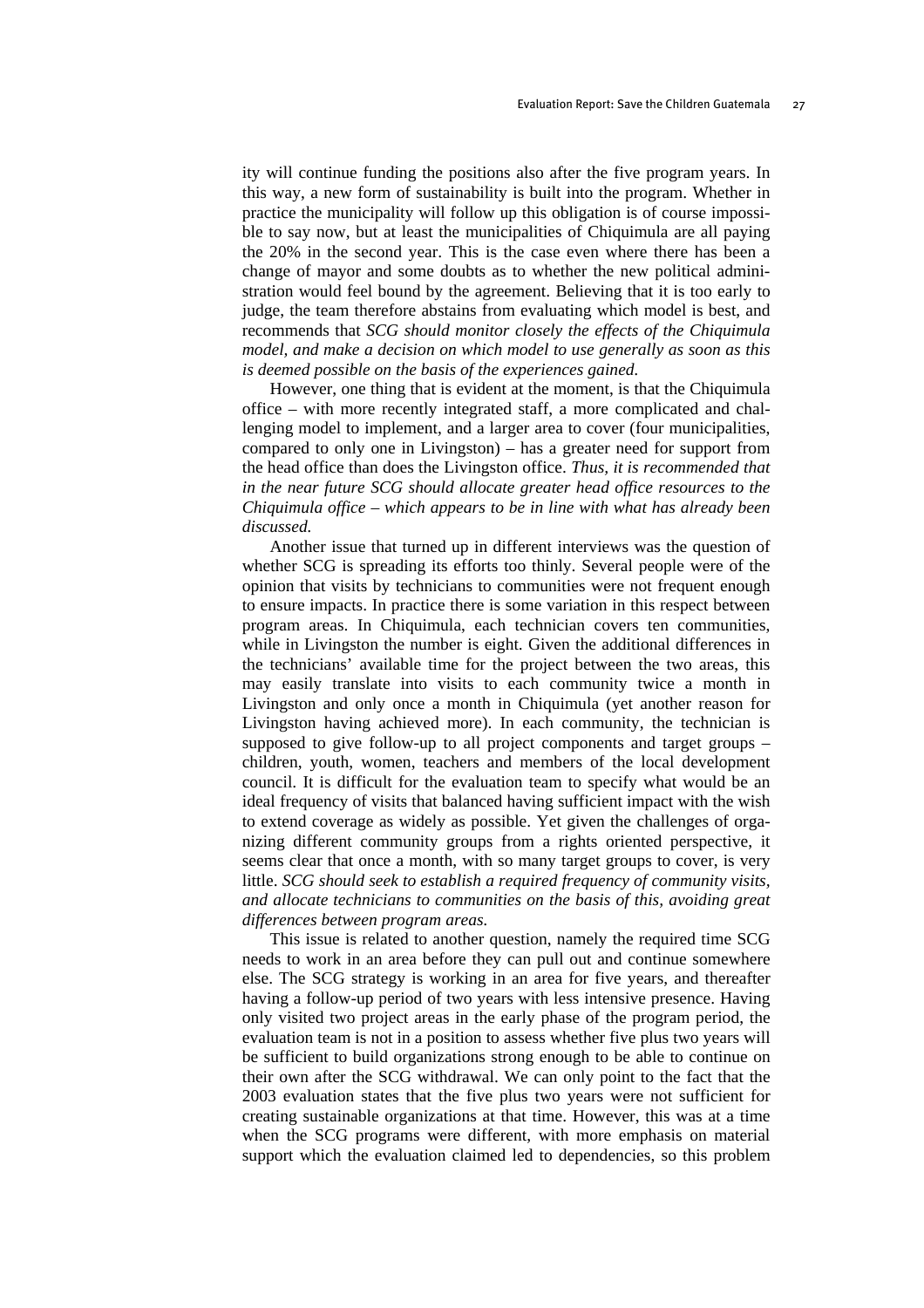might have been overcome today. It might also be questioned the extent to which SCG actually follows its own exit strategy. In Guatemala City we visited a school where program work started 12 years ago, and which still was in the follow-up phase. The reasons for this were not completely clear, but might indicate the recognition of a need for support over a longer period. Also the youth activists of SCG we met with in Guatemala City stated that the withdrawal of SCG support in their area led to the collapse of the youth organization. While the evaluation team cannot say definitively what the correct time horizon is, it seems reasonably clear that the answer will vary according to what kind of project component/target group one is discussing, as well as with the frequency of follow up in the communities by technicians. *SCG ought to systematize experiences from previous program areas, including information on what happens after withdrawal, in order to establish required time frames for different project components in different contexts.*

The above issues of coverage and time frame should be considered in conjunction with other discussions on project strategy that SCG are preparing to hold; on whether division of labor between technicians should be on the basis of geography or technical specialty, and on whether the model of working through state institutions should be extended by supporting pedagogic staff employed by the municipal delegation of the Ministry of Education.

From the project visits and from interviews with technicians, the evaluation team has the clear impression that work with teachers is extremely successful, and that also the project components targeting youth and children seem to work well. The project component seeking to strengthen the COCODES (local development councils), however, is much more difficult. The main reason for this has to do with the fact that the majority of COCODES members are at their places of work at the time when project staff visit the communities. Meeting the COCODES members normally requires being present in the communities at night or in the weekends, and work hours of the technicians prevent this happening except in special instances. Thus, the impression gathered is that this component is quite far from achieving its stated objectives. The evaluation team sees this as very regrettable, as the COCODES is the obvious institution to work with in a community oriented, rights based program. *SCG should urgently rethink its strategy and seek ways of overcoming the difficulties in reaching the COCODES.*

While in general the team is very impressed with the teacher training component, it seems that it could still be improved in one respect. As we have observed, and as was likewise suggested by the representatives of the Ministry of Education in Livingston/Rio Dulce, teachers would benefit from concrete and practical advice on how to manage class situations were all or some students have an other language than Spanish as their mother tongue. The fact that SCG has recently hired an advisor on bilingual and intercultural education shows that the organization recognizes the potential for improvement in this area. *SCG should follow this up with developing teacher training components on practical ways of handling the challenges of education in multilingual contexts.*

Trying to characterize the form of rights orientation in the SCG programs, we could say that SCG is very strong in terms of a general rights orientation with a focus on making state institutions assume their responsibili-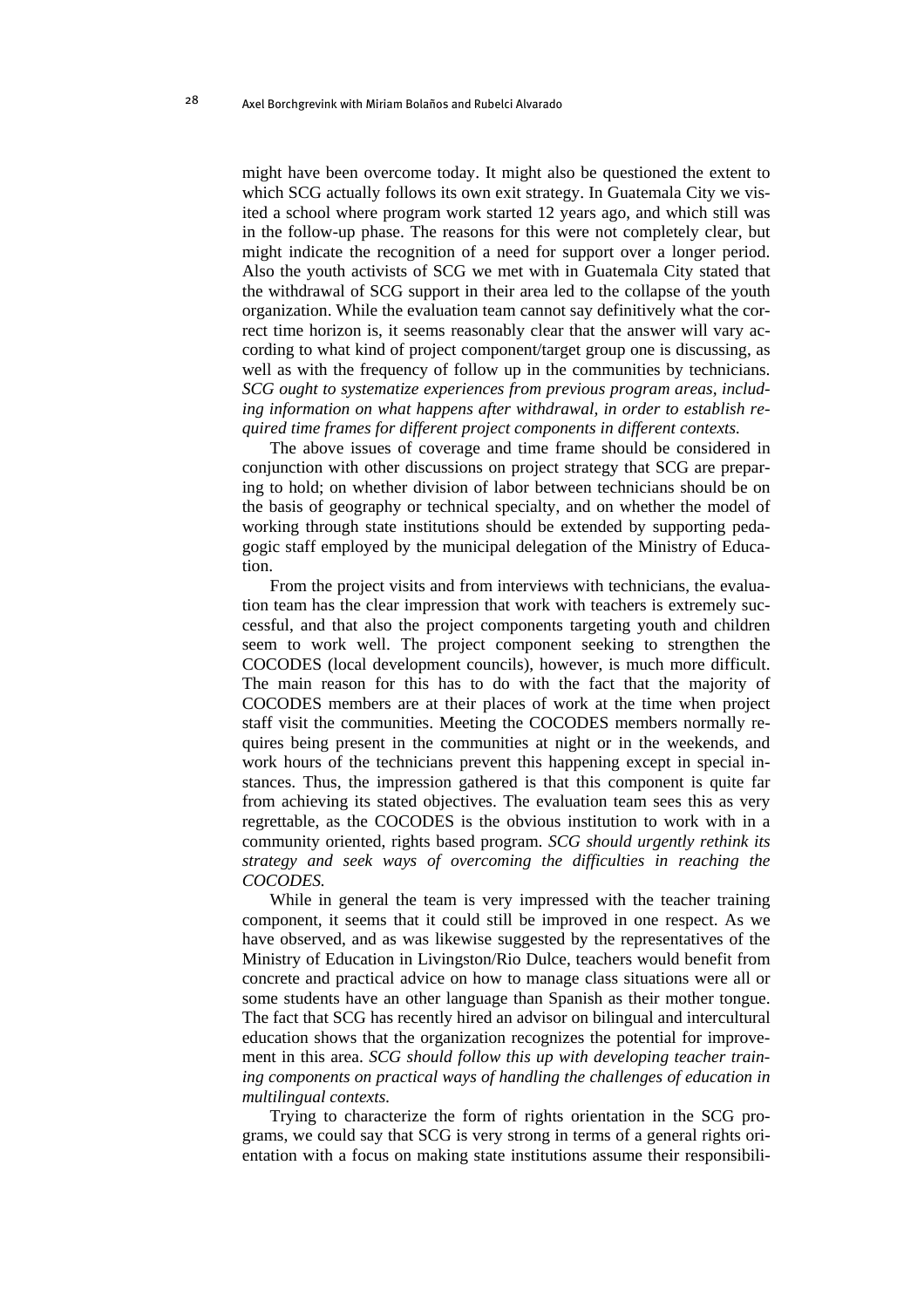ties as duty bearers, and in a universalistic approach seeking to ensure that benefits are for all. There is also a clear emphasis on the specific rights of children, including the rights of children to participate. Furthermore, attention to gender issues and to equal rights for girls and boys, men and women, seems to be generalized throughout the organization and its program work. Thus, where a rights orientation could be further strengthened seems mainly to be in terms of increased attention to issues of indigenous rights – no insignificant issue in a country like Guatemala.

Overall, we were also impressed with SCG's ability to coordinate and cooperate with a wide range of other actors in the program areas. This was particularly evident in the establishment of municipal 'Childhood Commissions' working to develop child oriented municipal development plans and policies. Yet, somewhat to our surprise given the otherwise positive relations between the organizations, we did discover that in Livingston, both FUNDAECO and SCG are working to support the COCODES, partly in the same communities, without any coordination or apparently much awareness of each other. *Thus, there are particular instances where SCG ought to improve coordination with other actors operating in the same area.*

SCG still does not have its improved monitoring and evaluation system up and working, but has put considerable efforts into developing such a system. SCG has started this process in a more comprehensive way that what was foreseen in the MDPP program, which appeared to envision an M&E system as simply consisting of a database system. SCG has developed a proposal which starts by setting out thoughts on objectives of the M&E system, information requirements at different levels, and different types of users of the system. From this starting point, a system of instruments, procedures and indicators is sketched out for the different program areas. The aim is to make the system participatory, in the sense that the basic level of monitoring and evaluation is done within the different community level organizations supported by SCG, and should serve the purpose of orienting and strengthening their activities. We strongly support this comprehensive approach to developing an M&E system, as well as its participatory orientation. However, it should be pointed out that there is a considerable distance still to go before this system is up and functioning, and that there are significant challenges to be overcome in this process. Here we can only briefly point out some of these challenges. Firstly, a great difficulty faced by any comprehensive monitoring and evaluation system is that it may be seen by the people on the ground and the field staff as a bureaucratic requirement of no use to themselves, only increasing their workload and taking up more of their time. This inevitably leads to foot dragging, halfhearted attempts at going through the motions, and a system that in practice does not fulfill its objectives in terms of providing useful knowledge for assessing progress and improving approaches. The intention of a participatory system such as proposed here is to overcome this kind of a resistance. Still, there remains the challenge of convincing people at the ground that this is actually something that benefits them. Furthermore, a second difficulty is that if this is to be successful, it implies that indicators must be set according to the objectives that people on the ground have with their organizations and activities. It is by no means certain that these correspond to the objectives and aims of higher levels of organization (field office, head office of SCG), or that the locally developed indicators correspond between geographical areas and thereby allow aggre-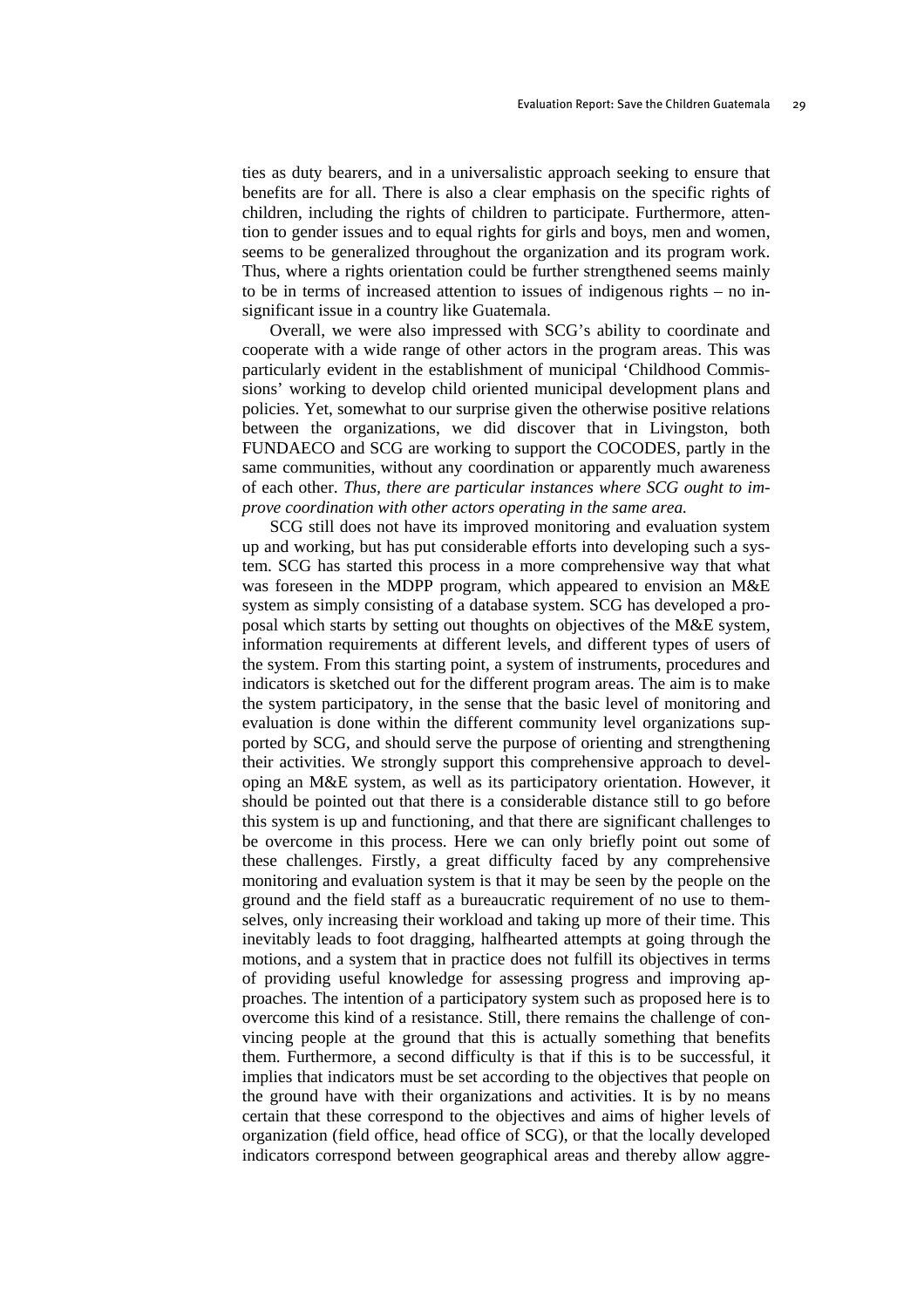<span id="page-33-0"></span>gation at higher levels. There is simply a tension between a participatory M&E system developed from below to correspond to needs on the ground, and an M&E system created from above in order to allow integration of information from many different areas and program components at the central level of a complex organization such as SCG. This tension is not something that is impossible to overcome, but remains yet another challenge for developing the M&E system. And finally, when speaking of the needs of the system as seen from above, i.e. the information required by the Program Department of SCG in order to assess progress, impacts and refine strategies, there is still some way to go in developing relevant indicators. The proposal does not yet contain specific sets of indicators that have this internal relationship to information needs. In sum, while SCG has started the process of developing a new M&E system, and done so in the right direction, *there is still the need to dedicate considerable efforts to designing the system and getting it understood, accepted and used at all levels*.

#### **2.3 Communication**

<span id="page-33-1"></span>In structuring this report, we have chosen to dedicate a section to the wider area of 'communication'. With this we refer to a set of interlinked topics that include a) image building or 'branding' of SCG (what in Guatemala is often referred to as *posicionamiento*), b) advocacy or lobbying, c) awarenessraising and d) fundraising. Discussing these issues together has the advantage of bringing out how they are articulated and may mutually support each other. Image building is for instance a process that when successful will increase the capacity for having an impact with lobbying and advocacy, as well as for fundraising. It may also provide a platform for improved outreach for awareness-raising. At the same time, there may be similar effects going the other way. Lobbying and advocacy campaigns on key child rights issues may have great impact in terms of raising the profile and building the image of SCG. Thus, in some cases, one specific activity, such as lobbying or advocacy efforts related to core SCG areas, may help attain objectives within several fields. For this reason it is important to have a joint strategy for the whole communication area that may take into account such possible synergies. This strategy would also need to relate to the program area, as communicating about the projects implemented here are important not only for fundraising purposes, but also for building the organizations' image and for gaining legitimacy and acceptance for its lobbying and advocacy work. As previously mentioned, a weakness of SCG is that it lacks this kind global strategic approach to the communication that enables the linking of activities and objectives within and between these areas.

The 2003 evaluation discusses SCG's capacity for lobbying and advocacy. It concludes that on the basis of its programs, the organization is active in seeking to influence policies in the municipalities, but that there is a lack of a strategy to raise these efforts to lobbying at the national level. The 2006 self-assessment states that SCG has a solid reputation among institutions working with children and child rights, and a network of contacts in the municipalities where they have been working, but that there is a need to continue working to strengthen and make wider known SCG's profile as the Guatemalan organization working for child rights and as the Guatemalan representative of the Save Children Alliance. The self-assessment likewise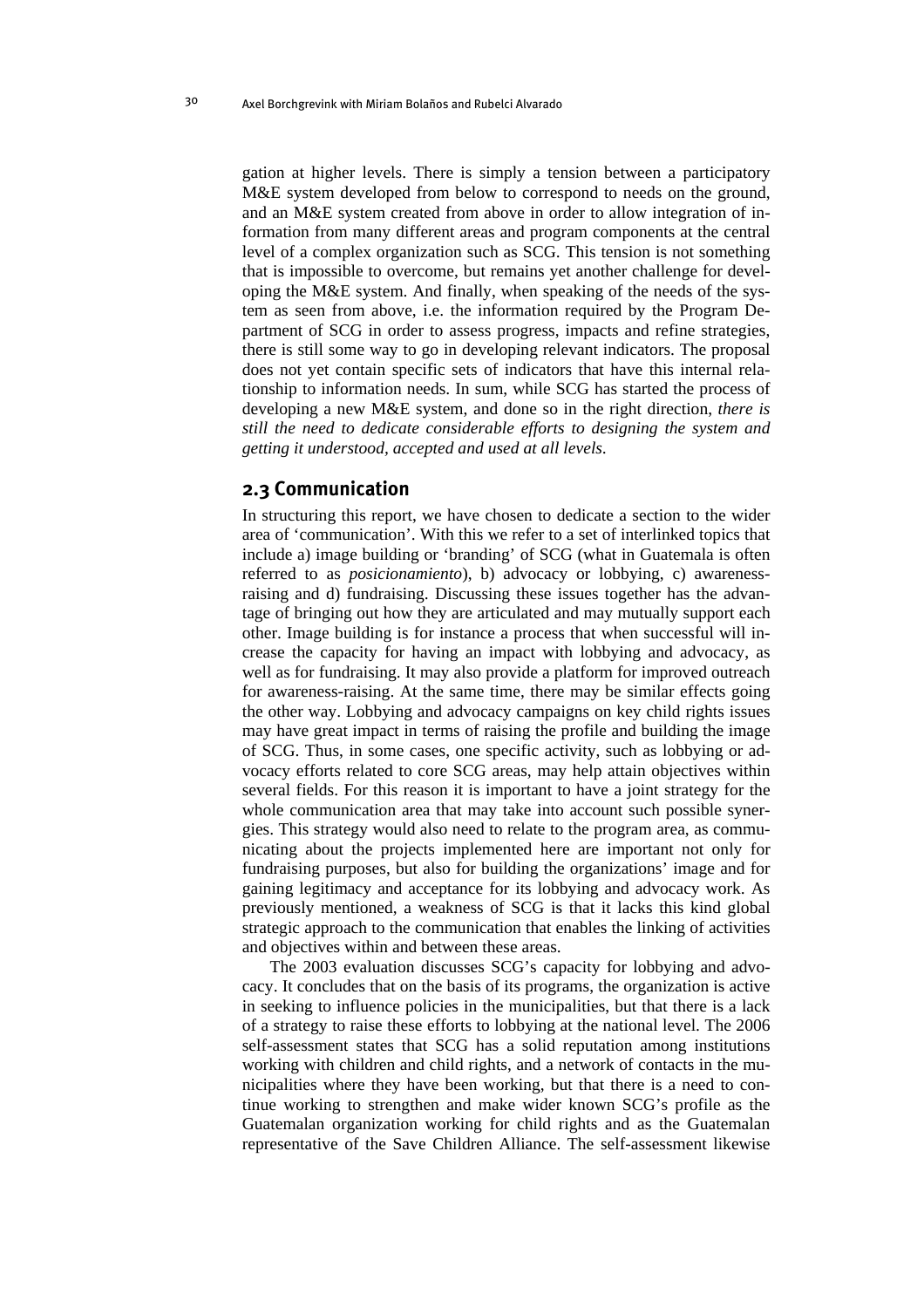<span id="page-34-0"></span>emphasizes the need for a stronger and more coherent effort in terms of fundraising, both nationally (where little had been done up then) and internationally (where it was stated that relations to donors and potentials donors needed to be built and that skills for dealing with this arena should be developed and diffused within the SCG leadership). The MDPP sets out a number of targets in terms of developing fundraising within Guatemala. For 2007 these included hiring new staff and establishing a 'marketing and fundraising unit'; developing a communication plan and strategy; initiate contacts with private sectors companies that might become sponsors; and carrying out a first fundraising campaign that should bring an income in the range of USD 75,000. For 2008, goals include developing a marketing and fundraising plan; receiving support from the first private companies and increasing the number of companies contacted; and carrying out a second fundraising campaign.

#### **2.3.1 Image building**

<span id="page-34-1"></span>Image building or branding includes at least two elements – becoming better known in wider circles, and being associated with the 'correct' or desired qualities and issues. Image building may be less of a goal in itself than a means for achieving other goals. Achieving that all Guatemalans know of and have confidence in SCG is of interest principally because it places SCG in a better position to achieve its vision – that the rights of children are respected. This would facilitate both lobbying/advocacy and raising funds for programs.

The SCG strategy is not very clear on the objectives in this area. From discussions with leadership and staff it is clear that there is an overall objective of becoming *the* organization of reference when it comes to children's rights. This would seem to imply being recognized as the Guatemalan organization working in this area that is most serious, trustworthy, knowledgeable, able to come up with sound policy recommendations, and having the most extensive impacts through quality work in local programs. In the SCG strategy, under the wider objective of institutional strengthening, there is a goal formulated in the following manner: 'SCG positioned as institution which promotes and realizes children rights'. Linked to this are sets of indicators and activities that partly relate to the issue under discussion here:[5](#page-34-0) Consistent use of name and logo, media coverage, being consulted by persons and institutions requiring information on the situation of children. The recent proposal for a fundraising strategy also contains some elements of relevance here – for instance the emphasis on the need to establish linkages between project activities and campaign issues, and the proposal of establishing a group of communications experts to giver advice on campaign strategies, media issues, etc. Nevertheless, in sum, this is an area that SCG so far has not attempted to tackle through an overall strategic approach.

There is little systematic knowledge of how well known SCG is and of what kinds of characteristics people associate with the organization. In the self-assessment of 2006 it is stated that SCG is recognized by other Guatemalan NGOs as being the lead Guatemalan agency working in the field of child rights. While a strong statement, it may be quite close to the truth: SCG

 $\overline{5}$ 5 Other indicators and activities relate to SCG's role within the Alliance, the role of the Board of Directors, and lobbying and advocacy activities.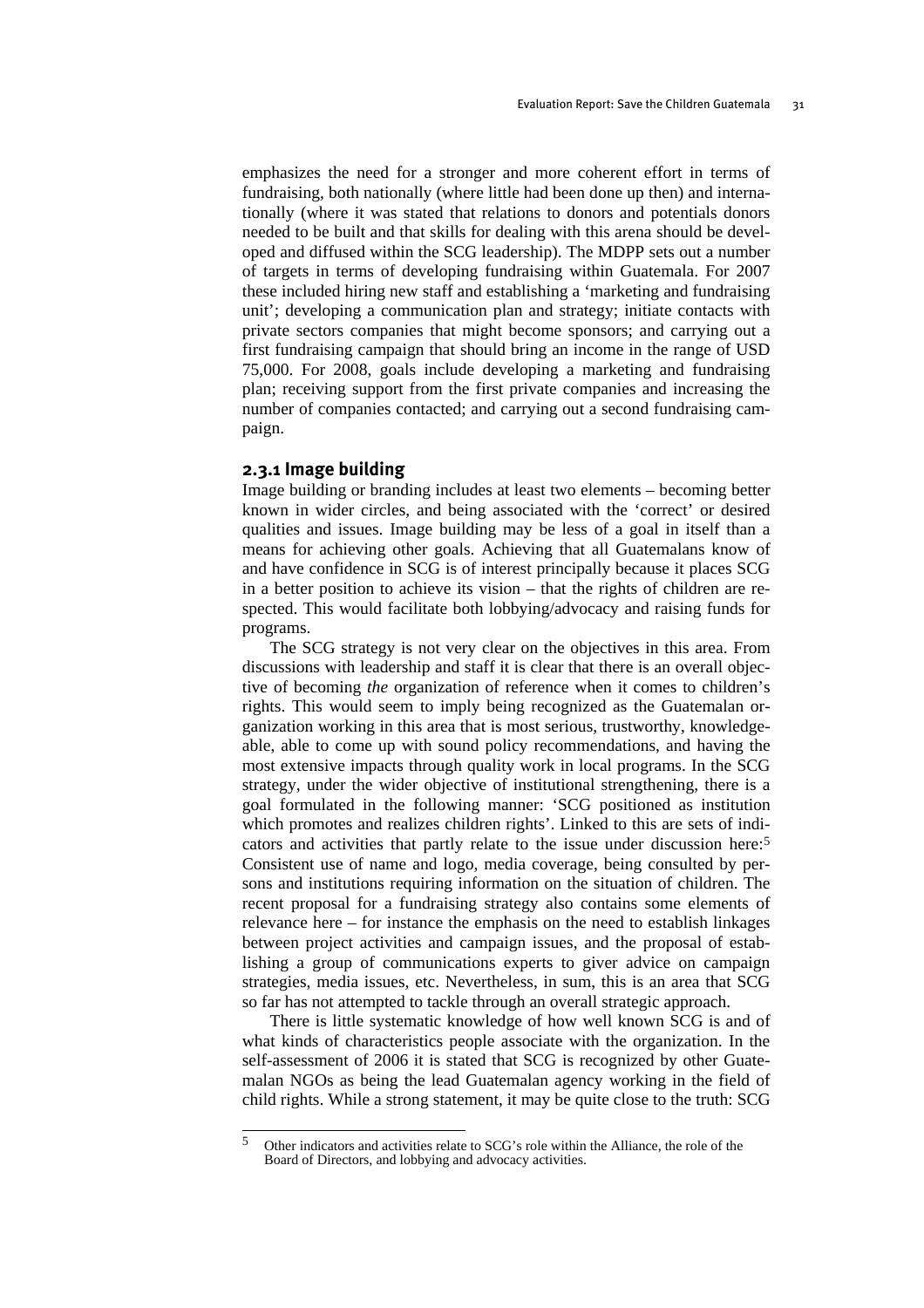and its programs do have a very good reputation among institutions engaged in children's issues, including not only NGOs but also state entities. Furthermore, SCG reports that there is considerable interest from media when it comes to covering their arrangements, and that the degree of media coverage surpasses the goal of being in the press once a month by a very wide margin. Moreover, through its programs, SCG has established good working relations with the authorities of the municipalities where they work. Thus, at an institutional level, it seems that SCG has gained considerable respect and acknowledgement. Among the wider public, though, knowledge of SCG is probably much rarer and more diffuse.

One obstacle faced by SCG in this field relates to the name in English, which for many Guatemalans is difficult to pronounce and carries unclear connotations. It may give the impression of an international organization, and does not communicate to everyone that it is an organization working with and for children. The fact that the organization until recently was known as ADEJUC makes more difficult the challenge of communicating the desired SCG profile, as does the history of a number of SC organizations from other countries having been active in Guatemala, and the continued presence of SC USA. Even if a new change of name just five years after the last is far from ideal, it might be a solution to use a translation of Save the Children into Spanish in its communication inside Guatemala. This is apparently allowed within the alliance, and might lessen confusion over what the organization is, including creating a clearer distinction between it and SC USA. However, before making such a decision, the potential costs and benefits need to be considered. SCG has discussed the option and decided that as long as SC USA is active within Guatemala the costs of changing name would outweigh the benefits.

Furthermore, there is a need to continue the dialogue with SC USA over division of labor, roles and responsibilities. While it may be unrealistic – and probably not desirable – to expect SC USA to stop its programs, it would seem to be crucial for the image building of SCG to *establish an accord with SC USA which squarely places the responsibility for communication activities (such as lobbying/advocacy and in-country fundraising) with SCG.* (While responsibility should be with SCG, this does not preclude the possibility that in certain situations it might be advantageous to let the non-Guatemalan organization be the one raising the voice, for instance if protection of the one who speaks out is an issue.)

While it was stated above that SCG is well-known and respected among organizations working in the same field, this does not imply that there are no remaining communication challenges. Representatives of several organizations close to SCG – organizations working in alliance with SCG as well as ones about to receive funds from SCN channeled through SCG – expressed confusion and uncertainty as to what kind of new roles SCG was about to assume. Filling the gap of the SC organizations leaving Guatemala, does that mean SCG transforming itself into an international organization? Will SCG become a donor organization? Will that change relations with other Guatemalan organizations and network partners? Will SCG continue its program work? *SCG should ensure that proper information is disseminated to partner institutions and other organizations active in the field, so that confusion and misunderstandings are dispelled.*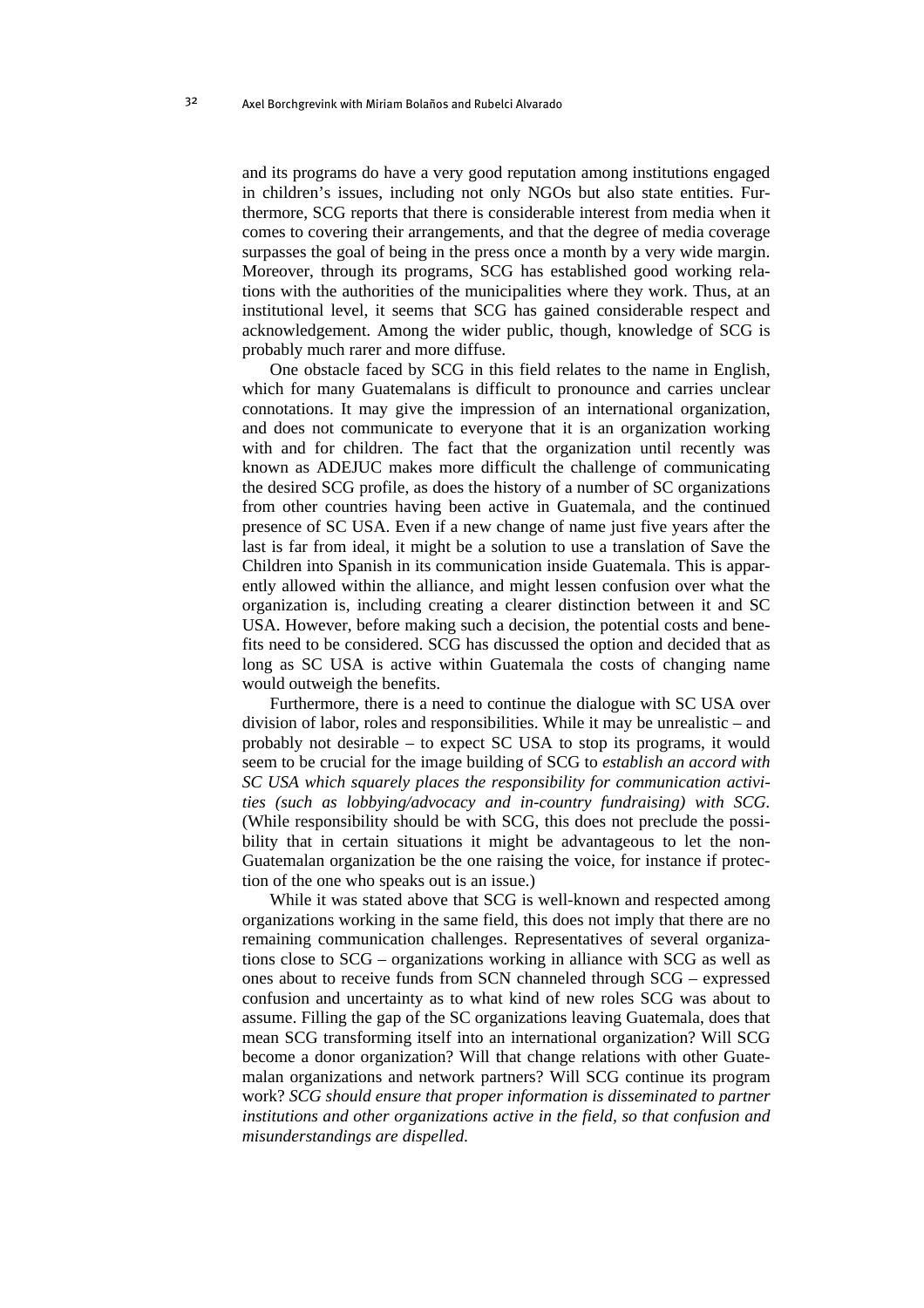Most importantly, however, in conjunction with a new overall communication strategy, SCG needs *to develop a strategy for image building*, that both develops goals of knowledge and perceptions among different target groups (state institutions, general public, donors, etc.), as well as outlining ways of reaching these objectives. (Such a strategy needs to understand and build on the already existing knowledge and perceptions of SCG. It might therefore be a good idea to commission a small study of SCG name recognition and associated perceptions and impressions. This need not be very scientific or expensive. Just having a few students make brief interviews with a limited sample of random respondents from a few different settings, and then analyze and systematize the results should yield useful pointers.)

#### **2.3.2 Advocacy**

As a key element of SCG's rights-based approach, there is a significant emphasis on local level lobbying and advocacy within its programs. Most clearly, this is expressed in the work of developing municipal child-oriented development plans in cooperation with a broad range of civil society actors. Similarly, the focus on local organizations, on youth promoters of different issues, and on supporting local development councils, are all aimed at strengthening the abilities of children and their parents to influence and lobby their local authorities. In sum, this engagement adds up to a significant engagement with local level advocacy.

So far, SCG has not really built upon and elevated these experiences to the departmental and national level. The municipal processes include the mapping of needs at local level. Aggregating this data for national level needs assessments would be a useful instrument for higher level advocacy work. The new and improved monitoring and evaluation system could potentially aid the process of aggregation and systematization of information relevant to a scaling up of advocacy work.

# **NETWORKS THAT SCG BELONGS TO:**

- 1. COINDE (Consejo de Instituciones de Desarrollo)
- 2. CIPRODENI (Coordinadora de Instituciones de Promoción de los Derechos de la Niñez)
- 3. Movimiento Social por los Derechos de la Niñez
- 4. CONACMI (Coordinadora nacional contra el maltrato infantil)
- 5. Gran Campana Nacional por la Educación
- 6. Red Inter-Agencial de Educación
- 7. Circulo Centroamericano de Niñez, Municipios y Poder Local
- 8. Grupo de Calidad del Aprendizaje

At the national level, SCG recognizes that on its own, the organization's lobbying will only have a limited impact. The strategy is therefore to work in alliances for lobbying and advocacy purposes. SCG is therefore member of a number of networks and coordinating bodies, in many cases even a founding member. A list of these networks is given in Textbox 1. These are partially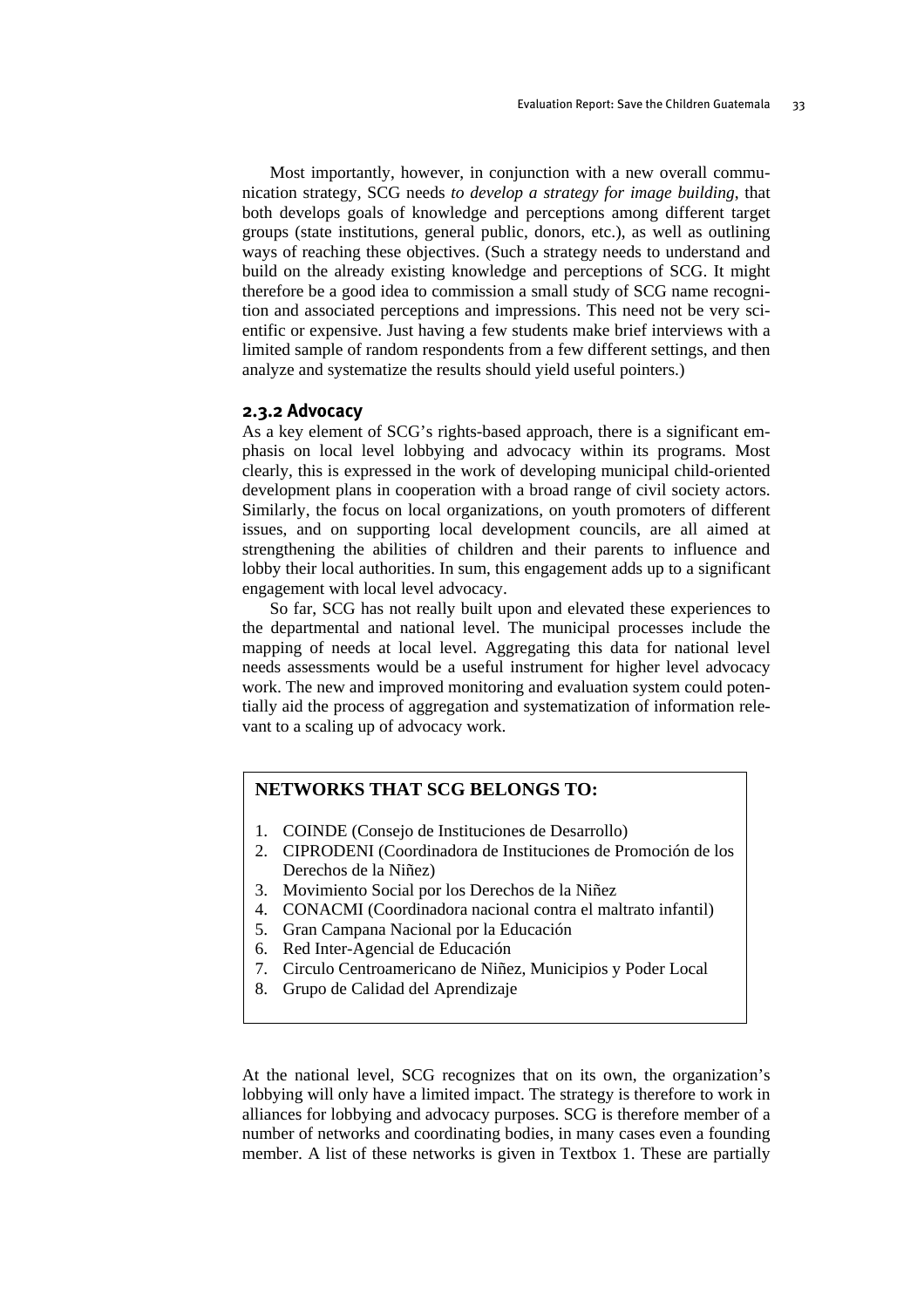overlapping networks that have focused on different issues that generally are of high relevance to the objectives of SCG. *CIPRODENI* has been working at the local, departmental and recently national levels with the elaboration of the public policy in favor of children and adolescents. They promoted the law of integral protection of children in 2003, as well as other successful child-related initiatives. The *Movimiento Social* was very much involved in the Adoption Law approved last year seeking to stop illegal adoptions in the country and in the Guatemala's ratification of the Hague Convention. They were also a reference point for the National Council of Adoptions confirmed last year. The *Gran Campaña para la Educación* has been working for increased budgets for the educational sector for many years. It may have been somewhat less active recently. The *Mesa de Municipalización* is simply a meeting place for organizations working on issues related to decentralization and local democracy, established for coordination purposes, with no organizational life of its own. SCG has withdrawn from this space in order to avoid being associated with one of the members – the Spanish NGO Intervida – which has been subjected to serious allegations of corruption. *COINDE* is an umbrella organization of 12 development NGOs working in the areas of participation, health, education and children/adolescents, indigenous rights and productive projects. In addition to information sharing and coordination among members, COINDE has been active in various lobbying efforts geared at ensuring increased popular participation, such as the process of decentralization.

Another coordinating instance that also serves as a base for advocacy is the *Rewrite the Future* program, which the three SC organizations of Guatemala, USA and Norway have used to coordinate joint efforts at engaging politicians for discussions on educational policies. It should be pointed out that lobbying need not necessarily be confrontational. The Rewriting the Future program is an example of this through the agreement on technical cooperation signed with the Ministry of Education. While on the one hand this document sets out the framework of the support that the Save the Children Alliance will offer to the Ministry, it also spells out certain obligations of the Ministry, such as ensuring the sufficient number of bilingual teachers for the schools of the municipalities where the program is being implemented. Thus, it can be seen as a way of having an impact on government policies based on the carrot rather than on mobilization, campaigns and confrontations.

These networks are in general strategically important spaces of participation, as they focus on key issues for SCG, and are significant actors in their relevant arenas. A possible exception to this is COINDE, which is not particularly focused on child issues (even if it focus on citizens' participation, a key area of SCG), nor does it appear to be particularly important within the set of networks, alliances and campaigns of Guatemalan civil society. Thus, one might question the wisdom of prioritizing this network, which actually does require a certain level of active participation from the SCG leadership.

While the strategy of working through networks in order to have impacts seems reasonable, it is possible to question the effort that SCG puts into this work. Several of the representatives of networks interviewed expressed that the SCG had not been very active in the networks over the last years or had to some extent withdrawn from the lobbying and advocacy work. Similarly, when referring to the advocacy of the Rewriting the Future campaign, the national director of SC USA stated that so much more could have been done.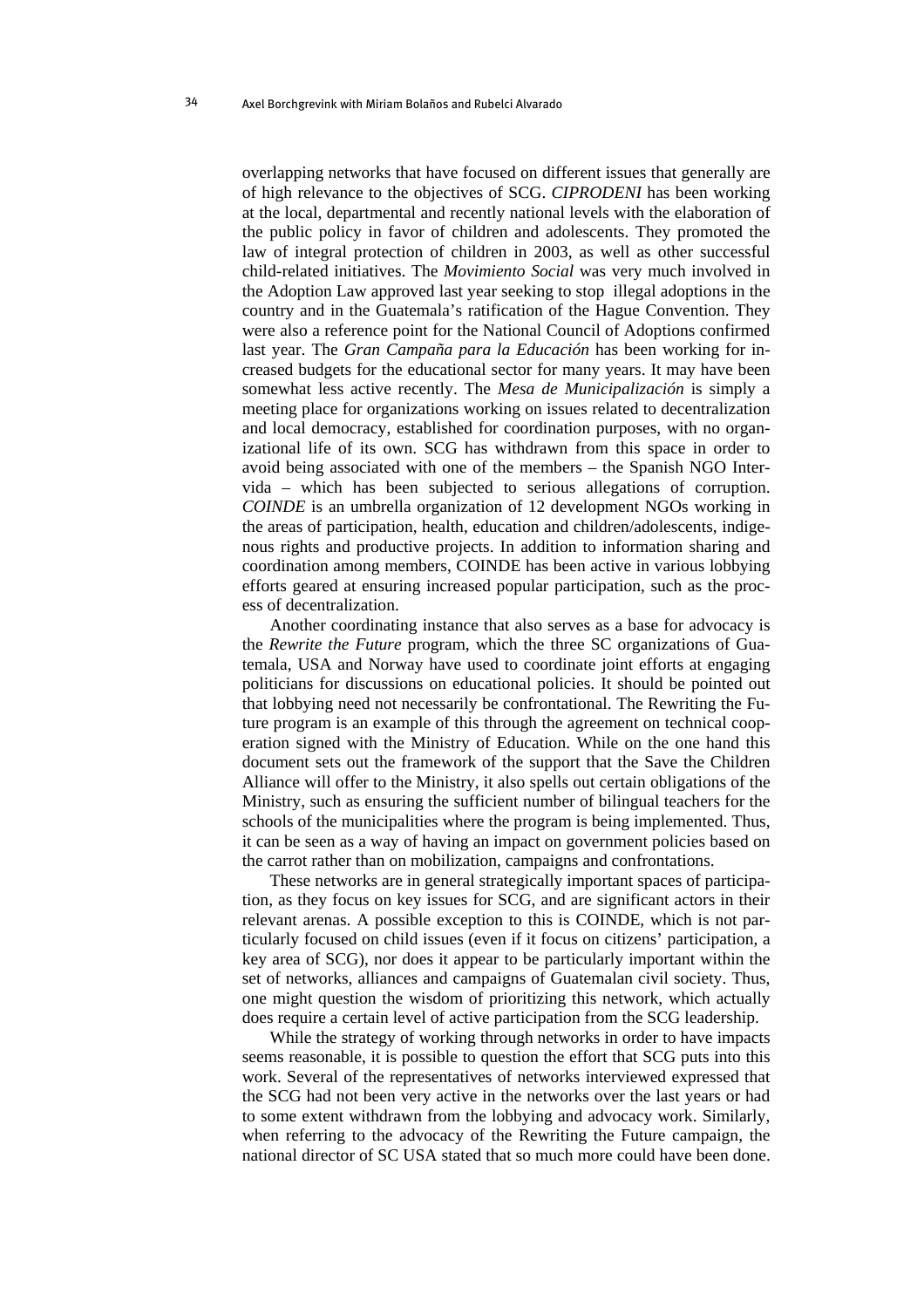<span id="page-38-0"></span>The President of the Board of SCG referred to his organization's lobbying efforts as 'advocacy light (*incidencia* light)'. And the decision to withdraw from the Mesa de Municipalización could be interpreted as expressing a great reluctance to exposing oneself through playing an active role in lobbying and advocacy. In sum, there is feeling that SCG is not throwing itself wholeheartedly into national level lobbying.

Of course, how much effort to put into lobbying and advocacy is a question of resources. Doing a serious job in this field requires the dedication of significant amounts of manpower, and given the different challenges faced by SCG, it may be wise not to give the advocacy field top priority. However, unless one should wish to leave the issue of advocacy completely aside, this brings up the issue of prioritization. When asked about advocacy issues to prioritize in the future, the SCG director mentioned the *pacto fiscal*, the proposed tax agreement that might substantially increase government revenue and consequently its capacity to address social issues. While this is undoubtedly an issue that might benefit Guatemala (and indirectly Guatemala's children), it is difficult to understand the strategic thinking behind this. The evaluation team suggests that *SCG ought to develop an advocacy strategy that should single out a limited number of issues upon which efforts should concentrate*. These should be selected firstly on the basis that they are among the core areas of SCG's mission. Thus, they should directly involve key child rights. These are the issues where SCG has a special responsibility, and should be among those actively fronting the issue. At the same time, being a key spokesman on these issues supports the image building efforts of the organization. Secondly, issues should be selected according to whether the SCG lobbying may have an impact. That is, there should be expectations of succeeding in influencing policies in the right direction, and the SCG's participation in lobbying should make a difference in this respect. SCG should not simply be one more among a large number of organizations. In our opinion, selecting the *pacto fiscal* as the key advocacy cause fails both these requirements.[6](#page-38-0) This is does of course not mean that SCG should refrain from expressing support to the organizations working for this, sign petitions and so on. But when it comes dedicating its own resources, manpower and resources to an advocacy issue, this should be selected on the basis of stringent strategic thinking. This should be linked up to – and indeed be a key part of – the overall communication strategy. This means that a third element also needs to be considered – whether a focus on a specific issue may hurt SCG in other contexts, such as in fundraising, or in the ability to work with and influence state institutions.

#### **2.3.3 Child Rights awareness-raising**

With this term of awareness-raising, we refer to dissemination of general knowledge of children's rights and of the actual situation of children in Guatemala and elsewhere and the degree to which their rights are fulfilled. Clearly, this is a task that falls within the mandate of SCG. In actual fact, there is a considerable amount of such awareness-raising being carried out at

<sup>6</sup> 6 SCG argues that lobbying for the *pacto fiscal* is highly relevant for a rights-based strategy, as increased income is a precondition for the state to assume greater responsibilities. While we agree with this, we would still maintain that SCG should select its advocacy causes so that they serve to profile the organization as a *Child*-rights organization, not simply as a rights-oriented one.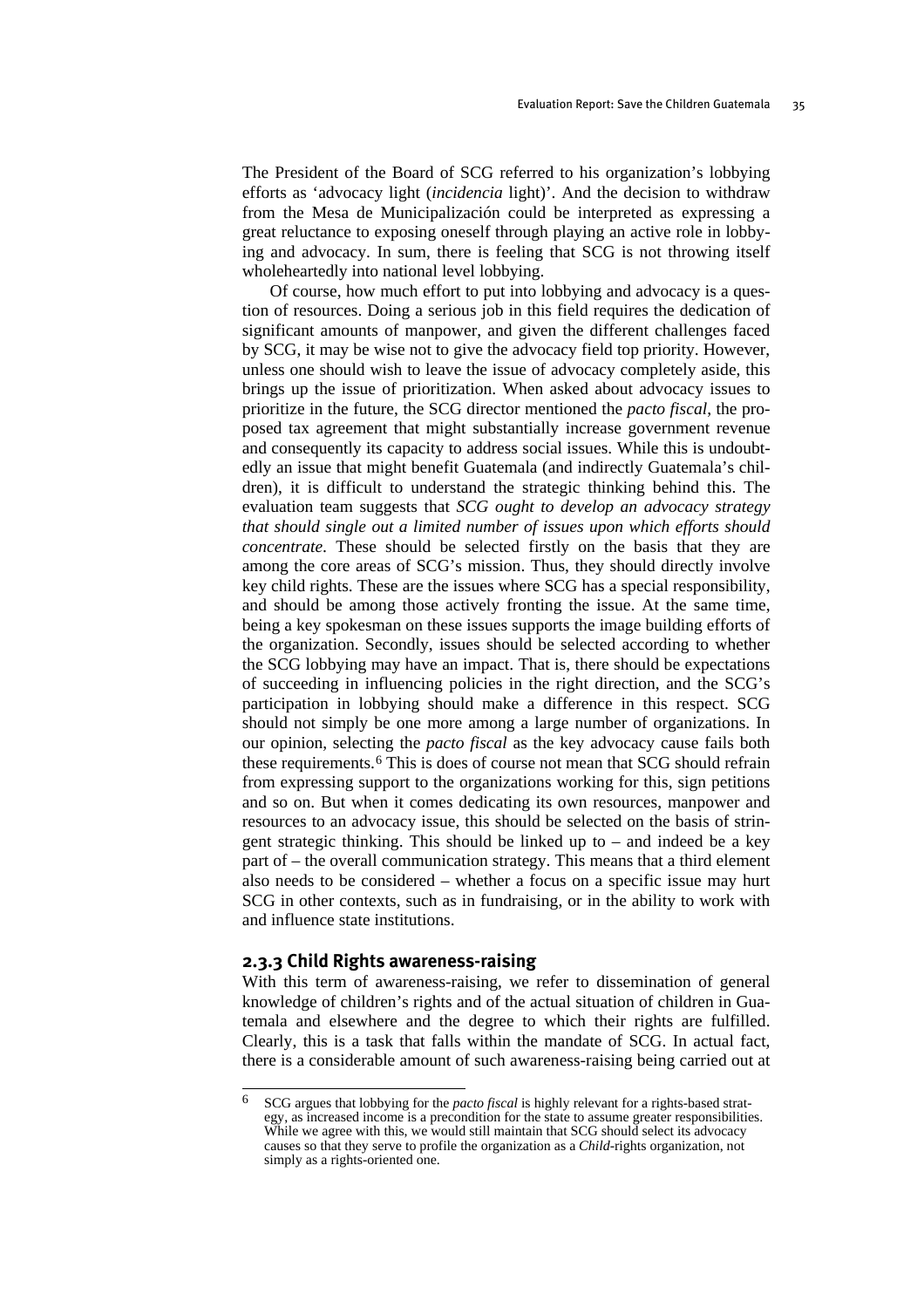the local level through the SCG programs. Children, youth, teachers, parents, COCODES members and local authorities are in different ways being made aware of different aspects of children's rights. To some extent these efforts also reach a somewhat higher level, for instance through the child rights festivals and radio programs arranged by SCG and its local partners, and through the exposure of SCG activity in media reports. At the national level, an important contribution of SCG is the mapping of the situation of child rights in Guatemala, which ahs been disseminated through the networks the organization belongs to, as well as to mass media. Apart from this, however, there has relatively little systematic work done by SCG at the national level. Given the many challenges faced by SCG in other areas, this probably reflects a wise decision on how to prioritize resources. Still, it should be maintained as part of SCG's area of responsibility. Thus, while currently it seems reasonable to maintain this area on the backburner, we would still recommend dedicating a section of the overall communication strategy to awareness-raising One reason for insisting on this is because there may be indirect effects and spin-offs in terms of awareness-raising from other SCG communication activities, and such benefits should be considered and made explicit within the overall strategy.

#### **2.3.4 Fundraising**

Fundraising may easily be considered as different from the other communication areas, as its purpose is different: to secure resources necessary to implement the programs and keep the organization going. Yet it is important to realize that fundraising is fundamentally a communication activity – sending messages and establishing relationships with donors and funders – and that it is intimately linked to the other communication areas. For instance, having an updated webpage with relevant information about SCG and its programs might be considered primarily part of the image-building area, yet may be crucial for fundraising purposes, both in-country and internationally. For this reason, fundraising is dealt with as part of the communication challenge in this report, and for the same reason we recommend a joint strategy covering all these four areas.

The above holds for both international fundraising and for fundraising inside Guatemala. However, these two forms of fundraising are fundamentally different along a number of dimensions, including the types of potential donors and the requirements and challenges they pose. Therefore, in the following, they are dealt with individually. As was argued in section 3.1.2, fundraising is a crucial area where SCG urgently needs to develop its capacity. While fundraising within Guatemala is important for a number of reasons and should be not be neglected, it should nevertheless be recognized that in the short to medium term, SCG's great dependence on a single donor cannot realistically be alleviated without expanded international fundraising. In order to reach the SC Alliance target of no single donor accounting for more than 30% of funding, such large new sources of funding are needed that it will take a number of years before one might reasonably expect national fundraising to be most important. The implication of this, then, is that seeking new international donors is not something that should be put off for the future, or given lower priority than raising funds within Guatemala.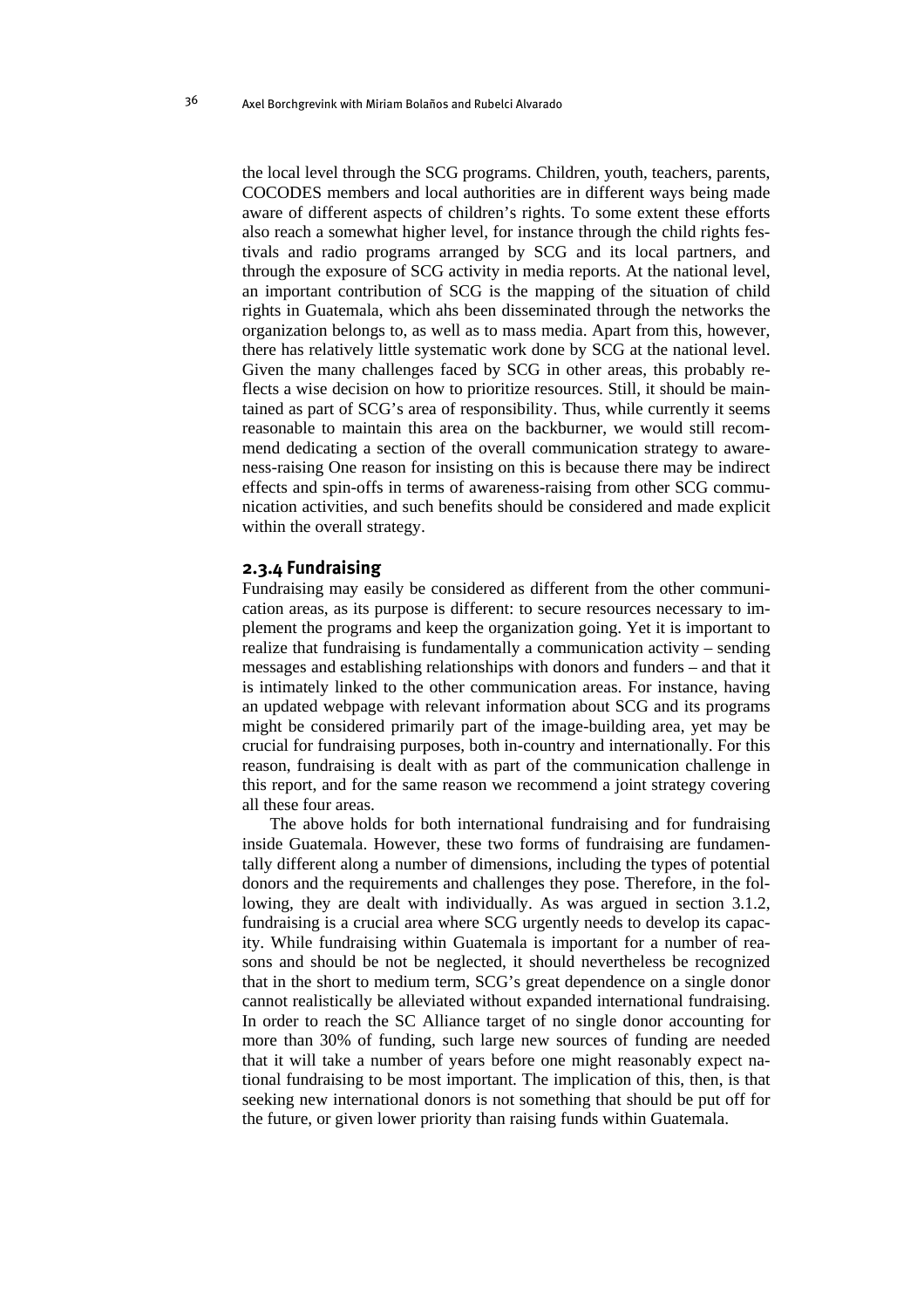#### *2.3.4.1. Fundraising within Guatemala*

SCG has expended considerable efforts in this area, but are nevertheless far short of the milestones set out in the MDPP program document. The main reason for this relates to the difficulty of securing and retaining qualified staff for this specialized area. Civil society fundraising is an underdeveloped field in Guatemala, and very few people possess the required skills and experiences. Furthermore, the salary levels of the NGO sector may be to low to attract people with the relevant qualifications. One person was hired in 2007, but she left the organization after a few months, too early to have developed any basis within SCG for future fundraising. Her replacement only started working in January this year, and had to start from scratch. In the period since then he has developed a proposal for a strategy. The strategy proposes working on a number of fronts simultaneously: seeking funding from private companies; establishing a net of individual (well-off) donors; recruiting individuals (less well-off) as volunteers for different kinds of arrangements and campaigns; seeking funding from government institutions; arranging campaigns for specific fundraising issues; drawing on Board members and their networks for establishing contact groups of influential people; and so on. Furthermore, the fundraising coordinator has initiated contacts with a number of companies seen as potential future donors to SCG. Unfortunately, he has also handed in his resignation, effective by the end of September. While this time there is at least a document outlining an approach left behind, it still means that SCG will have to start pretty much from the beginning again.

The evaluation team finds the proposed strategy to be useful and full of good ideas. It might be over-ambitious, and in need of prioritizing between different proposed activities. After all, it is important to have the capacity to follow initiatives through in a proper manner, rather than doing too many things in half-hearted manner. On the other hand, being motivated, positive, creative and (over-)ambitious are perhaps the most important qualities required of a good fundraiser, and an ambitious strategy may thus be a sign of the right approach. Anyway, the strategy is still in need of further refinements in terms of specifying communication strategies, campaign themes and specific approaches for different target groups. *We recommend that the further development of the national fundraising strategy be done in conjunction with the overall communication strategy*, which for instance will allow integration between fundraising and image building activities.

While fundraising in Guatemala is an underdeveloped field, the team is of the opinion that there is a significant potential for an organization such as SCG – competent in its programs; with a long trajectory; working with an issue such as children's rights which may easily move and mobilize people; and in a position to be able to attain broad recognition as the leading Guatemalan organization within the field. We therefore hold it to be correct for SCG to continue to pursue this objective. We further believe that in the short term, it is the target group of private companies that holds the greatest promise. However, it is important to work strategically for forms of support that contribute to SCG covering its administrative and overhead costs. Donations of school materials for SCG programs are of course positive in themselves, but really do not contribute at all to resolving the organization's underlying financial challenge. In other countries, one experience that fundraising NGOs have with support from private companies is that these donors are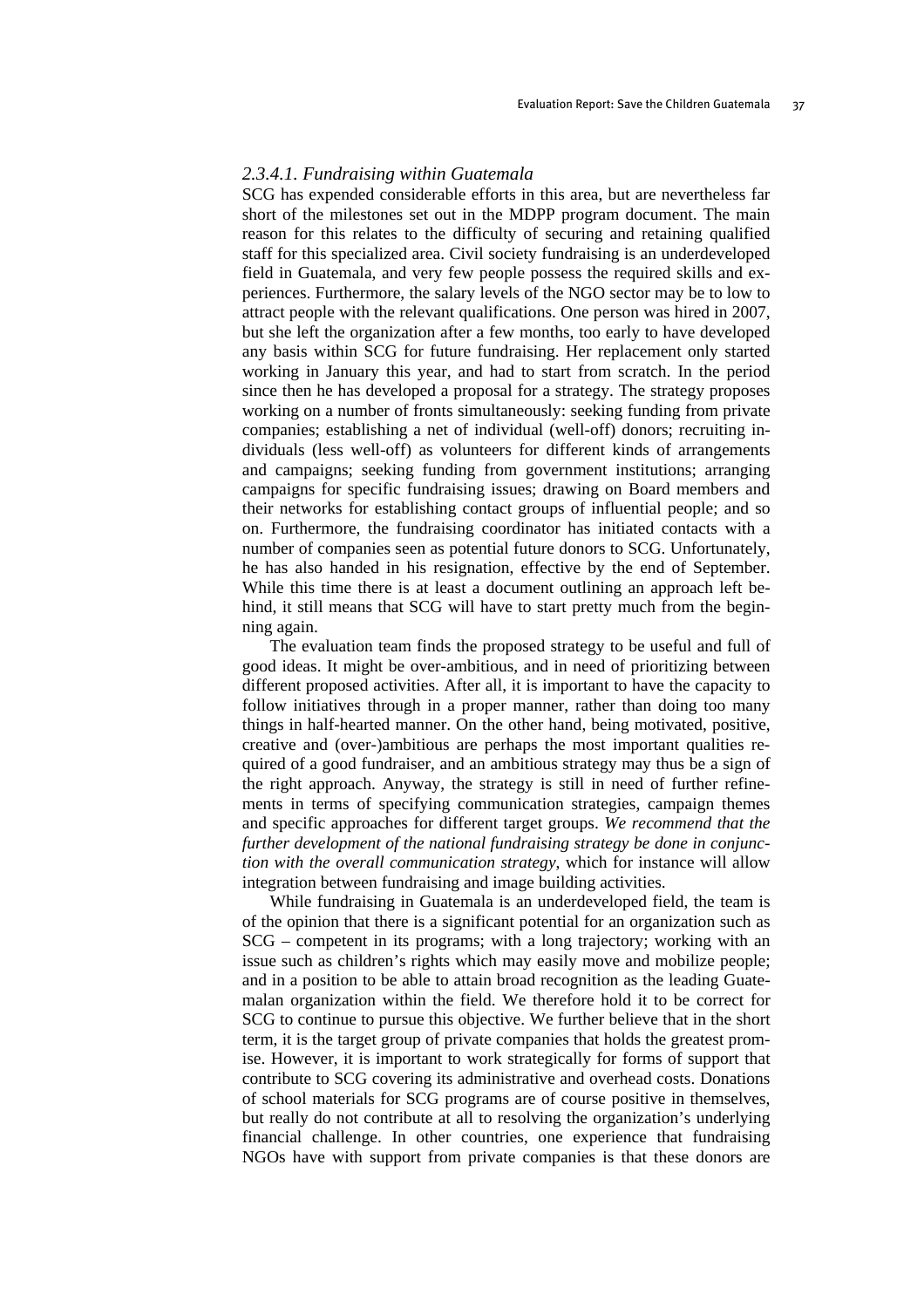more willing than others to include overhead costs in their support. On the one hand, businessmen understand that running a program or an organization implies overhead and administrative costs that need to be covered, and on the other hand, they are often just as interested in the positive image the funding may give their company as in the way their support is actually being used. Hopefully it will also be the case for SCG that it will be able to secure corporate funding also for core administrative costs. Anyway, in national fundraising as well as in international fundraising, SCG has the challenge of *presenting programs for support where a wide range of staff and head office costs are included as project costs in ways that appear reasonable and acceptable*.

Now, while the team believes there is a potential for developing incountry fundraising, this nevertheless poses a dilemma: In order to pursue this strategy, there is a need for further support to SCG in building its fundraising capacity. And it is not possible to give any money-back guarantee in this case. Even though the purpose is increased income for SCG, there is always the risk that investing money in this area might not be successful. Nevertheless, with some hesitation, we conclude that *SCG ought to continue its national fundraising efforts*.

#### *2.3.4.2. International fundraising*

As mentioned in section 3.1.2, the number of international donors supporting SCG has been gradually going down. While there have been attempts at securing new donors, principally through the SC Alliance, these have not been pursued with great intensity, principally because SCG has prioritized 'setting its house in order' and ensuring the capacity to be able to live up to donor requirements is in place before new partnerships are entered into.

The evaluation team has been able to examine the eight proposals for new projects that SCG has presented to donors in the last year. Most of these have been to European SC organization, or to back donors such as the European Union in cooperation with a European SC member. The initial impression is that these proposals are well done, convincingly presented in the right formats and what appears to be the correct terminology. Even if most have failed, this only what one must expect given the competitiveness of the funding system. It does not indicate any weakness of the applications. The fact that one (fairly small) project has been accepted and two more are pending the decision of the donor actually indicates a high approval rate of the applications.

However, there is a *need to intensify efforts, including seeking contact with new donors*. The interview with the SC USA country director was interesting in suggesting ways of doing this. On the one hand she emphasized the importance of going for greater numbers. Her staff had produced and submitted 35 applications in the eight months since January - and should five be accepted that would be considered highly successful. On the other hand she pointed out the need for understanding donors thoroughly. This means spending time investigating their web pages, learning what kinds of projects they have supported, the language they use in their strategy documents and their objectives and guidelines for support. Where possible, learning what kinds of items are accepted in project budgets is very useful. And of course information on procedures for submitting applications, formats and deadlines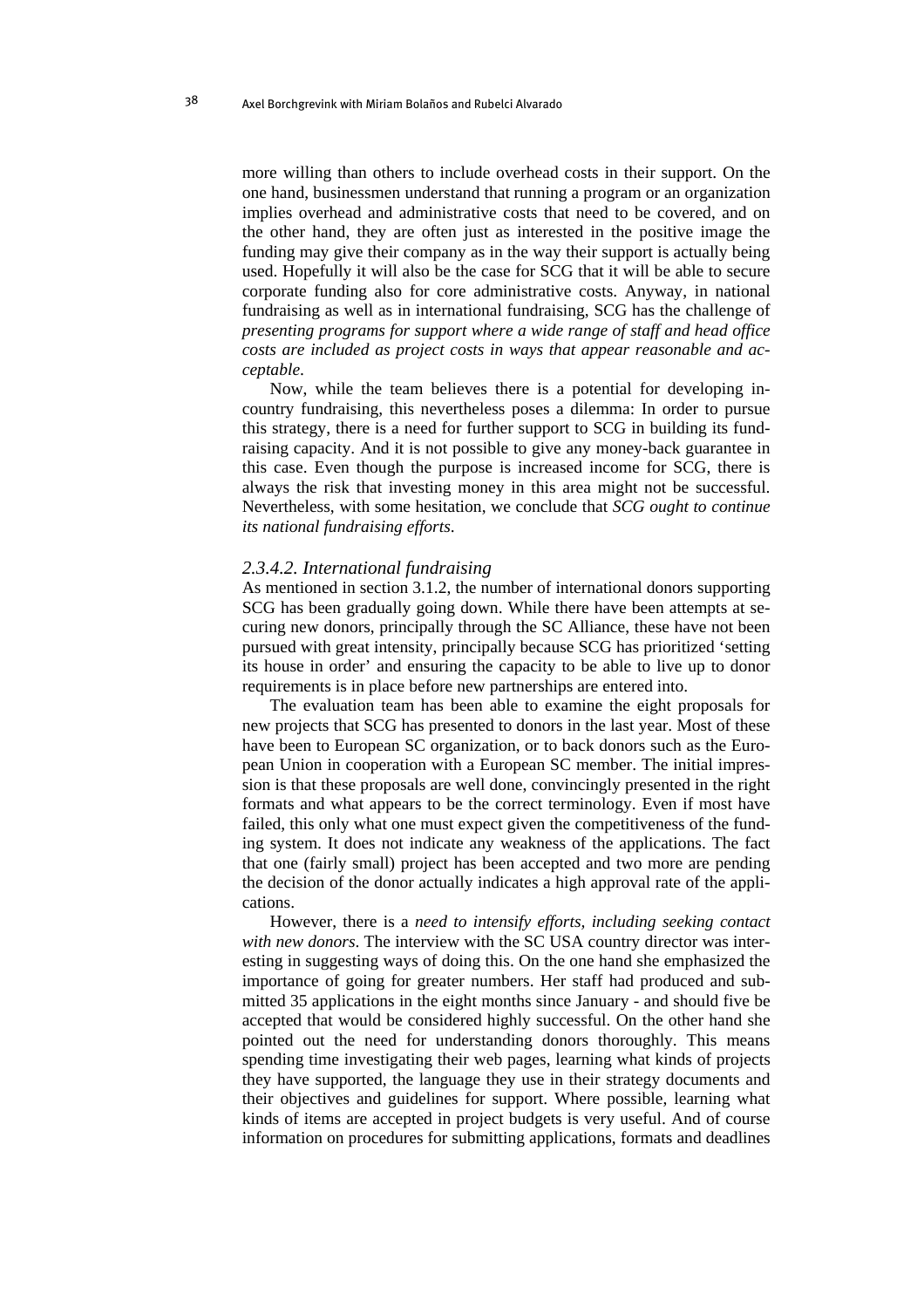should be collected. Thus, it is not sufficient to learn the general rules and language of development cooperation – each individual donor must be 'read', and proposals adjusted and packaged accordingly.

SCG already has a set of programs with different components that are being implemented in different areas, which can be scaled up with the availability of new funds (even if scaling down again after the end of short-term funding is more difficult). This means that SCG is in a position to package and tailor different proposals in accordance with the guidelines and preferences of individual donors, without breaking with the overall project strategy. Thus, SCG is in an excellent position to develop its fundraising capacity in the way proposed by the SC USA country director. However, obviously this requires some *reorganization within SCG, dedicating one or more staff members to this task and giving them the required training*. Perhaps it would be possible to approach SC USA for such training. Of course the person cannot develop proposals in isolation from the program department – it will be necessary to find a way of integrating inputs from the program staff into the process. But overall responsibility for initiating and putting together proposals and tailoring them to the particular requirements of the different donors should be the responsibility of a person with special training in fundraising from international donors.

In terms of seeking out new donors, SCG concludes from its experiences over the last few years that Europe is becoming increasingly difficult due to a new concentration on Africa, and that USA and Canada are therefore the priority areas in the near future. *While expanding to North America may be a good idea, SCG should not for that reason stop soliciting funds from Europe*. Having applications rejected – also good applications – is the norm. Therefore SCG should not be discouraged. A further area to explore consists of the *UN agencies and multilaterals present in Guatemala* that have funding windows for civil society organizations. The great advantage of this set of donors is that direct personal contact with the representatives may be established without incurring great travel expenses.

# **2.4 Channeling funds to Guatemalan NGOs**

This is a new function that SCG is taking on as the SC organizations from Sweden, Denmark and Norway are leaving Guatemala. With funds from Denmark there is already four years of experience in having this role. However, from 2009, when three of SCN's partners will receive their funding through SCG, there will be a significant expansion in amounts and scope. According to the 2009 budget, almost 2.3 million quetzals will be channeled this way – about 15% of SCG's total budget.

This means that SCG is assuming a new role, close to the donor or funding partner role of an international NGO. There are a number of challenges in this. How will it affect the relationship between SCG and the organizations it is channeling funds to  $-$  in many cases organizations with which SCG already is cooperating. Will it unbalance the relationships within a network when one of the organizations is channeling funds to another member, and has the responsibility to give follow-up and control that the other organization is using the support properly?

There is also the uncertainty among the receiving organizations as to what kind of funding partner SCG will be. It will automatically be compared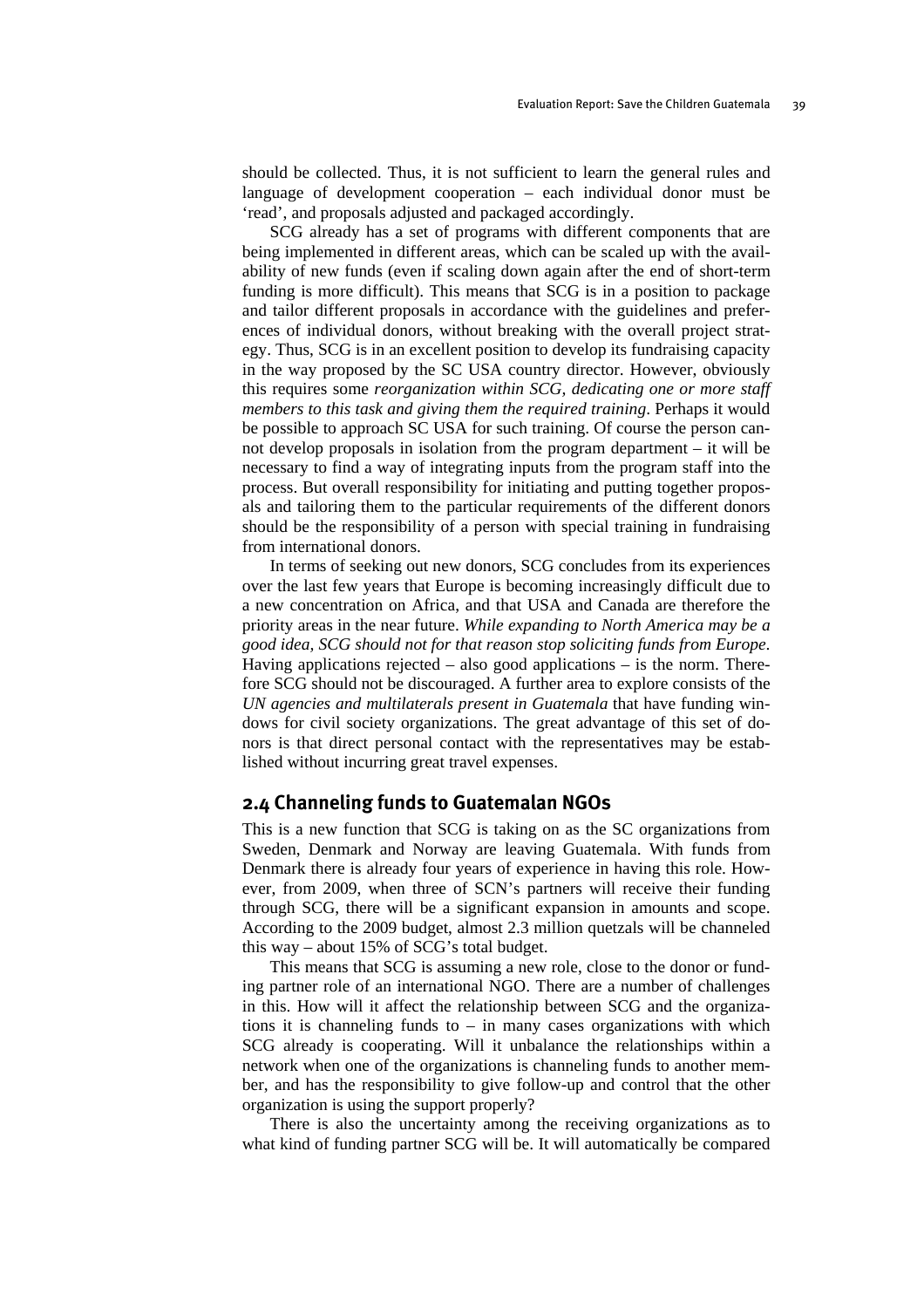<span id="page-43-0"></span>to SCN, which has been described by Guatemalan partners as an almost perfect donor; close to the projects, understanding, flexible, supportive. This can be a tough act to follow, and SCG will probably have (or feel that they have) less freedom to make decisions on reallocations or future funding than has been the case with SCN. Thus, there may be inevitable strains in these relationships.

Some of them also involve very complex relationships. SCG will channel funds to Pennat and to the Quality Group (a network of present and former SCN partners working with education), which is coordinated by Pennat. At the same time SCG is member of the Quality Group, and part of the funding for this group will eventually be channeled back to SCG (as is the case for all the group members). For this amount, the Quality Group (or Pennat, as its coordinator) will have the role of controlling and ensuring that SCG is using the funds properly. Thus, we get an extremely long aid chain:

# Norad -> SCN -> SC Nicaragua<sup>[7](#page-43-0)</sup> -> SCG -> Quality Group/Pennat -> SCG

The evaluation team feels fairly confident that SCG will handle the 'technical aspect' of this role satisfactorily, and that transfer of funds, financial management, control and reporting routines will be carried out according to the procedures required by the back donor. How SCG will develop the other dimensions of the partnership relation – being a dialogue partner, offering technical backstopping where needed, discussing changes in plans and reallocations of budgets, participating in planning processes, making field visits, discussing future funding possibilities, facilitating links to other relevant institutions, etc. – is a more open question. In this area SCG will need to develop its own role, in dialogue with both the international funding organization and the Guatemalan partner. The challenge for SCG will be to develop this role in a way that ensures the best use of the available resources.

How this role should be fashioned, and how crucial this process is, will to a large extent be determined by the time perspective involved. If this is just a temporary function that SCG assumes in a transition period of one or a couple of years, then the way that the partner role is developed is not all that important. However, it is possible for SCG to decide that this is a role that the organization ought to take on permanently. This would not entail an end to implementing its own programs, but would be based on the recognition that one organization cannot do everything and that at times there are other actors better suited to certain tasks. Here, then, lies one of the fundamental strategic decisions that SCG needs to take in the near future. As of now, SCG appears not to have concluded on the issue, and it is probably wise to gather more experience with the role of being a funding partner before a decision is made. However, it is one that should not be postponed too long. And in making this decision, SCG should consider very careful what the implications are for its roles as a Guatemalan organization, and as member of an international alliance and its representative in the country.

 $\overline{a}$ With the closing down of the SCN office in Guatemala, it will be the SC office in Nicaragua which will have the responibility for following up support from SCN to SCG.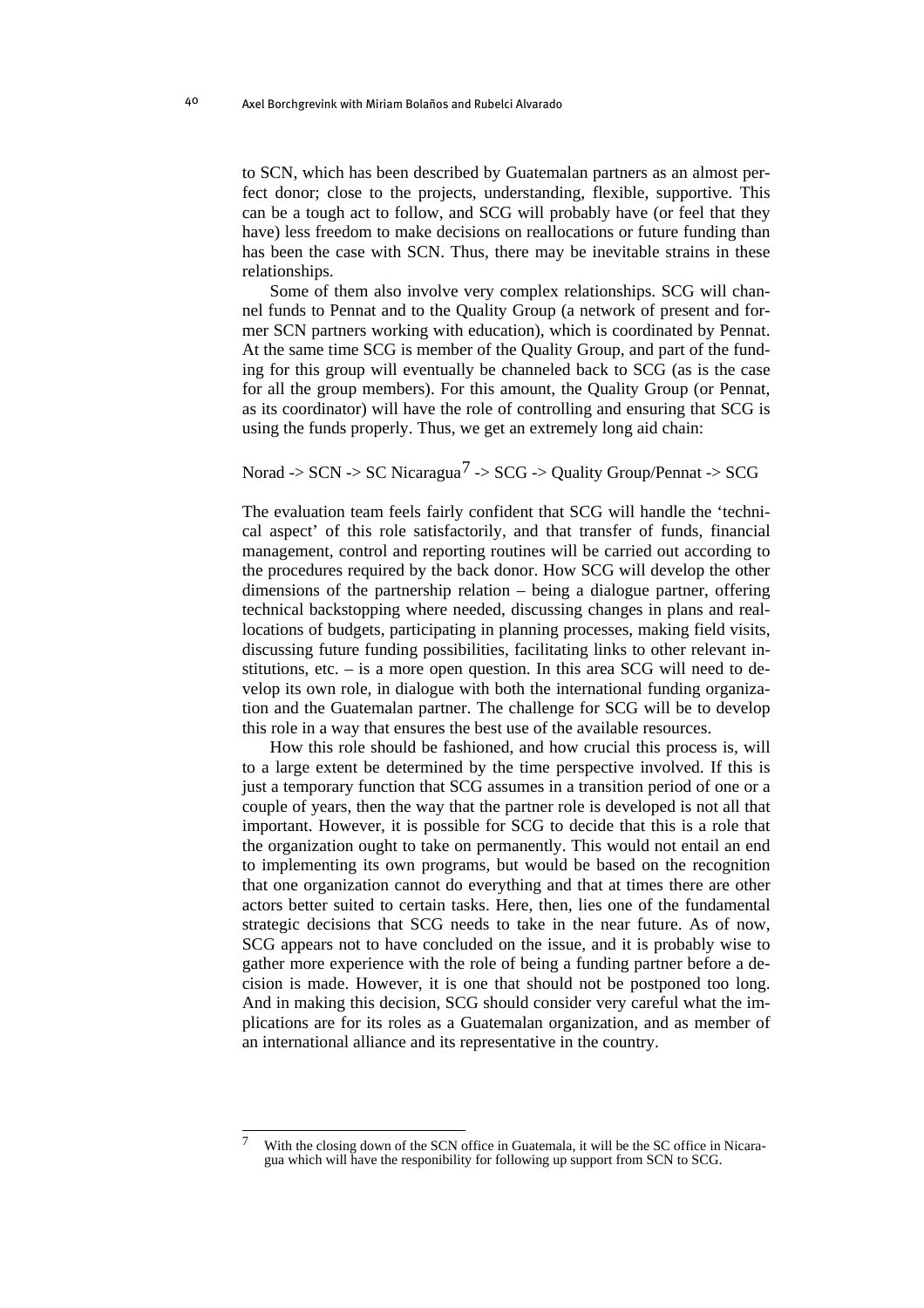# **2.5. Impacts of the SCN support**

The material presented in sections 2.1 to 2.3 shows that SCG has gone through a considerable process of organizational strengthening over the last four to five years. This is seen in a number of ways: Reduced conflicts and improved relations among staff, and between head office and field offices; better capacity to produce project documents and narrative and financial reports on time; improved systems of managing human resources; greater involvement of Board of Directors; a new strategic plan that is used in practice to focus efforts in a rights-based approach; assuming greater responsibilities as the national representative of the SC Alliance; advances in developing plans for national fundraising and for program monitoring and evaluation, etc. SCG today is a much stronger organization than it was just a few years ago.

At the same time, it is clear that advances have not been as great as hoped for. In a number of areas, improvements are at the planning or 'paper stage', still waiting to be implemented. This applies for instance to the Monitoring and Evaluation System, the national fundraising, to seven of the eleven manuals of administrative procedures that are being developed, to the new financial management system, and to human resource management systems such as manual of procedures, functions and responsibilities and performance assessment system. Table 1 gives an overview of the extent to which MDPP milestones up to July 2008 have been met.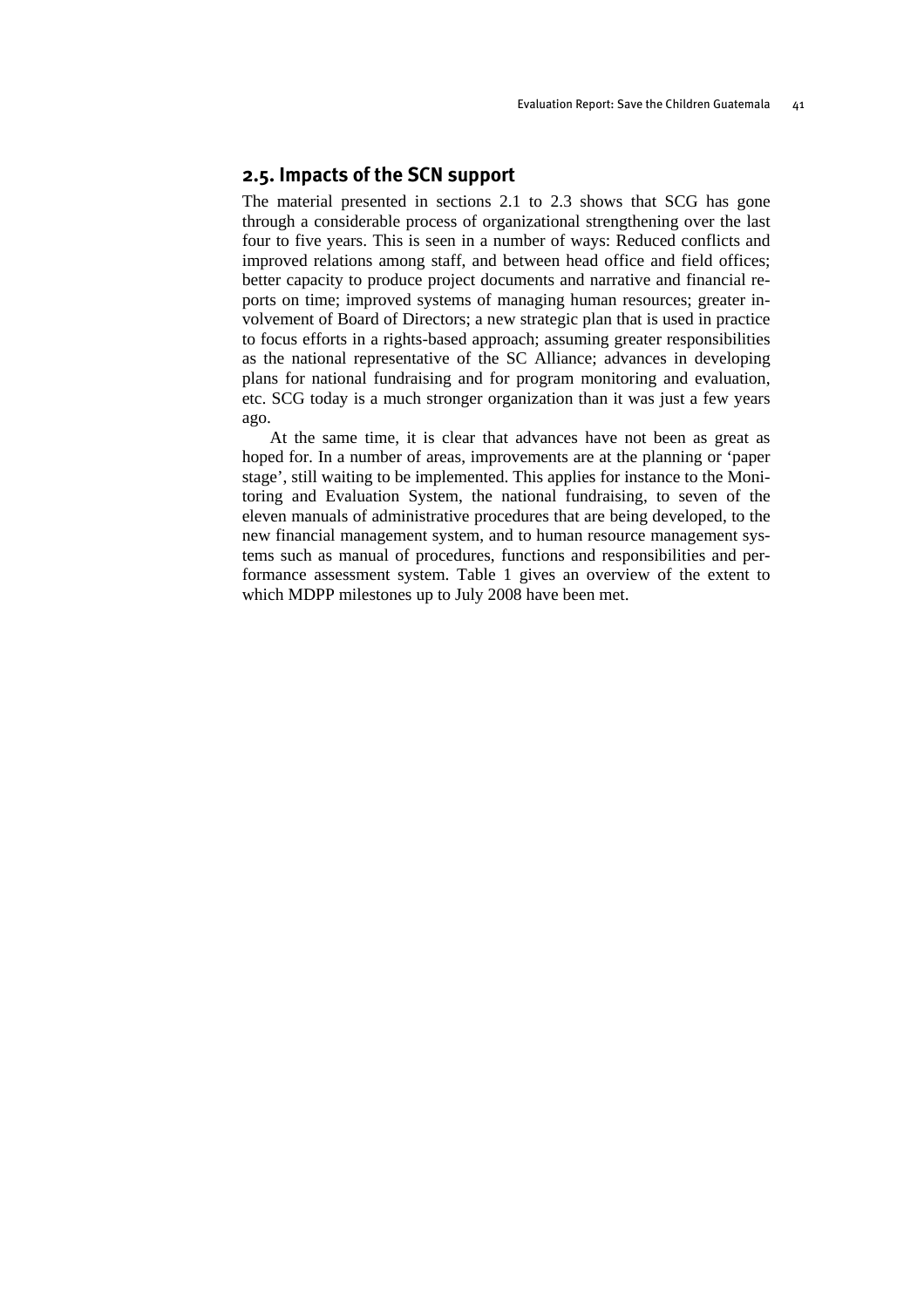|                 | Achieved                         | Pending                        |
|-----------------|----------------------------------|--------------------------------|
| Fundraising     | Recruited fundraising coordina-  | Develop communication strat-   |
|                 | tor (but unable to retain)       | egy                            |
|                 | Private companies contacted      | Carry out fundraising cam-     |
|                 | First proposal for strategy      | paign                          |
|                 |                                  | Develop fundraising plan       |
| Financial Man-  | Consultancy carried out          | Study on educational centre    |
| agement         | New financial management         | income                         |
|                 | system is being installed        | Finalizing the installation of |
|                 | Monthly financial statements     | the new financial management   |
|                 | are produced                     | system                         |
| Information     | Half-time IT assistant hired     | Develop ICT plan 2008-2011     |
| and Communi-    |                                  |                                |
| cation Tech-    |                                  |                                |
| nology          |                                  |                                |
| Human Re-       | HR assistant hired               | Develop HR training plan       |
| sources         | Staff trainings initiated        | Implement functions manual     |
|                 | Manual with responsibilities     | and performance appraisal      |
|                 | and functions of all positions   | system                         |
|                 | created                          | Develop staff development      |
|                 | Staff files completed / updated  | and promotion plan             |
|                 | Recruitment evaluation tests for |                                |
|                 | different positions developed    |                                |
| Program Meas-   | Program sub-manager recruited    | Complete development of        |
| urement and     | Strengths/weaknesses of exist-   | M&E system                     |
| Evaluation      | ing practice of M&E mapped       | Train staff in its use         |
|                 | Proposal for new M&E system      | Implement the new system       |
|                 | outlined                         | Produce quarterly monitoring   |
|                 |                                  | reports                        |
| Board of Direc- | Change of Board members in       | Elaborate Board development    |
| tors            | accordance with bylaws           | plan                           |
|                 | Training and greater involve-    |                                |
|                 | ment of Board members            |                                |
|                 | Strengthened Board participa-    |                                |
|                 | tion within Alliance             |                                |
|                 | Board review of strategic plan   |                                |

## **TABLE 1 TARGETS AND ACHIEVEMENTS OF THE MDPP PROGRAM**

Thus, progress is considerably behind what was planned. This can be interpreted in two ways: Either implementation has been slow, or plans were over-optimistic. Undoubtedly there are elements of both, but the evaluation team prefers to put the emphasis on the latter explanation. After all, the MDPP program document is dated March 19 2007, just 18 months before the evaluation took place. Thus, we prefer to emphasize that a lot has been achieved in this period.

The SCN–SCG partnership has been a particular one. Fundamentally it has been a positive relationship, evidenced by the strong economic and 'political' support from SCN. Yet it has been a fairly distant relationship. This is somewhat surprising as the two organizations have their offices in the same building, and as SCN is generally acknowledged as having very close rela-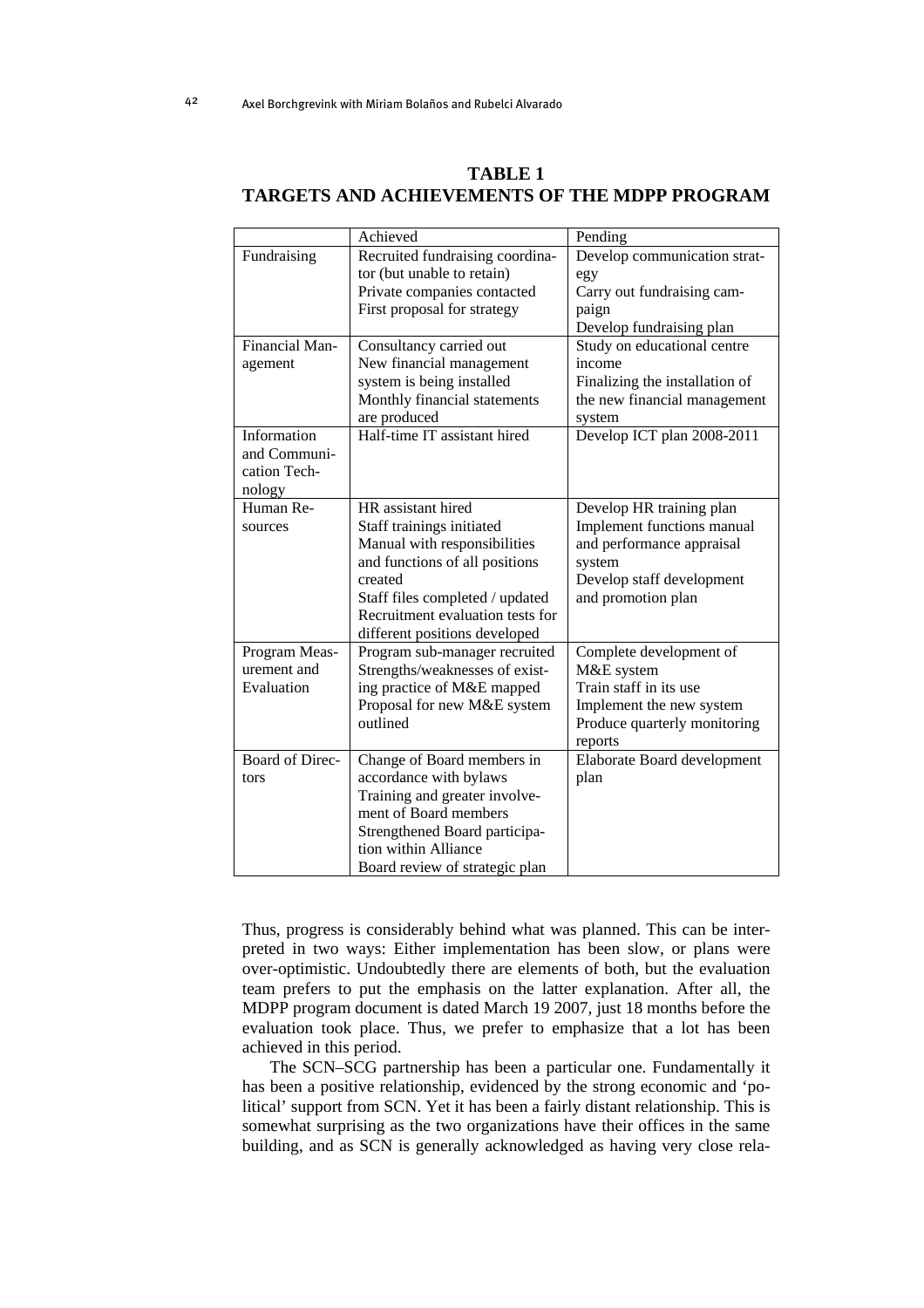<span id="page-46-0"></span>tionships with its partner organizations, including for instance frequent project and field visits. However, this has not been the case with the sister organization on the floor above, at least not until the period of closer working relations made necessary by the handing-over process<sup>[8](#page-46-0)</sup>. It might be that this more distant relationship has had implications for how SCN has perceived SCG. Possibly, there has been a time lag in appreciating the changes that SCG has been going through, in terms of an increased rights-based approach and perhaps also in general institutional strengthening. If this has been the case, the problem has to a considerable extent been overcome through the closer working relations over the past year or two.

To what extent are improvements in SCG's organizational capacity the result of SCN support? As argued in the introduction, this is an impossible question to answer with any precision. Changes and improvements are due to a range of different factors, and Norwegian support is only one of them. Attempting to specify what amount is due to SCN, and what to SCG's own dedicated efforts at improving, or to the support from SC Sweden is a meaningless exercise. However, what can be said is that for a number of these improvements – in management and administration, in program M&E and in developing the fundraising strategy, the Norwegian support has been a necessary condition, without which the improvements would not have happened. In that sense, the Norwegian financial support has been fundamental.

However, in discussing the role of SCN, the Director of SCG gives equal weight to what can be called the political support within the SC Alliance. The Norwegian support for SCG's ambition of becoming the organization representing the Alliance in Guatemala has been crucial for SCG to assume this greater role. This includes the decisions to close down the SCN Guatemala office and phase out support to other Guatemalan partners, and to be a partner in for the organizational strengthening process of SCG. Furthermore, SCN has strongly supported the idea that it was SCG which should be the entity to coordinate both the Rewriting the Future program in Guatemala as well as the emergency response after Stan and the subsequent process of developing of emergency preparedness.

Finally, it should be mentioned that alongside the financial and political support, there has also been technical support. This has really only been ongoing over the last year and a half, when SCN and SCG staff has been working more closely together. This has been appreciated by SCG staff. In sum of overall impacts, however, this form of support has been clearly less important than the other two.

To some extent it can thus be said that SCN should have a significant part of the credit for the advances that have been made, while the delays should largely be blamed on external factors, over-ambitious targets, and perhaps also SCG slowness in implementing some of the components. This is one advantage of being a donor; that one gets credit for what is achieved while avoiding the blame for what is not.

 $\mathbf{8}$ 8 In their comments, SCN mention some exceptions to the generalization: Contact at director level has always been close; in the issue of communication there was close cooperation between the SCN and SCG coordinators between 2003 and 2007; one SCN program coordinator was involved in the SCG participation in the *La Inciativa* process in 2004- 2005. These cases notwithstanding, SCN does dispute the general characterization of the relationship.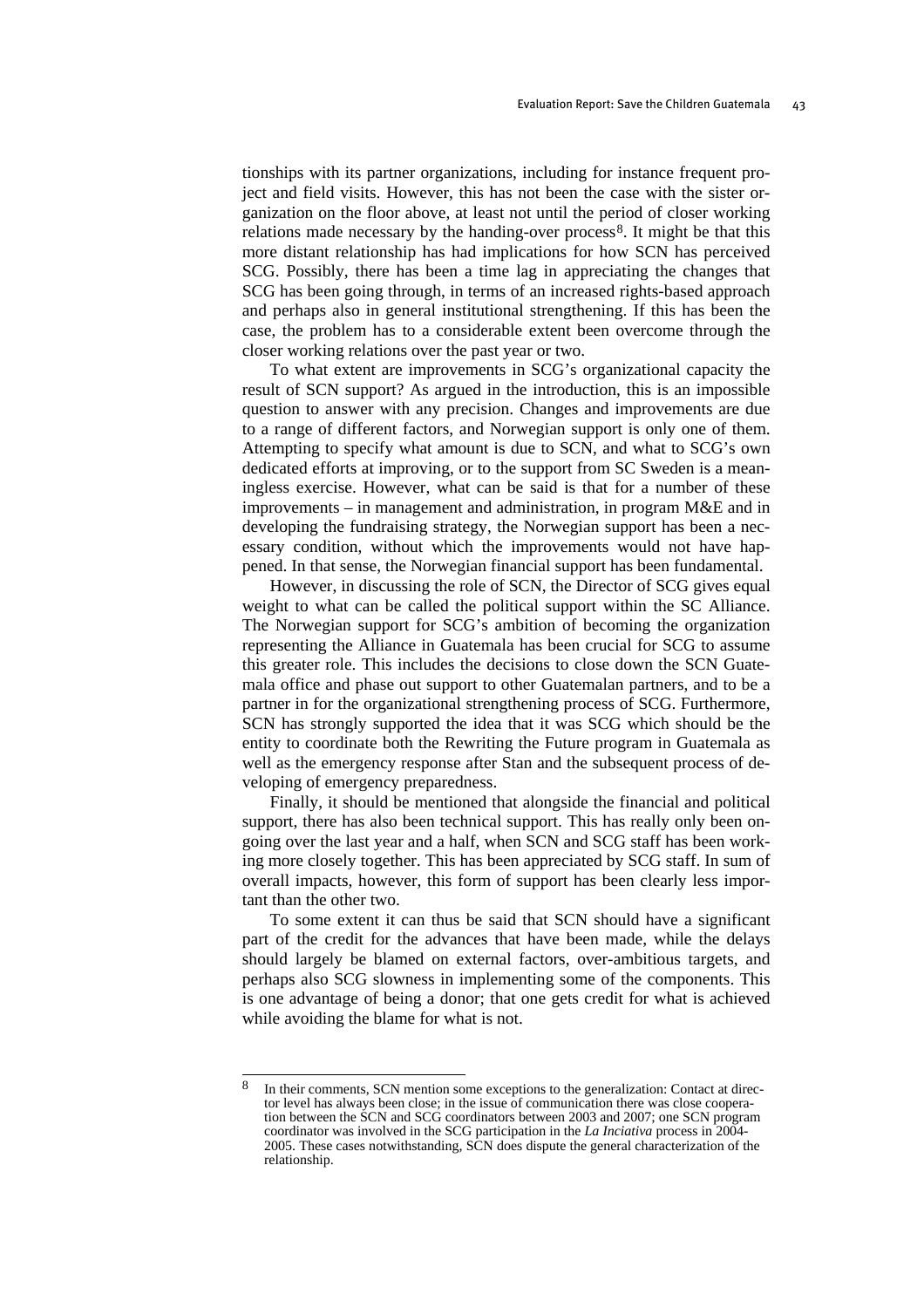#### <span id="page-47-0"></span>Axel Borchgrevink with Miriam Bolaños and Rubelci Alvarado 44

However, there is a reverse side to this argument: If it is the case that through the support to the organizational strengthening, what has been achieved is the construction of an administrative structure too large and top-heavy to be financially sustainable<sup>[9](#page-47-0)</sup>, then a substantial part of the responsibility for this must lie with the donor. It could be argued that the ready availability of SCN funds has led to a tendency to resolve administrative and organizational shortcomings by hiring new people and opening new units and departments within the SCG structure, rather than seeking to make more efficient use of the already existing resources. Likewise, SCN has accepted the argument that SCG should put its house in order before seeking new donors, even supported it through the policy of covering the necessary costs of SCG's administration. This SCN stance has allowed the number of donors to dwindle and directly led to an increased dependence on SCN. In this perspective, the primary blame for the lack of attention to issues of financial sustainability should actually be apportioned to the donor that is supplying the incentives for addressing problems in this way.

 $\mathbf{Q}$ As previously noted, it is the opinion of SCG that it is necessary to have the current administrative structure.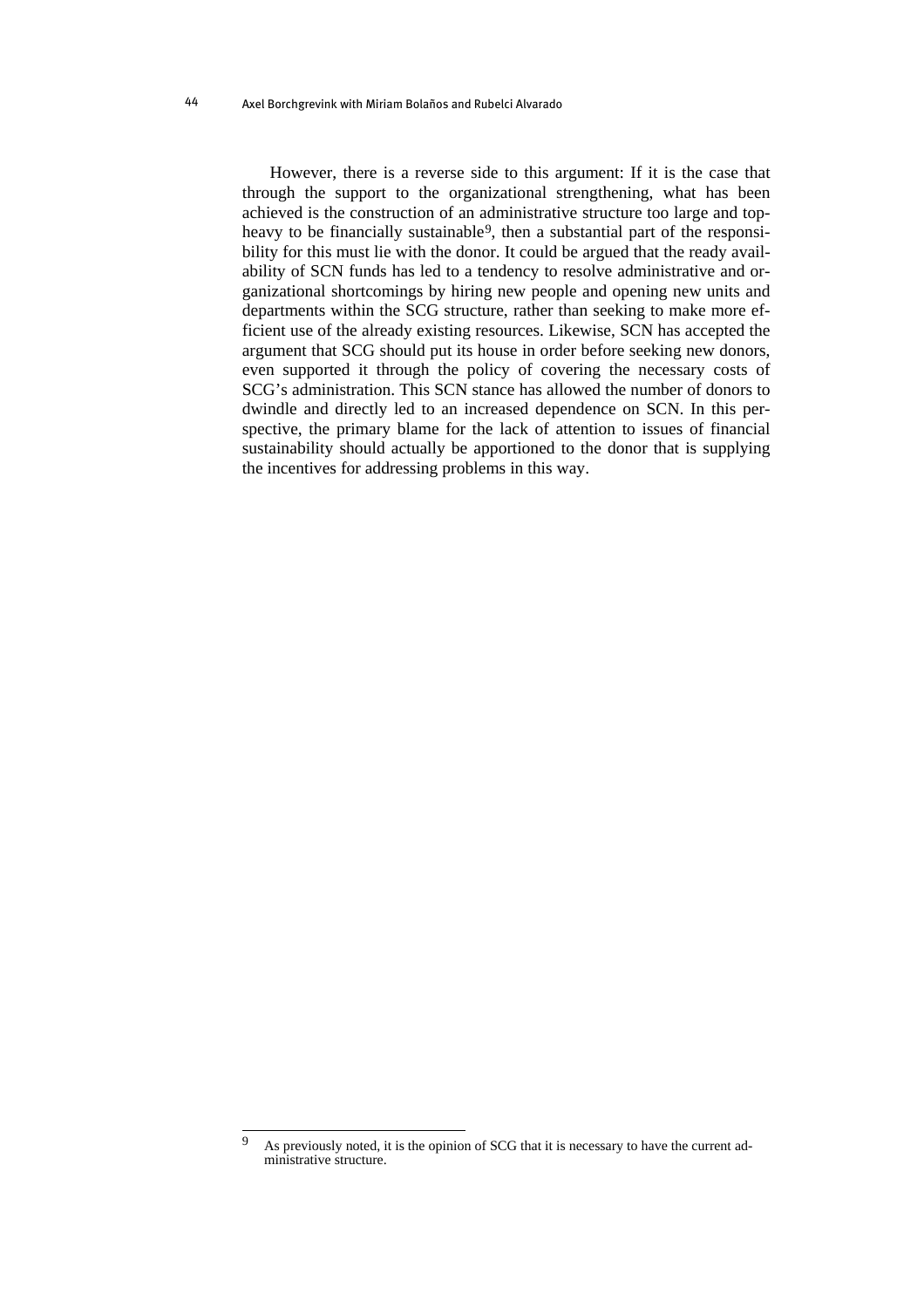# 3. Conclusions

# **Organization**

In terms of governance structure, there is still some way to go before the SC Alliance guidelines of best practices are adhered to. Yet, the process is moving in the right direction. The Board of Directors is increasingly being involved in the strategic management of the organizations, and mechanisms to ensure proper selection and rotation of board members are gradually being improved. SCG might consider whether its current administrative structure is the optimal for promoting an efficient division of labor and use of resources.

In terms of strategic planning, the elaboration of the 2006 strategy document implied a significant step forward. It is a strategy document that is focused, rights-oriented and that is being used in practice. SCG has also exhibited a planned approach to overcome its organizational weaknesses, and to assume the responsibilities associated with being the representative of the SC Alliance in Guatemala. However, there are also clear gaps in strategic thinking. Most serious is the lack of immediate attention to the issues of long-term financial sustainability, the danger of building a too large administrative structure, the limited advances in terms of fundraising, and the growing dependence on one donor. Moreover, the evaluation team sees it as a strategic weakness that there have been no attempts at developing an overall communication strategy.

SCG has greatly strengthened its administrative capacity, not only in terms of internal management of staff, funds and other resources, but also with respect to fulfilling donor requirements for producing plans, accounts and reports on time. Today the organization appears solid and dependable – even if not exactly 'lean and mean'.

With the help of the SC organizations of Norway, Sweden and Denmark, SCG has been able to assume many of the responsibilities of being the SC representative in Guatemala. The relation to SC USA is more complicated. While positive coordination mechanisms giving key responsibility to SCG are in place in some areas (education, emergency response), the continuing operative role of SC USA creates difficulties for the image building of SCG. Should SC USA engage in fundraising and lobbying inside Guatemala, such problems would be greatly increased. Understandably SCG views this with considerable concern.

#### **Programs**

We concur with previous assessments that this is an area of strength of SCG. Programs are based on a clear and rights-based strategy, where components complement and mutually strengthen each other, and there is considerable focus on making state institutions assume their obligations with respect to key child rights, partly through working in broad alliances with other civil society organizations. The strategy moreover emphasizes child participation and contains an exit strategy from the time of entry into an area. Furthermore, programs are implemented by staff that seem well qualified, motivated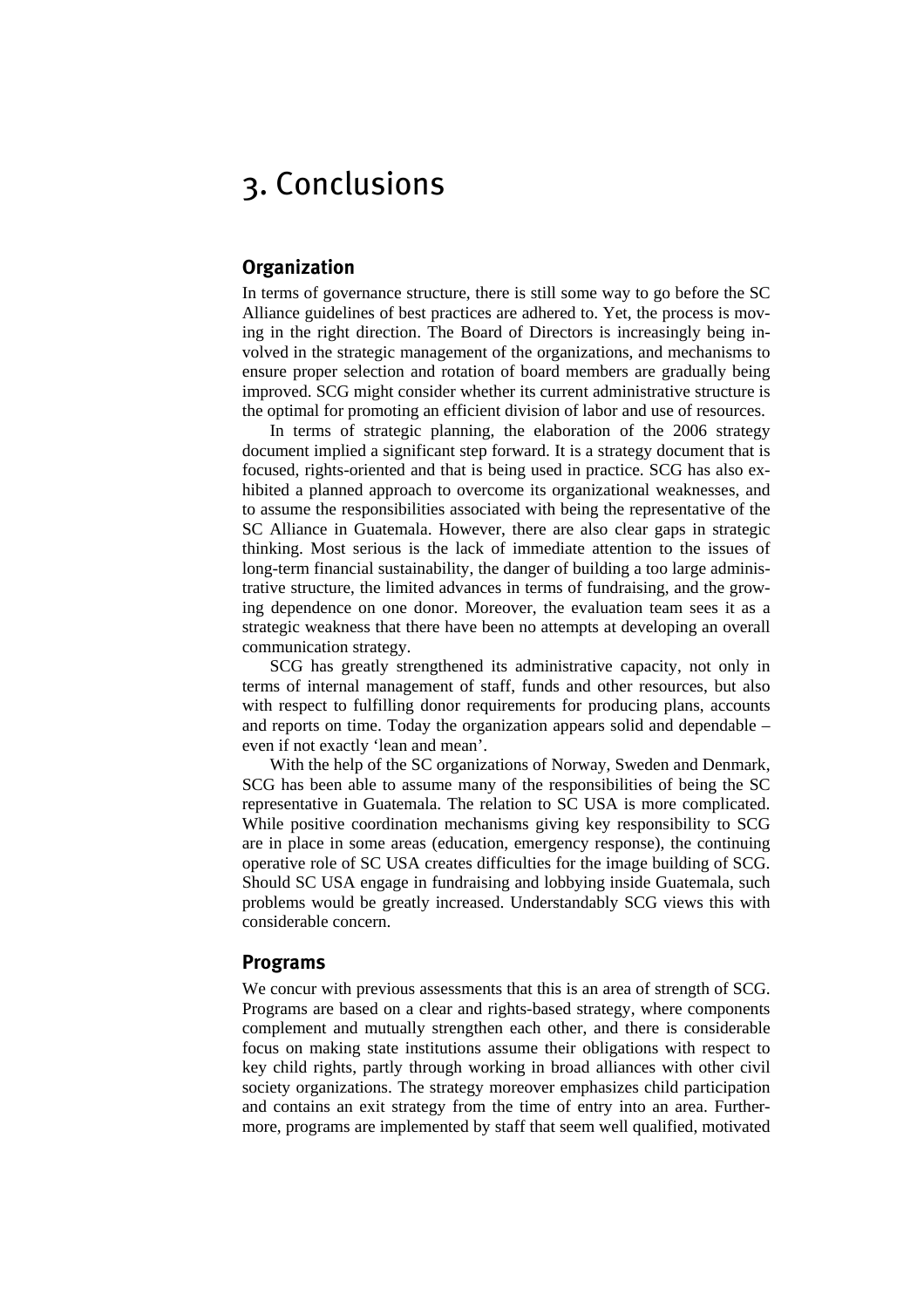and committed, and at the local level, excellent relations have been established with local authorities.

There are still a number of areas where SCG can improve its programs. Perhaps most importantly this relates to how to work with the local development councils (COCODES). These voluntary councils are central for the program strategy, yet in practice prove to be difficult to reach with the current model of technicians working normal hours. Furthermore, in the near future, SCG will have to assess the costs and benefits of the innovative and interesting, yet challenging model of working through the municipality, which is being tried out in Chiquimula, and decide whether this model should be scrapped, modified, and/or extended to other areas. Finally, there is still a considerable distance to go before the program monitoring and evaluation system is in place and functioning.

# **Communication**

While the program area is the strong side of SCG and the organizational side has advanced significantly, the communication area must be said to be lagging behind. There is a need for developing an overall strategy that covers and integrates the objectives, activities and targets for the four separate, but highly interrelated areas of image building, advocacy, awareness-raising and fund-raising.

In terms of image building, the SCG is well-known and has a good reputation among NGOs and state institutions working with child rights and related issues. In spite of some increase in media coverage over the last years, the organization remains relatively little known among the general public. A serious complication for building the desired image of the organization is the continued presence and activity of SC USA. Also the fact that the name of the organization is in English is an issue which makes it more challenging to communicate what SCG is.

In advocacy and lobbying, SCG is doing a lot at the local level. At national level, efforts are weaker. Here, SCG follows the strategy of working through networks, and belongs to a number that are highly relevant. However, the activity levels of SCG within these networks appear to have been fairly low over the past few years. SCG has not developed any strategic focus on key issues for concentrating lobbying and advocacy efforts.

In awareness-raising, the SCG programs have considerable effects at the local level. There is little attention to doing such work at the national level. Given the different challenges faced by SCG, this is probably a wise way of prioritizing resources.

Fundraising is an area where little has been achieved. Indeed, from one perspective developments have been negative, as the number of international donors has been reduced, while fundraising from national sources remain negligible. This is a priority area where SCG needs to dedicate efforts immediately. In the short to medium term, it is realistically only international funding that can significantly alter the current financial dependence on one donor. SCG possesses the basic skills for developing proposals, but need to do this with much greater intensity and upgrade skills at donor mapping and communication. In terms of national fundraising, there have only been limited advances in spite of the efforts made, probably largely due to factors external to SCG. The team believes that there is a potential for developing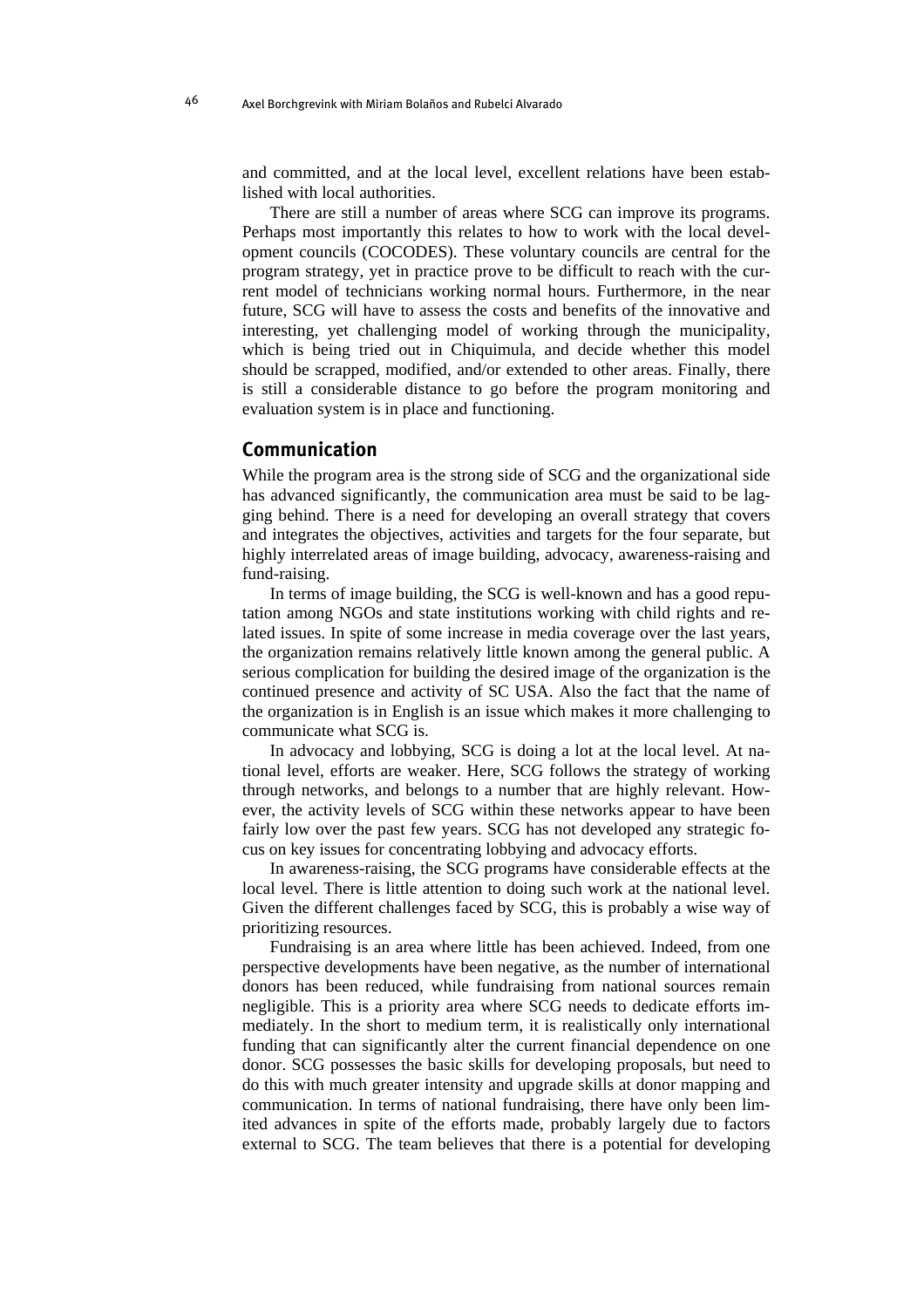fundraising within Guatemala, but this poses a dilemma. In order to pursue this strategy, there is a need for continued and perhaps increased support for this component. Yet there is no guarantee that this strategy will be successful and that the investment will pay off.

# **Channeling funds to other Guatemalan organizations**

This is something that SCG already has some experience of, after having had this role on behalf of the SC organizations of Denmark and Sweden. Even if this activity will be considerably expanded when also funds from SCN are transferred in this way, we do not foresee any difficulties for SCG in handling the technical side of this. The challenge will be how to develop the role as a funding partner over and above the channeling of funds and following up reports and accounts. Furthermore, SCG needs to make a strategic decision on whether this is a role that it wants to take on permanently, and follow up the implications of this decision.

## **Impacts of the SCN support**

Over the period of SCN support for organizational strengthening, SCG has advanced significantly. Still, many of the targets for the institutional support program have not been met. We see this as primarily reflecting overambitious goals.

While the specific contribution of SCN support cannot be singled out, it is clear that SCN funding has been fundamental for many of the improvements that have taken place. Likewise, the 'political' support that SCN has given SCG within the SC Alliance has been of crucial importance for SCG to assume the role as the national representative.

However, the SCN support has also contributed to an institutional strengthening process of a form that has implied too little attention to issues of long-term financial sustainability of the organization.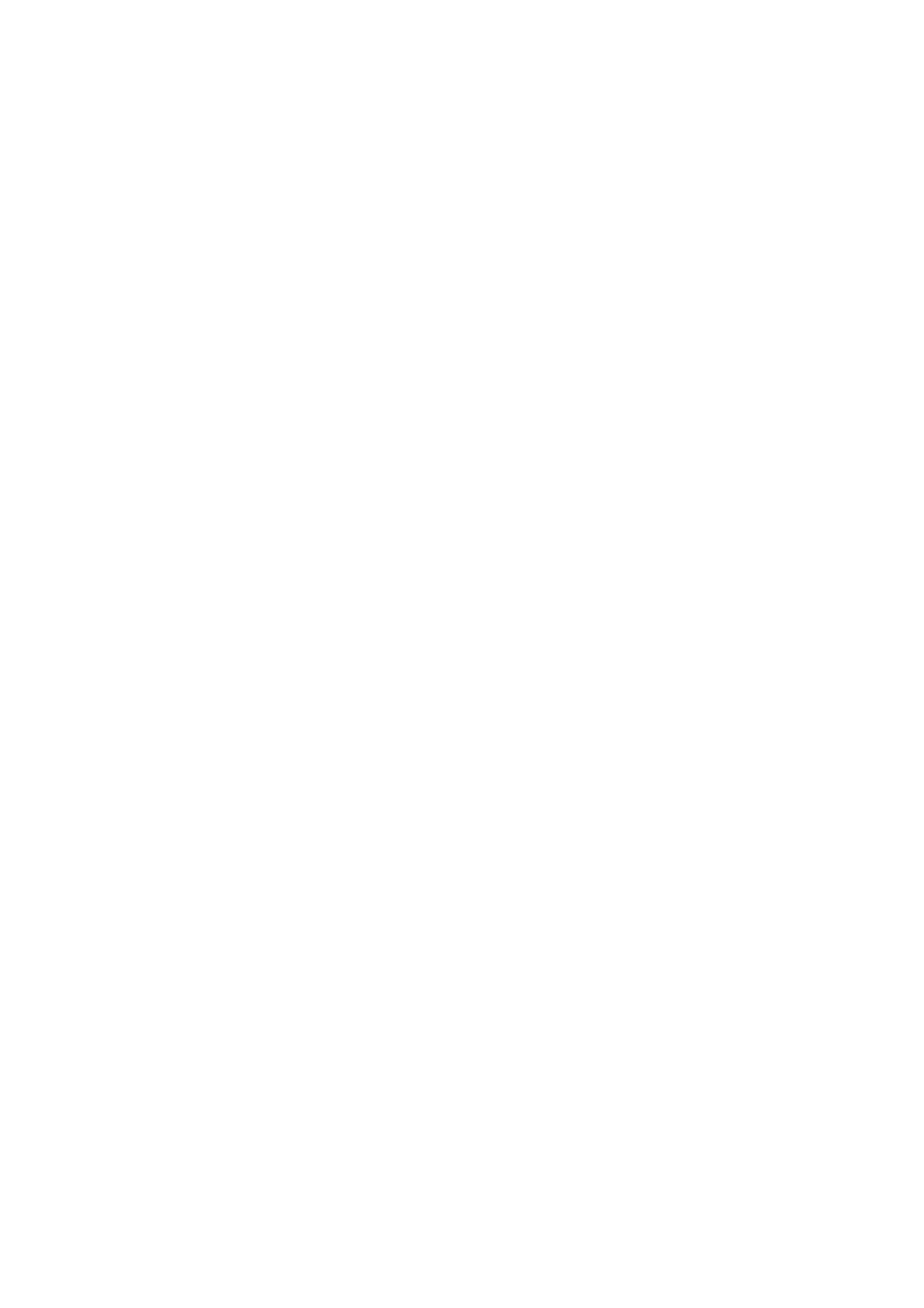# 4. Recommendations

In Chapter 2 of this report (Findings) a number of recommendations are mentioned in the context of the relevant descriptions or discussions. They have all been put in italics, so they are easily found when skimming through the pages. In order to avoid unnecessary repetitions, and to allow the focus in this section to be on the most important recommendations, most of these earlier points will not be mentioned again in this section.

# **4.1 For SCG**

- 1. The most important challenge facing SCG relates to the financial issues of very high dependence on one donor and the problem of long-term economic sustainability of a large administrative structure. SCG needs to address these issues immediately and seriously. This means that action must be taken in a number of areas.
- d. International fundraising. Much greater efforts need to be put into this area. More proposals need to be developed and presented to donors. New sets of donors need to be identified, analyzed, and contacted. The ability to package and tailor proposals to the individual requirements and guidelines of different donors must be further developed. Budgets should be developed so that relevant costs incurred at head office are included as project costs. The overall responsibility for this 'donor contact and project developing' should be with one or more designated persons, who will need specialized training.
- e. National fundraising. The efforts initiated in this area must be followed up. The proposed fundraising strategy must be further refined and developed, including priority-setting among proposed activities. It is recommended to give priority in a first phase to the private business sector. Companies already contacted must be followed up. Priority should be given to securing funding arrangements that can also cover overhead costs.
- f. Cost-cutting. There is also a need to search for opportunities for costcutting and more efficient use of resources. Potential areas could be through restructuring the organization, for instance with fewer levels and increased delegation of authority, or a different division of labor between departments. Income and costs of the educational centre needs to be compared to the options of renting out or selling the building.
- 2. Related to some of the points above, there is a need to develop an overall communication strategy. This should include fundraising – both national and international – as well as image building, advocacy and awarenessraising. Care should be taken to develop the strategy so that maximum synergies are achieved between these components. Where possible, activities should be selected so as to serve objectives in more than one area.
- 3. A crucial point in connection with the organization's image building is the relation to SC USA. Dialogue should be continued and seek to establish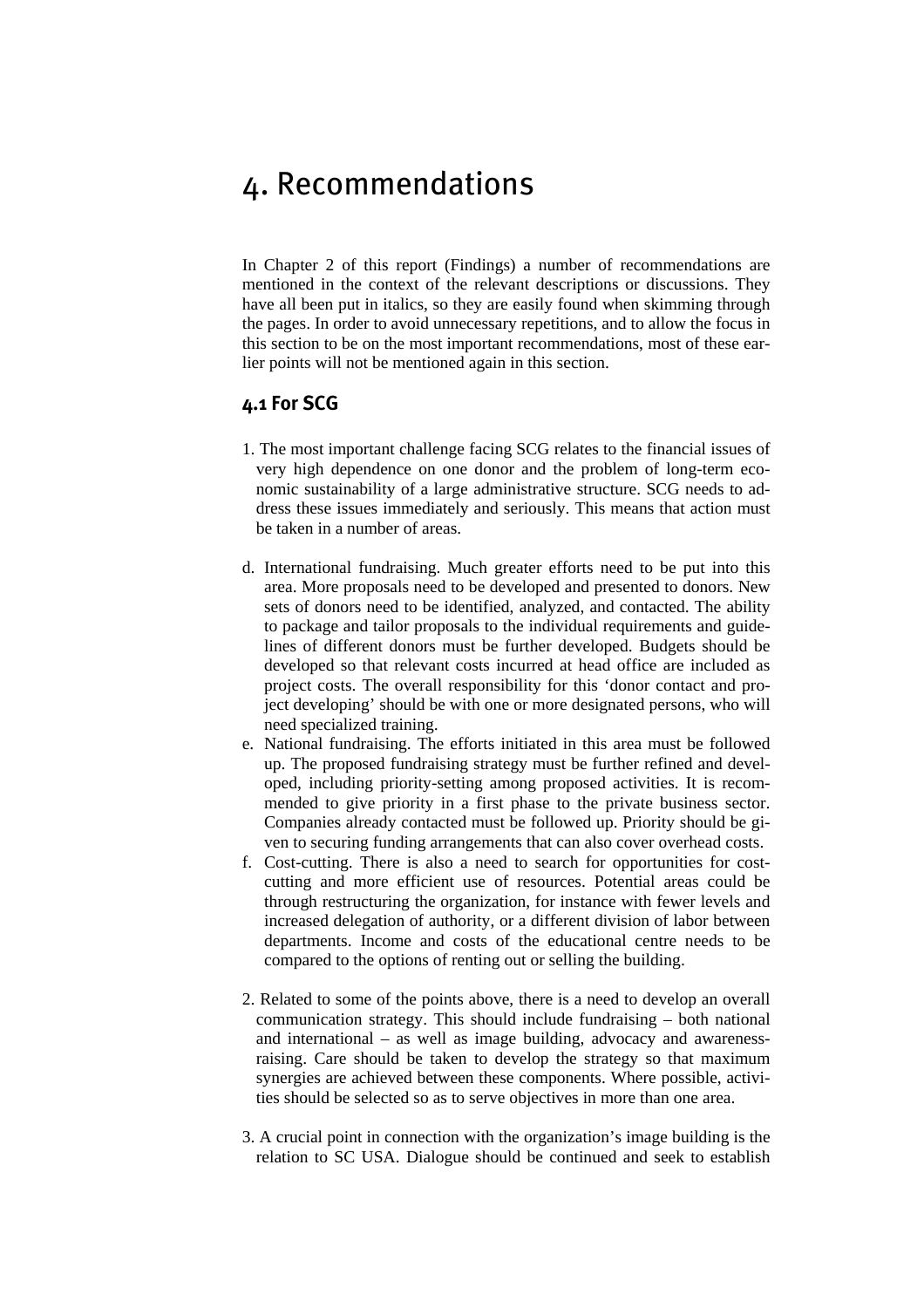ways of minimizing confusion and negative impacts on SCG image building and fundraising from the existence of two SC organizations in the country. In parallel, it seems important to lobby through the structures of the Alliance in order to influence SC USA to minimize its 'footprint'.

4. SCG needs to make a strategic decision on whether it wants to be a funding organization. This is an important strategic decision which will affect its relations to other organizations of Guatemalan civil society. It will also have an important effect in defining what it means for SCG to be the representative of the SC Alliance in Guatemala, and it will have an important impact on the image building process.

# **4.2 For SCN**

- 1. SCN should consider carefully the implications of its co-responsibility for developing an administrative structure within SCG that may be difficult to sustain without continued Norwegian core funding. A future strategy for supporting SCG must combine acceptance of responsibility for what has been developed with efforts focused at creating sustainability.
- 2. As the most fundamental challenges for SCG are mentioned in the recommendations above, the logical recommendations for SCN are to support these processes. In terms of funding, this would involve supporting the costs of developing international and national fundraising capacity, as well as costs of developing an overall communication strategy. The two first are forms of support that should be able to generate income fairly rapidly, and should therefore be sustainable. The last point is in many ways a precondition for the other two. Developing the strategy should not in itself be very costly.
- 3. In addition to funding for these processes, SCN should seek to contribute to developing the skills needed in the areas of fundraising and general communication. As these are areas where SCN possesses considerable expertise, one might consider internships and exchange arrangements between SCG and the SCN office in Norway. Alternatively, one could hire Latin American consultants for shorter periods (with the purpose of transferring knowledge, not of doing some specific task). In terms of international fundraising and donor contact, SCN is not an expert, but might consider whether it is possible to recruit trainers through its extensive network.
- 4. SCN should seek to use its position and influence within the SC Alliance to obtain agreements with SC USA that will minimize the problem of having a foreign SC organization working in a country where there is a functioning national organization.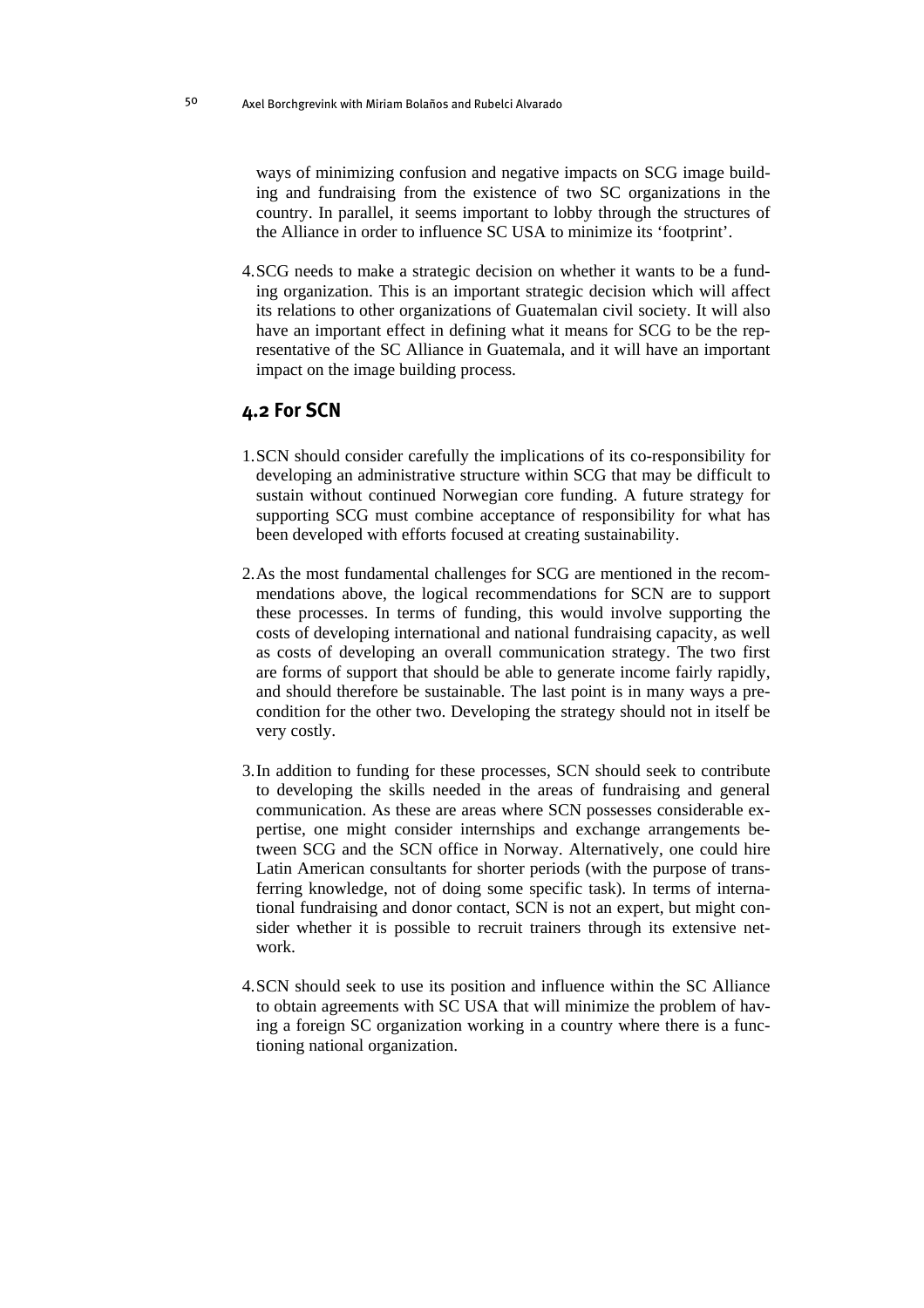# <span id="page-54-0"></span>Appendices

# **Appendix 1 Terms of Reference**

# **Terms of Reference Organizational Evaluation of Save the Children Guatemala 2008**

# **1. Introduction**

Upon signing the cooperation agreement between Save the Children Norway (SCN) and Save the Children Guatemala (SCG) 2006-2008, it was agreed to perform an external evaluation by the end of the period, including program as well as organizational strengthening. The same was reiterated upon signing the MDPP[10](#page-54-0) agreement in 2007. The current agreement (2006-2008) will be extended for one year (2009). The results of the evaluation need to be ready for the discussions between SCN and SCG about the cooperation agreement for the next 4 year period (2010-2013) and for a two year extension (2010-2011) of the current MDPP agreement (2007-2009).

# **1.1 Background:**

SCN has supported SCG since it was established as a national organization in 1983. Since 2000, part of the support has been earmarked to organizational strengthening based on the wish of SCG to assume the role as the leading SC in Guatemala in a context where SC members from Norway, Denmark, Sweden and USA also had presence in the country. In the period 2003-2005 an organizational strengthening plan was developed based on the results of an administrative and programmatic evaluation of the organization conducted in the beginning of 2003. The plan was financially supported by SCN and SCS.

As of 2005 SCG had made fundamental changes in the statutes and governing bodies and developed a new strategy for the period 2006-2010. In 2006, Guatemala was included in the SC global challenge on education "Rewrite the Future" with SCG as the lead agency for the three members in the country (Guatemala, Norway and USA). At the same time SC invites SCG to participate in SC's MDPP and SCN's head office decides to be SCG's partner in the MDPP program in order for SCG to become a Stronger Member in the SC context.

SCG has taken the lead in the cooperation between SC USA, SCN and SCG in Guatemala, being in the monthly SC meetings, during the emergency relief after Stan and the SC Rewrite the Future Campaign (RtF).

SCG was created as a community development organization with recognized experience from the reconstruction work after the earthquake in 1976. The

 $\overline{\phantom{a}}$  $10$  MDPP = Save the Children's Market Development Programme Partner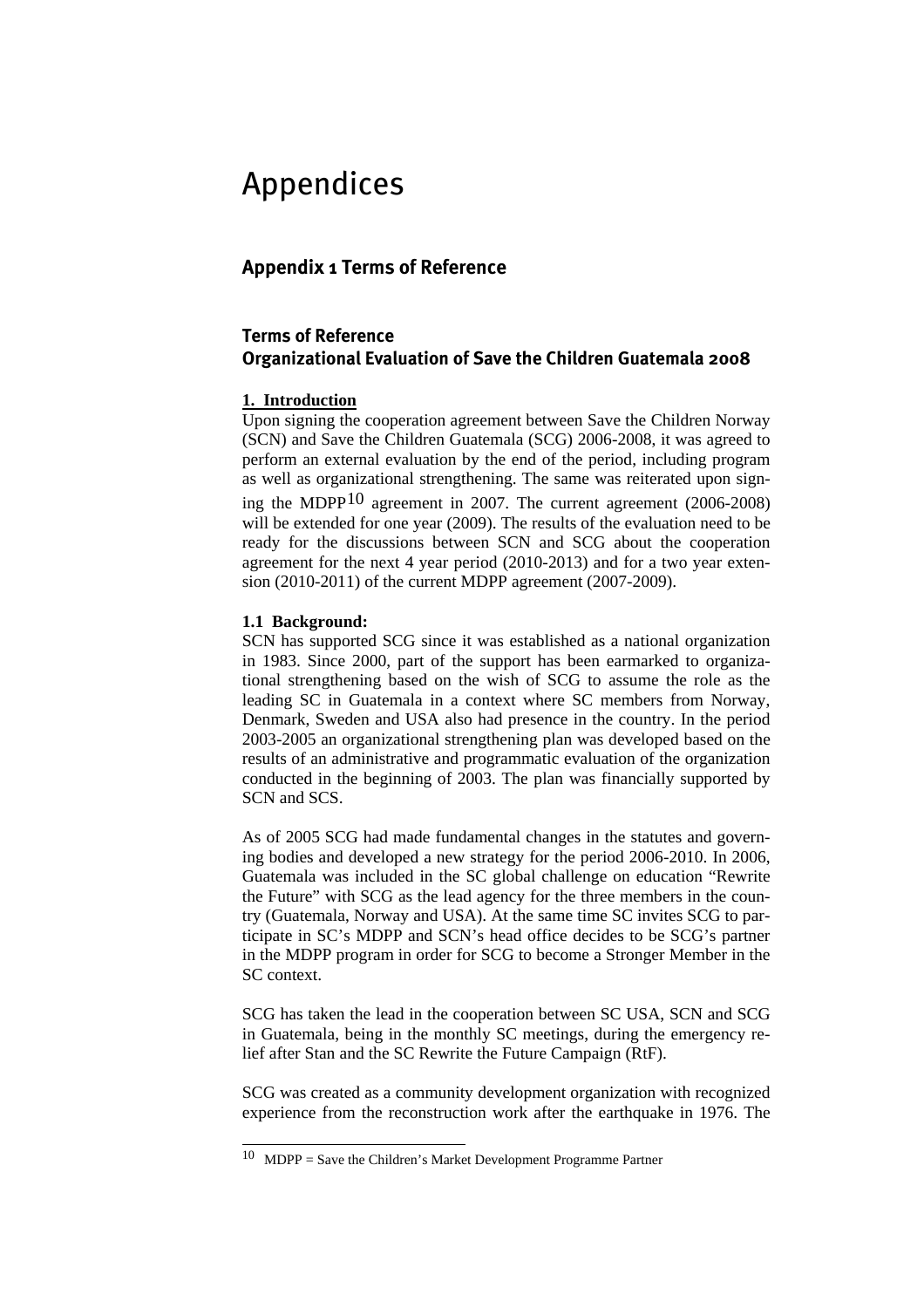organization developed a child centered community development approach and during the last years the organization has changed this approach to child rights programming including advocacy work at a national level. During 2007 SCG strengthened its program structure, which now includes a manager, a sub-manager, advisors for child rights, citizen participation and education plus two education assistants.

The strategy 2006-2010 shows clearly the child rights perspective, including the following strategic objectives:

- Promotion and realization of children's rights including quality education, advocacy at municipal, departmental and national level, and influencing networks on child rights.
- Strengthening of citizenship and community participation, including woman and youths participation in organizational and programmatic processes with children, social movement in favor of children, and strengthened community organizations
- Institutional strengthening
- Generation of knowledge and technology

The thematic programs are developed in an integrated manner with child participation as a main approach through 4 field offices and with support from the head office.

In 2004 SCN decided to make a phase out plan and close the office in Guatemala by the end of the strategy period 2006-2009. One of the premises for the closing of the office has been that SCN will continue supporting child rights activities/programs in Guatemala in cooperation with SCG at the same level as the support to programs in 2009, (approximately 10.000.000 QTZ – RtF not included).

A main concern for SCN has been to what extent SCG will have the administrative and programmatic capacity to handle such an amount of money from one donor as of 2009. Therefore organizational strengthening of SCG is a main part of the current cooperation agreement between SCG and SCN and a plan for accompaniment has been developed. The annual support has been gradually increased.

Actually SCN support to SCG is distributed between support to organizational strengthening/MDPP and to thematic programs through the projects: quality education, violence and sexual abuse and child rights and community participation. All in line with SCG strategy 2006-2010.

SCN has stressed that in order for SCN to maintain the support after 2009 at a 2009 level, SCG needs to show results from the implementation of the MDPP plan agreed upon in March 2007 as well as the regular organizational strengthening support from SCN in the period 2006-2009. In discussions during 2007 expectations were resumed as follows:

- An effective organization/administration,
- Plans and reports on time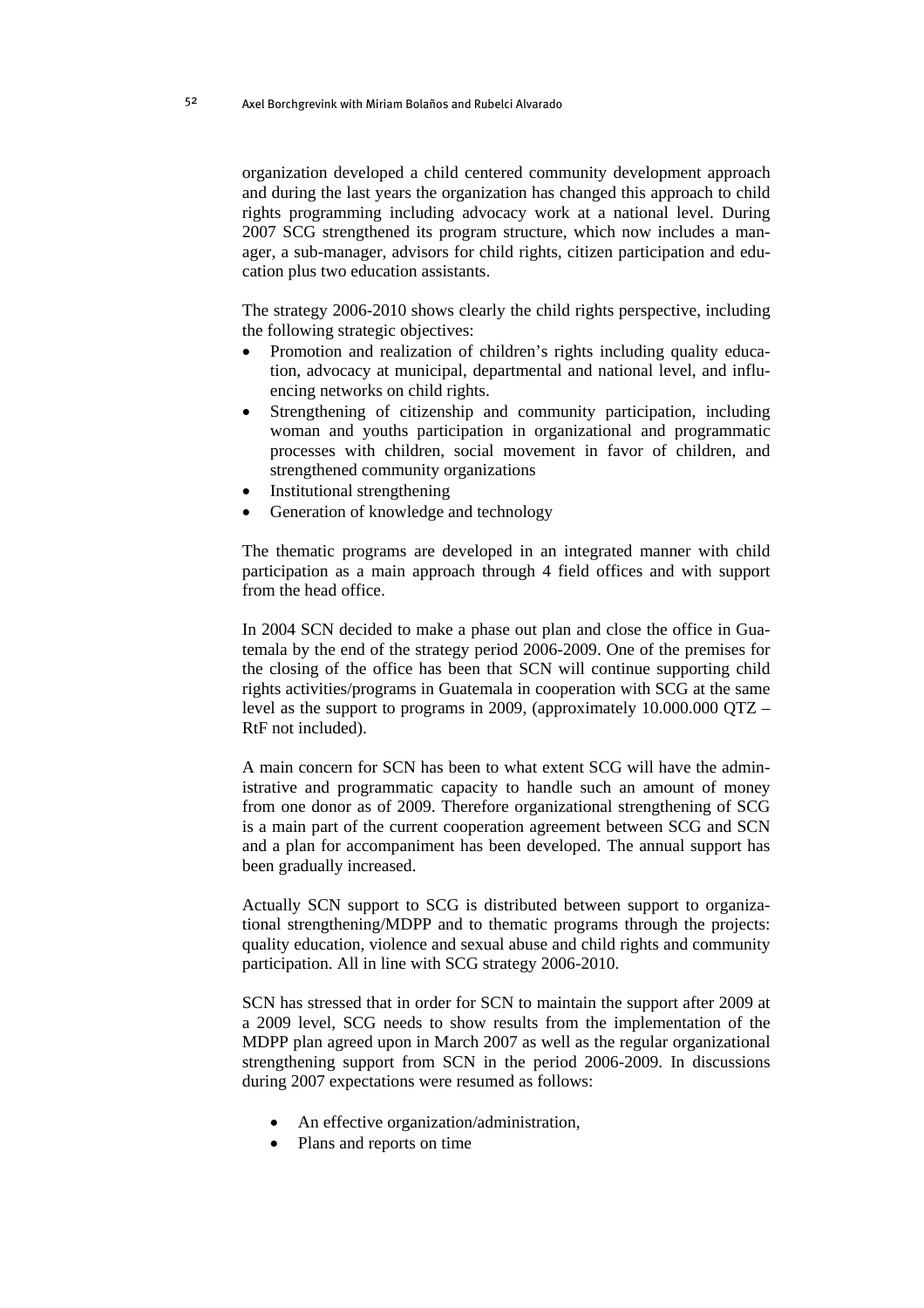- System for delegation of authority to smooth operations
- A fund raising unit
- Show good coordination and monitoring of Rewrite the Future,
- Capacity to take on new commitments,
- Capacity to create/work in alliances,
- Capacity to cooperate with other entities in Guatemala (civil society and the State) channeling funds to reach more children, e.g. in education

All in all, SCG has made structural and administrative changes, i.e. create a management team, new units like the human resources unit and the recently established marketing and fundraising unit, strengthen the program unit, purchase new accounting software, etc. However good the final result, structural changes may create uncertainties and it takes a lot of efforts and commitments to get all the pieces in place.

## **1.2 Challenges and dilemmas -** Among SCG's challenges and dilemmas are

Funding

o How to raise funds from national sources to reduce dependency on international cooperation. International cooperation is mostly earmarked funding so how to get access to non-earmarked funding to match the earmarked funding. This is an issue that is addressed through the MDPP plan that includes the creation of a fund-raising unit.

Human resources

o Rotation of staff - in some cases caused by low salaries which again are strongly linked to the funding situation. Being member of an international alliance may produce requirements to employees similar to those employed in international organizations, while the salary level for national development organizations like SCG is much lower.

#### Management

- o Financial reports on time lack of an appropriate accounts system.
- o Proposal development the need for funding and the lack of capacity to write project proposals that attract funds

#### Advocacy

- o How to turn practical child rights work at local level into advocacy targets at a national level (child rights programming)
- o How to make pressure on the State being a small child rights civil society organization

### In the SC context

- o An increased tendency to assess the efforts of all SC members with the same parameters, the national SC member against other SC members working in the country or in other countries, rather that in relation to other similar local organizations.
- o Possible expectations from other SC members to apply the SC model for unified presence, even though there is a national member in the country.
- o The role of SCG in relation to other SC members operating in the country with or without physic presence.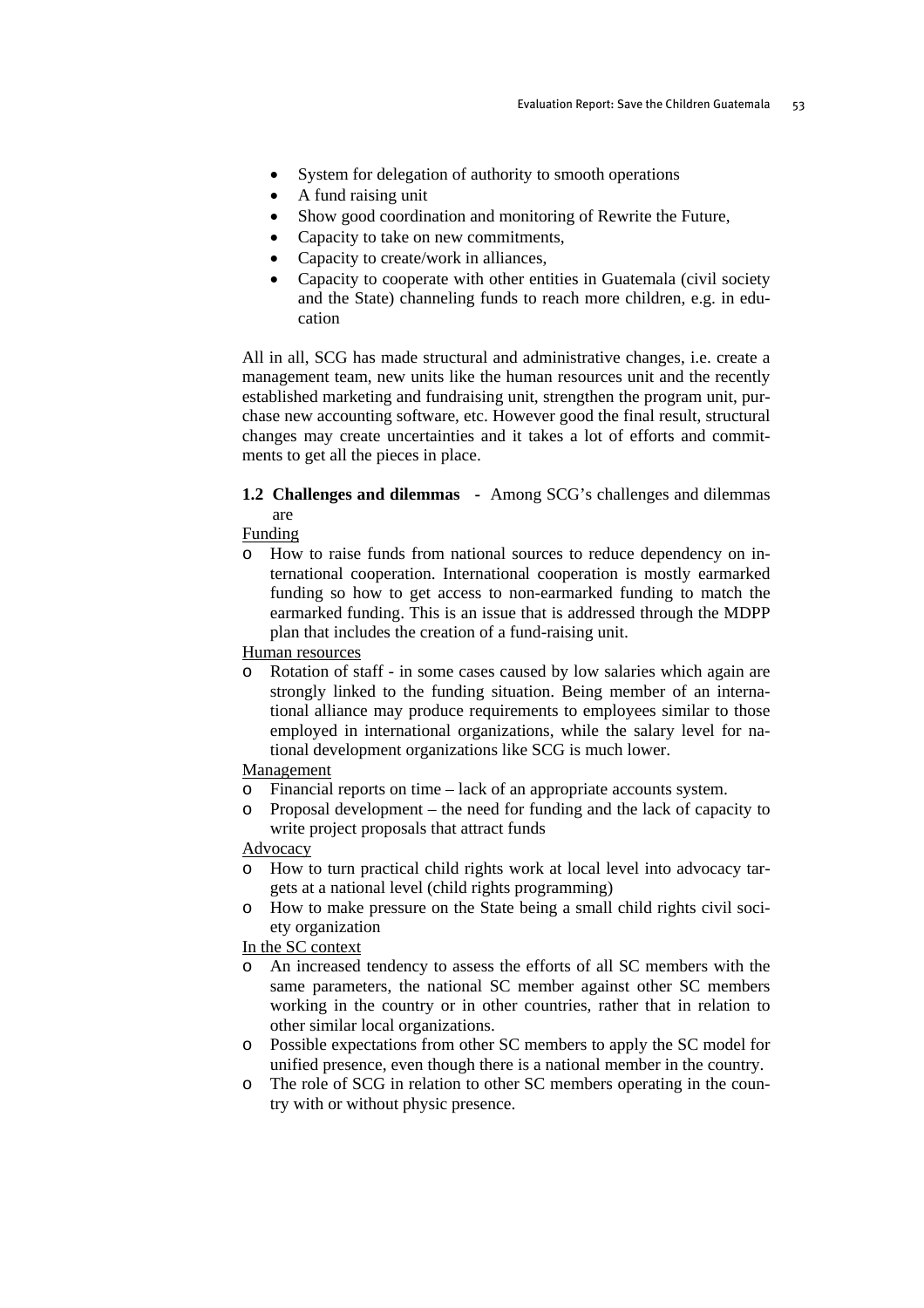**1.3 Assumptions - For years there has been an assumption that SCG is good** at program work in the field and that the weaker point is in the structure at the head office (management model and administration). There is also an assumption that SCG has been strengthened in their organization through the support from SCN and own efforts. Another assumption is that SCG still has a way to go before organizational sustainability has been reached. There are a lot of assumptions and subjective views for the good and the bad. Good decisions regarding further support from SCN to program work and organizational strengthening cannot be made on assumptions and hence there is a need for an objective and external assessment of the organization.

#### **2. Purpose and objectives**

**2.1 Purpose** - The main purpose of this evaluation is to have inputs to the design of future SCN support for program work and organizational strengthening of SCG after 2009, including an extension of MDPP cooperation for 2010-2011. The findings in this evaluation will in general serve as guidance upon deciding on areas for further cooperation between SCN and SCG after 2009.

**2.2 Objectives -** The main objectives of the evaluation is to

- focus on the indicators for the MDPP and give a systematic assessment of the *current status of SCG* including governance, management, finance and program
- indicate *to what degree and how SCN's support have contributed* to the current status of SCG and
- *identify needs* for future support to SCG in order to strengthen its capacity to implement quality programs
- assess the organizational capacity and potential for *scaling up* program activities and/or field presence
- *give recommendations to the focus, design and scope of future support* from SCN to SCG keeping in mind that the main objective for SCN's interventions is to strengthen SCG's capacity to produce positive changes for and with children in Guatemala.

#### **Specific objectives**

- assess the results from implementation of the MDPP plan, its strengths and weaknesses
- assess the organizational structure and the quality of internal services
- assess the capacity to implement and monitor programs at local and municipal level
- assess the capacity for advocacy work at national level
- assess the capacity to work in cooperation with local/national partners providing technical and financial support (with funds from SCN)
- assess the capacity to work in alliances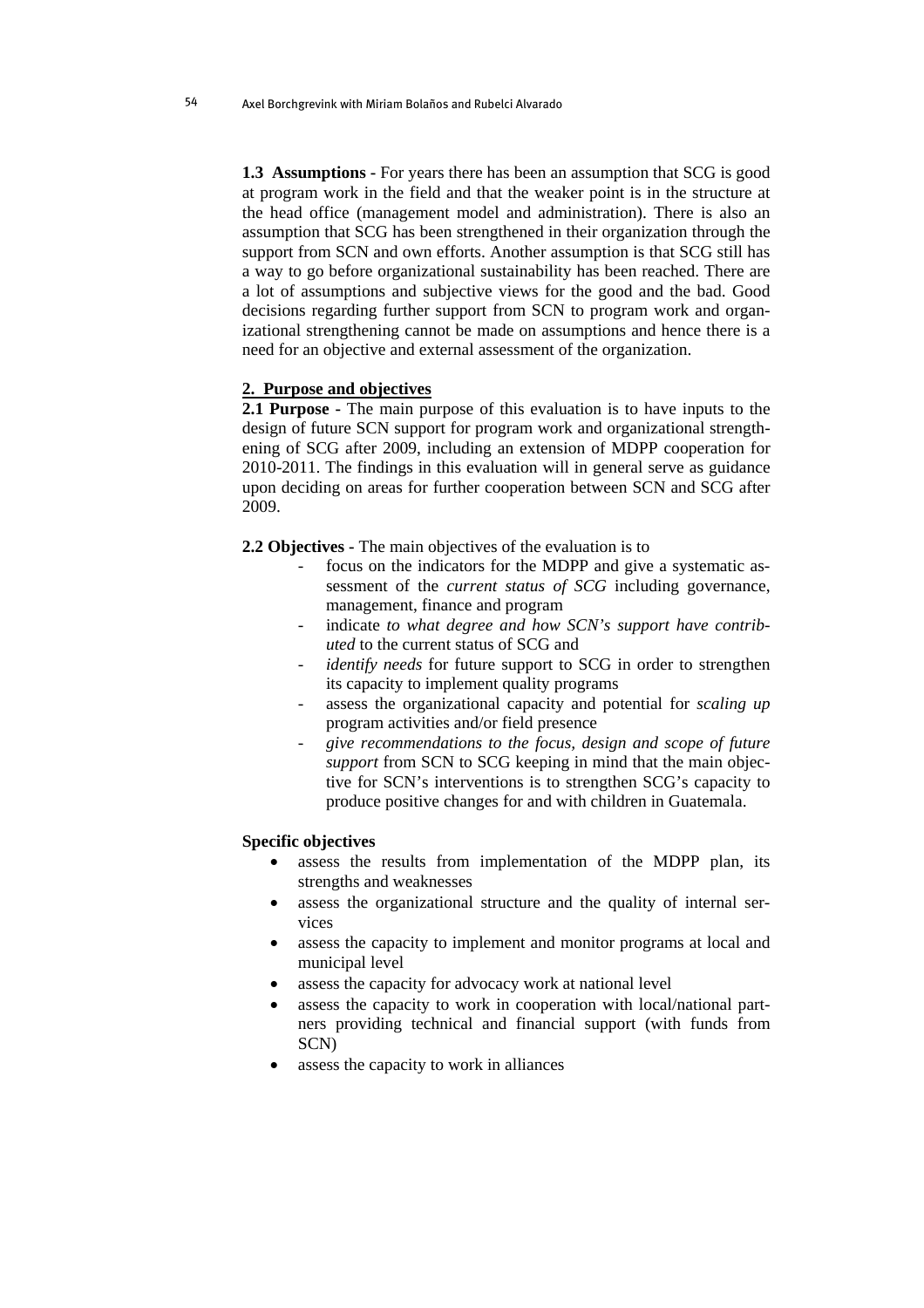#### <span id="page-58-0"></span>**3 Scope and Key Evaluation questions**

In order to produce information of a sufficient quality within acceptable time and resource frames, it will be necessary to draw a number of limitations with reference to the scope and direction of the evaluation.

This is an organizational evaluation of SCG and not an impact evaluation of SCG's programs. Assessments of performance in terms of implementation of projects will be done only to sheed light on the organization's capacity and competence in implementing programs in line with SC standards and working principles.

In order to answer to the main and specific objectives of this evaluation, focus must be put on strengths and weaknesses with SCG's:

- organizational structure including management model and governance bodies
- working methods, alliances, partnership and the practice of child participation
- capacity of child rights programming
- the functions at the head office: management, finance, administration, institutional strengthening including marketing and fundraising, human resources and program activities,
- field offices: management and program activities,
- relation between head office and field offices.

The evaluation team should focus on SCG's head office and at least two of their four field offices for field visits. At each of the two field offices one project should be selected as case study to demonstrate performance in term of implementing programs and give a first impression of outcome. The project theme could be the same for both field offices or different in each one.

The main focus of this evaluation will be to determine the observable changes in SCG, and to identify the factors that have contributed to these changes of which one factor is the SCN's intervention. But furthermore, the evaluation should be able to give a rough idea of why, how and to what extent an intervention, like the one from SCN towards SCG, may in the end reach SCG's beneficiaries and produce changes. Since the data collection on project implementation is limited to two projects implemented by two field offices, conclusions will only be tentative, but may still be valid. It is important to underline also, that in complex social contexts, changes (or lack thereof) can be caused by a large number of factors, and program theory must be employed with caution when it comes to inferring and explaining causality. Issues connected to causality and attribution must however be acknowledged and commented upon.

The evaluation should relate primarily to the evaluation criteria relevance, effectiveness, sustainability and coherence<sup>[11](#page-58-0)</sup>, and consist of, but not neces-

<sup>11</sup> Ref. OECD/DACs evaluation criteria and the ALNAP guide for evaluating humanitarian action.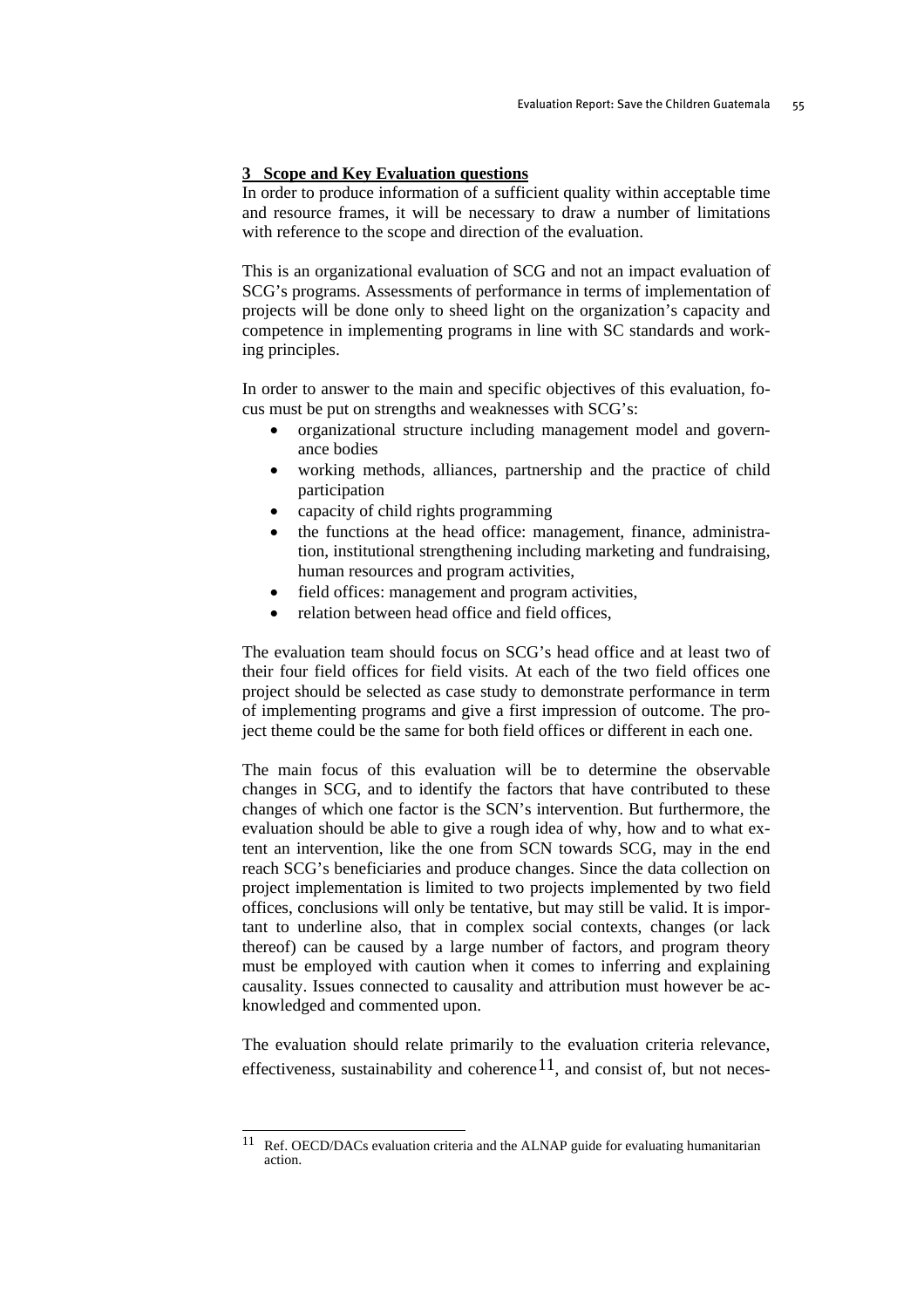sarily be limited to, the following main components and underlying evaluation questions.

**3.1 Development inputs -** The evaluation should present an overview of the financial, human and other relevant resources employed in SCG. SCN/SCG will make an overview of the financial resources committed to the organizational strengthening/MDPP plan and thematic programs available for the evaluation team.

- How is the relation between the costs for running the organization and the program activities?
- What type and degree of human resources are committed to the various projects and programs, with reference to aspects such as knowledge, experience, capacity and competence? Do these human resources constitute a significant degree of added value in addition to the available financial resources?
- Are there any other types of resources that constitute an important input to SCG?

**3.2 Organizational structures –** The evaluation should describe the current model of management, finance, marketing and fundraising, as well as program implementation in SCG, and indicate to what extent and how the SCN intervention/MDPP plan contributed to the current organization and capacity.

**3.3 Implementation strategy - The evaluation should, to the extent feasible,** document actions taken or work performed through which inputs (such as funds, technical assistance and other types of resources) are mobilized to produce specific outputs, and how and to what extent intended beneficiaries were involved (employees when appropriate). The focus should be on the operational procedures SCG employed to transform inputs to outputs.

- How have the different components of the organizational strengthening/MDPP plan and thematic programs been implemented, and how closely has the implementation on the ground conformed to the plan or operational manual?
- Was the design and organization of the organizational strengthening/MDPP plan and thematic programs participatory, managed by a small group, or top-down? Who is involved in decision-making during the implementation phase?
- How does SCG practice working principles such as children's participation in its program work ?
- How is local/regional/national government involved?
- Who has access to and/or uses the "services" and who does not?
- To what extent are SCG's efforts aligned and coordinated with local needs, goals and working methods, as perceived locally?
- To what extent and how does the implementation strategy encourage and support the realization of SCG as a leading child rights organization in Guatemala?

**3.4 Development outputs and outcome -** The evaluation should assess the more immediate and visible results, and the likely or achieved short-term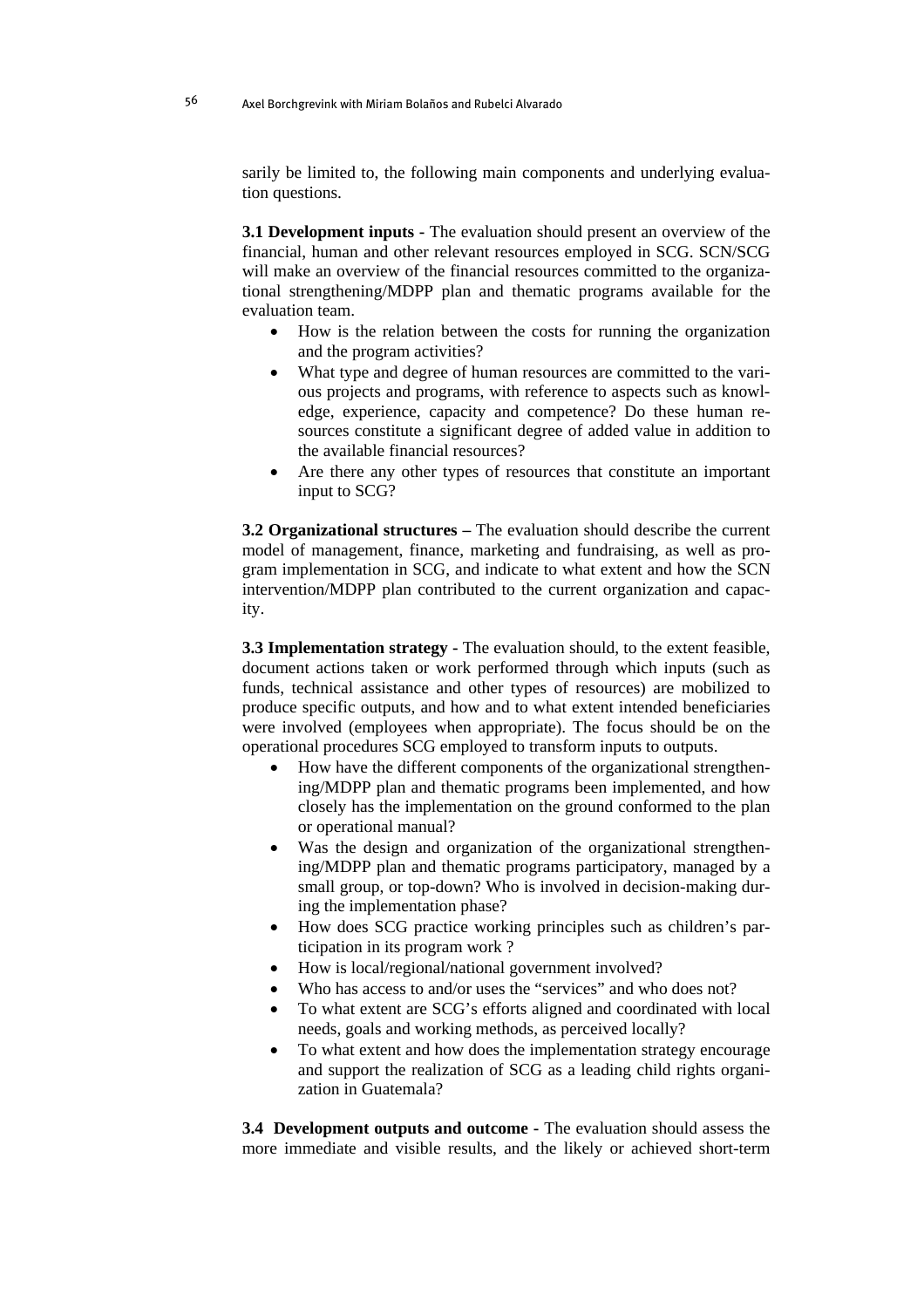and medium-term effects of an intervention's output (OECD/DAC definition of outcome) from SCG's work, even if the data collection is reduced to only two projects implemented by two field offices. The evaluation should give an impression of the relationship between inputs and outputs on the one side, and outcomes on the other both regarding the organizational strengthening/MDPP plan and the thematic programs.

- How is the rights based approach integrated into all SCG's activities, also in cases of service delivery?
- How and to what extent are the outputs designed to address identified needs?
- How have the outputs contributed to concrete outcomes which can be identified with reference to the stated aims, objectives and targets of SCG?
- Which concrete outcomes can be identified with reference to children as the intended end target group?
- How can the observable outcomes be assessed in relation to information about inputs, outputs, implementation strategy, and assumptions about the necessary steps in the process, the sequence and magnitude of the interventions, and the degree to which they have been implemented during the expected timeframe?
- How and to what extent has the cooperation with SCN affected the mobilisation of local funds, positively and negatively?
- How and to what extent has the cooperation with SCN strengthened SCG's ability and capacity to cooperate with other organizations, also with the authorities, and to influence societal development in ways that serve to increase the participation of children and their families to improve the fulfillment of children's rights.
- How and to what extent does SCG endeavor to secure the sustainability of the outcomes by establishing processes and mechanisms that serve to avoid dependence, financially, professionally and institutionally? To what extent have exit strategies been defined and/or put in place?
- Is it likely that the outcomes of the organizational strengthening/MDPP plan can be maintained also after SCN's support has been terminated?

**3.5 Mediators and contextual factors -** Most projects and programs are influenced by a range of factors that affect their implementation and performance. Mediators refer to the intervening variables potentially affecting project or program performance that can be modified by the project. Contextual factors affect performance but generally program implementers exert little or no influence or control over these variables.

**3.5.1 Mediators -** Which pre-existing socio-cultural characteristics of the target populations have had an influence on the performance and effectiveness of the organizational strengthening/MDPP plan and thematic programs?

• How and to what extent have factors connected to gender relations and the status and conditions of indigenous groups had an influence on outcomes of the organizational strengthening/MDPP plan and thematic programs?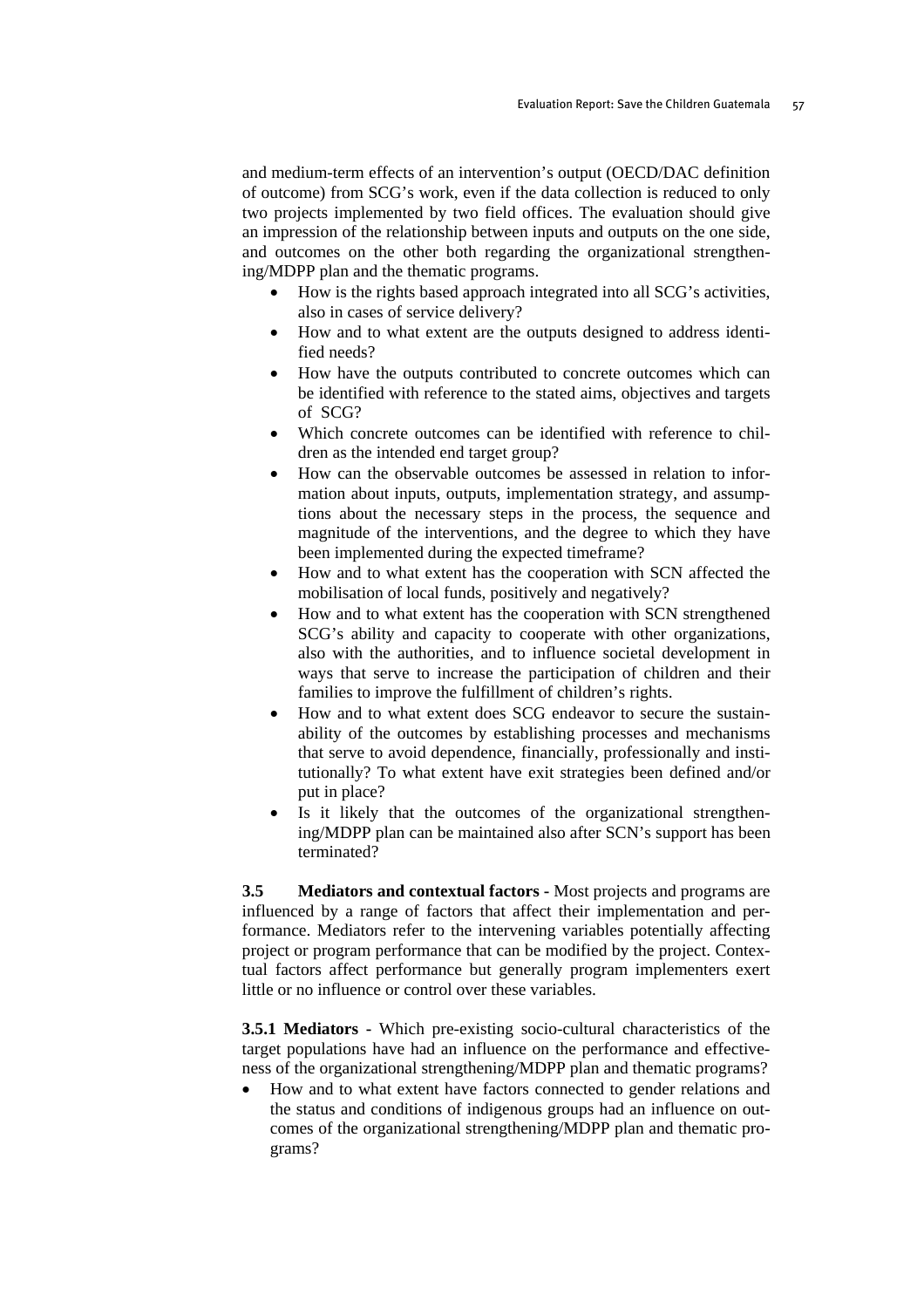• How and to what extent have the organizational strengthening/MDPP plan and thematic programs attempted and/or succeeded in addressing these socio-cultural characteristics?

The assessment should be undertaken from both a social and a cultural point of view, and include such factors as attitudes, traditions and practices.

**3.5.2 Contextual factors -** The evaluation should include a description and assessment of relevant and significant aspects of the socio-political context that is expected to influence the outcomes. The assessment should include central aspects of the political context, issues such as respect for fundamental political and civil rights, rule of law, degree of corruption and degree and level of decentralization could be included. Political culture should also form part of this analysis, with reference to factors such as social capital, trust, tolerance, patronage and expectations of the political system. The legal framework surrounding the existence of civil society, such as procedures for registration, legislation that hinders various types of activity, legislation that encourages the development of civil society, are all highly relevant factors. The evaluation should also include an assessment of the relationship between the state and civil society, including the degree of civil society autonomy, the degree and form of dialogue between the state and civil society, as well as degrees and forms of cooperation and coordination between the state and civil society. Moreover, the economic and social context is significant, such as level of poverty, conflict, economic and social crisis and degree of socio-economic inequality. Finally, the contextual analysis should include an assessment of environmental factors that may influence the program's performance. The contextual analysis should, to the extent feasible, distinguish between the national and regional/local level.

- Which aspects of the socio-political context have had the most significant and decisive influence on the effectiveness of the organizational strengthening/MDPP plan and thematic program?
- How and to what extent does the context present opportunities and limitations with regard to the success of the interventions and by extension the outcomes of the cooperation?
- To what extent have the organizational strengthening/MDPP plan and thematic programs been adjusted to this context?
- Is there any evidence that any of the organizational strengthening/MDPP plan and thematic programs have attempted to and/or succeeded in influencing the socio-political context?

**3.6 Overall assessment and conclusions -** The outcomes of NGO interventions are often to be found at the local level, and it is not likely that the efforts of one single organization should be observable at the national level. However, change at the national level may occur as a result of broad alliances and the collective effort of many civil society organizations, through direct cooperation with governmental institutions on structural reforms or changes, and/or direct advocacy work.

In the final part of the evaluation, the evaluation team should pull together the findings from the sections above, and present a tentative assessment of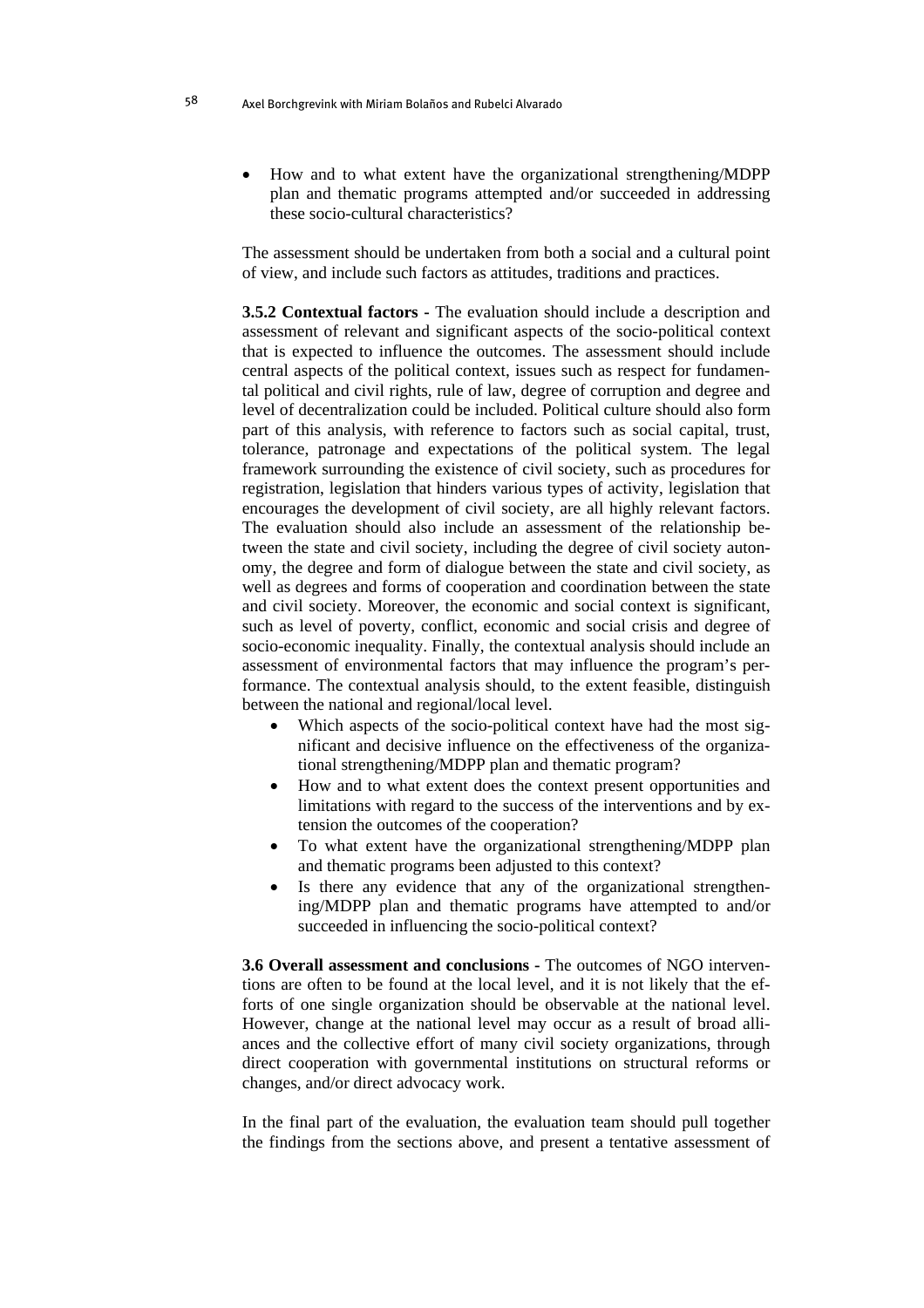<span id="page-62-0"></span>and conclusions regarding the outcomes from SCG program and advocacy work at the national level. By aggregating outcomes at the project and program level, an overall expression of the level and degree of achieved outcomes should be made, bearing in mind the challenges associated with such aggregation. In order to assist such an assessment, a scoring matrix could be developed with reference to the selected projects and programs. The challenges connected to such an assessment, including the question of whether and to what extent changes at one level can be attributed to changes at another, should be thoroughly discussed and reviewed as a part of the evaluation.

- Overall, how have SCG managed to integrate a rights based approach into all its activities?
- Overall, how has SCG coordinated its activities with other donors than SCN? What types of challenges and dilemmas have SCG experienced in relation to this?
- To what extent has SCG been effective in achieving their goals and planned outcomes? What have been the main obstacles and challenges?
- How and to what extent can success or lack thereof be traced to or linked with SCG's implementation strategy?
- How and to what extent can success or lack thereof be traced to or linked with the organizational strengthening/MDPP plan?
- How and to what extent can success or lack thereof be traced to or linked with contextual factors and significant mediators as described above?
- Is there any evidence suggesting that the channeling of support from SCN to SCG have had any impact at the national level? How and to what extent has SCG formed alliances and cooperated to achieve such impact?
- Based on the findings in this evaluation, what should be the focus and scope of SCN support for SCG in the years to come?

# **4. Methodology and data collection**

The evaluation team is responsible for applying the best methodological standards conducive to an unbiased final report of high quality, presenting comprehensive<sup>[12](#page-62-0)</sup> conclusions and recommendations

The methodological approach must be presented and related to the evaluation questions. Furthermore, the suggested approach must contain a description of how the various levels with regard to input, output and outcome, are to be assessed and related to each other, and how outcomes can be related to and assessed in view of the mediators and contextual factors described in section 3.5. The presentation must emphasize advantages and limitations in connection with the chosen approach, for instance by comparing and contrasting it to other potential approaches. Finally, the approach should identify potential and present constraints, including factors such as budget, time, data and other.

 $\overline{\phantom{a}}$  $12$  Comprehensive meaning that both positive and negative findings shall be documented.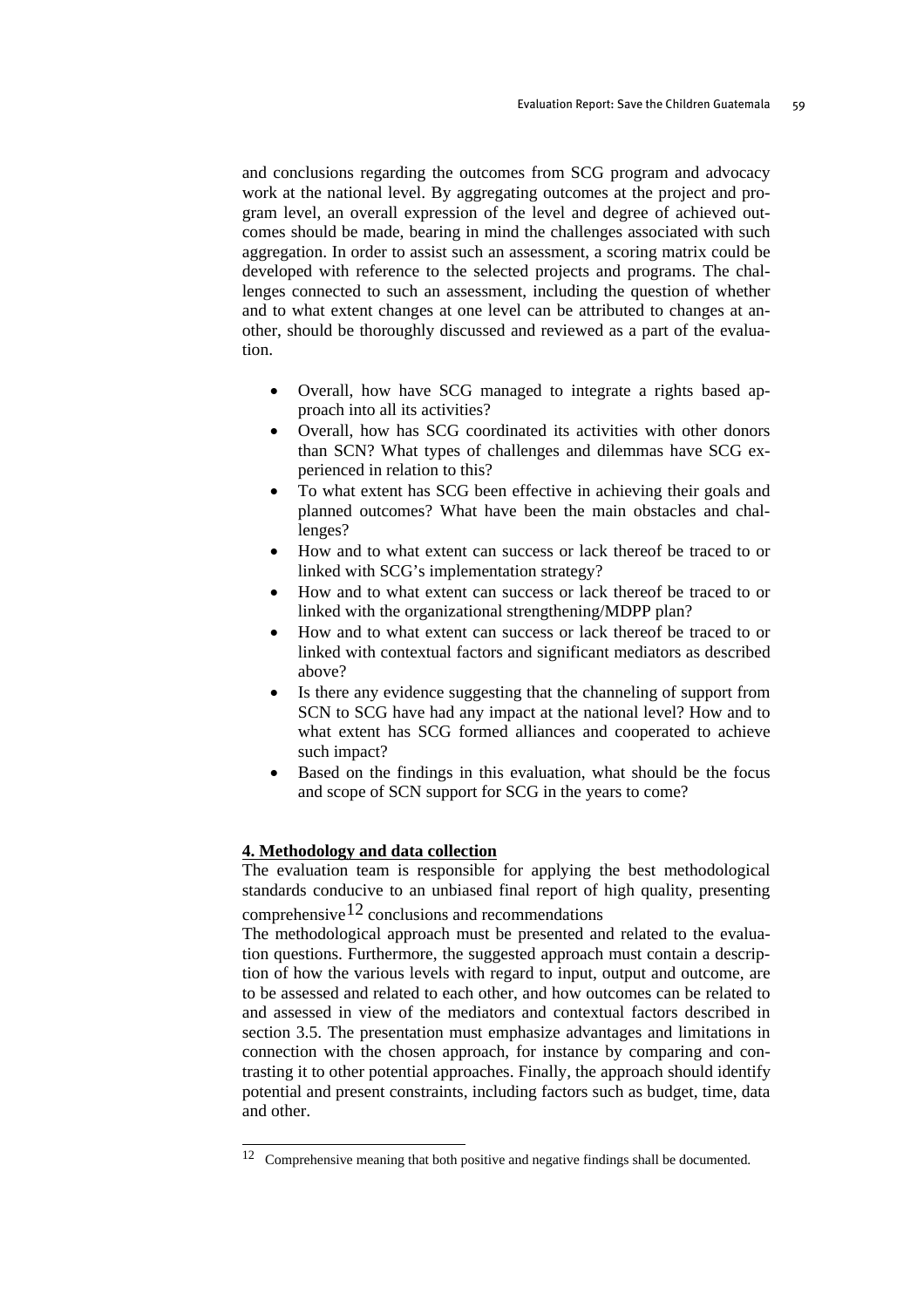<span id="page-63-0"></span>The evaluation will include literature review<sup>13</sup>, interviews<sup>[14](#page-63-0)</sup>, focus group discussions, and relevant outcome evaluation methodology. The evaluation must draw on existing information, research, and data, including progress reports, reviews, evaluations, sistematizations and studies undertaken by both SCN and SCG. (Results regarding SCG derived from the review of results from SCN's support to organizational strengthening to the 4 local SC members in the region [Dominican Republic, Guatemala, Honduras and Mexico] will be part of the evaluation if it coincides in time. If not, the results from the review will be used as inputs to this evaluation.)

Information should be validated, data quality assessed in a transparent manner which highlights data gaps and weaknesses. The data material underlying the analysis shall be made available.

The interviews should involve a broad spectrum of informants and stakeholders, including primary and secondary beneficiaries. Validation and feedback workshops shall be held in Guatemala, involving key stakeholders.

SCG staff should be invited to a workshop to learn about the evaluation process and methodologies applied. Children's participation is an essential part of SCG's work and the evaluation team is encouraged to include children's participation in the evaluation.

#### **5. Evaluation team and stakeholders**

**5.1 Evaluation team -** The evaluation will be conducted by an evaluation team, consisting of a minimum of three persons. Preferably, the team should consist of:

- One external consultant to be recruited in Norway
- One local external consultant to be recruited in Guatemala
- One internal SCG staff.

The evaluation team will be headed by the external Norwegian consultant, who will be responsible for writing the final report with support from his/her team. SCN and SCG will facilitate access to relevant documents and interviews, field visits, contact with partners, and facilitate children's participation.

 $\overline{a}$ 

• SCG strategy 2006-2010 (Planificación estrategica 2006-2010)

- MDPP plan and agreement March 2007 /Milestone updates
- Evaluation reports
- Final report from the Initiative process in SCG
- Internal manuals
- Review of results regarding Guatemala derived from the support for organizational/institutional strengthening to the 4 local SC members in the region (Dominican Republic, Guatemala, Honduras and Mexico). *Postponed.*

<sup>13</sup> **Background documents:** 

<sup>•</sup> SCG MDPP self assessment June 2005

<sup>•</sup> Review of market development programme partners self assessment (MDPP self assessment) February 2006

<sup>•</sup> Cooperation SCN/SCG agreement/budgets/annual plans and reports

<sup>14</sup> Include SC Denmark regarding cooperation with partner organizations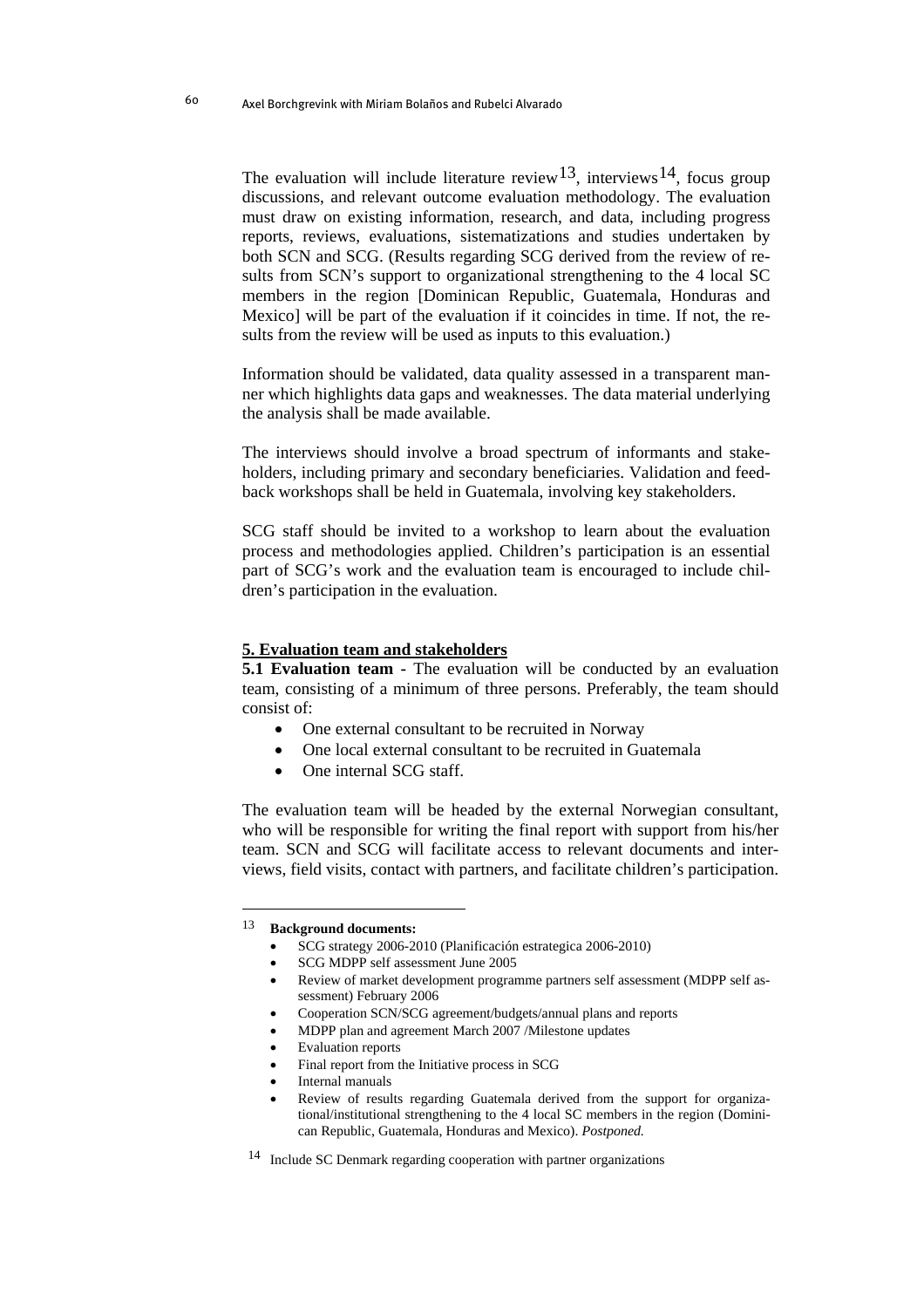# **Qualifications:**

#### **The team leader**

• Documented experience with leading evaluations of comparable complexity and magnitude.

#### **The team**

- Experience and knowledge in carrying out similar evaluations, reviews and/or research, using social science theory and methods
- Thorough knowledge of the role and functions of civil society and NGOs in the development process
- Good knowledge of rights-based approaches.
- Good knowledge on organizational development.
- Good knowledge of Guatemala generally, including familiarity with the socio-political context and the role of civil society in the country.
- Ability to work within set deadlines, and to write concise reports.
- Gender balance in the team is an asset.
- Languages: English and Spanish.

**5.2 Stakeholders -** The main stakeholders of this evaluation will be SCN. Other obvious stakeholders is SCG (governance structure and employees), as well as their target groups (children) and partners in Guatemala, and other donors. Furthermore, national and regional/local authorities in Guatemala should be included among the relevant stakeholders, as well as the Norwegian Embassy.

SCN is responsible for producing an internal follow-up plan according to SCN manuals, in close cooperation with SCG.

#### **6. Working plan and budget**

| <u>UM TUMMU VU VI U PAM</u>           |                       |  |
|---------------------------------------|-----------------------|--|
| <b>ACTIVITY</b>                       | <b>DEADLINE</b>       |  |
| <b>Evaluation proposals</b>           | <b>June 2008</b>      |  |
| Contract signature                    | <b>July 2008</b>      |  |
| Field visit Guatemala                 | September 2008        |  |
| End of field visit wrap up/validation | By end of field visit |  |
| work shop                             |                       |  |
| Draft Final Report                    | 15 October 2008       |  |
| <b>Final Report</b>                   | Mid November 2008     |  |
| Printing, distribution                | End November 2008     |  |
| Presentation Seminar in Norway and    |                       |  |
| follow-up plan                        |                       |  |

# **6.1 Tentative work plan**

#### **6.2 Tentative budget**

Q 150,000 / NOK 115,500 (SCN 2008 fixed rate) are set aside for the evaluation within P-200150 Capacity building - SCG

4 weeks \* 3 persons (2 weeks of fieldwork). In addition, SCN will cover all travel and other costs in connection with the field visit to Guatemala.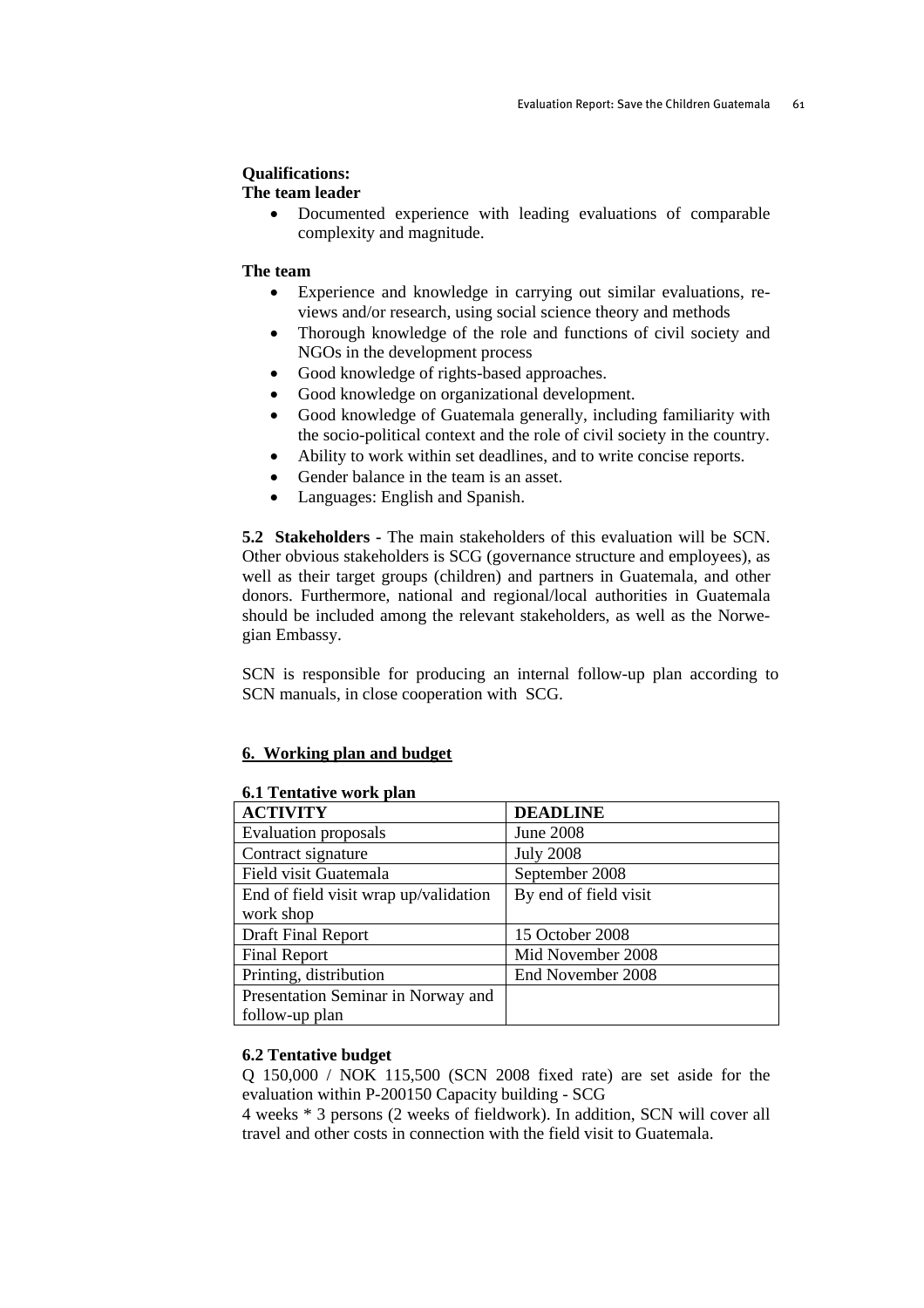#### **7. Reporting, evaluation management and organization**

**7.1 Management and organization - The evaluation will be carried out by** the evaluation team headed by an independent consultant contracted by SCN according to standard procurement procedures. Evaluation management will be carried out by SCN. All decisions concerning ToR, draft report and final report will be taken by SCN. Any modification to the ToR is subject to approval by SCN. The evaluation team is entitled to consult stakeholders pertinent to the assignment, but it is not permitted to make any commitment on behalf of SCN.

A reference group will be established, chaired by SCN, to advise and comment on the evaluation process and the quality of products.

It is essential to SCN that the evaluation is a *learning process* for the SCN staff, SCN Head Office, partner organizations and in this case SCG. Hence, the team will conduct an evaluation process which facilitates involvement and learning. Opponent views on conclusions and recommendations internally in the evaluation team and/or from the SCN and/or SCG staff should be summarized in the final report.

#### **7.2 Selection of evaluation team**

SCN will select the team based on expression of interest from potential consultants. Such expression of interest should present a short plan for the evaluation confirming ability to deliver according to the purpose and objectives as well as the suggested work plan in this ToR. The expression of interest should also include a tentative budget for the evaluation, specifying fees.

**7.3 Reporting –** The final report will be in English. Translation to Spanish will be arranged by SCN. The team should validate its findings with SCN-Guatemala and SCG by the end of the field visit. The draft final report should be presented to selected stakeholders for validation of findings and will be discussed in a meeting of the reference group in Oslo where the team leader will participate. The evaluation team must take note of the comments that are presented. In instances of significantly diverging views between the evaluation team and stakeholders, these should be reflected in the report.

The final report will be submitted to SCN for approval. Find specifications to the design and content of the final report in Annex 1.

#### **ANNEX 1:**

## **Specifications concerning the final report**

# **1 General information**

The report shall be developed in two phases: a draft final report and a final report.

The draft final report shall contain all the main elements and major arguments, findings, conclusions and recommendations that are to appear in the final report. The draft final report shall follow the same outline as the final report.

The report shall strive to convey its insights in an informative, clear and concise way. Professional terminology shall to the extent possible be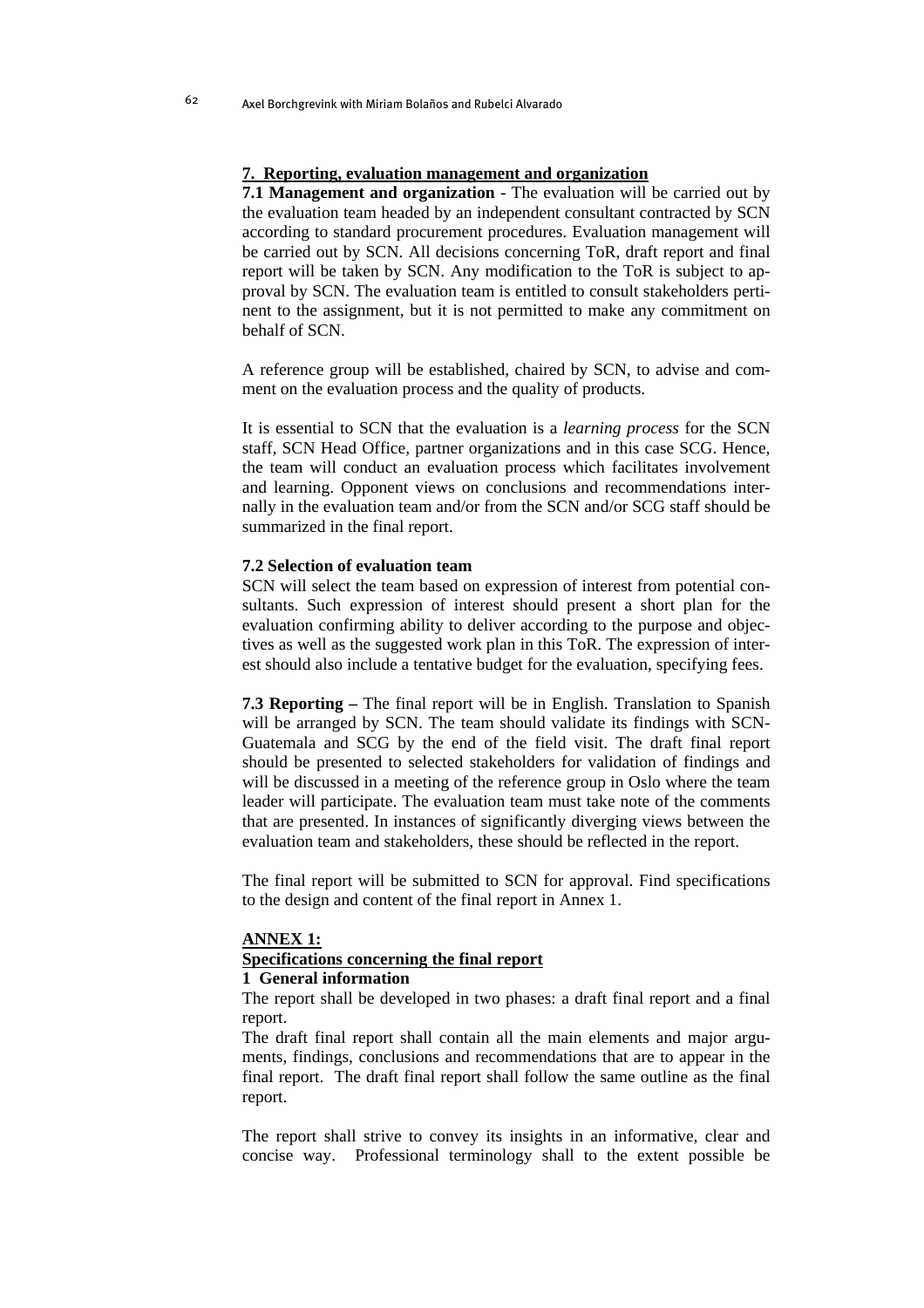avoided, or at least defined. The report shall be delivered edited, language vetted, and proofread, ready to be printed. Nevertheless, SCN does retain the right to make linguistic and numerical corrections, including editing that does not change the contents of the report, in which case the consultant shall be informed.

The report shall normally not exceed 40 pages, annexes excluded, which demands giving explicit priority to the descriptions, insights, findings, conclusions and recommendations to be included in the report. Footnotes should be kept to a minimum. The final report should include an executive summary of 3-4 pages.

The text shall preferably be written in Microsoft Word. The font of the body matter shall be Times New Roman 11 points or equal. The margins shall be 2.5 cm.

Each report shall be submitted to SCN in a paper copy and electronically.

## **2 The content of the report**

The report shall be structured as follows:

#### **Front page/title page**

The front page shall contain the title of the report

The name of the firm(s) responsible for the report

The name of the persons having worked on the report, including, if preferred, the specification of who has been the team leader

The following information to be included at the bottom of the page: "Responsibility for the contents and presentation of findings and recommendations rest with the evaluation team. The views and opinions expressed in the report do not necessarily correspond with those of SCN".

#### **Table of Contents**

#### **Abbreviations**

#### **Executive Summary**

The report shall contain an executive summary of maximum 4 pages. Particular emphasis must be put on the main findings and recommendations. It should function as an independent excerpt, and not refer to other parts of the report.

#### **Introduction or Background**

Presentation of the evaluation's purpose, questions and expected usage. The introduction should include a presentation of the intervention to be evaluated, and situate it with reference to policy documents. The description of the object or evaluated intervention should contain: its purpose, logic, history, organization and stakeholders, as well as an overview of budgets involved.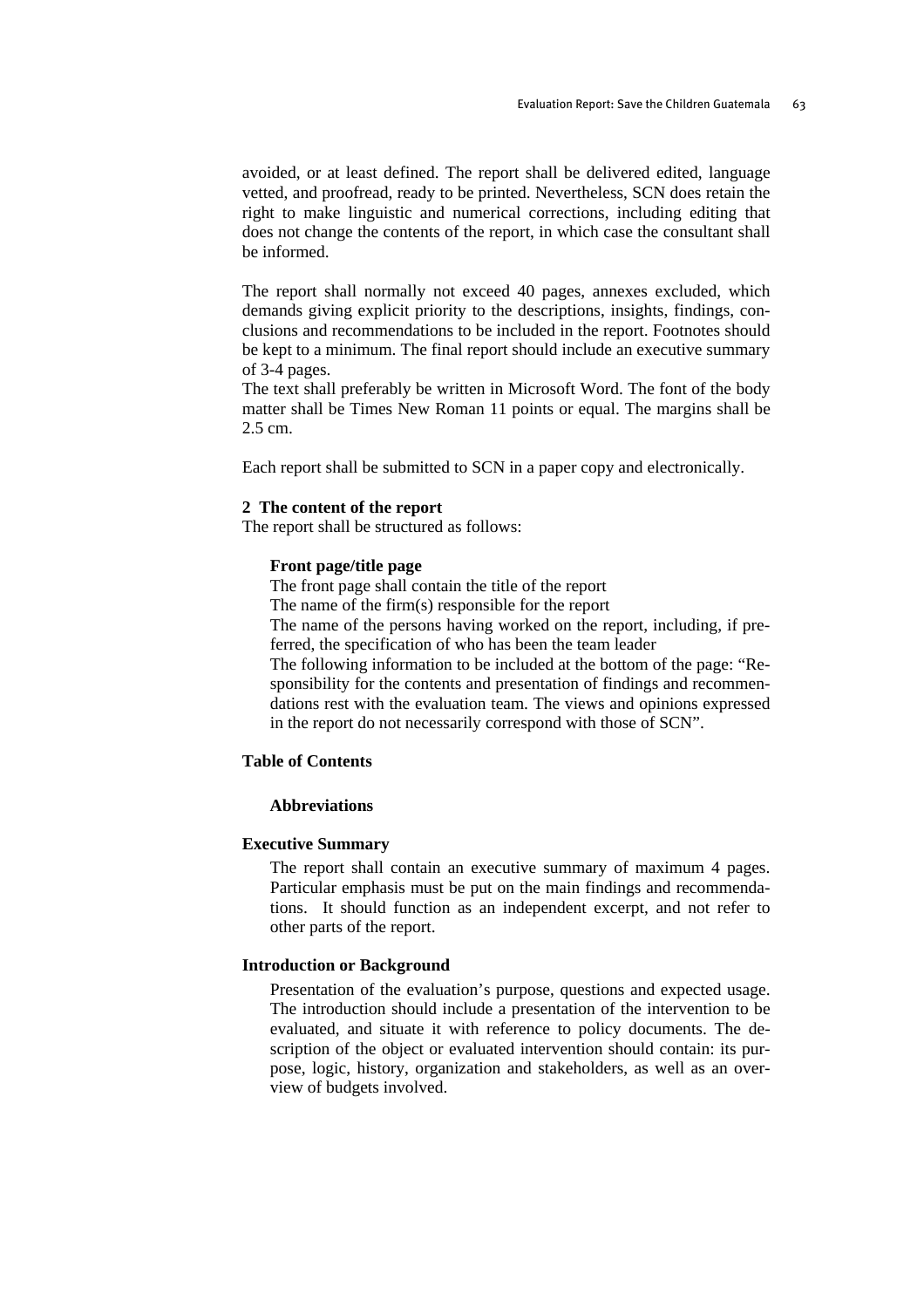#### **Chapters containing methodology and analysis**

There should be a thorough description of the methodology involved, either as a separate chapter or as a distinguishable part of other chapters of the report.

## **Chapters presenting findings and conclusions**

The findings, preferably focused on results, and the conclusions should be well documented in the preceding chapters.

## **Recommendations**

The number of recommendations should be limited, and be based on the preceding analysis, findings and conclusions. An effort should be made to present recommendations that are realistic, and define where responsibility for the follow-up of the recommendation should lie.

#### **Annexes**

- Annex 1: Terms of Reference
- Annex 2: List of institutions and persons consulted
- Other annexes may be added at the discretion of the consultant

## **Bibliography/References**

The report shall contain a full bibliography of works referred to or cited, organized alphabetically.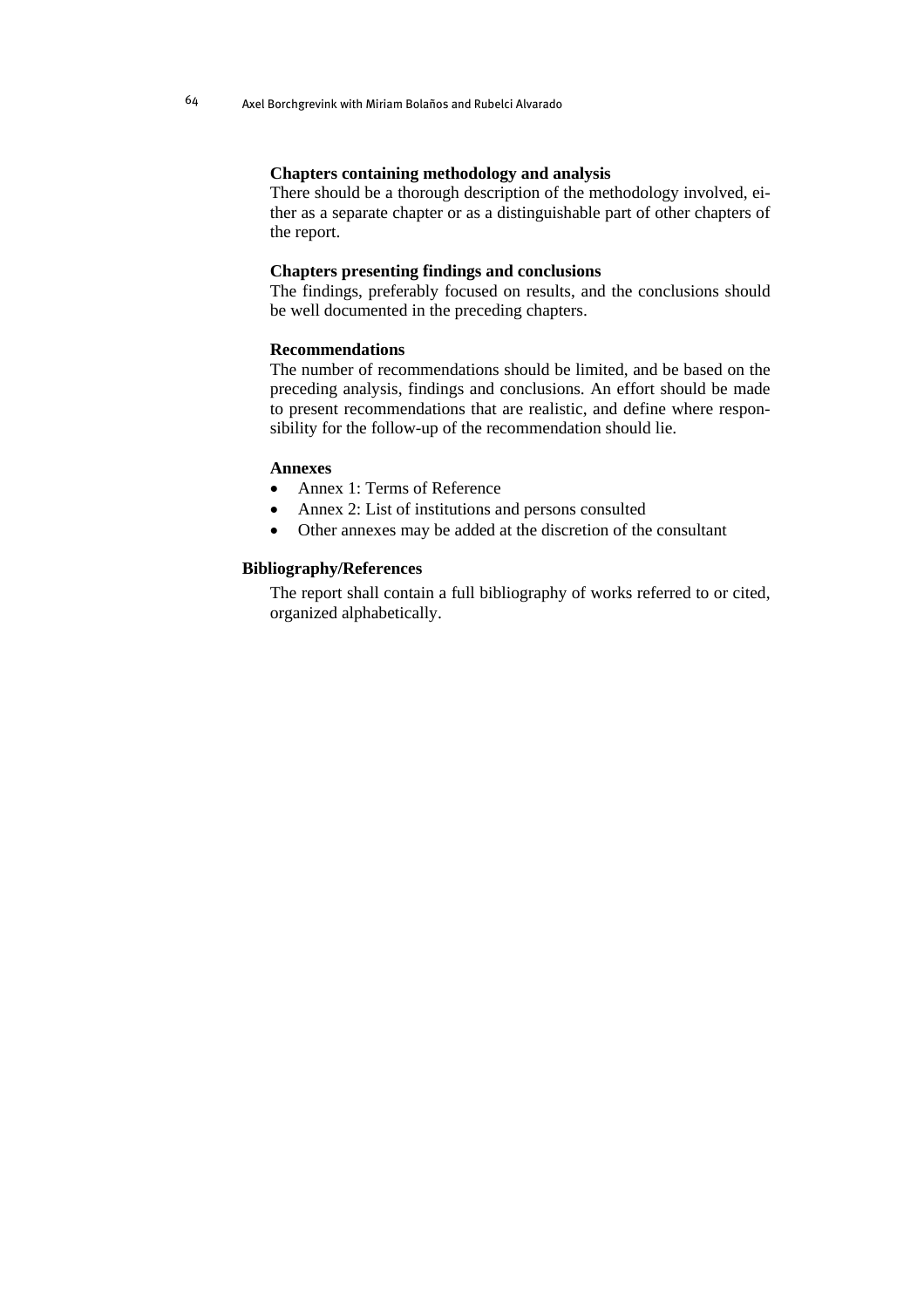# **Appendix 2**

# **Save the Children Guatemala Organisational Development Plan to Promote Children's Rights at a Country Level: MDPP Program and Budget Description**

# **Executive Summary**

## **Appendix 2**

The purpose of Member Development Program Partners (MDPP) is to support smaller Members of the International Save the Children Alliance (Alliance) with limited fundraising potential in their own countries to become Strong Members and to deliver greater impact for children. The MDPP Program includes pairing Members of the Alliance to achieve the Stronger Member goals.

In 2005, SCG completed a self assessment process with a view to achieving partner status within the Market Development Programme Partners. In February 2006, a review was undertaken by Alexis Chapman and Alberto Soteres who were commissioned by the International Save the Children Alliance to follow up the self assessment. The recommendations of this review are included in the present Program.

The MDPP Programme described in this document include a Programme description entitled "SCG Organisational Development to Promote Children's Rights at a Country Level" (Section 3) and Budget (section 4). The responsibilities of the Save the Children Norway (SCN) as the MDPP Funder and Save the Children Guatemala (SCG) as the MDP Partner and how they will jointly contribute to SCG achieving its Stronger Member goals, are described in Section 1.

SCG achieved an income of US\$1,540,328 in 2006 and estimates an income of *US 1.506,842* in 2007. By 2010 SCG estimates that it will achieve an income of over US\$2.5 million, exceeding the Strong Member Criteria. No one donor accounts for more than 51% of the total annual income at present, and will not be for more than 45% in 2011.

SCG's strategic competitive advantage is that it is recognised as a leading national organisation representing children's rights and the only child focussed organisation that currently can achieve a truly local presence at national level. SCG's competitive advantage in the future is that it will actively strive towards adopting Alliance Best Practice, strengthening advocacy, fundraising, communication, quality education, and program methodology that will allow delivering programmes with stronger impact becoming more effective than other organisations in fulfilling the rights of children. An example of that is the current implementation of Rewrite the Future.

Children and adolescents living in the country are exposed to a series of dangers that make them particularly vulnerable and limit the fulfillment of their rights. SCG considers that helping local governments to apply Rightsbased Programming, is the way in which it can have the most positive impact. That is why with this program we intend to strengthen the organiza-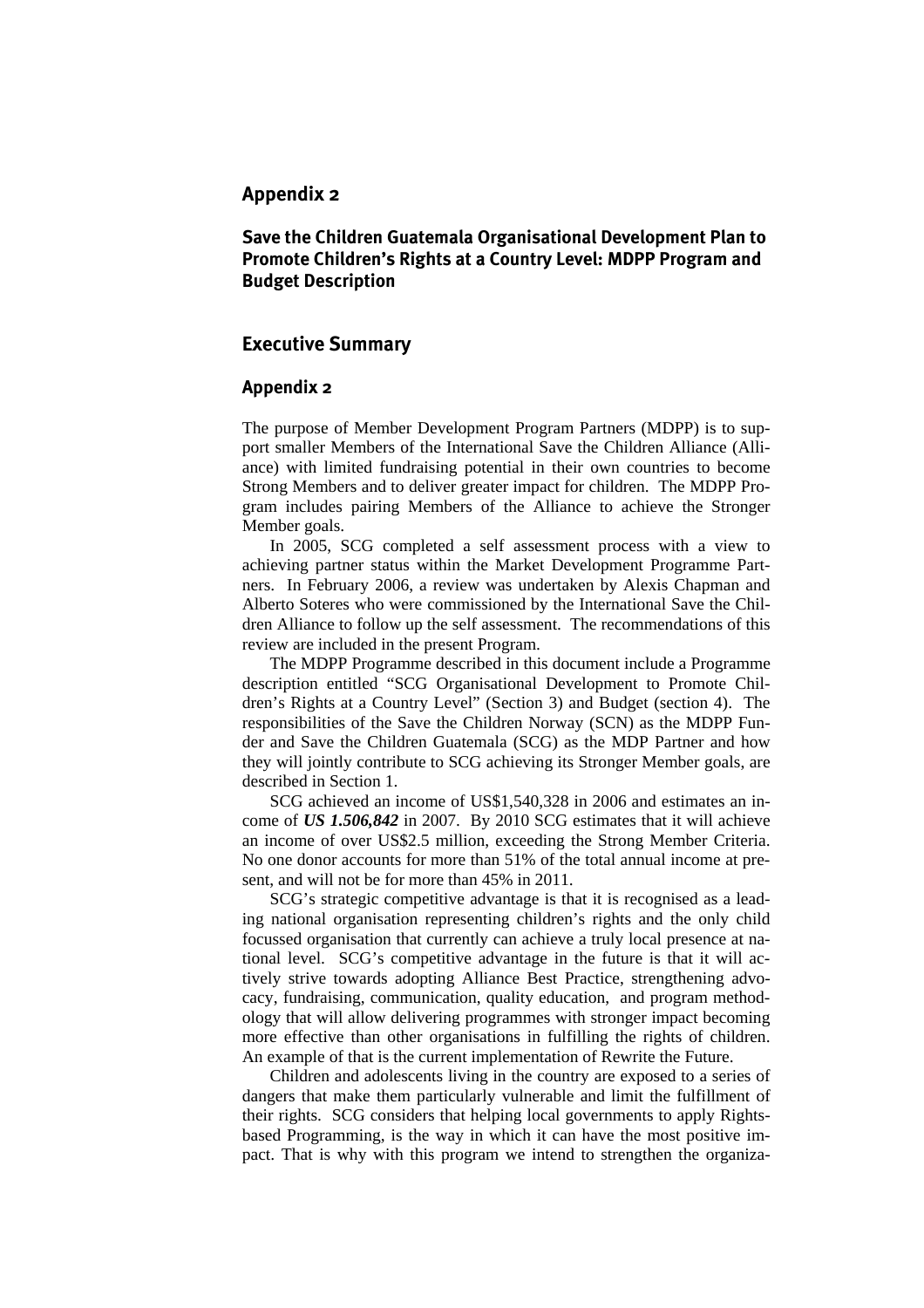tional development of SCG so that we can develop a strategy at a national level which supports Alliance Global Strategy and leads SCG towards Alliance Best Practices in order to increase the levels of investment for children that are possible only through fundraising at international levels.

To fulfil its objectives as a national organisation SCG needs to develop its branch network. It needs to support its growth with professional functional management and departments in monitoring, marketing (including fundraising and communication), HR (Human Resources) and Information Technology, as well as to continue selecting Board members based upon merit and skill. The fundamental objective of SCG is to advocate and fulfil the rights of children. However it is currently constrained from increasing its programme capacity by the lack of investment in its organisational development (particularly in marketing and fundraising).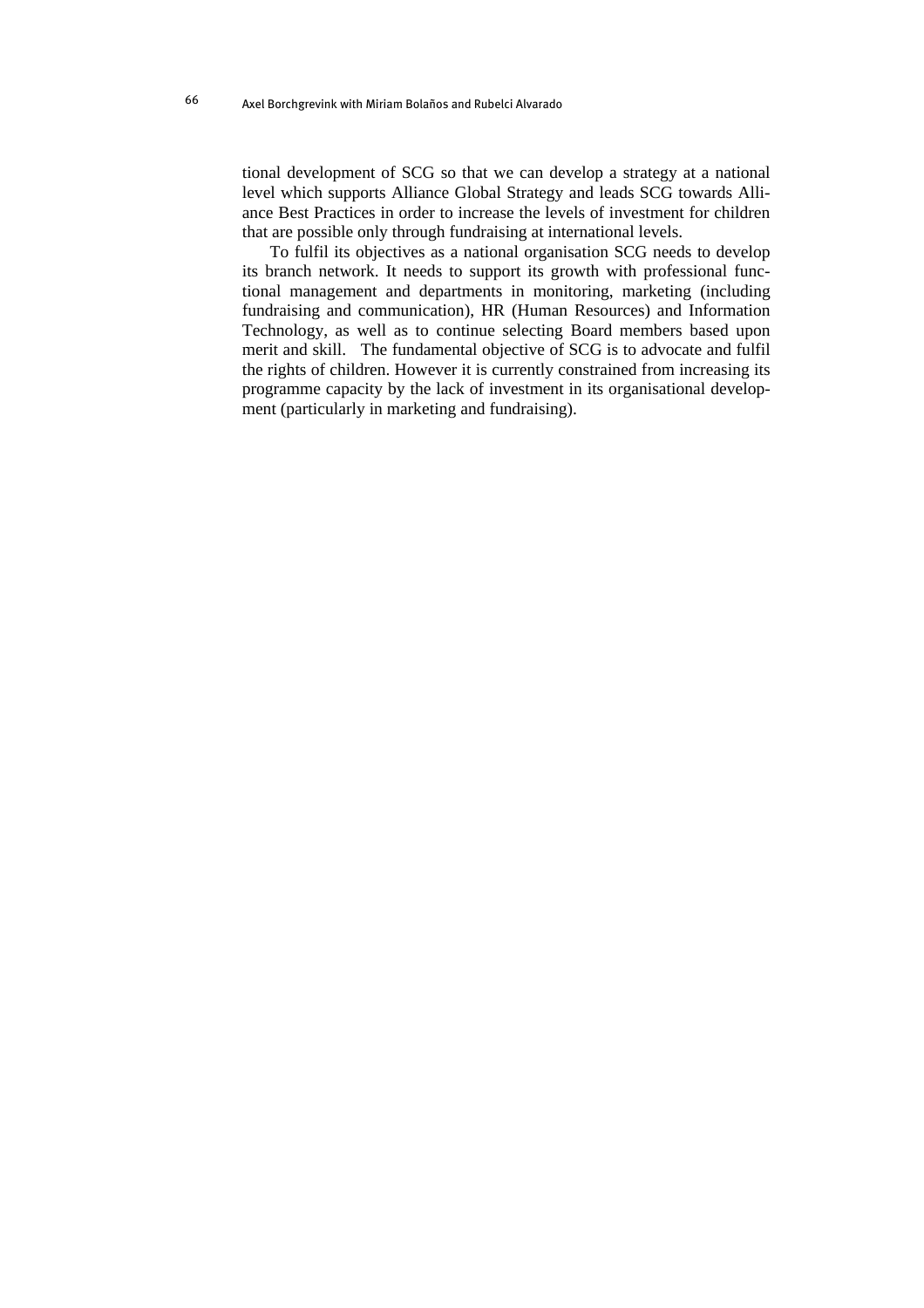# **1. The MDPP Programme**

## **1.1 Purpose and strategy**

The purpose of Member Development Program Partners (MDPP) is to support smaller Members of the International Save the Children Alliance (Alliance) with limited fundraising potential in their own countries to become Strong Members and to deliver greater impact for children. The MDPP Program includes pairing Members of the Alliance to achieve the Stronger Member goals.

This will be achieved with the support of an MDPP Funder providing program and organizational development funding, technical assistance and mentoring to an MDP Partner. In return, the MDP Partner makes a commitment to a phased organizational development plan which leads to the achievement of the Strong Member goals. The specific terms of collaboration and the description of the MDP Partner's and the MDPP Funder's responsibilities are administered in accordance with an MDPP Program Agreement and Program Description and Budget as agreed to between the parties.

This document will serve as the project document between the MDP funder (SCN) and the MDP Partner (SCG). Section 3 specifically outlines the responsibilities of each organization including the specific objectives for the project. Section 4 presents the budget.

# **1.2 Responsibilities of SCN**

SCN agrees to the following:

- To fund the MDPP Programme Proposal as described in the Agreement
- To nominate an MDPP relationship manager who is responsible for overseeing SCN's role in the partnership.
- To provide the following accompaniment for February 15, 2007 to February 15, 2009 as requested by SCG (a plan for the accompaniment will be prepared by June 2007):
	- Detailed Plan for the accompaniment will be prepared by June 2007
	- Marketing and fundraising
	- Monitoring and Evaluation
	- Human Resources
	- Information and Communication Technology (ICT)
	- Financial Management
	- Organizational and Board Of Directors (BOD) development
	- In 2008 decision will be taken for the follow up of the agreement

## **1.3. Responsibilities of Save the Children Guatemala (SCG)**

SCG agrees to the following: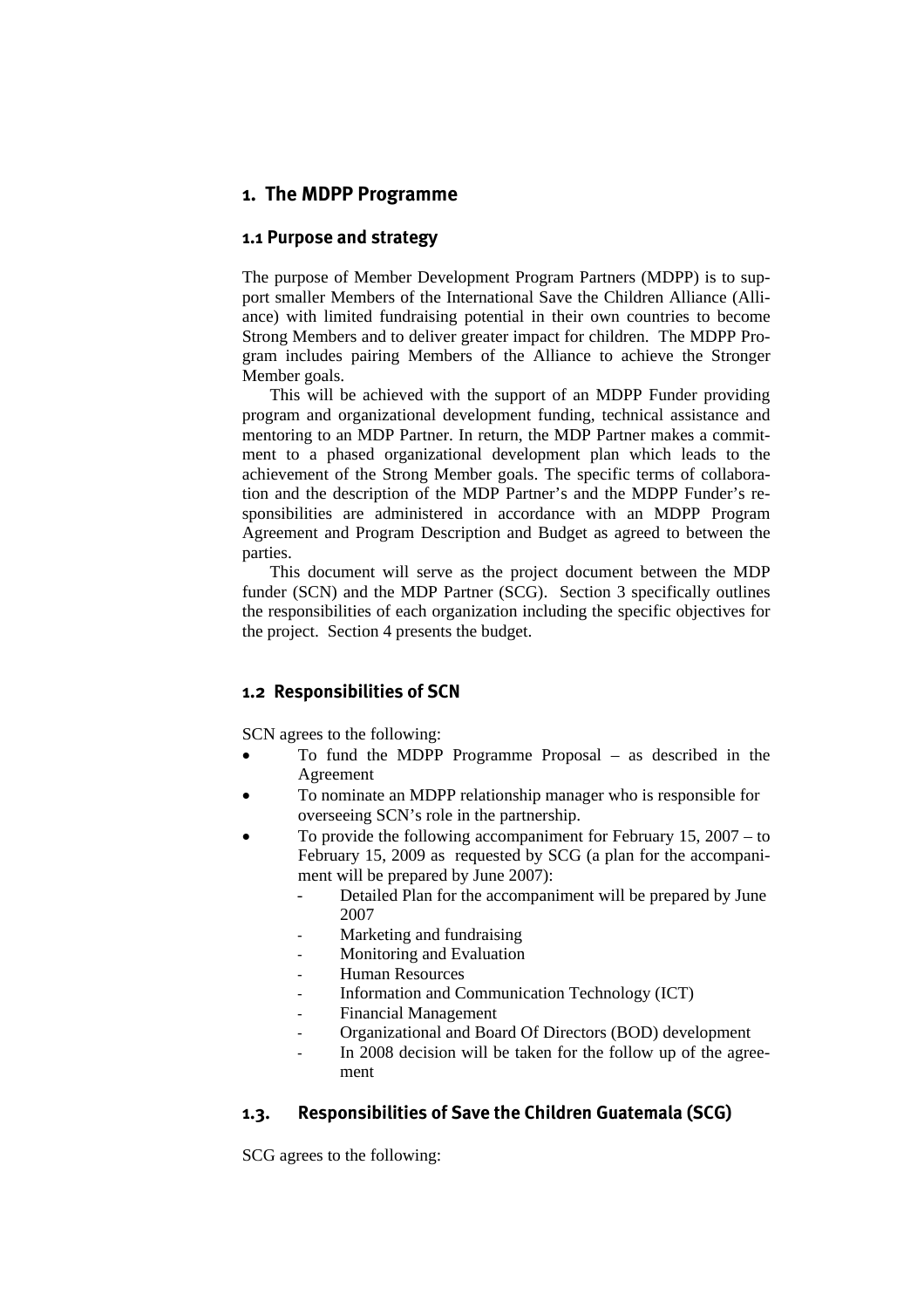- To deliver the objectives of the MDPP Program as outlined in section 3 of this document
- To make a commitment to achieve the milestones outlined in the program description (section 3 of this document) and by 2010 to achieve the Strong Member goals which are currently:

Financial Stability

- ° Total income in excess of US\$2.5 million per annum
- ° No single income source greater than 45% of total income
- ° Private income in excess of US\$0.4 million per annum

## Market Position

° Aiming to be the largest child-focussed NGO in the country and a national reference point for children's rights

Strong Governance and Management

Compliant with Alliance Best Practice in governance, leadership and management

High quality programmes

- Making an active contribution to Save the Children international programme portfolio, specially to Rewrite the Future
- ° Implementing a quality domestic programme strategy

# **1.4. MDPP Program Monitoring, Evaluation and Reporting**

SCG agrees to provide mid-term program reports and quarterly financial reports as stipulated in the signed agreement between SCG and SCN. The reporting requirements include program and financial reports covering the following

- Progress towards achieving the outcomes for the MDPP Program
- Progress towards reaching the milestones of MDPP Program
- Identifying any constraints towards achieving these goals
- A detailed financial report

The outcome of Monitoring, Evaluation and Reporting will be one of the following:

- Next year's funding approved
- Mutual Agreement between Funder and Partner to adjust the terms of the agreement
- Termination of the agreement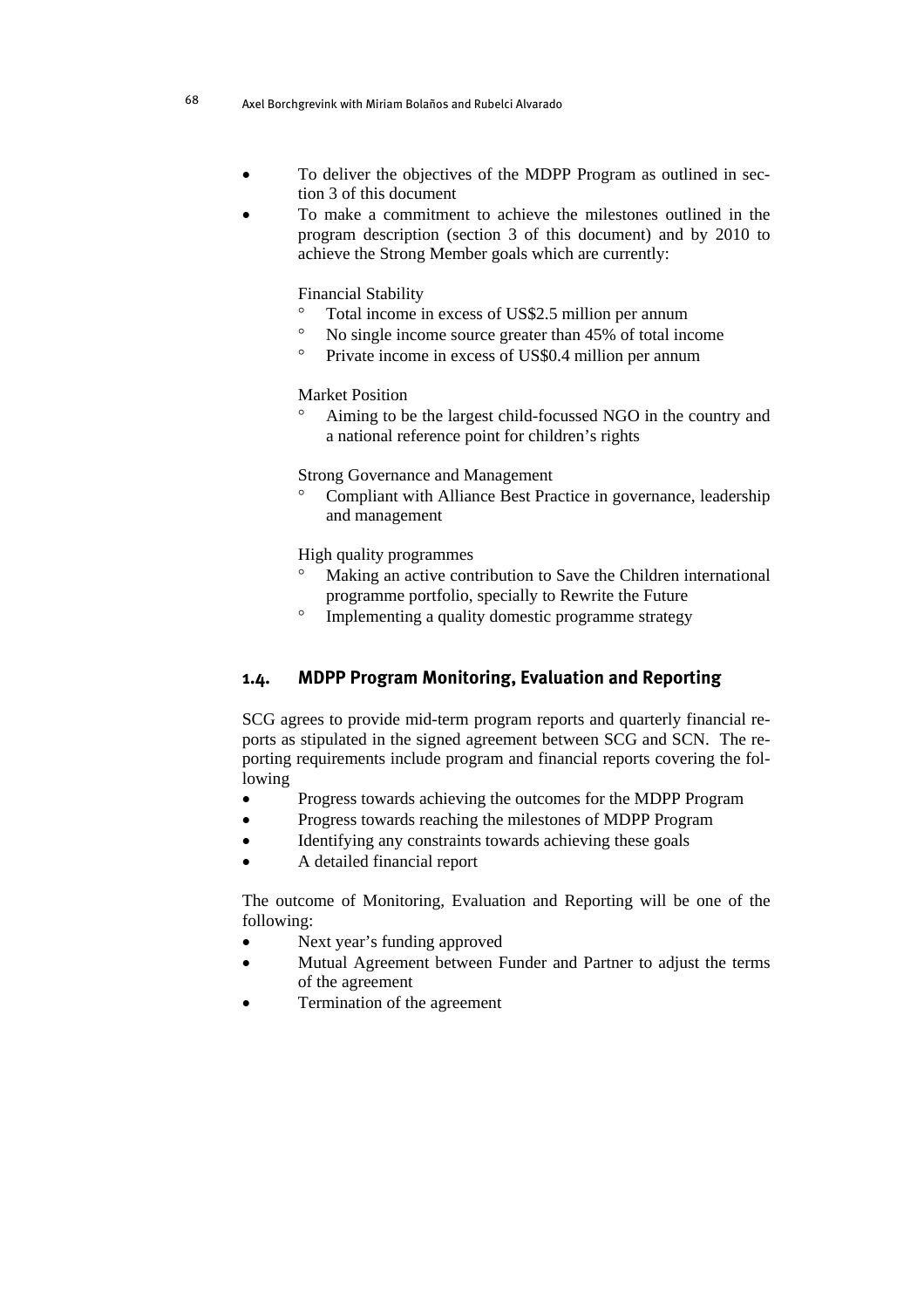## **2. BACKGROUND ON GUATEMALA AND SCG**

| <b>Background Information for 2007</b> |                                                |  |  |  |
|----------------------------------------|------------------------------------------------|--|--|--|
| Area                                   | $108,890$ sq km                                |  |  |  |
| Population                             | 14,000,000 (projected for 2007)                |  |  |  |
| Capital City                           | Guatemala (pop 2,205,000)                      |  |  |  |
| People                                 | Ladina 58.3%, Mayan 41%, Xincas 0.7%, Garífuna |  |  |  |
|                                        | 0.4% Other $0.6\%$                             |  |  |  |
| Language                               | 60% Spanish 40% Mayan                          |  |  |  |
| Religion                               | 50% Catholic, 35.5 Evangelic, 11.5% None, 2%   |  |  |  |
| Head of State                          | Mayan, 1% Other                                |  |  |  |
|                                        | Lic. Oscar Berger Perdomo (until January 2008) |  |  |  |

## **2.1. Country Profile**

Physical. Guatemala is located in Central America, south of Mexico. It covers a similar area than one third of Norwegian territory. It has a tropical climate that is hot and humid in the lowlands and cooler in the highlands. Guatemala has a terrain covered with mountains, narrow coastal plains and a rolling limestone plateau. There are 27 volcanoes in the country, 19 of which are live or active. Natural resources include petroleum, nickel, chicle, fish, rare woods, and hydropower.

People. Guatemala is one of only a handful of Latin American nations with a significant indigenous population. Ethnically, the country is widely Mestizo (mixed Maya-Spanish) and Maya. Spanish is the predominant language. The majority of Guatemala's 24 different ethnic-linguistic groups can be traced back to the great Mayan civilizations that existed prior to the Spanish conquest. The most numerous of those are 21 Mayan groups (including the K'iche', Kaqchikel, Q'eqchi' and Mam people). The remaining three groups are the Spanish-speaking Mestizos (known as Ladinos in Guatemala) and the Xinka and Garifuna peoples. Meanwhile 23 mayan languages are prominent in many areas as well including Quiche, Cakchiquel, and Kekchi.

Government. The country is officially known as the Republic of Guatemala. Beginning in 1960, a civil war erupted with the guerilla movement enlarged by Indians through radical clergy recruitment, the excesses of the armed forces, and the loss of ancestral lands. This 36-year armed conflict came to an end with the signing of Peace Accords on December 29, 1996. The 1985 Constitution calls for election of a one-term president, a unicameral congress, and municipal officers. Popular confidence in the democratic system is very low. Rates of political participation are the lowest in Latin America with an average voter turnout of 29.6% during the 1990's. There are 9 major political parties. Universal suffrage at 18.

Ethnic relations between the descendants of Maya and whites and Ladinos have contributed to the country's history of unrest. Policies have kept the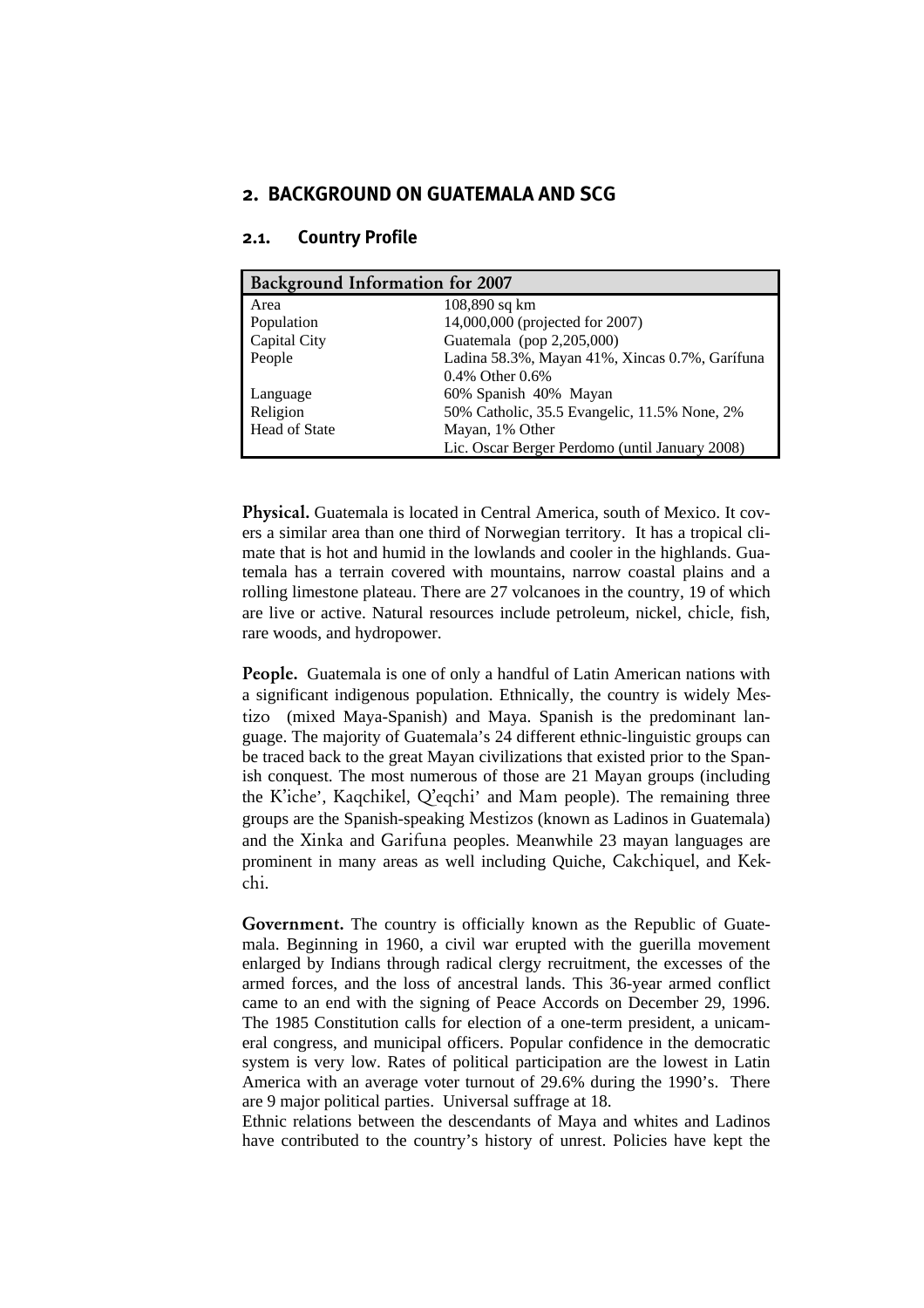indigenous population subordinate through social, political and economic deprivation. Between 1870 and 1920 with the seizure and purchase of lands, native populations were denied sufficient lands to cultivate. In the rural areas, half the people have a diet well below the minimum daily caloric intake established by the Food and Agriculture Organization. Marginal malnutrition is endemic. Two-thirds of the children live in poverty. Infant mortality and malnutrition rates are among the highest in the region.

Economy. Last census in 2002 show that 57% of the population live in poverty. The most critical areas of poverty are found in the north and northwest where poverty levels reach 93%. Only 3.4 million people in Guatemala are formally employed with another 8 million either working informally or unemployed. Recent privatizations of state services and enterprises such as electricity, telecommunications and the postal service have increased unemployment and suspicion. The country's current economic policies have channelled benefits to the country's privileged sector. Although the peace accords of 1996 called for distributing land to peasant farmers, more land has in fact been concentrated in fewer hands. Additionally, there has been a massive exodus of the Guatemalan working population to foreign countries.

Areas of Concern. With 57% of the population in poverty and half the rural population suffering from malnutrition, illiteracy and infant mortality are among the highest in Central American. Broad ranges of atrocities against the Mayans were attributed to the military, but the government has done little to implement the recommendations of the Peace Accords. Violence remains endemic in the country with a death toll of 3,000 in 2005, much of it gang related. Environmental concerns include deforestation, soil erosion and water pollution.

#### **Health and social issues**

Annual growth rate: 2.63% Life expectancy: Men, 64 years; women, 66 years; native population, 44 years Infant mortality: 36.9 deaths per 1000 live births 1 physician per 2,356 people HIV/AIDS rate in adults: 1.1% 70.6% of adults are literate Compulsory education (ages): 7-14; free

#### **Government**

Guatemala is a constitutional democratic republic that gained independence from Spain on September 15, 1821 President Oscar Jose Rafael Berger is both head of state and government Military expenditures are 0.8% of the Gross Domestic Product (GDP) Current disputes: border disputes with Belize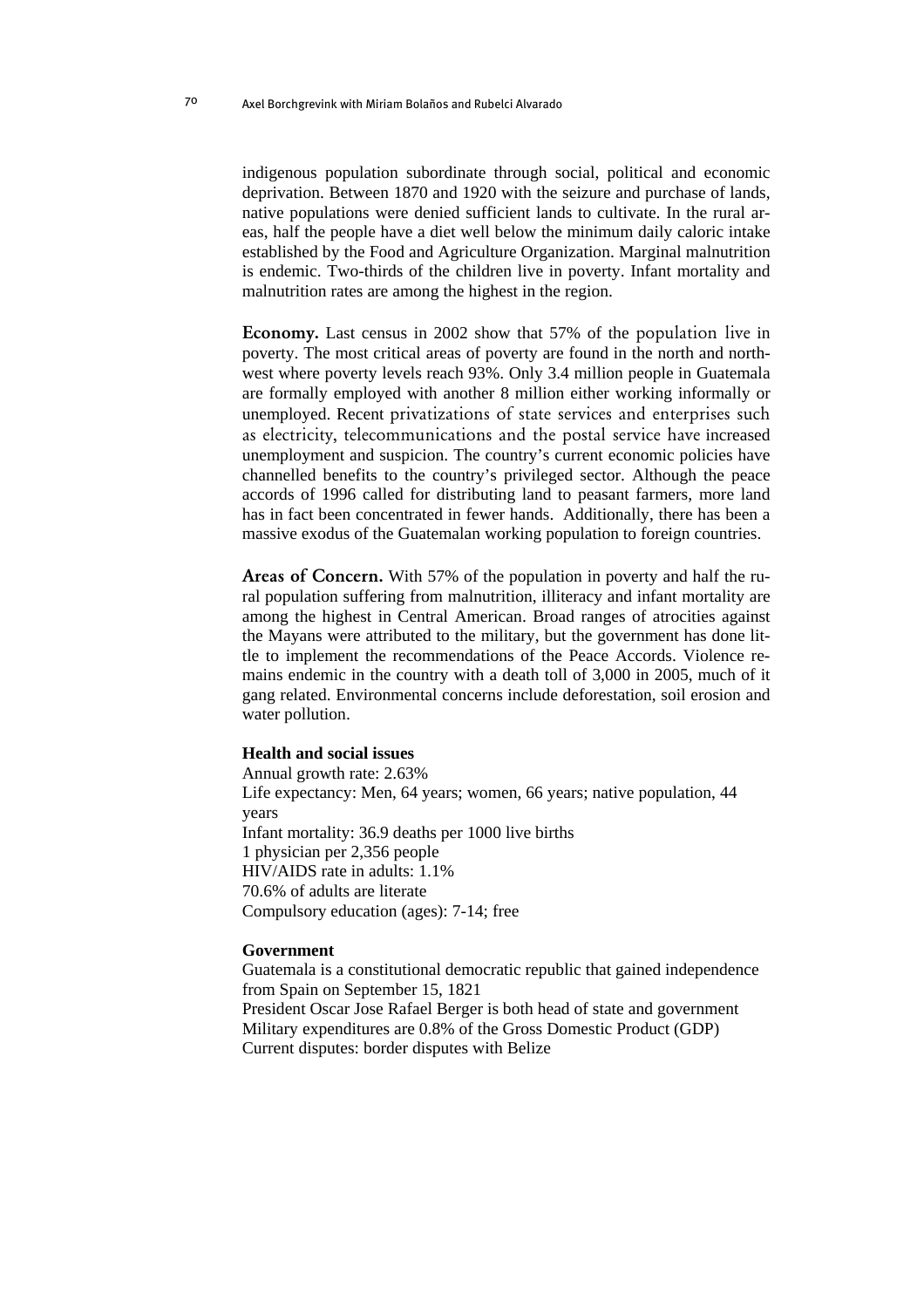## **2.2. Save the Children Guatemala - Vision, Mission and Strategy**

Our **Vision** – "Save the Children Guatemala fights for the fulfilment of the rights of Guatemalan children.

Our **Mission –** "We are Save the Children Guatemala, an organisation of qualified men and women, committed to the promotion and realisation of the rights of children and adolescents. We focus our efforts on influencing the State and the Civil Society in order to enable children to live in an environment of respect, equity and solidarity, where their rights are fulfilled."

Our **Strategy:** We work with organizations of children and adolescents, women's organizations and leaders at community and municipal level, and state entities in order to influence the State and the civil society to include children and adolescents' issues in their work agendas, promoting the fulfilment of their rights.

In 2005, SC Sweden funded the services of an external consultant to support SCG in the formulation of its strategic work plan. SCG staff members, both from the field and Head Office, defined the 2006-2010 Strategic Plan in a participatory manner. This comprised re-defining the Vision and Mission as a child rights non-governmental organization. This plan includes several elements of SC's "Best Practices" in several components. In addition, the results and indicators under the strategic objective of "Organisational Strengthening" define the framework for the MDPP Agreement, which should, in turn, become a support mechanism to achieve the ambitious results presented under "Organisational Strengthening", which addresses SCG's development as a strong member of the Save the Children Alliance.

The 2006-2010 Strategic Plan sets forth four strategic objectives, which in turn, become the four working areas:

- Promotion and Fulfilment of Children's Rights
- Civic Participation and local authority (Paeticipación ciudadana y poder local)
- Generation of Knowledge and Technology
- Organisational Strengthening

## **2.3 Organisational Structure**

SC Guatemala has a General Assembly, who elects the members of the Board of Directors, who elect the General Director. In 2004, significant changes were made to the way in which the Assembly was made up, since mostly SCG employees participated in it, with 16 representatives (66%) and 8 (33%) honorary members, who were the minority. Currently, the Assembly is made up by a minimum of 12 honorary members (75%) and a maximum of 4 active members (25%); the General Director, the Programme Manager, a representative of Programme Directors and a representative of technical and administrative staff. The profile of honorary members was improved, for a total of 15 well-recognised individuals that represent different sectors of the Guatemalan society (children, indigenous populations, women's groups,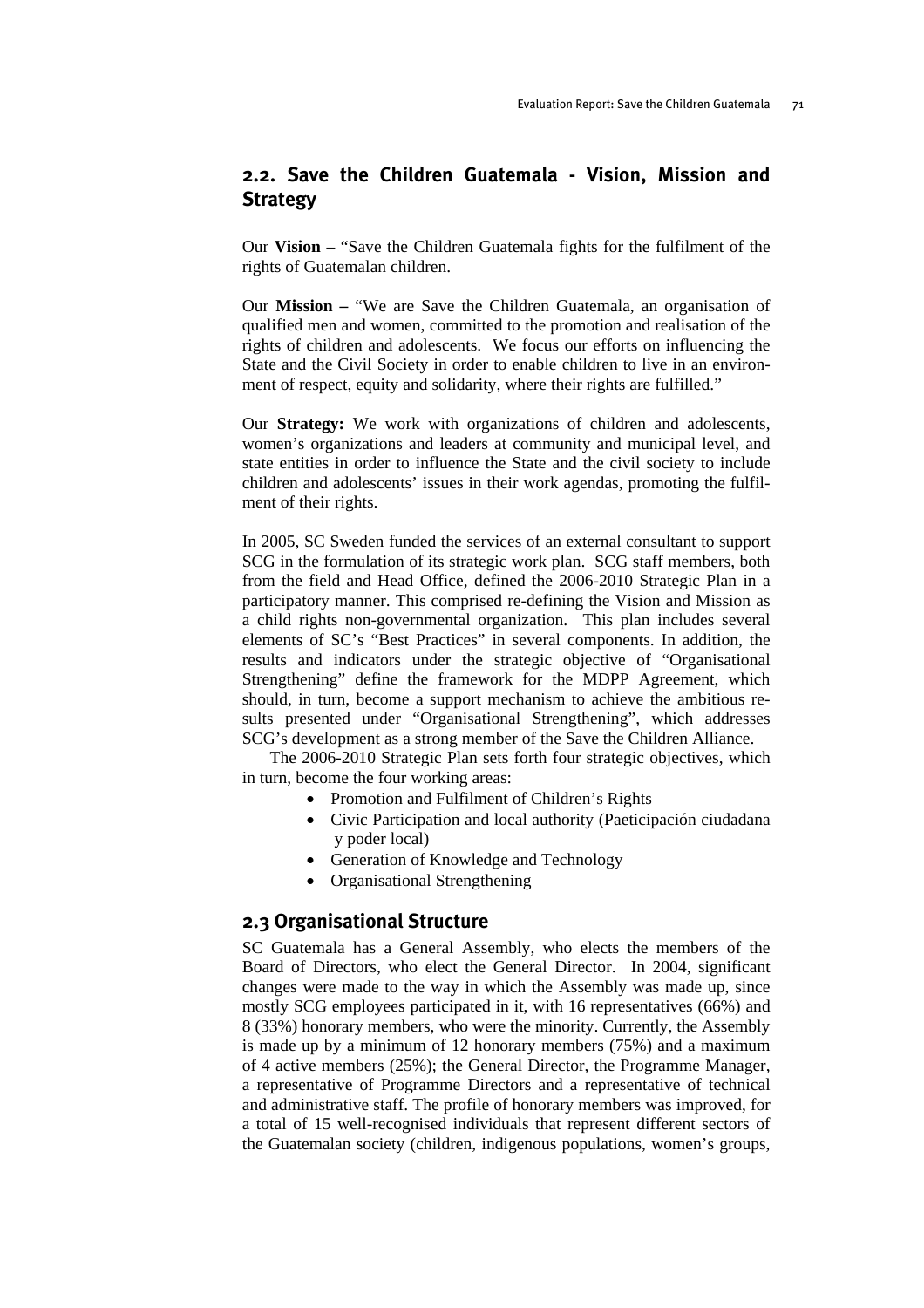entrepreneurs, university staff, culture and arts), in compliance with the Alliance's best practices on governance.

The General Director (Amilcar Ordóñez) is supported by the Technical Commission, which is made up by four management representatives: Programme, Finance, Human Resources and Organisational Strengthening. The last two were created in 2004.

Programme Directors are in charge of implementing actions at local level, to contribute to the achievement of the strategic objectives of Promotion and Fulfilment of Children's Rights and Civic Participation and Local Authority.

The Technical Commission and the Programme Directors meet regularly to review and monitor the implementation of annual work plans, strategies and processes to improve and carry out effective actions for achievement of results.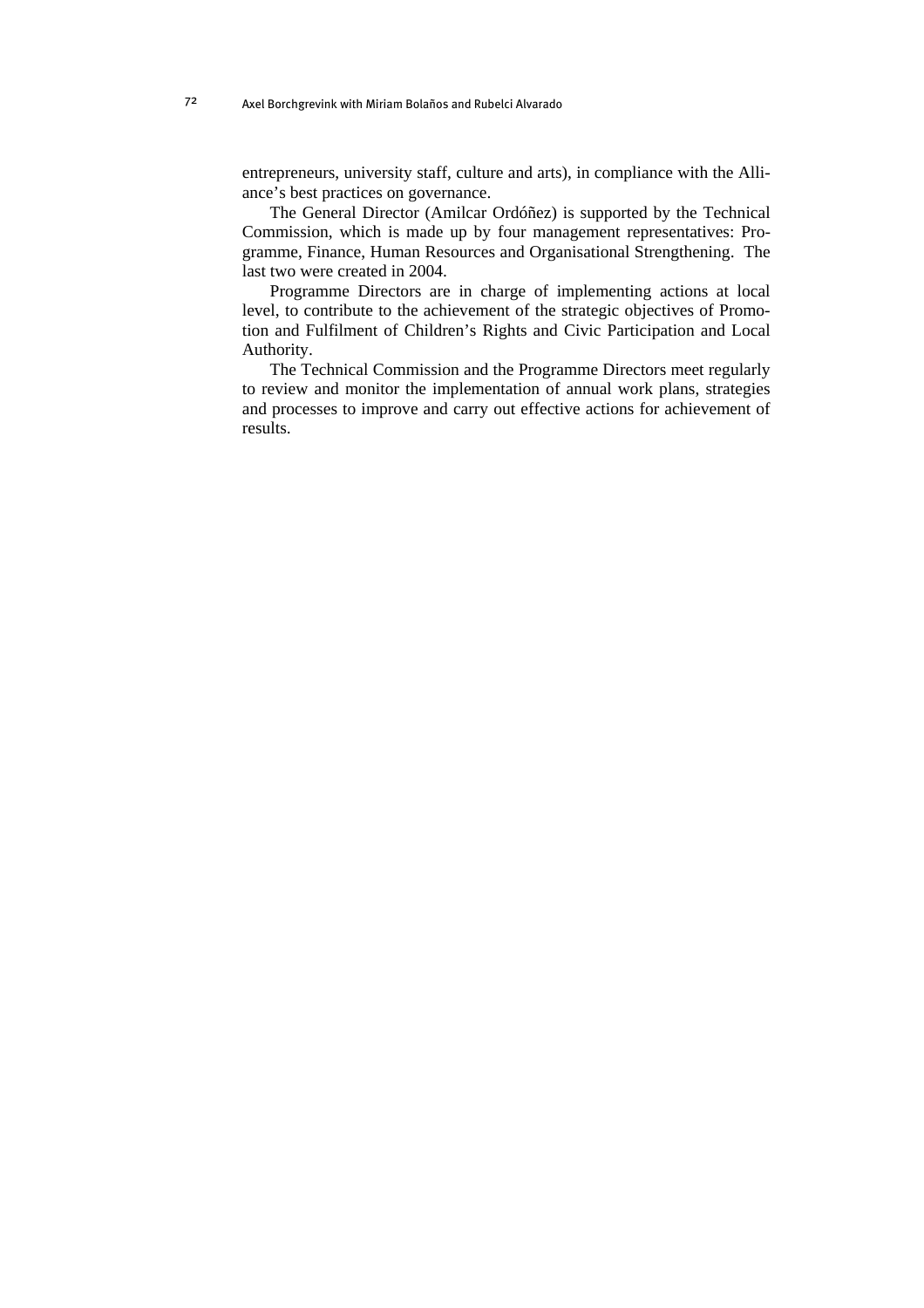# **2.4. SWOT Analysis**

The following is a SWOT analysis for SCG:

| <b>Strengths</b><br>• Recognised as having a strong methodology on child and<br>grown ups organizations at the community and municipal<br>level, by other Guatemalan NGO and as a leading na-<br>tional NGO in the field of child rights.<br>• Well established organisation with strong presence through<br>local field offices<br>• Since 1983 SCG has worked in over 50 out of the 333 mu-<br>nicipalities of the country.<br>Experience in community development particularly in<br>$\bullet$<br>organization, leadership, the provision of productive pro-<br>jects, and school improvement<br>Acknowledged experience of getting relief efficiently into<br>the field<br>Good experience working in multi-ethnic, linguistic and<br>$\bullet$<br>cultural settings | Weaknesses<br>$\bullet$<br>Needs to be better recognised as a national<br>reference point for children's rights and an ef-<br>fective lobbyist for children's rights<br>Needs better research and information work<br>$\bullet$<br>Under-investment into fundraising<br>$\bullet$<br>Limited functional expertise in research, mar-<br>$\bullet$<br>keting, fundraising, Information and Commu-<br>nication Technology<br>Insufficient organisational development inno-<br>vation and entrepreneurship due to lack of suf-<br>ficient resources |
|--------------------------------------------------------------------------------------------------------------------------------------------------------------------------------------------------------------------------------------------------------------------------------------------------------------------------------------------------------------------------------------------------------------------------------------------------------------------------------------------------------------------------------------------------------------------------------------------------------------------------------------------------------------------------------------------------------------------------------------------------------------------------|-------------------------------------------------------------------------------------------------------------------------------------------------------------------------------------------------------------------------------------------------------------------------------------------------------------------------------------------------------------------------------------------------------------------------------------------------------------------------------------------------------------------------------------------------|
| Strong experience in innovative educational programs<br>$\bullet$<br>Board leadership and institutional support<br>٠<br>Particular experience of working on child rights promotion<br>$\bullet$<br>Professional and committed CEO and staff<br>$\bullet$<br>Committed project coordinators managing good projects<br>$\bullet$                                                                                                                                                                                                                                                                                                                                                                                                                                           |                                                                                                                                                                                                                                                                                                                                                                                                                                                                                                                                                 |
| Opportunities<br>Attracting a more balanced portfolio of investment<br>funding, particularly from foreign foundations and<br>companies<br>Becoming financially self sufficient<br>Confirming position as number one child focussed or-<br>$\bullet$<br>ganisation in the country<br>Full participation in the education key challenge<br>Potential for regional cooperation with Alliance mem-<br>bers<br>Communicating more creatively to all of its stake-<br>holders<br>Improving the use of technology to become more effec-<br>tive<br>Becoming the only representative o the SC Alliance in<br>$\bullet$<br>the country<br>Becoming a strong member of the SC Alliance                                                                                             | Threats<br>Inability to generate sufficient income to be-<br>$\bullet$<br>come a strong member<br>Insufficient unrestricted income<br>Under-investment in Organisational Devel-<br>opment<br>Growing competition from other NGO's<br>$\bullet$<br>Other SC Members undermine SCG position-<br>$\bullet$<br>ing in the country through working directly in<br>Guatemala, instead of working to strengthen<br>SCG                                                                                                                                 |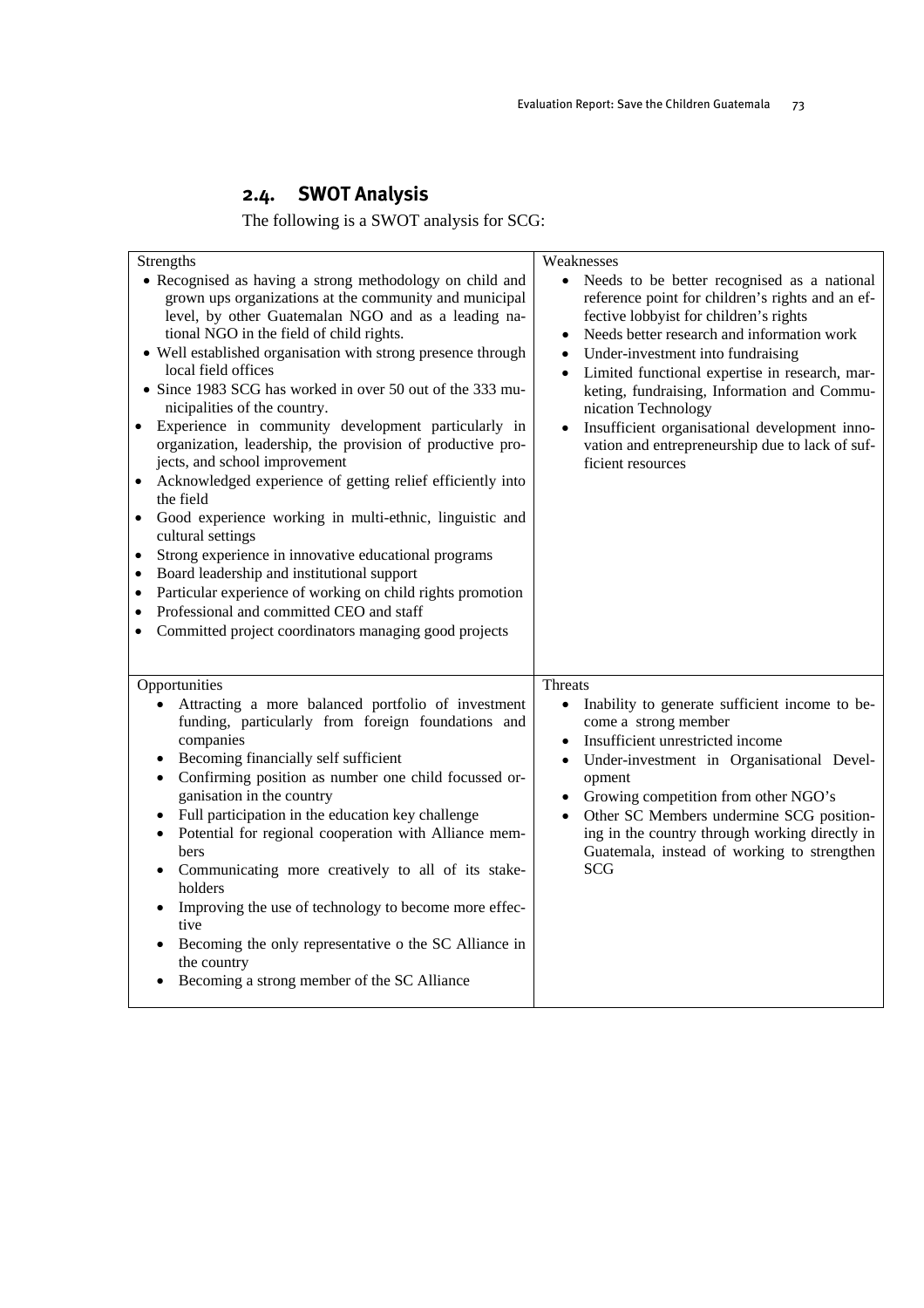## **2.5. Competitive Position**

SCG's current competitive advantage in the country is that:

- It is recognised as a leading NGO representing children, including international organizations
- As a Member of the International Save the Children Alliance it is part of one of the leading International organisations representing children.
- It is a leading member of the most important national network working on children's rights, education and development

The competition to be the leading organisation representing children in Guatemala has grown in the last year because there is a growing number of NGO's competing for a share of the available funding and many of them are achieving a high profile without having SCG's program capacity. SCG is the organisation best placed at this time to establish itself as the national organisation fulfilling child rights based programming, although it needs to develop its capabilities in marketing and fundraising, research, human resources, administration and technology.

## **2.6. Governance**

The bylaws of SCG include a full set of Board responsibilities. This document was recently reviewed to produce more specific areas of responsibilities for the Board and to incorporate some changes that need to be approved by the Guatemalan Attorney General to comply with the Best Practice of Governance.

The Board usually meets officially four times a year, not counting the extraordinary meetings, to approve annual plans and review the impact of the projects in the fields. Other meetings with local and foreign visitors are scheduled on a regular basis. The elections of the members of the Board are coordinated between the Board of Directors and the Members of the General Assembly. The procedure is clearly laid out in the bylaws.

SCG has a Board of Directors chosen on merit, skills and reputation. There are seven Board Directors and they are elected by half every 2 years with the possibility of being re-elected for another period.

An Audit Committee is represented by the Treasurer, who is the person selected by the General Assembly to supervise the auditing process.

Clear job descriptions for the Board, are well defined in the bylaws. These bylaws are in compliance with national laws.

The Board of Directors monitors performance and evaluates the Chief Executive according to the Yearly Plan. In compliance with the bylaws, every three years the BOD has to either confirm or separate the CEO from office. However, a specific monitoring and evaluation procedure with its instrument is needed as part of the best practices and MDPP outcomes.

The BOD has committed to support to achieve the Strong Member targets.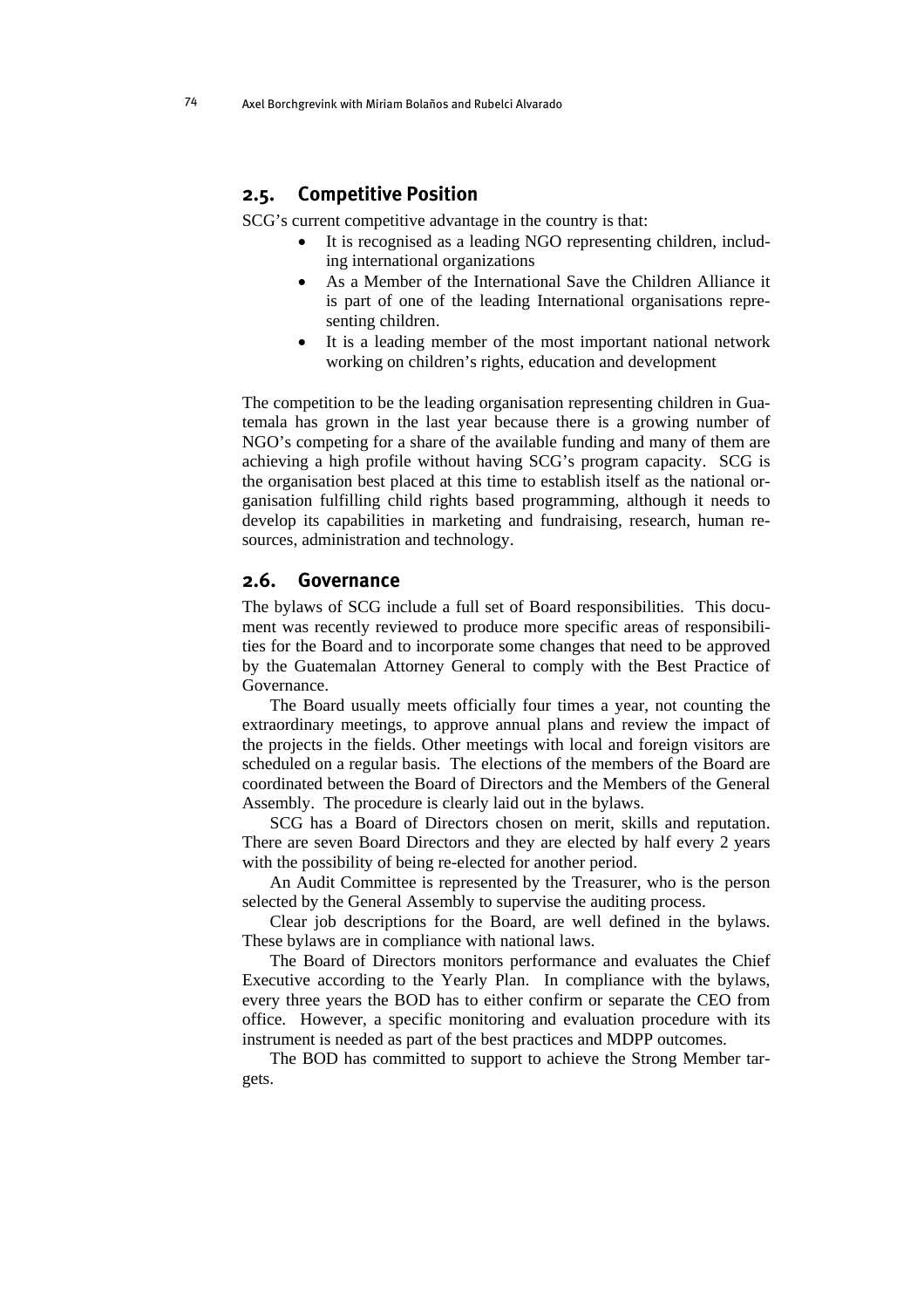## **3. "SCG ORGANIZATIONAL DEVELOPMENT TO PROMOTE CHILDREN'S RIGHTS AT A COUNTRY LEVEL". PROGRAM DESCRIPTION- SCG-SCN MDPP**

### **Background:**

A SC programme was established in 1976 in the aftermath of major earthquake damage. It was set up as a joint operation involving a number of major Save the Children organisations. A national NGO was established in 1983 and International partners left the country right after that. SCG operated independently through the majority of Guatemala's period of armed conflict and this context has significantly shaped its development as an organisation. From 1987 onwards, other Save the Children members returned to the country and by 2000, SC US, Norway, Denmark, Sweden and UK were operating alongside SCG in Guatemala.

In recent years this trend has started to change. In 2003 SC Denmark (SCD) closed its office in Guatemala, and negotiated an agreement with SCG, through which it now represents its interests in Guatemala and provides technical and administrative support to SCD's partners in the country. SC UK never operated an office in Guatemala and never supported SCG formally, but supported other NGO in the country. However, due to its phasing out of Latin America, it is ending its operations in Guatemala during 2007. In the case of SC Sweden (SCS), it closed its office in Guatemala at the end of 2003, and reduced by 50% its financial commitment an the number of partners in Guatemala. SCG has a working agreement with SCS that ends in December 2007. SCS interests beyond 2007 are not yet clear. Furthermore, as part of its regional strategy, SCS has established direct relations with other Guatemalan institutions, without coordinating directly with SCG.

SC Norway has committed to leave Guatemala by 2009 and is planning a three year process of withdrawal. This leaves SCG and SCUS operating alongside one another within Guatemala. The two agencies base their programme of work on a shared situation analysis and cooperate in certain areas such as the emergency response in 2005 and the development of education work in response to the global challenge. SC US has been informed already about the present MDP-P process and SCG's efforts to become a strong member of SCA, and therefore SCG expects SC US to start conversations about its interests in Guatemala very soon.

In the period from 2000 to 2006, SCG has been through a major organisational change. It has already evaluated its first Organizational Development plan 2003-2005 with the SCN support.

Since Guatemala has been chosen as an Education Key Challenge Country, and SCG as the lead agency, in order to successfully help children have access to better education, as well as childhood development, SCG is already implementing an ambitious education program and plans to improve it with other Save the Children funds. The intention is to now further develop SCG in order to have greater capacity to promote education and children's complete welfare. SCN will do that by strengthening our organization in advocacy, research, marketing and program management so that we can better promote the issues that children face, fundraise for them and develop programs that help them.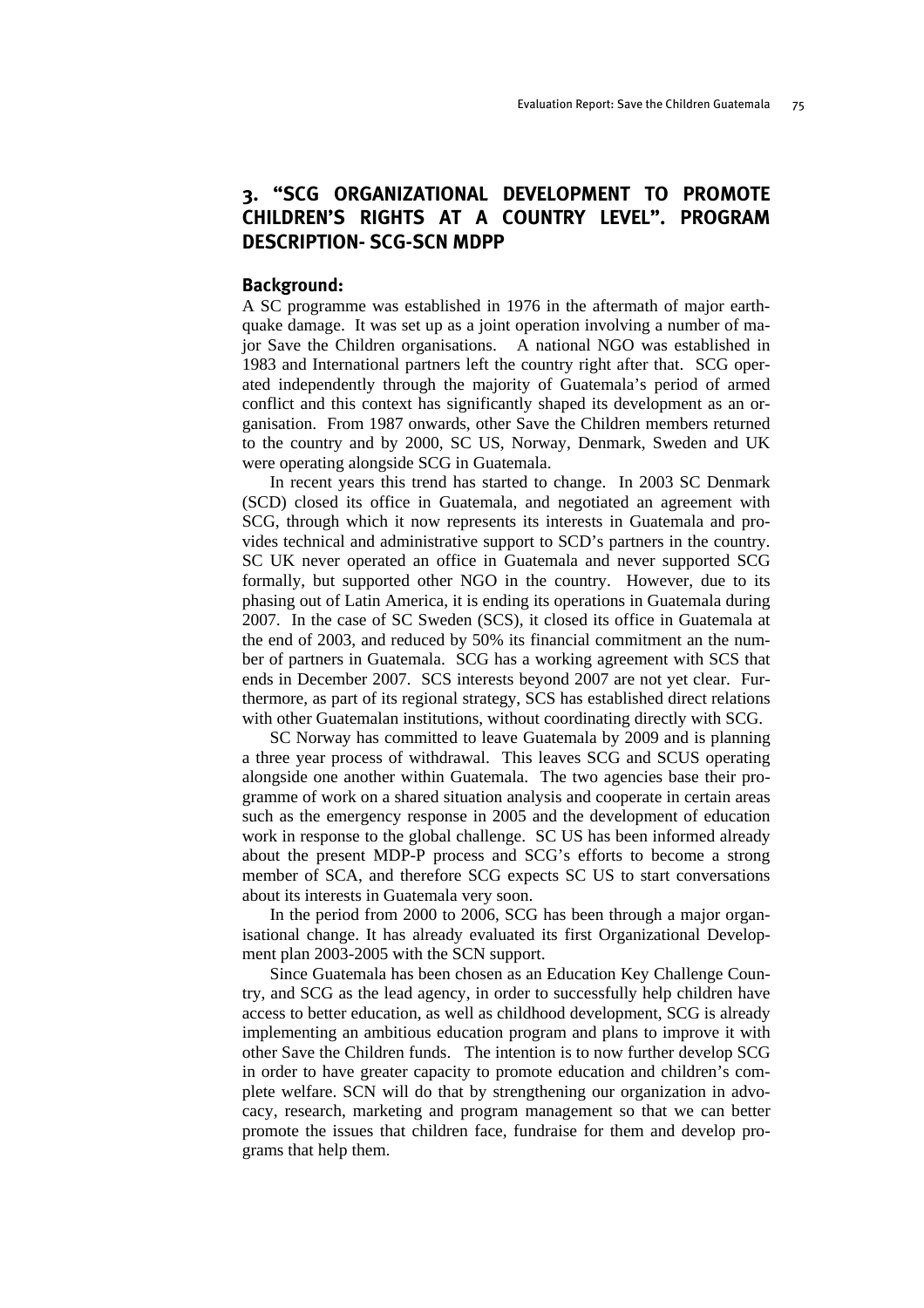**The MDPP Program**: To support SCG's organizational capacity and improve programs that they currently offer in support of vulnerable children, this MDPP proposal is discussed between the Save the Children Norway Country Representative and the Save the Children Guatemala Chief Executive Officer. The Board of Directors of Save the Children Guatemala is committed to support the agreement. The agreement will commit SCN to supporting SCG over a three year period in its efforts to become a stronger member with a minimum of \$ US100,000 per year over for the period ending February 30, 2009. An extension of the agreement will be discussed in 2008.

The objectives of this program are as follows:

#### **General objective:**

• To strengthen the organizational development and capacity of SCG in order to fulfill its mission and meet the Strong Member Goals (Section 1.3)

#### **Specific objectives:**

- 1. SCG meets the Financial Stability and Market Position Strong Member goals by 2011
- 2. SCG improves its capacity to measure and evaluate all of its programs
- 3. SCG develops and implements a human resources plan
- 4. SCG improves its ICT capabilities.
- 5. SCG improves its financial management systems.
- 6. The SCG BOD is strengthened and supports the organizational development.

#### **Strategy**

In order to improve SCG's ability to implement effective programs for children and have a greater impact on their lives, SCG will implement a strategy in which the key elements are:

- Invest funds in key areas that will improve organizational capacity to develop SCG as an organization and achieve the Strong Member goals
- Draw on SCN and other Alliance member experience in technical, administrative and financial areas
- Better measure and evaluate programs to support our advocacy
- Communicate the results of SCG programs and research and to use it to help our fundraising activities
- More fully use technology to improve SCG's efficiency

A results framework for this project is described as part of the budget.

The SCG management team does not currently have the appropriate level of skills and available time to achieve the goals of becoming a Strong Member without making targeted improvements in several areas. There is a need to develop stronger functional departments in the following areas: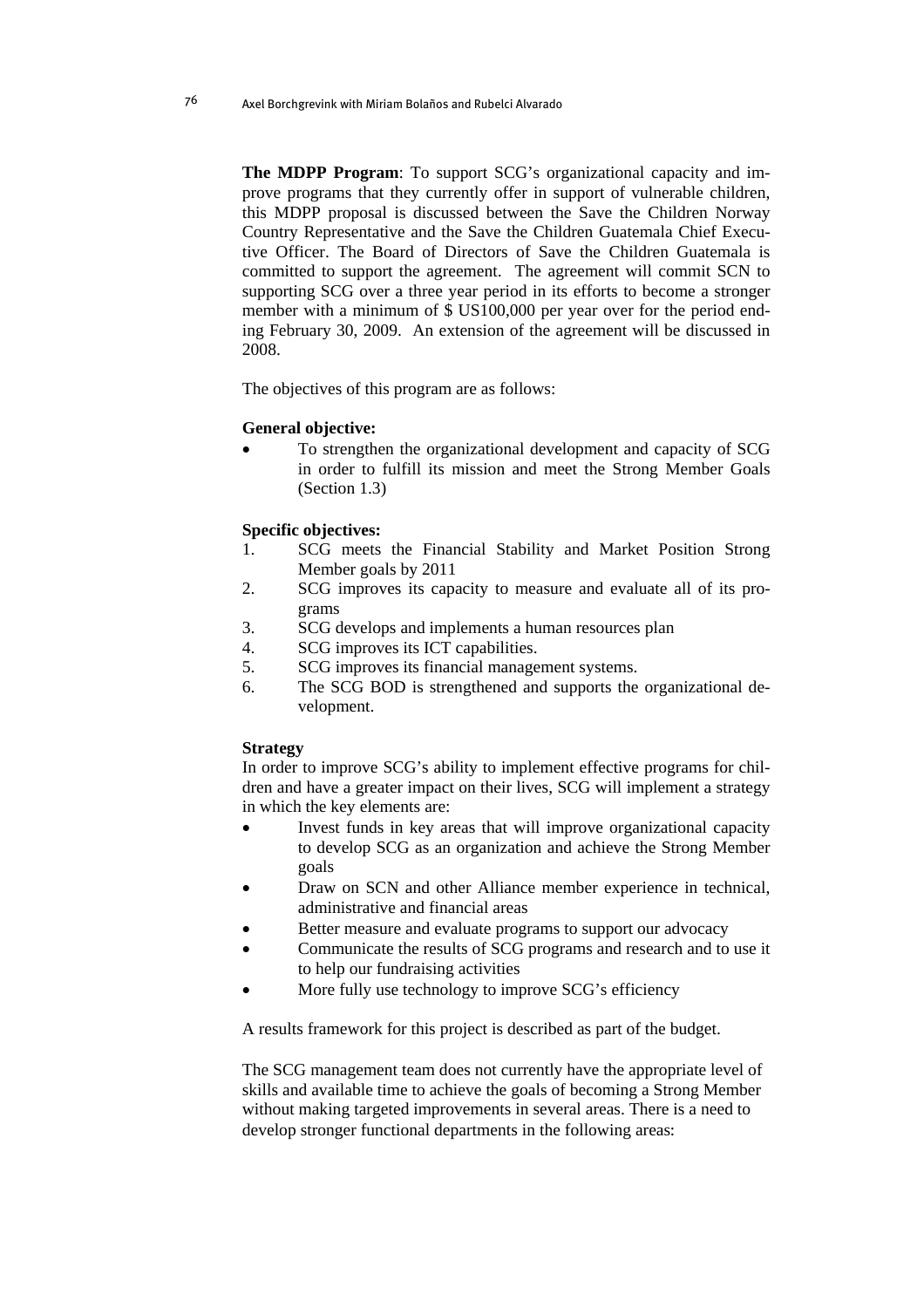- $\triangleright$  Marketing and Fundraising
- ¾ Monitoring and Evaluation (including Research)
- ¾ Human Resources
- $\triangleright$  Information and Communication Technology (ICT)
- $\triangleright$  Financial Management
- ¾ BOD Development

While the primary focus of the MDPP agreement will be to support SCG in Marketing and Fundraising, and Financial Management, the other areas will support overall strong member goals. Also, the MDPP program intends to support on-going efforts by SCG management and BOD in developing the strategic plan which was initiated in 2006.

The following areas will be the main programmatic areas of the MDPP agreement between SCN and SCG:

#### **3.1. Organisational Strengthening**

SCG does not have a professional marketing and fundraising operation.

However, some steps were taken forward, such as an assessment to analyze our actual capacity to move into the fundraising experience. We also have a Fundraising strategy (Draft document) to concrete with the responsible person coming soon.

In order to achieve our Strategy Plan and MDPP objectives, specially about financial stability, SCG needs to develop its marketing ability specially for fundraising and management, strength the BOD functions, motivate and support the "Comité de Amigos" (SCG's Friends – Fundraising Committee) and develop our local Searching Funds Plan.

Particular emphasis will be given to researching potential private sector sources of support such as individuals, Guatemalan corporations, Guatemalan foundations and trusts, and the broader Guatemalan public. Targeting these groups is something that has not been done to any scale in the past.

#### *International Organisations*

International Organisations have been important sources of funding for SCG. In the future, organisations such as the World Bank, the UN and the EU represent opportunities for additional relationships and funding.

#### *Foundations and Trusts*

SCG has not previously targeted Foundations and Trusts as a source of Funding. This potential area of funding will need focussed research and a higher standard of proposal writing.

#### *Companies*

There is currently an opportunity to secure a share of the corporate social responsibility funds that foreign and local companies are offering. Researching possibilities with Guatemalan foundations and companies will be included in the responsible person for Fundraising functions and SCG will assist in identifying these opportunities. SCG staff has participated already in Social Responsibility and Social marketing workshops organized by SCN and SCS.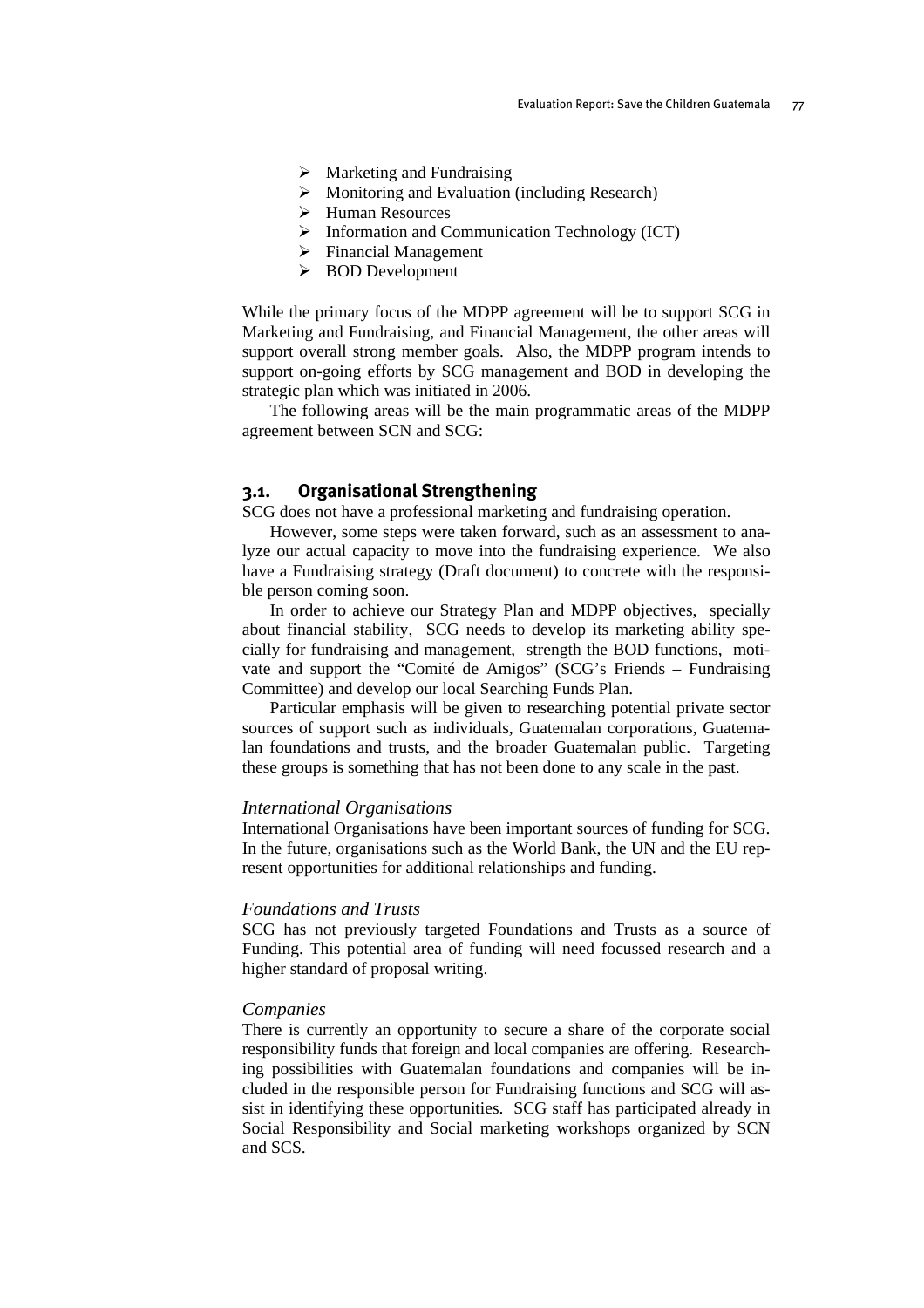#### *Individuals*

Recruiting members and collecting donations from individuals is the opportunity advised by a Mexican consultant company since 2005, and is the base for the annual campaign that we include in the funding Plan. There is a relatively large Guatemalan population who could be able to donate for children's welfare.

#### *Government*

The Government could be a core source of funding for SCG's work but it is unreliable as funding can be promised and not paid, or not paid until the project is complete and even then not fully paid. Clearly the Government has a primary responsibility for funding the work that SCG is doing but it is not reliable in terms of its ability to fulfil its obligations at this time.

#### *Media Relationship*

We appreciate the relationship we managed with the media during 2006, which gave us the opportunity to strength our position as a national leading organisation representing children's rights. This relationship with the media is also an opportunity for our fundraising activities through and for our specific projects.

#### *Audiences*

The main audiences that SCG need to communicate with are:

### *External*

| Funders:  | Government Departments, International Organisations                 |
|-----------|---------------------------------------------------------------------|
|           | (World Bank, UN, EU), Foundations and Trusts, Compa-                |
|           | nies, Individuals (high net worth and individual members)           |
| Partners: | Other NGO's and other organisations                                 |
|           | Influencers: Celebrities, Television, Radio, Newspapers             |
|           | Care Givers: Head Teachers, Teachers, Specialists, Parents, Carers. |
|           | Children: At schools and communities.                               |

#### *Internal*

SCG: General Assembly, Board, "SCG's Friends" (Fundraising Committee), Technical Comission, Branches, Field Employees, Volunteers, children of groups.

SCG's communication plan needs to define key messages and media channels in order to support the achievement of the advocacy, research, fundraising and brand awareness objectives. Media channels will likely include; advertising, PR, events (awards ceremonies, conferences, seminars), electronic (web, e-mail, fax), print (annual report, newsletters, brochures), telephone, discussion groups. SCG intends to explore relationships with a range of advertising companies.

## **SCG agrees to the following milestones by 31<sup>st</sup> May 2007:**

- ¾ Recruit and induct 1 Fundraising (FR) Coordinator
- ¾ Recruit and induct 1 Marketing and Communications Assistant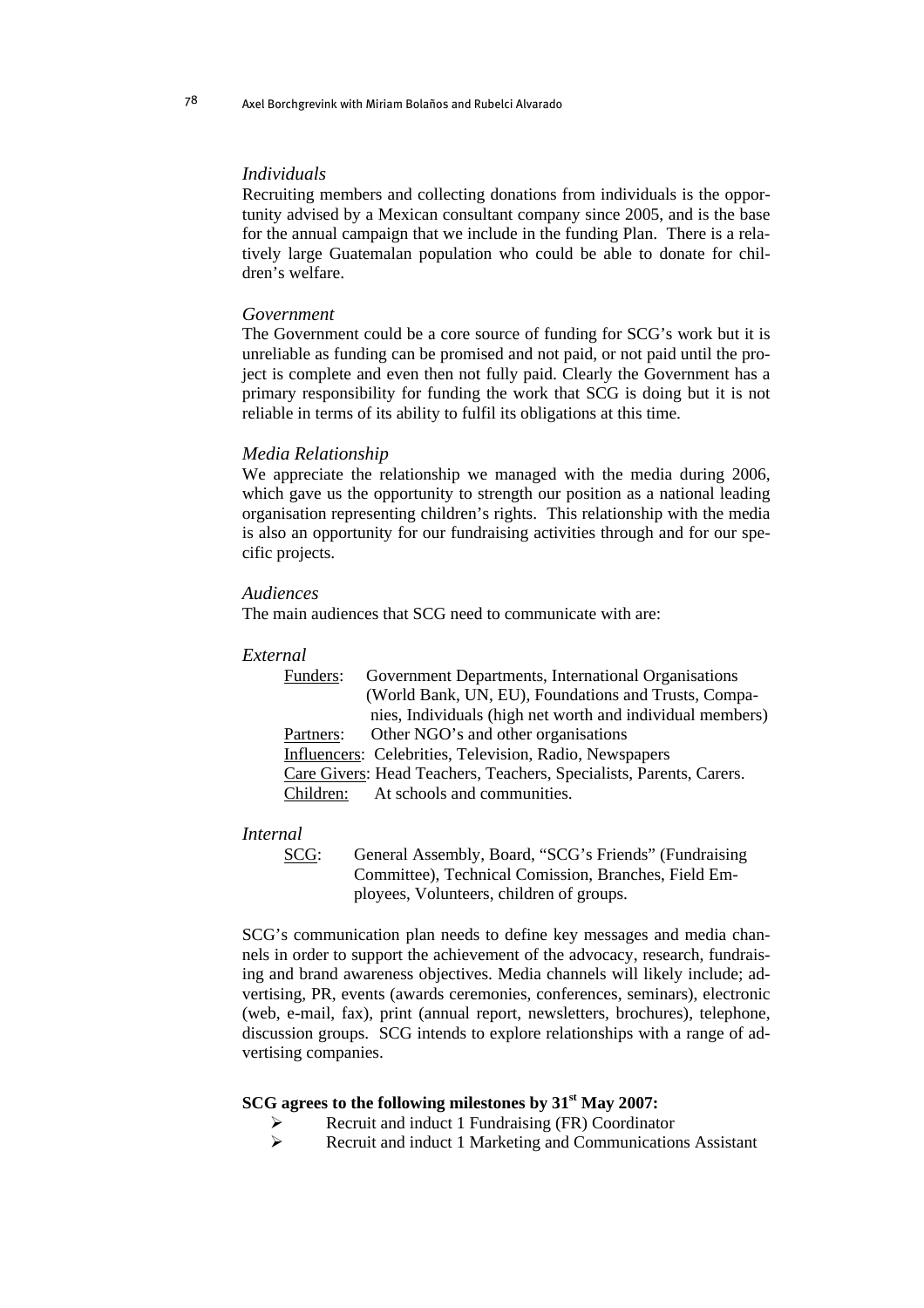## **SCG agrees to the following milestones by 31<sup>st</sup> August 2007:**

- ¾ The Marketing and Fundraising Unit is established and functioning
- $\triangleright$  Incorporate into the marketing unit plan a communications plan and strategy
- ¾ Private companies are contacted and proposals are presented to at least two of them

#### **SCG agrees to the following milestones by November 2007:**

 $\triangleright$  First FR campaign is carried out bringing an income in the range of \$75,000.00

#### **SCG agrees to the following milestones by March 2008:**

- Develop a Marketing and Fundraising Plan
- ¾ Contact with private companies continue; at least two of them support SCG programs in the range of \$7,000.00 and proposals are presented to at least two more of them

#### **SCG agrees to the following milestones by November 2008:**

- ¾ Second FR campaign is carried out bringing an income in the range of \$50,000.00
- ¾ Contact with private companies continue; at least two more of them support SCG programs in the range of \$15,000.00

#### **SCG agrees to the following milestones by December 2009:**

- $\triangleright$  New activities for fundraising are designed and put into practice, including some at municipal level
- $\triangleright$  Systematic follow up with individual donors is carried out
- ¾ Third FR campaign has been carried out bringing an income in the range of \$50,000.00
- Campaign approach has been systematized and evaluated
- ¾ Contact with private companies continue; proposals are presented to at least two more of them and decide to support SCG programs in the range of \$8,000.00
- ¾ Private companies' approach has been systematized and evaluated

## **3.2. Financial Management**

SCG has continued to work on improving its financial accounting and management system, including purchasing more current accounts software, and will incur most of the costs around improving the software which should be updated to reduce the manual processing, and the inaccuracies that it generates.

In order for SCG to meet the goals of strong membership as defined by the MDPP, SCG needs to complete this software upgrading and update the system, thereby enabling for efficiency and increased management information and project accounting information.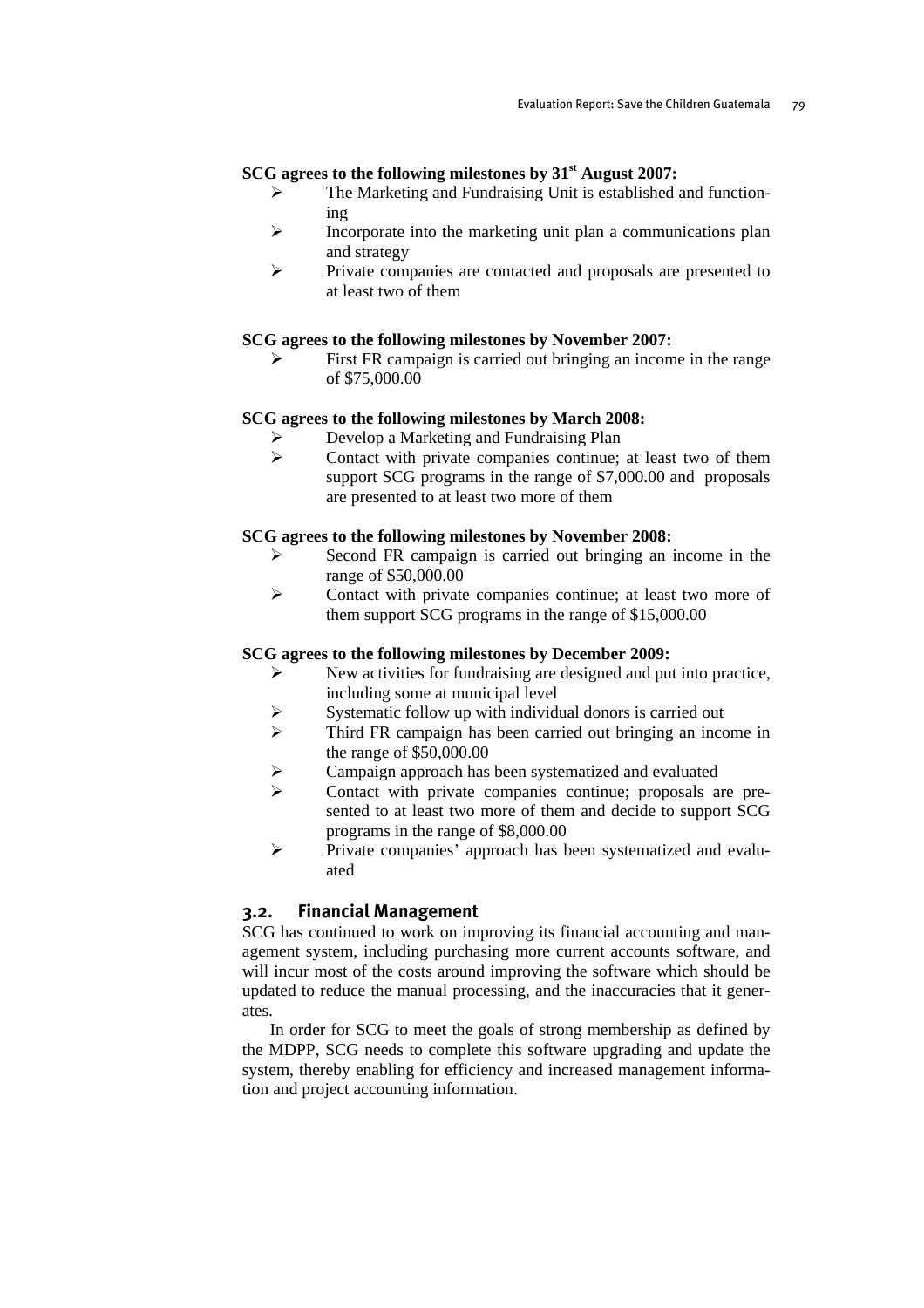## **SCG agrees to the following milestone by 29<sup>th</sup> June 2007:**

- Hire an advisor to implement the financial management system,
- $\triangleright$  Hire the Audit firm to follow up every two months the implementation of Audit recommendations
- ¾ Develop a specific study to improve the Education Centre incomes

## SCG agrees to the following milestone by  $30<sup>th</sup>$  September 2007:

¾ To produce monthly financial statements for decision making purposes

## SCG agrees to the following milestone by 30<sup>th</sup> March 2008:

Implement and update accounts software, developing staff responsibilities, and training staff

## SCG agrees to the following milestone by  $30<sup>th</sup>$  June 2008:

- ¾ To develop and put into practice a Procedures Manual and maintain it constantly updated
- ¾ Software for national donors' control installed and operational at Head Office

## **SCG agrees to the following milestone by 30<sup>th</sup> December 2009:**

To improve the income of the Education Center by 15% in comparison to December 2006

## **3.3. ICT (Information and Communication Technology)**

SCG currently does not take full advantage of information technology in managing its programs, in its financial systems, or in communicating with supporters and potential donors. In order to meet the MDPP strong member goals, SCG needs to develop an ICT Plan to strengthen the following for over the next 5 years:

- Hardware
- Software
- **Networking**
- Communication with donors

### **SCG agrees to the following milestones by 31st Dec 2007:**

Develop an ICT Plan 2008-2011

## **SCG agrees to the following milestone by 30<sup>th</sup> December 2009:**

- ¾ All users of the Informatics System, at Head Office and Field Offices manage said system adequately taking full advantage of its potential
- ¾ Hardware and software totally updated and networking fully operative at Head Office and Field Offices

SCG will start implementation of the different aspects of the ICT Plan throughout the three years of the MDPP project, including procuring appro-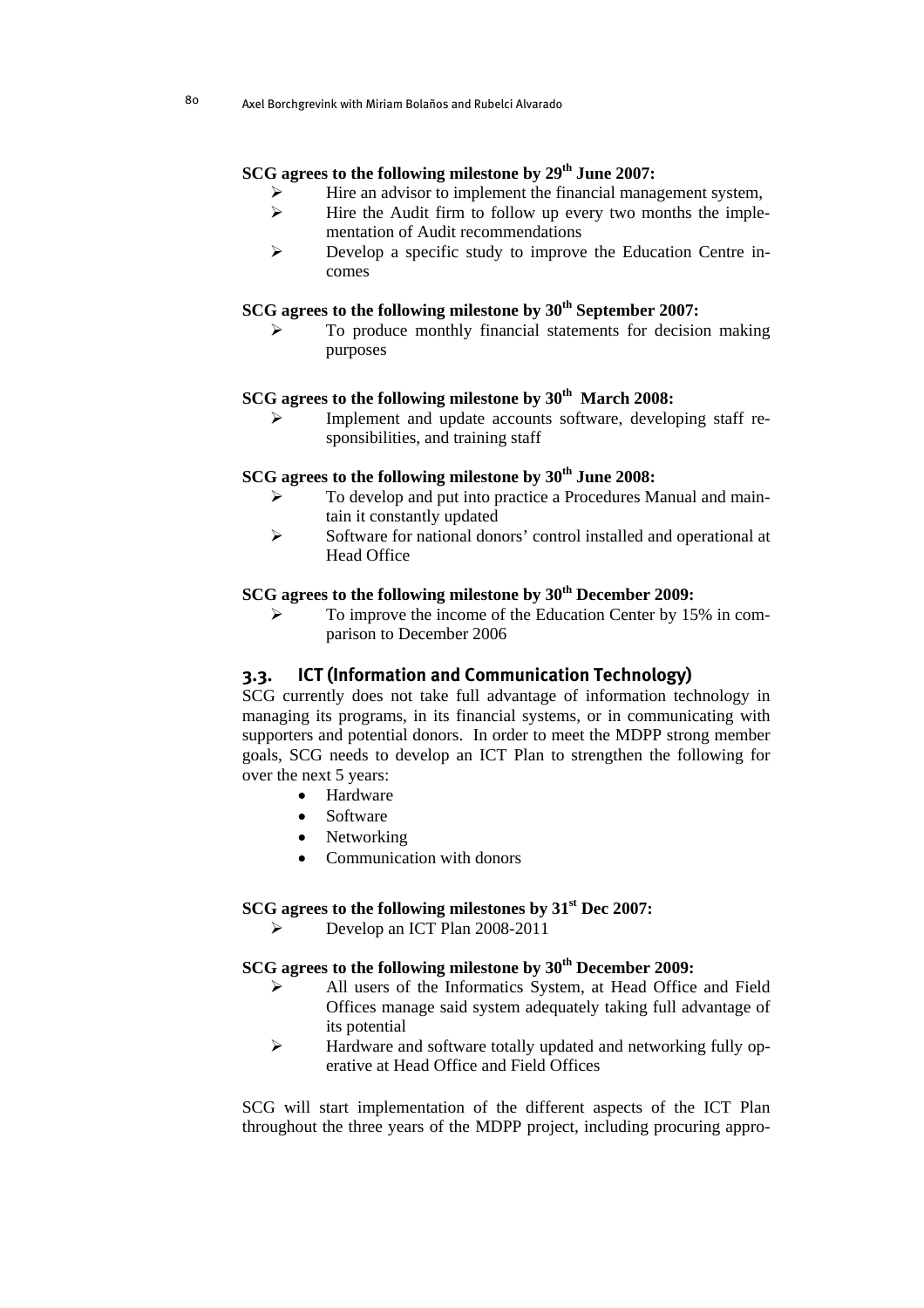priate software and hardware, developing and maintaining our web-site, and hiring an ICT assistant to do this.

### **3.4. Human Resources**

In order to meet MDPP goals, SCG needs to develop a HR Plan to strengthen the following areas over the next 5 years:

- Recruitment
- Training
- Performance Appraisal
- Personnel Development (including a leadership plan)

SCG is responsible for a growing number of people and now needs to have additional resources to manage them properly. Today there are 22 people in the Head Office in Guatemala City, 34 people in the Field Offices and 4 additional employees and volunteers working on Programmes at different times during the year. This number is estimated to grow because of the 3 new field programs which will open by April 2007, and the implementation of "Rewrite the Future"

## **SCG agrees to the following milestones by 31st May 2007:**

- $\triangleright$  Hire 1 assistant for HR Management
- ¾ Develop a HR Training Plan
- $\triangleright$  The sensitisation process to improve work with children (called "Iniciativa") is followed up with all the staff

## **SCG agrees to the following by 30th August 2007:**

Implement a HR Profile manual including responsibilities and functions for every position

## **SCG agrees to the following by 30th November 2007:**

- Develop a Performance Appraisal for all the programs and central office staff
- ¾ Staff Development and Promotion Plan

## SCG agrees to the following milestone by  $30<sup>th</sup>$  December 2007:

Staff files completed and constantly updated

## SCG agrees to the following milestone by  $30<sup>th</sup>$  June 2008:

¾ SCG counts with standardized recruitment evaluation tests for every staff position as well as with an Staff Induction Manual

## SCG agrees to the following milestone by 30<sup>th</sup> December 2009:

- SCG counts with qualified and efficient staff for every position at Head Office and Field Offices
- $\triangleright$  The sensitisation process to improve work with children (called "Iniciativa") has been fully appropriated by all the staff
- ¾ A standardized and fluid recruitment process in place has improved the staff induction process and has ensured better performance for newcomers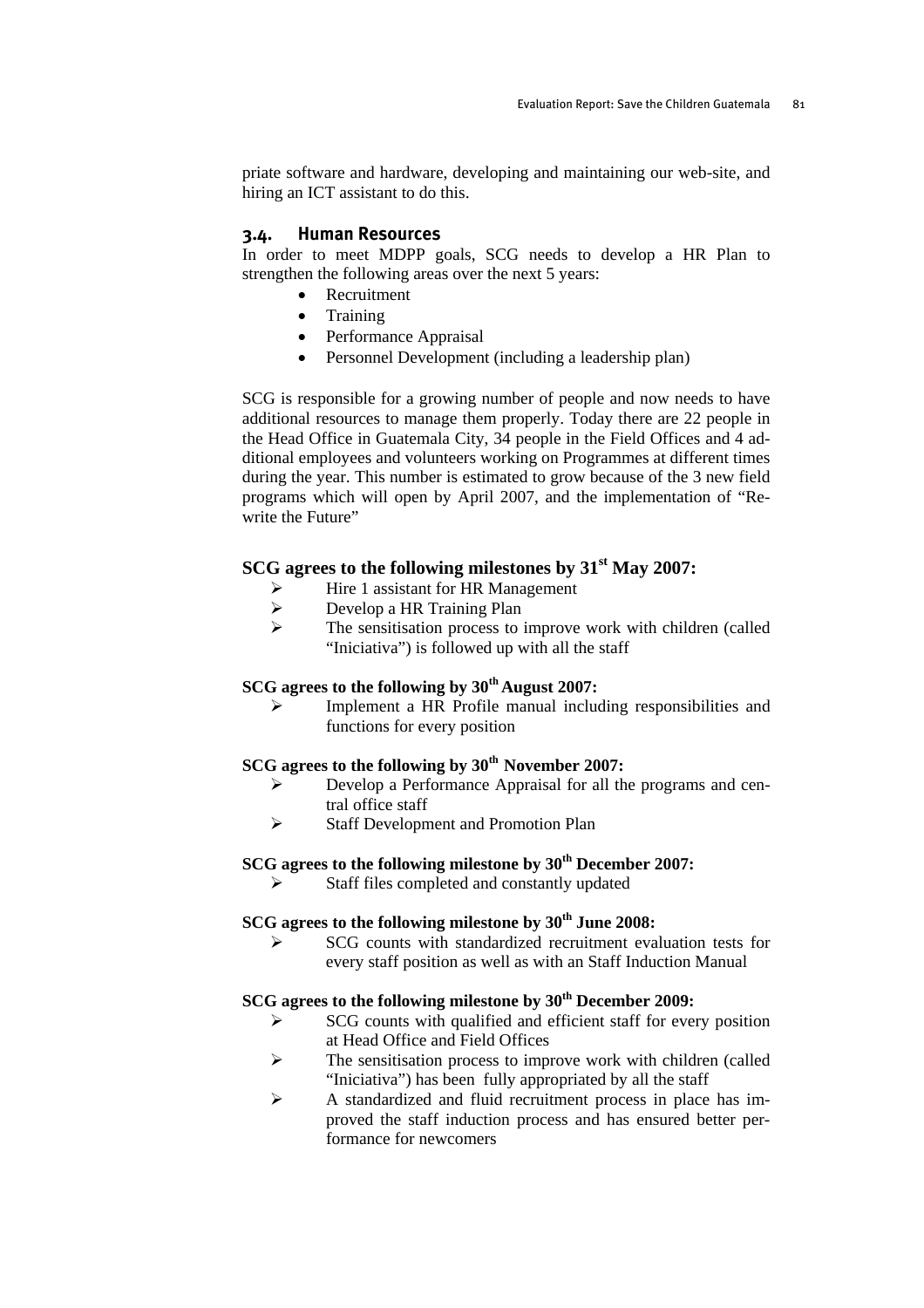- ¾ SCG counts with a standardized performance appraisal system that provides systematic inputs for performance improvement
- ¾ The systematic implementation of the Staff Development and Promotion Plan ensures motivated, stabled and satisfied staff and allows SCG to count with qualified personnel for internal promotion purposes

## **3.5. Program Measurement and Monitoring**

SCG is not using a formal Program Measurement and Monitoring system and would benefit from advice and training from SCN about the most appropriate system for it to adopt in the future. SCG will recruit a Sub- Program Manager to do qualitative and quantitative analysis of program methodology and impact. The results from this improved measurement and monitoring system will serve as inputs to the communications strategy as well as to an eventual advocacy strategy.

## **SCG agrees to the following milestone by 31st August 2007:**

- ¾ Recruit 1 Sub-program Manager
- ¾ Identify current strengths, weaknesses, and needs in program monitoring and evaluation
- ¾ Develop an appropriate data base programme for monitoring quantitative advances.

## SCG agrees to the following milestone by 30<sup>th</sup> November 2007:

- Incorporate the new data base programme for monitoring all projects
- ¾ Deliver appropriate accompaniment and training in monitoring and evaluation to program staff

## SCG agrees to the following milestone by  $30<sup>th</sup>$  June 2008:

¾ To start elaboration of quarterly monitoring reports and train responsible staff to conduct corresponding analysis

## **SCG agrees to the following milestone by 30<sup>th</sup> December 2009:**

¾ Quarterly and annual reports systematically analyzed, serving as inputs for program decisions and adjustments, as well as for communications and advocacy actions

## **3.6. Board of Directors**

While SCG has an active Board of Directors, their active leadership in supporting the organization in meeting the goals of the MDPP project will be vital. There is a need to inform and train BOD as well as communicate specific annual tasks in support of organizational development, Strategic Plan and MDPP.

#### SCG agrees to the following milestones by 30<sup>st</sup> April 2007:

¾ BOD has changed 50% of its members according to SCG's byelaws and SCA Best Practices on Governance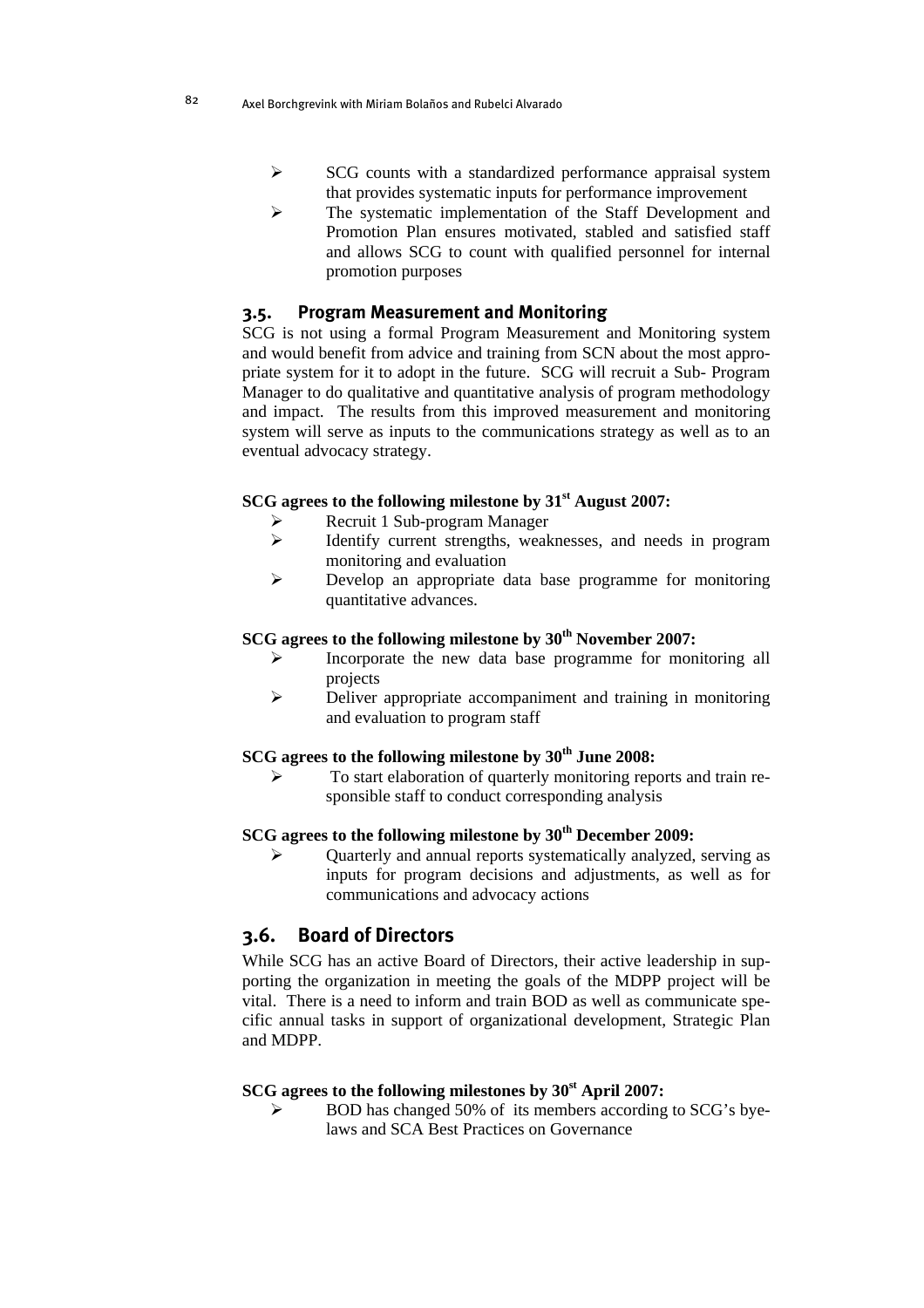## **SCG agrees to the following milestones by 31st December 2007:**

- ¾ To elaborate a "Development Plan" for BOD
- ¾ Review BOD's role taking into account the Best Practice of Governance criteria
- ¾ To strengthen BOD's commitment on fundraising activities
- ¾ To strengthen BOD's participation at Alliance meetings, at regional and international levels.

#### **SCG agrees to the following milestones by July 2008:**

¾ BOD participates in review of advances of SCG'S Strategic Plan and provides appropriate feedback to SCG's staff

#### **SCG agrees to the following milestones by November 2008:**

- ¾ BOD participates actively in Second FR Campaign and other fundraising activities
- $\triangleright$  BOD training activities are followed up

#### **SCG agrees to the following milestones by July 2009:**

¾ BOD participates in review of advances of SCG'S Strategic Plan and provides appropriate feedback to SCG's staff

## **SCG agrees to the following milestones by 31st December 2009:**

- BOD has changed 50% of its members according to SCG's byelaws and SCA Best Practices on Governance
- ¾ BOD participates actively in Third FR Campaign and other fundraising activities
- ¾ The implementation of BOD's development plan ensures that it is able to provide SCG with strategic guidance and promotes its positioning as a leading NGO in Child Rights at national level
- ¾ As a result of increased BOD's participation at Alliance meetings, at regional and international levels, BOD gains better knowledge of Alliance strategies and provides timely feedback to Alliance structures.

### 4. Risk Management Strategy

It will be discussed with the Board during 2007.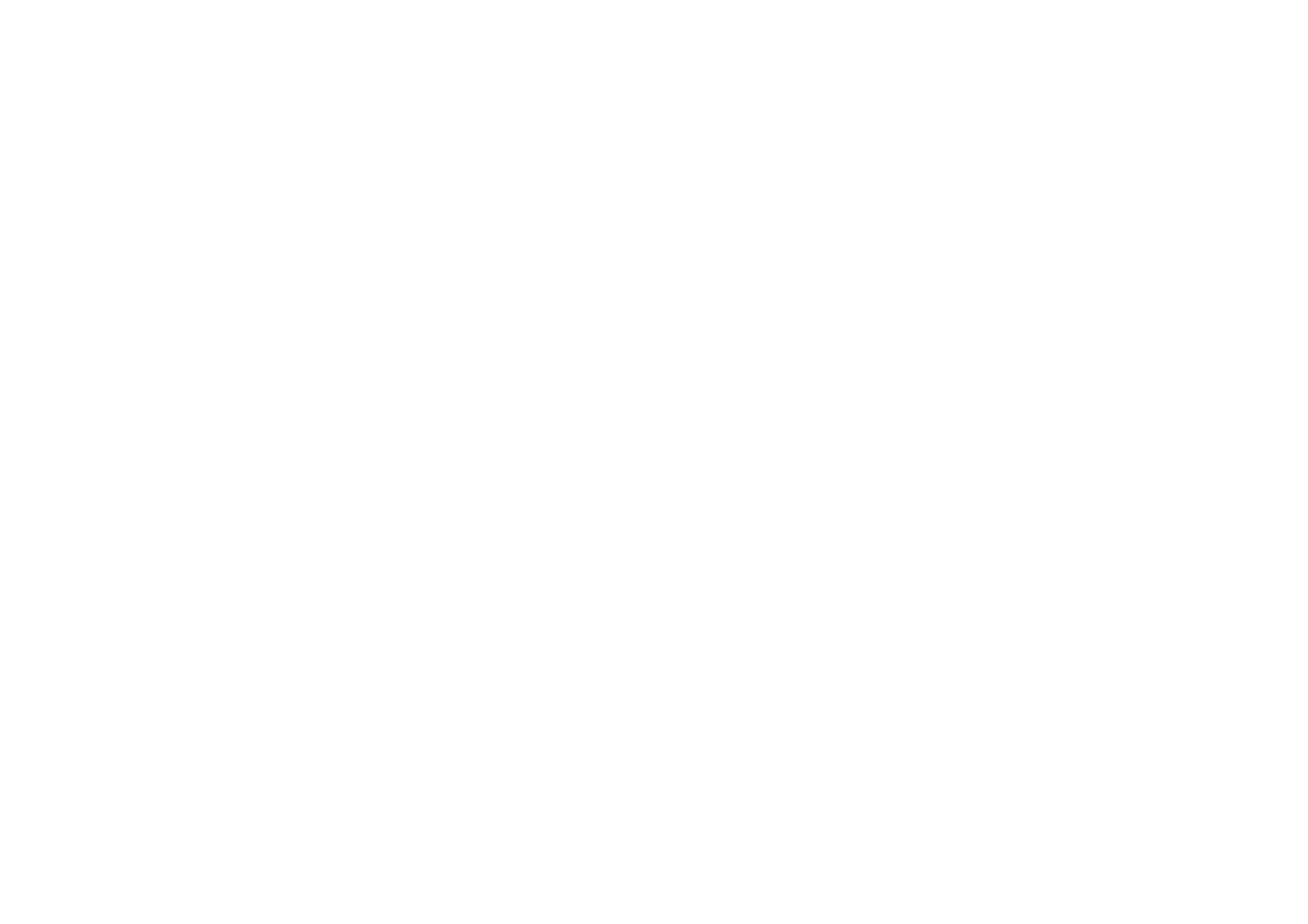## 4. MDPP Outcomes and Budget

## **ORGANISATIONAL STRENGTHENING**

| <b>ISSUE</b>                          | <b>EXPECTED</b>                                                                                                                                                                                                                | 2007                   | 2008       | 2009       | 2010       | <b>2011</b> |
|---------------------------------------|--------------------------------------------------------------------------------------------------------------------------------------------------------------------------------------------------------------------------------|------------------------|------------|------------|------------|-------------|
|                                       | <b>OUTCOMES</b>                                                                                                                                                                                                                |                        |            |            |            |             |
| <b>Fundraising Campaigns</b><br>(3.1) | Since 2007, SCG is searching local funds and diver-<br>sifying income streams, including a yearly fundrais-<br>ing campaign and support from private companies<br>Publications for donors are well design and distrib-<br>uted | 70,000.00<br>19,468.00 | 79,000.00  | 54.000.00  | 54,000.00  | 54,000.00   |
| Fundraising Unit (3.1)                | SCG hire responsible staff for fundraising: 1 Co-<br>ordinator, I marketing assistant, I accountant<br>secretary                                                                                                               | 255,000.00             | 305.321.00 | 318,603.00 | 324.591.00 | 330,000.00  |
| <b>BOD</b> (3.6)                      | BOD is trained about its role according to the<br>Best Practice of Governance.                                                                                                                                                 | 10,000.00              |            |            |            |             |
|                                       | <b>SUB-TOTALES</b>                                                                                                                                                                                                             | 354.468.00             | 384,321.00 | 372,603.00 | 378,591.00 | 384.000.00  |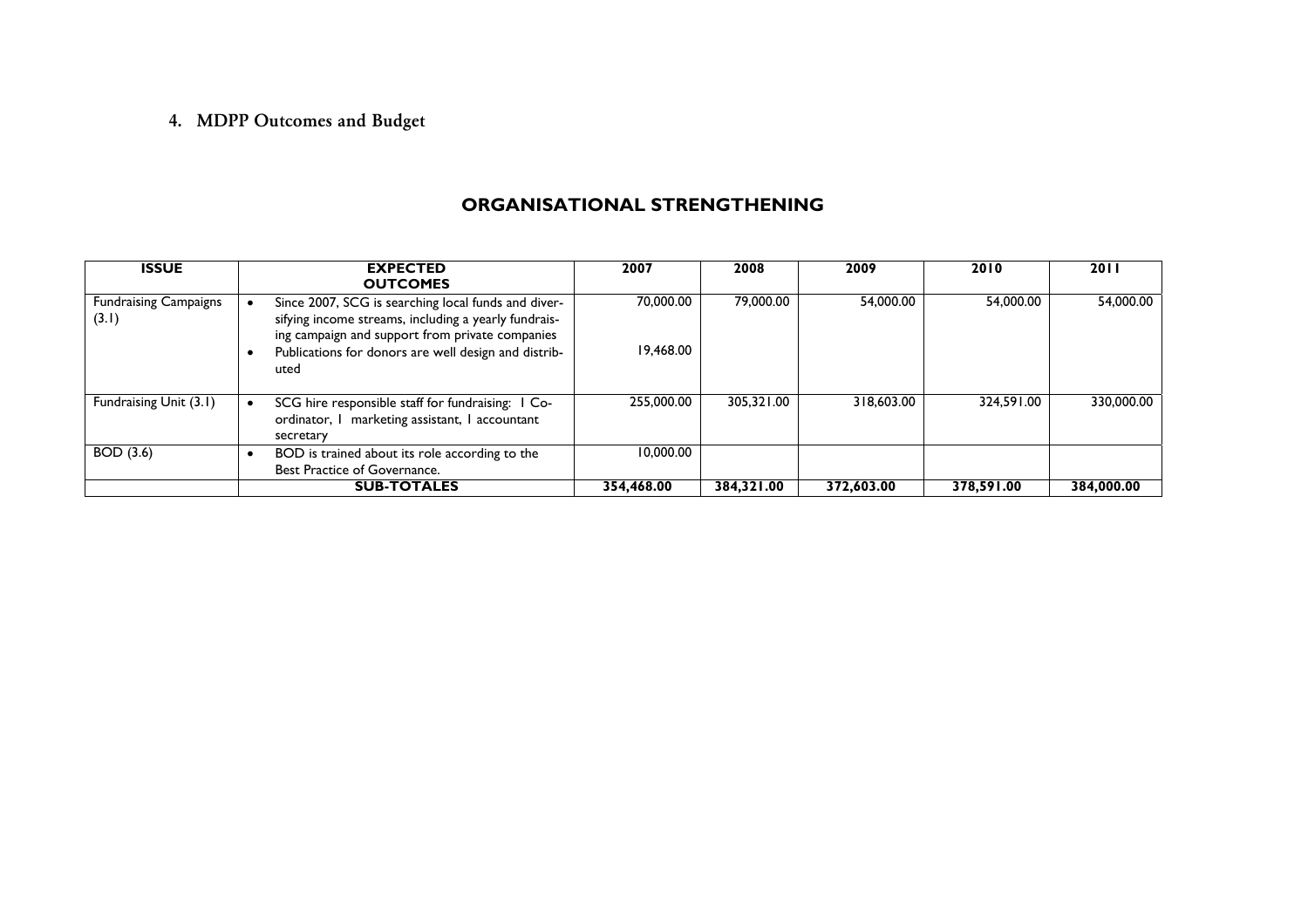#### 86 Axel Borchgrevink with Miriam Bolaños and Rubelci Alvarado

## **FINANCIAL MANAGEMENT**

| <b>ISSUE</b>                                                         | <b>EXPECTED</b><br><b>OUTCOMES</b>                                                                                                                                                        | 2007       | 2008       | 2009       | 2010       | 2011       |
|----------------------------------------------------------------------|-------------------------------------------------------------------------------------------------------------------------------------------------------------------------------------------|------------|------------|------------|------------|------------|
| Advisor to implement<br>the financial manage-<br>ment system $(3.2)$ | SCG has an efficient global financial management<br>system which allows its organizational develop-<br>ment.<br>To produce monthly financial statements for deci-<br>sion making purposes | 59,412.00  |            |            |            |            |
|                                                                      | Implement and update accounts software, develop-<br>ing staff responsibilities, and training staff                                                                                        |            |            |            |            |            |
|                                                                      | To develop and put into practice by 2008 a Proce-<br>dures Manual and maintain it constantly updated                                                                                      |            |            |            |            |            |
| Gradual upgrading and<br>up date the software<br>(ICT) (3.3)         | Develop an ICT Plan for 2008 - 2009<br>Hardware and software totally updated and net-<br>working fully operative at Head Office and Field<br>Offices in 2009                              | 112,280.00 | 119,434.00 | 121,878.00 | 121,303.00 | 113,065.00 |
|                                                                      | Adequate advisory for implementing the accounts<br>٠<br>software and staff training                                                                                                       |            |            |            |            |            |
| Auditor monitoring<br>(3.2)                                          | Hire the Audit Firm to follow up every two<br>$\bullet$<br>months the implementation of Audit recommenda-<br>tions                                                                        | 9,000.00   | 9,810.00   | 10,693.00  | 11,655.00  | 12,705.00  |
| <b>Education Centre Study</b>                                        | SCG Education Centre improves its incomes on<br>5% every year                                                                                                                             | 30,000.00  | 5,000.00   | 5,450.00   | 5,940.00   | 6,475.00   |
| Remodeling 2° floor                                                  |                                                                                                                                                                                           |            |            |            |            |            |
| (3.2)                                                                | <b>SUB-TOTALS</b>                                                                                                                                                                         | 210,692.00 | 138,244.00 | 138,021.00 | 138,898.00 | 132,245.00 |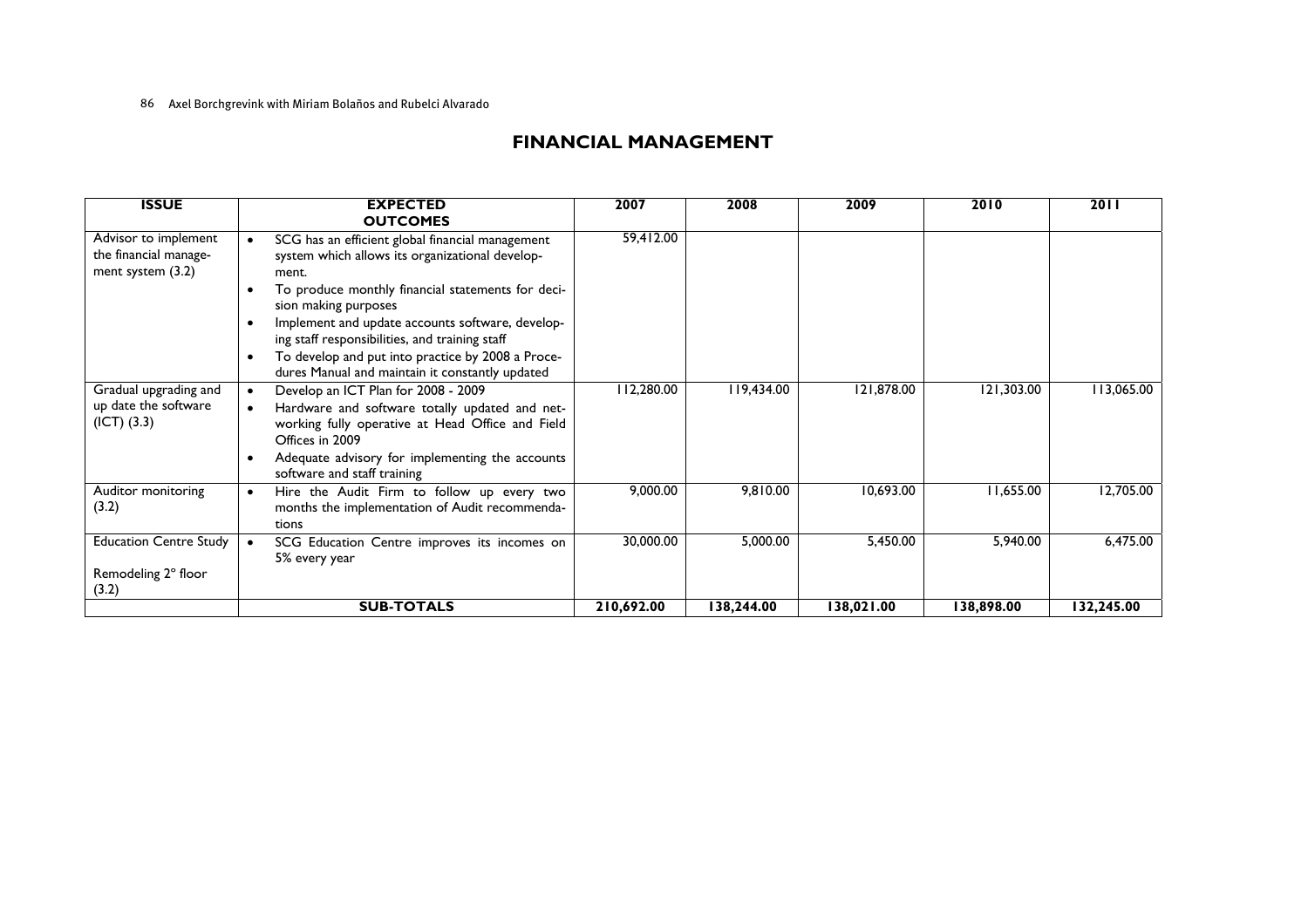#### **ISSUE EXPECTED OUTCOMES 2007 2008 2009 2010 2011** Human Resources as-Fram Resources as-<br>
• Staff files completed and constantly updated 26,380.00 29,015.00 31,919.00 35,111.00 38,622.00 35,111.00 38,622.00 Staff Training (3.4) • Staff Development and Promotion Plan 2007 - 2009• By 2008 SCG counts with standardized recruitment evaluation tests for every staff position as well as with a Staff Induction manual 16,960.00 71,700.00 61,457.00 45,969.00 40,000.00 Human Resources processes (3.4) • Implement a HR Profile manual including responsibilities and functions for every position by 2007 • The sensitisation process to improve work with children (called "Iniciativa") is followed up with all the staff by 2007  $\bullet$  Develop a Performance Appraisal for all the programs and central office staff 16,720.00 26,000.00 21,431.00 14,165.00 Human Resources qualified by 2009 (3.4) •SCG counts with qualified and efficient staff for every position at Head Office and Field Offices  $\bullet$  The sensitisation process to improve work with children (called "Iniciativa") has been fully appropriated by all the staff • A standardized and fluid recruitment process in place has improved the staff induction process and has ensured better performance for newcomers • SCG counts with a standardized performance appraisal system that provides systematic inputs for performance improvement **Sub- totals 43,340.00 117,435.00 119,376.00 102,511.00 93,755.00**

### **HUMAN RESOURCES**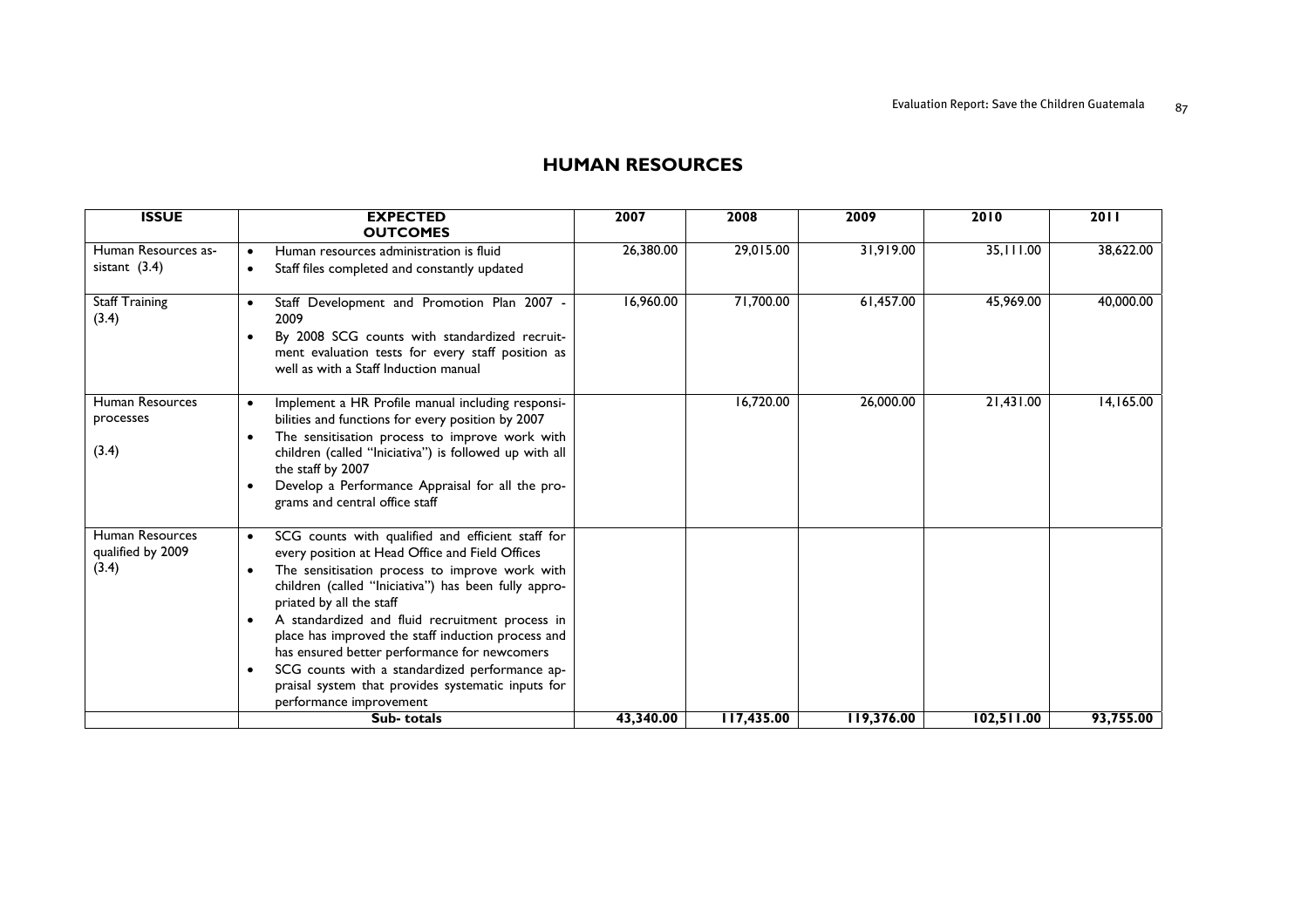#### 88 Axel Borchgrevink with Miriam Bolaños and Rubelci Alvarado

## **PROGRAM MEASUREMENT AND MONITORING**

| <b>ISSUE</b>        | <b>EXPECTING</b><br><b>OUTCOMES</b>                                                                                                                                                                                                                                                                                                                                                                     | 2007       | 2008       | 2009       | 2010       | 2011       |
|---------------------|---------------------------------------------------------------------------------------------------------------------------------------------------------------------------------------------------------------------------------------------------------------------------------------------------------------------------------------------------------------------------------------------------------|------------|------------|------------|------------|------------|
| Sub-Program Manager | Develop an appropriate data base program for<br>monitoring quantitative advances.                                                                                                                                                                                                                                                                                                                       | 98,000.00  | 105,000.00 | 112,000.00 | 120,000.00 | 130,000.00 |
| (3.5)               | Deliver appropriate accompaniment and training in<br>monitoring and evaluation to program staff<br>To start in 2008 elaboration of quarterly monitor-<br>ing reports and train responsible staff to conduct<br>corresponding analysis<br>By 2009 quarterly and annual reports are system-<br>atically analyzed, serving as inputs for program de-<br>cisions and adjustments, as well as for communica- | 12,000.00  | 15,000.00  | 18,000.00  | 15,000.00  | 10,000.00  |
|                     | tions and advocacy actions<br>SCG counts with updated information about Chil-<br>dren's Rights situation at a national level, as inputs<br>for its annual planning activities.                                                                                                                                                                                                                          | 30,000.00  | 40,000.00  | 40,000.00  | 45,000.00  | 50,000.00  |
|                     | <b>SUB-TOTALS</b>                                                                                                                                                                                                                                                                                                                                                                                       | 140,000.00 | 160,000.00 | 170,000.00 | 180,000.00 | 190,000.00 |
|                     | <b>TOTAL AREAS</b>                                                                                                                                                                                                                                                                                                                                                                                      | 748,500.00 | 800,000.00 | 800,000.00 | 800,000.00 | 800,000.00 |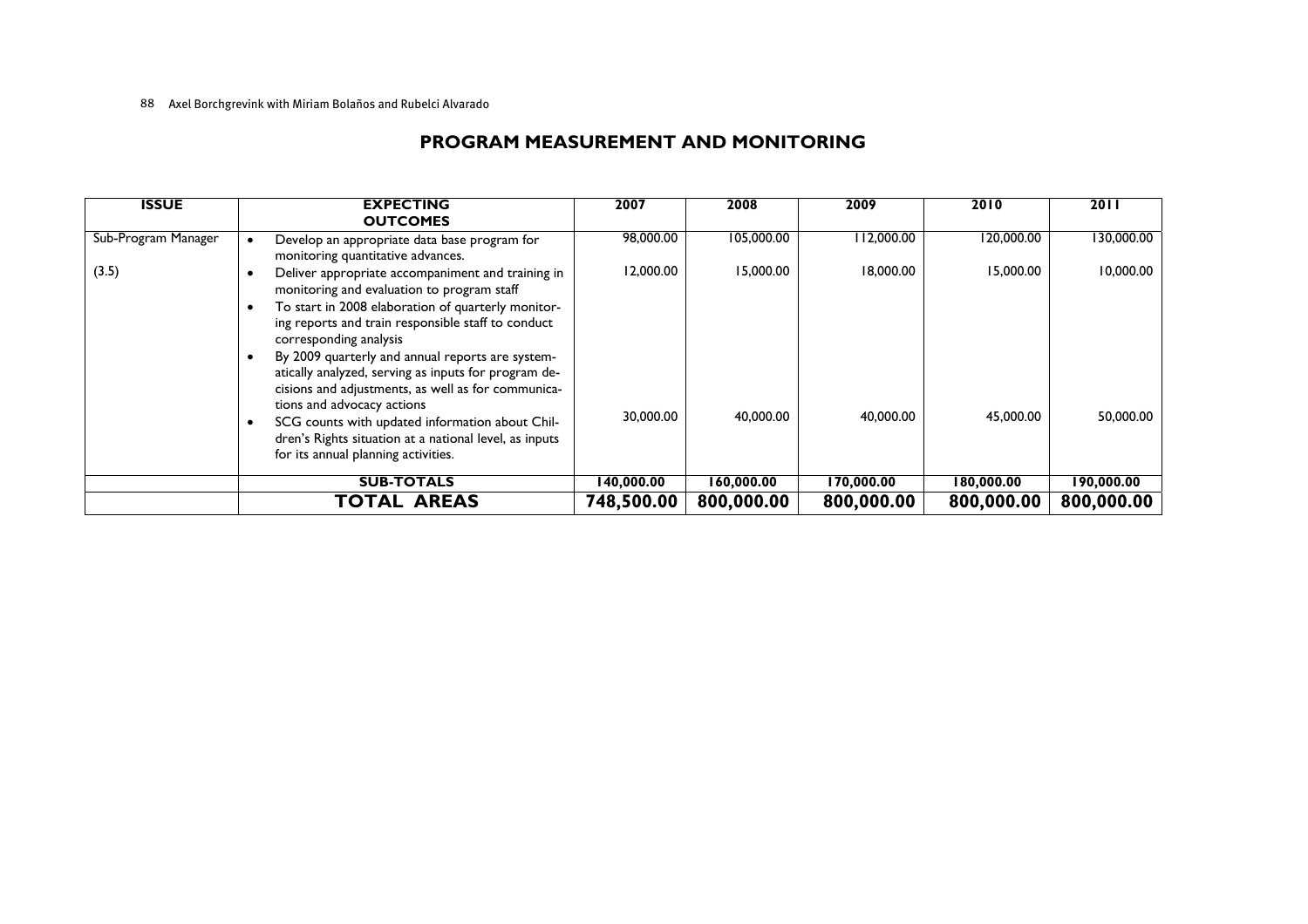# **Appendix 3 People and Institutions Met**

| <b>Date</b> | <b>Institution</b>     | <b>Person</b>                         |
|-------------|------------------------|---------------------------------------|
| 21.08.      | SCN, Oslo              | <b>Annette Giertsen</b>               |
| 26.08.      | SCN, Oslo              | Anne Ma Grøsland                      |
| 02.09.      | SCG, Guatemala         | Amilcar Ordoñez, Director             |
| 02.09.      | SCN, Guatemala         | Kari Thomassen, National              |
|             |                        | Representative                        |
| 03.09.      | SCG, Guatemala         | Lisette Minerea, Head Insti-          |
|             |                        | tutional Strengthening                |
|             |                        | Armando Secaira, Fundrais-            |
|             |                        | ing Coordinator                       |
| 03.09.      | SCG, Guatemala         | Edna Mejicano, Head Ad-               |
|             |                        | ministration and Finance              |
|             |                        | Josue Campos, Accountant              |
|             |                        | Aura Hernandez, Adminis-              |
|             |                        | trator                                |
| 03.09.      | SCG, Guatemala         | Mónica Cabrera, Head Hu-              |
|             |                        | man Resources                         |
|             |                        | Brenda Donado, Assistant              |
| 03.09.      | SCG, Guatemala         | Miriam Enríquez de Serech,            |
|             |                        | <b>Education Advisor</b>              |
|             |                        | Tania Santiesteban                    |
|             |                        | <b>Yanira Batres</b>                  |
|             |                        | Emeterio Cua                          |
| 03.09.      | SCG, Guatemala         | Nelson Oliva, Youth Advi-             |
|             |                        | sor                                   |
|             |                        | Julisa de Paz                         |
| 04.09.      | SCN, Guatemala         | <b>Heliodoro Cumes</b>                |
|             |                        | Ingrid de Soto                        |
| 04.09.      | SCG, Guatemala         | Candida Rabanales, RTF<br>Coordinator |
| 04.09.      |                        | Jorge Peck                            |
|             | SCN, Guatemala         | Saira Arévalo                         |
|             |                        | Julieta Senteno                       |
| 04.09.      | SC USA, Guatemala      | Patricia O'Connor, Country            |
|             |                        | <b>Office Director</b>                |
| 04.09.      | Médicos para el Mundo, | <b>Isabel Saens</b>                   |
|             | Jocotán                |                                       |
| 05.09.      | SCG, Chiquimula        | Evelia Fagioli, Head Field            |
|             |                        | Office                                |
|             |                        | Hugo Elías, Program coor-             |
|             |                        | dinator municipal                     |
|             |                        | Luis Ramos, Secretario                |
|             |                        | Contador                              |
| 05.09.      | MINEDUC, Camotán       | Jorge Monroy, CTA                     |
|             |                        | Rosario Rivas, CTA                    |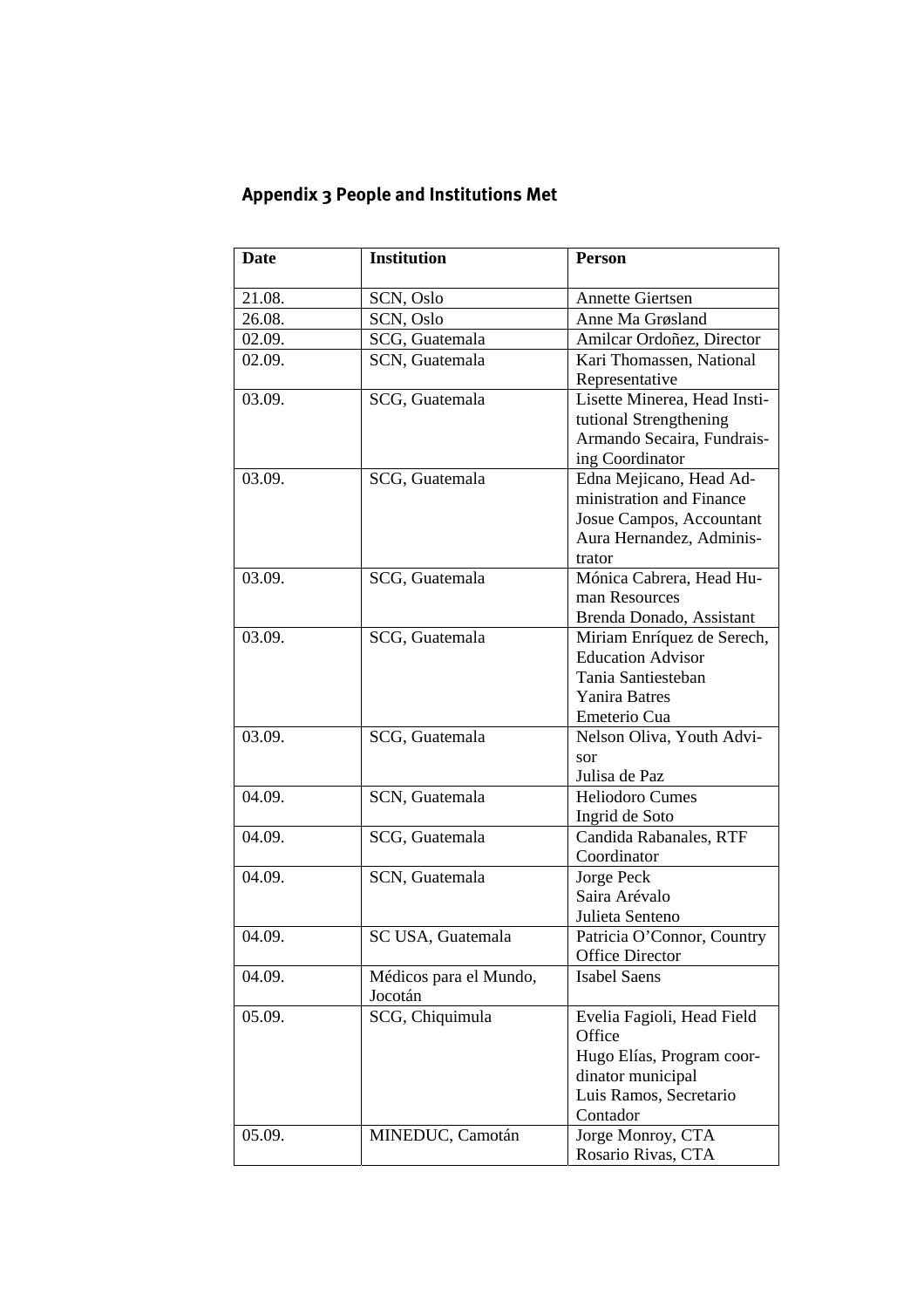| 05.09. | <b>School Los Encuentros</b>                         | "Chepe" Portillo, teacher               |  |  |
|--------|------------------------------------------------------|-----------------------------------------|--|--|
| 05.09. | Mayor's office, Camotán                              | Manuel Suchini, Advisor to              |  |  |
|        |                                                      | mayor                                   |  |  |
| 05.09. | Office of Women, Children                            | Mari Karol Rivera, Marta                |  |  |
|        | and Youth, Camotán                                   | <b>Avalos Technicians</b>               |  |  |
| 05.09. | MINEDUC, San Juan la                                 | Blanca Rosa Morales, CTA                |  |  |
|        | Ermita                                               |                                         |  |  |
| 05.09. | Municipality, San Juan la                            | Rolando Martínez, Mayor                 |  |  |
|        | Ermita                                               |                                         |  |  |
| 05.09. | Office of Women, Children                            | Ana Isabel de Martinez,                 |  |  |
|        | and Youth, San Juan la                               | Coordinator                             |  |  |
|        | Ermita                                               | Claudia Mateo, Evanelia                 |  |  |
|        |                                                      | Gonzales, Lourdes Durán                 |  |  |
|        |                                                      | Technicians                             |  |  |
| 06.09. | Rio Dulce                                            | Youth communicators                     |  |  |
| 06.09. | <b>SCG Rio Dulce,</b>                                | Alfredo Morales, Head                   |  |  |
|        | Livingston                                           | <b>Field Office</b>                     |  |  |
| 06.09. | Community 'Tierra y Lib-                             | <b>Youth Promoters</b>                  |  |  |
|        | ertad', Livingston                                   | Early Stimulation Volun-                |  |  |
|        |                                                      | teers                                   |  |  |
| 07.09. | Girls School, Livingston                             | Teachers                                |  |  |
| 07.09. | Livingston                                           | Youth promoters                         |  |  |
| 07.09. | Community Radio,                                     | Radio transmission, youth               |  |  |
|        | Livingston                                           | program                                 |  |  |
| 08.09. | <b>SCG Rio Dulce,</b>                                | Karina García, Eliceo Chub,             |  |  |
|        | Livingston                                           | Anibal Chuc, Yesenia Ra-                |  |  |
|        |                                                      | mirez Technical team                    |  |  |
| 08.09. | MINEDUC, Rio Dulce                                   | Rubén Alfredo Mazariegos                |  |  |
|        |                                                      | and Hector Arturo Carpio,               |  |  |
|        |                                                      | <b>Education Supervisors</b>            |  |  |
| 08.09. | Rayito de Amor, Livings-                             | Mirella                                 |  |  |
|        | ton                                                  | Santiago Teq                            |  |  |
|        | Conalfa, Livingston                                  | Matilde Chocoj                          |  |  |
|        | FUNDAECO, Livingston                                 |                                         |  |  |
| 09.09. | PENNAT, Guatemala                                    | Jairo Gonzales                          |  |  |
|        | Quality Group, Guatemala<br><b>UNICEF, Guatemala</b> | Carlos Sanchez                          |  |  |
| 09.09. |                                                      | Jorge Mejía, Sub-Director               |  |  |
|        |                                                      | Ana María Sánchez, Head<br>of Education |  |  |
| 09.09. | Secretaría del Bienestar                             | Alejandra Vásquez                       |  |  |
|        | Social (previously Movi-                             |                                         |  |  |
|        | miento Social), Guatemala                            |                                         |  |  |
| 09.09. | PAMI                                                 | Mirella Saadeh                          |  |  |
|        | <b>CIPRODENI</b>                                     | Mariana del Aguila                      |  |  |
| 10.09. | Canalitos School, Guate-                             | Elisabeth Gudiel, Director              |  |  |
|        | mala                                                 | Celita, Lorena, Ramiro Ló-              |  |  |
|        |                                                      | pez, teachers                           |  |  |
| 10.09. | COINDE, Guatemala                                    | Demetrio Pérez                          |  |  |
|        | ASEDE, Guatemala                                     | Guido Calderón                          |  |  |
| 10.09. | MINEDUC, Guatemala                                   | Virgina Tacam, Vice Minis-              |  |  |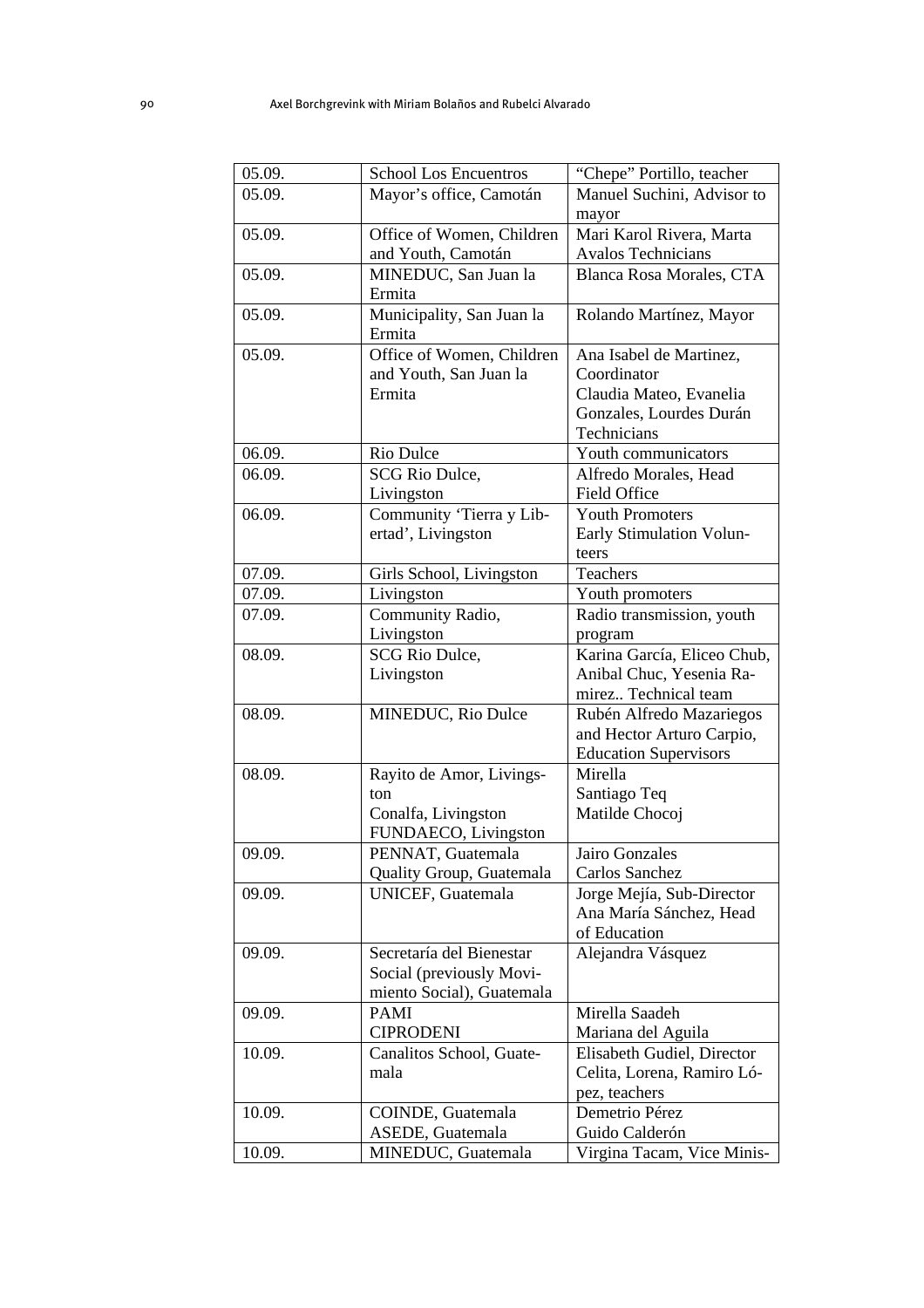|        |                            | ter Bilingual and Intercultu-    |
|--------|----------------------------|----------------------------------|
|        |                            | ral Education                    |
| 10.09. | Board of Directors SCG,    | Álvaro Pop, President            |
|        | Guatemala                  | Felipe de Jesús Ortega, Vi-      |
|        |                            | ce President                     |
| 10.09. | <b>SCG</b> Guatemala       | <b>Youth Coordinators (Rydy)</b> |
|        |                            | Renato Chic, Shadia García,      |
|        |                            | Edwin Maquín)                    |
| 10.09. | <b>SCG</b> Guatemala       | Williams Mazariegos, Dep-        |
|        |                            | uty Head of Programs             |
| 10.09. | <b>COMUNICARES, Guate-</b> | Oneida Rodas, Director           |
|        | mala                       |                                  |
| 10.09. | <b>SCG</b> Guatemala       | Amilcar Ordoñez, Director        |
| 11.09. | Feedback and validation    | <b>SCG</b>                       |
|        | workshop                   | <b>SCN</b>                       |